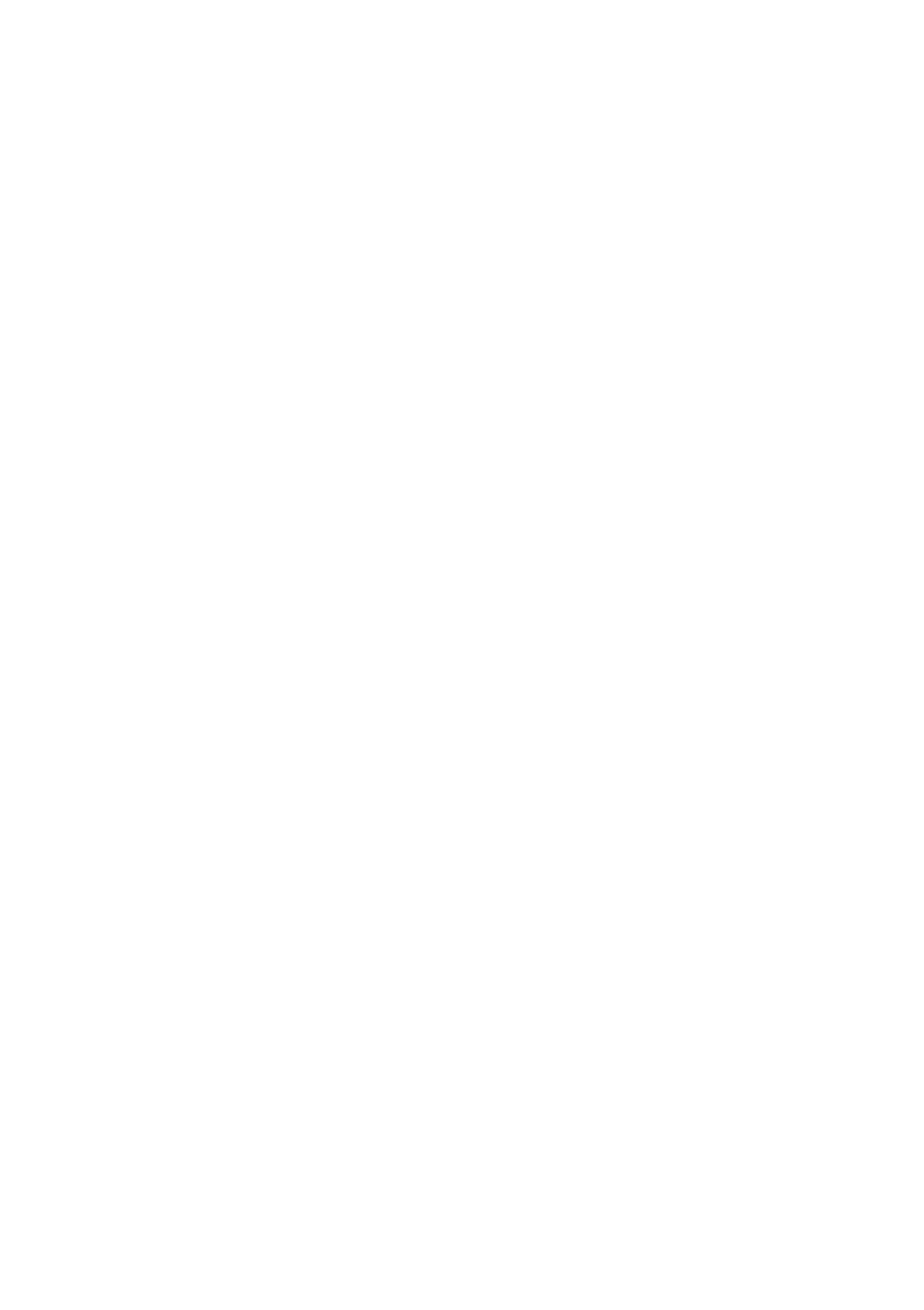# Contents

| <b>David Wheatley</b>   |  |
|-------------------------|--|
| <b>Maureen Boyle</b>    |  |
| <b>John F Deane</b>     |  |
| John Wilson Foster      |  |
| <b>Mary Robinson</b>    |  |
| <b>Kerry Hardie</b>     |  |
| <b>Michael Longley</b>  |  |
| <b>Eve Cobain</b>       |  |
| <b>Fleur Adcock</b>     |  |
| <b>Andrew Jamison</b>   |  |
| <b>Penelope Shuttle</b> |  |
| <b>Seamus Heaney</b>    |  |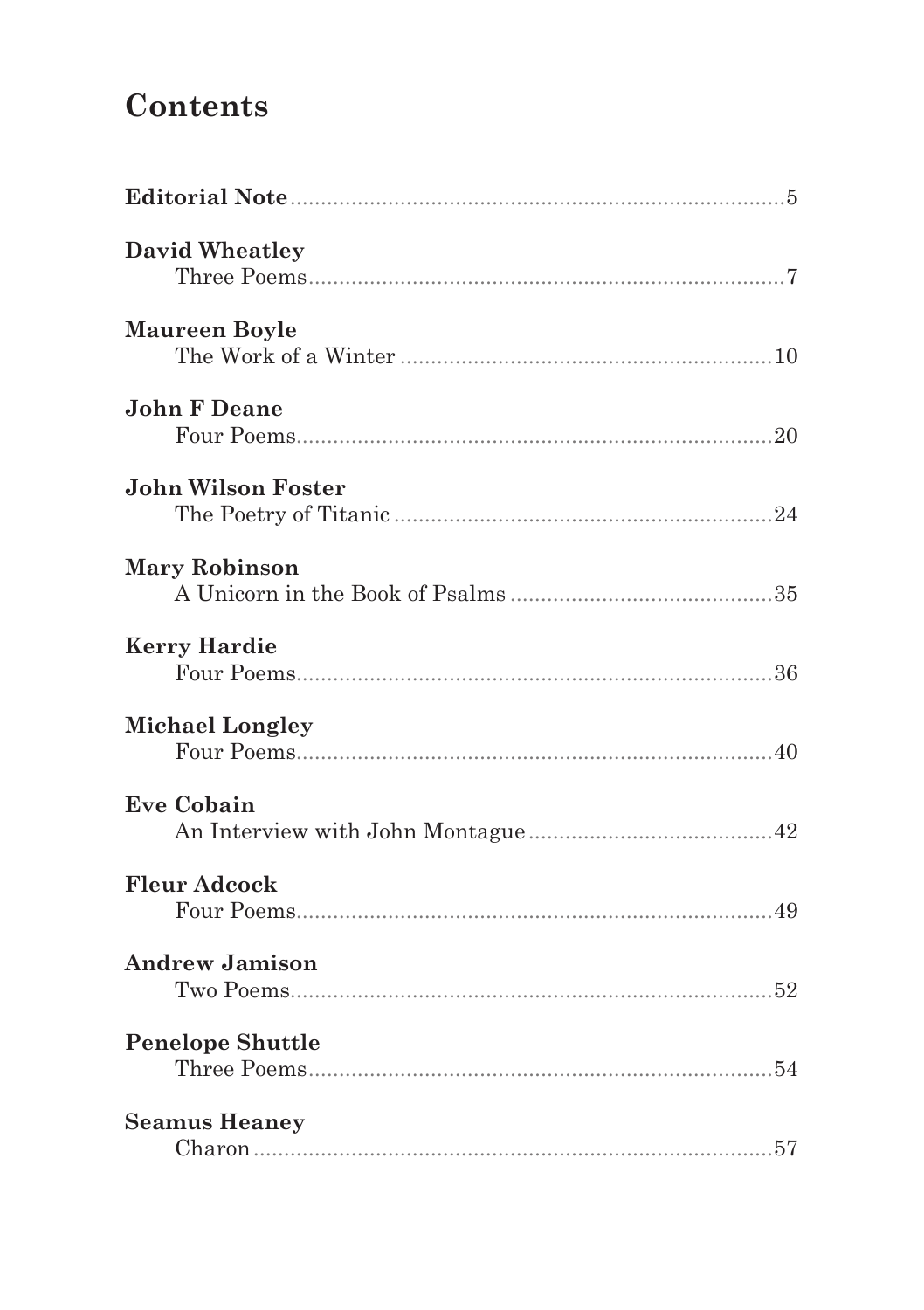| <b>John F Deane</b>  |    |
|----------------------|----|
| <b>David Harsent</b> |    |
| <b>Gary Allen</b>    |    |
| <b>Colette Bryce</b> |    |
| Sarah Stutt          |    |
| Vidyan Ravinthiron   | 73 |

# **REVIEWS**

|--|--|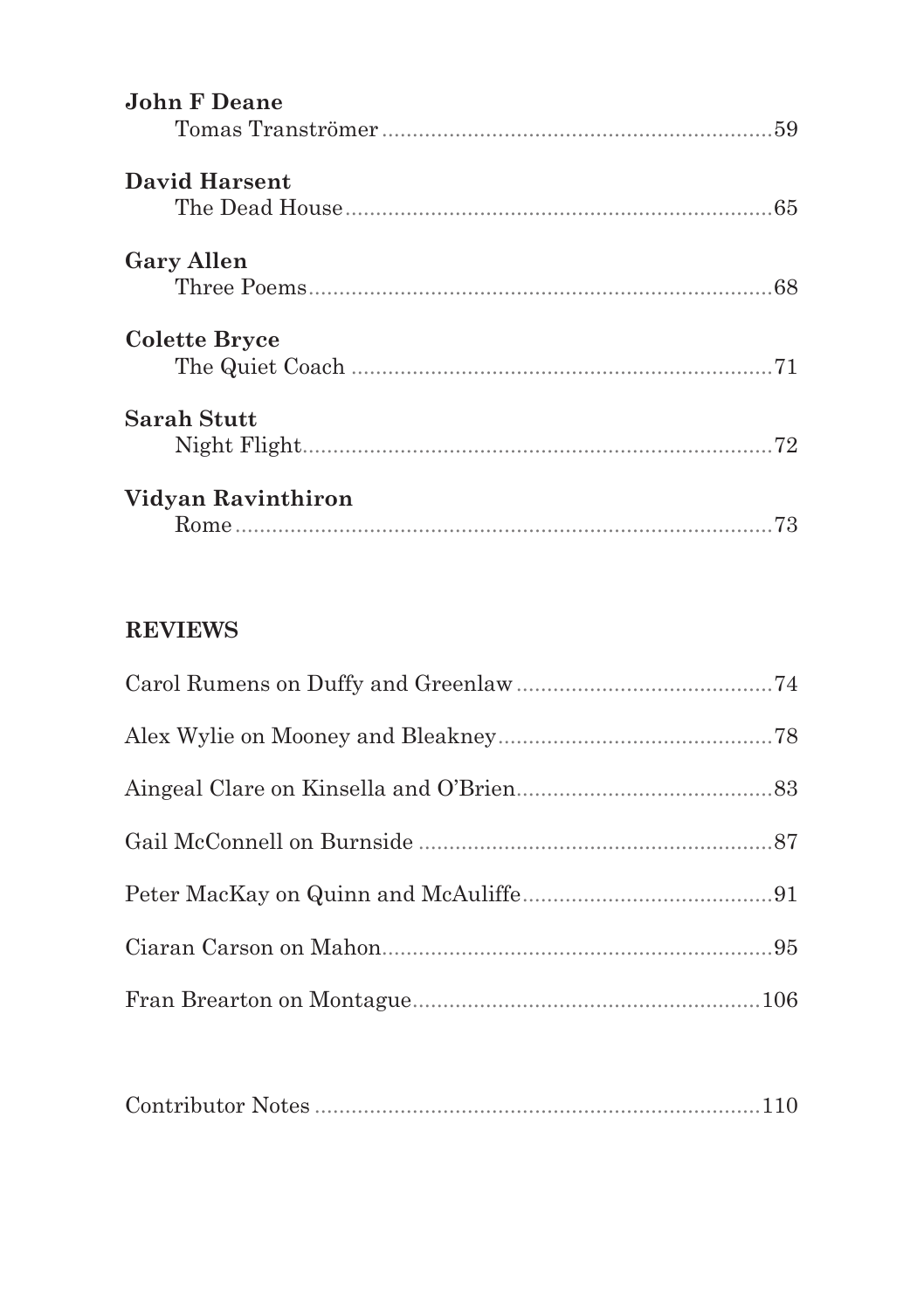# **EDITORIAL NOTE**

With this issue *The Yellow Nib*, which has hitherto appeared annually under the editorship of Ciaran Carson, enters a new phase.

It is our intention to publish the magazine twice a year, in March and December. We hope to maintain its characteristic blend of established and emerging writers and to include literary criticism, interviews with poets and work in translation. Each issue will feature a substantial poetry review section.

We are grateful for the support of the Arts Council of Northern Ireland, the Seamus Heaney Centre for Poetry and Blackstaff Press, and to a number of individuals, particularly Malachi O'Doherty, Fran Brearton and Philip McGowan, for invaluable practical help.

The deadline for our next issue is 30 September, 2012. Contributions should be sent c/o the Seamus Heaney Centre for Poetry, School of English, Queen's University, Belfast BT7 1NN, or to g.hellawell@qub.ac.uk.

Leontia Flynn Frank Ormsby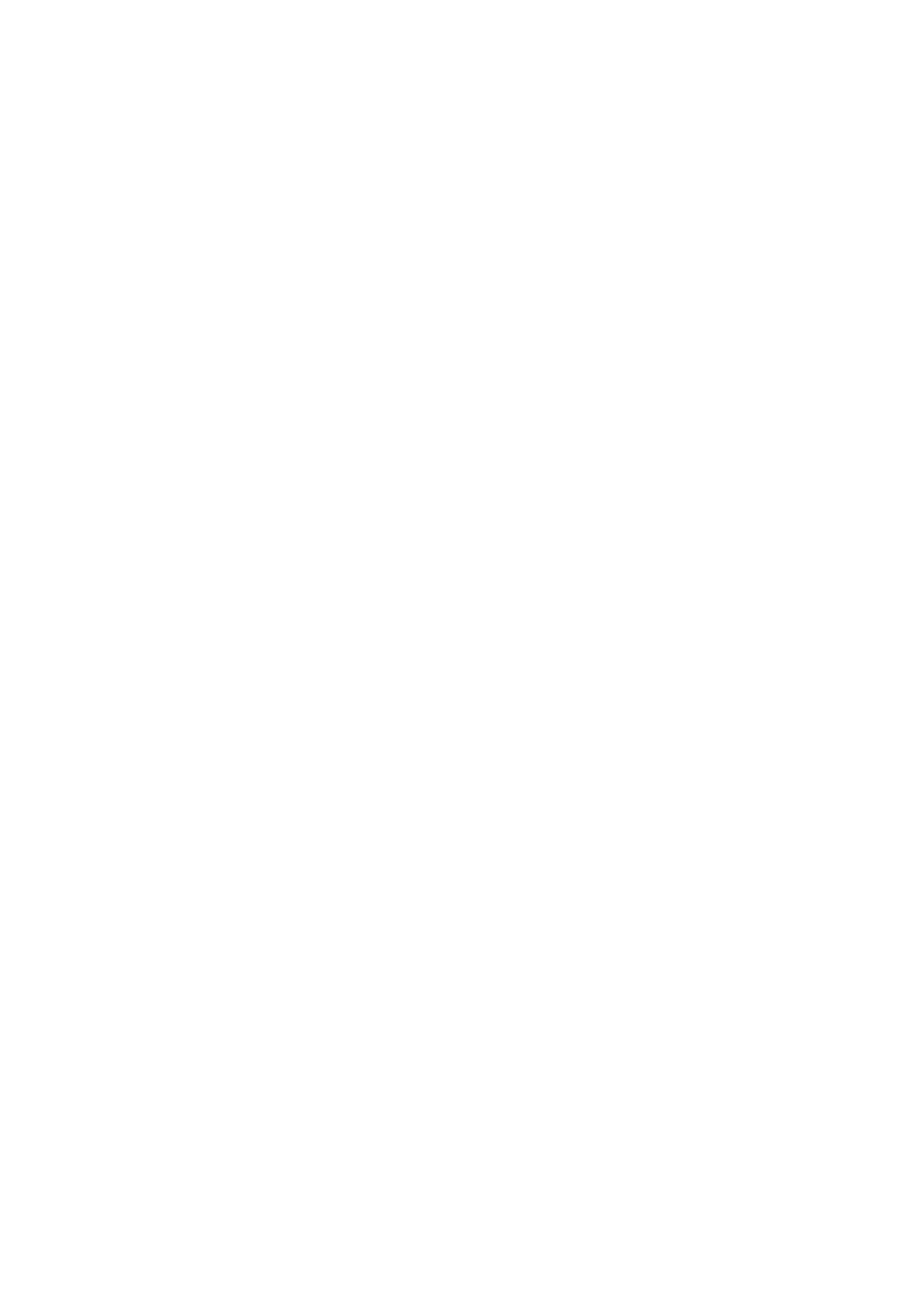#### David Wheatley

## THREE POEMS

## **A Bee-Hive**

Sitting under the crook of the eaves in my black and yellow jumper I turn ultraviolet blue in the gaze of a honeybee I watch enter the roof.

Like a postman's round, the sex drags on all morning, its fine filigree residue dispatched journey by journey to our asylum of honeycombed dark.

All round me masterpieces of morbid secretions find their invisible form, perfection raised to the level of self-devouring, a stomach digesting its body.

The bounty of innumerable foxglove lips parted slaveringly has brought us to this: a jelly pleasure sea I float on, hapless acolyte

of a queen I nourish and dread. Am I so much as noticed, I wonder, I and my furious labours? I feel the jelly throb with her need for me, me and those billions of others, my kind.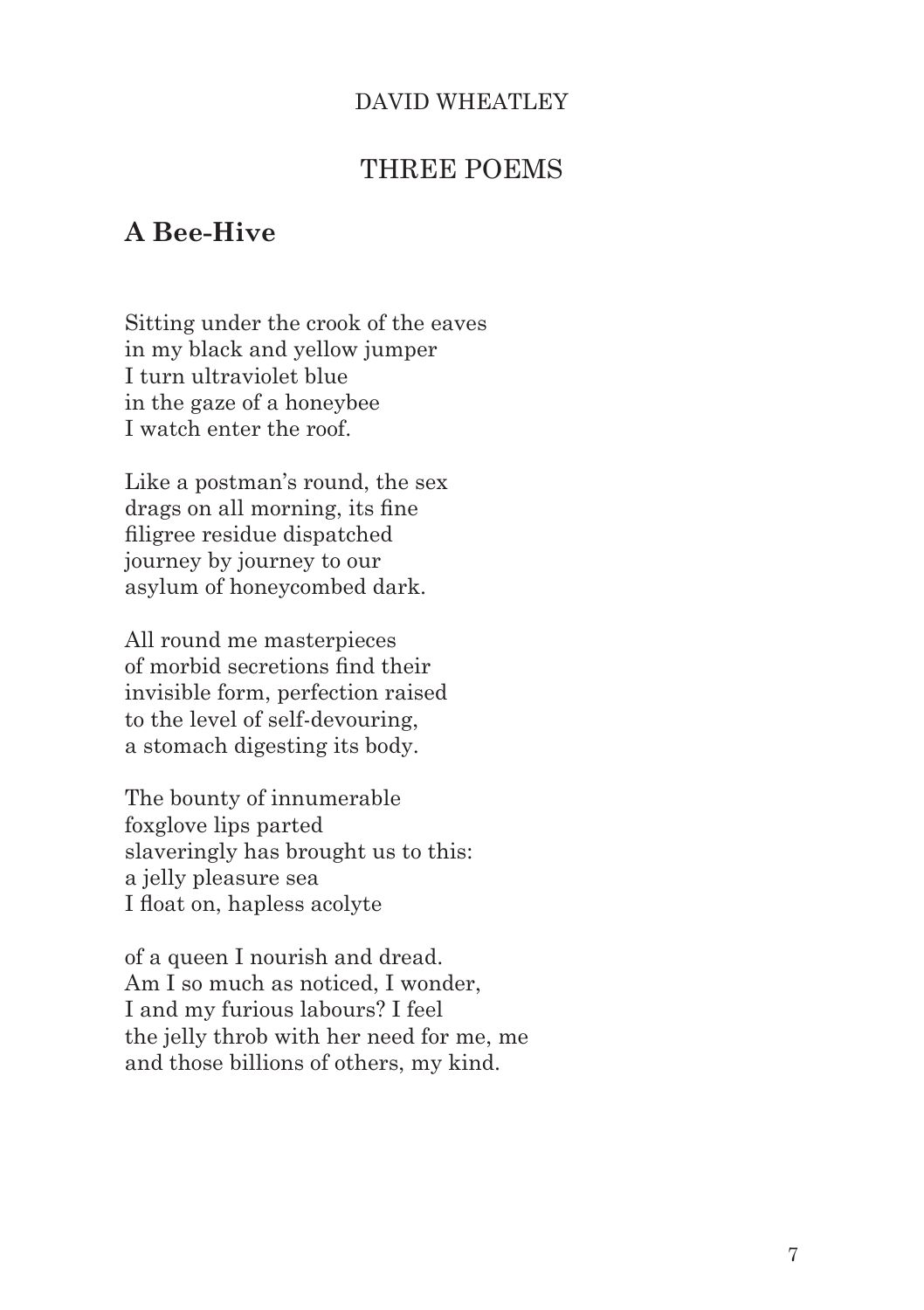# **According to Lucretius**

Up to the birds on the wing the Avernian lake dispatches a toxic draught that leaks from a crack in the earth, poisoning a corner of heaven; no sooner do birds pass over than a hidden poison seizes and plunges them to their death below in the watery source of the foul breath. And as the fallen bird vainly flails and tosses all life is drained from it by that halitosis. Yet before it dies the foul breath drives it wild with lust, for even in a place so soiled and poisoned fresh life must be vomited forth, so great a perversity dwells there in the earth. Another wile practised by the infernal lake is to shatter the air between it and the flock with its breath, leaving a pocket of pure vacuum. Passing birds fly into it and meet their doom: the beating of their wings slows down and seizes up and all their efforts leave them in a hopeless flap. Dispossessed of the breezy luxuries of flight they plummet earthwards under their own dead weight, and into the empty air around them as they fall each bird scatters through every pore its small poor soul.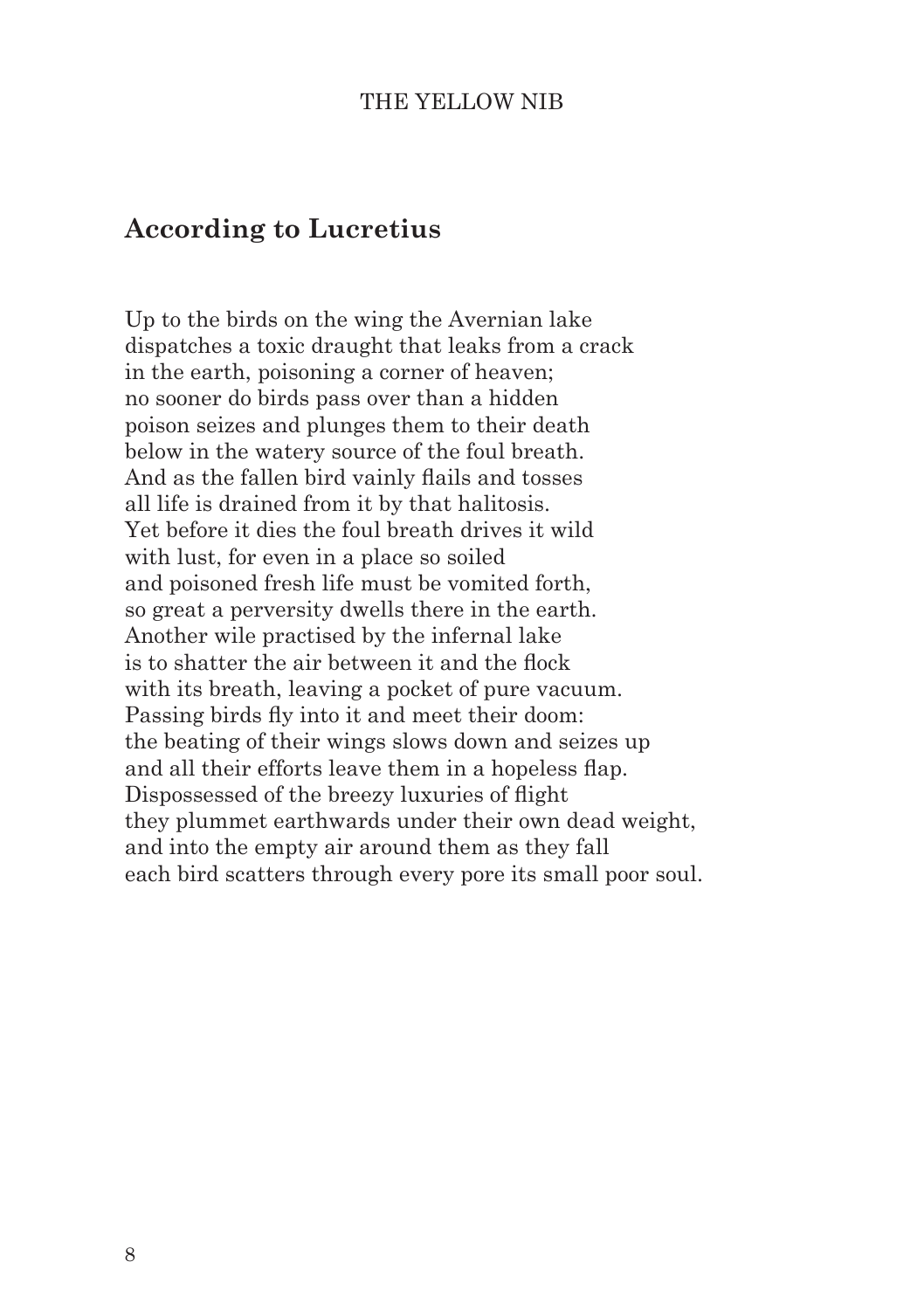#### David Wheatley

# **Colmcille's Farewell**

No horizon is not the better for want of you, no storm at sea less welcome than your harbours. You are the mistranscription in every manuscript, the tuneless hymn intoned by the abbey dunce. I would wish the Holy Mother the squealing of pigs before the dull, click-clacking drone of your prayers. You are a black cat's hairball on a high altar, a rat making off with a consecrated host. I stand on one leg like a crane to curse you, I am squeezing my earlobe as I speak. Heavy on my breast lies the salute I will offer your vanishing shadow on the tide, and I am the Bishop of Armagh asleep in a ditch, a drunkard calling for bat's milk, a glutton dining on his own fleas, and happy, in any world without you in it.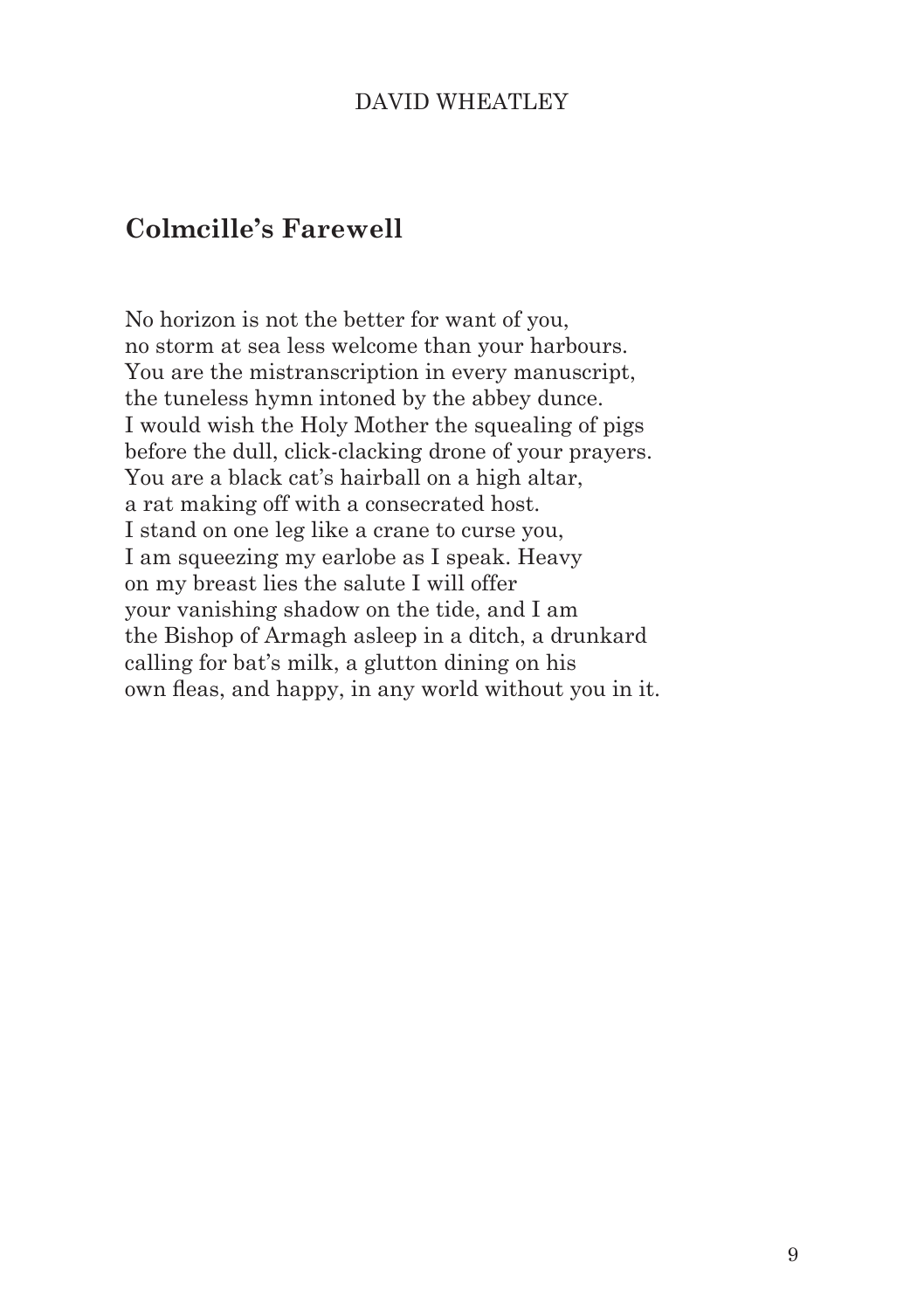#### MAUREEN BOYLE

## **The Work of a Winter**

*St Antony's Leuven 1643*

#### 1.

It is September in the garden, the time when I would always turn for home, when all roads would lead me back to Donegal, to the valley of the Eske, to the mountains of my first name, to that great cove of my father's place and the little village by the Drowes, where a makeshift scriptorium under eaves, had been readied for the work of a winter. I'd been travelling all summer on the roads, browned to the colour of my robes, like the men we'd pass at harvest, who'd toss a word and wave at us and sometimes bid us share a chunk of bread. We were harvesting too but this harvest was from the old black books, dark as the soil, my job to transplant stories onto clean white ground. It was work I'd been reared for as much as those men for the fields. By this time of year all signs would point in that one direction – the bramble leaves already blazing in the hedges would be beacons, lighting us home, blackberries forming out of blossom make a trail and swallows swooping in the air before us were heralds announcing our return. And sometimes in the winter, I'd find myself walking in my dreams, always walking, still following the long ribbon of the road.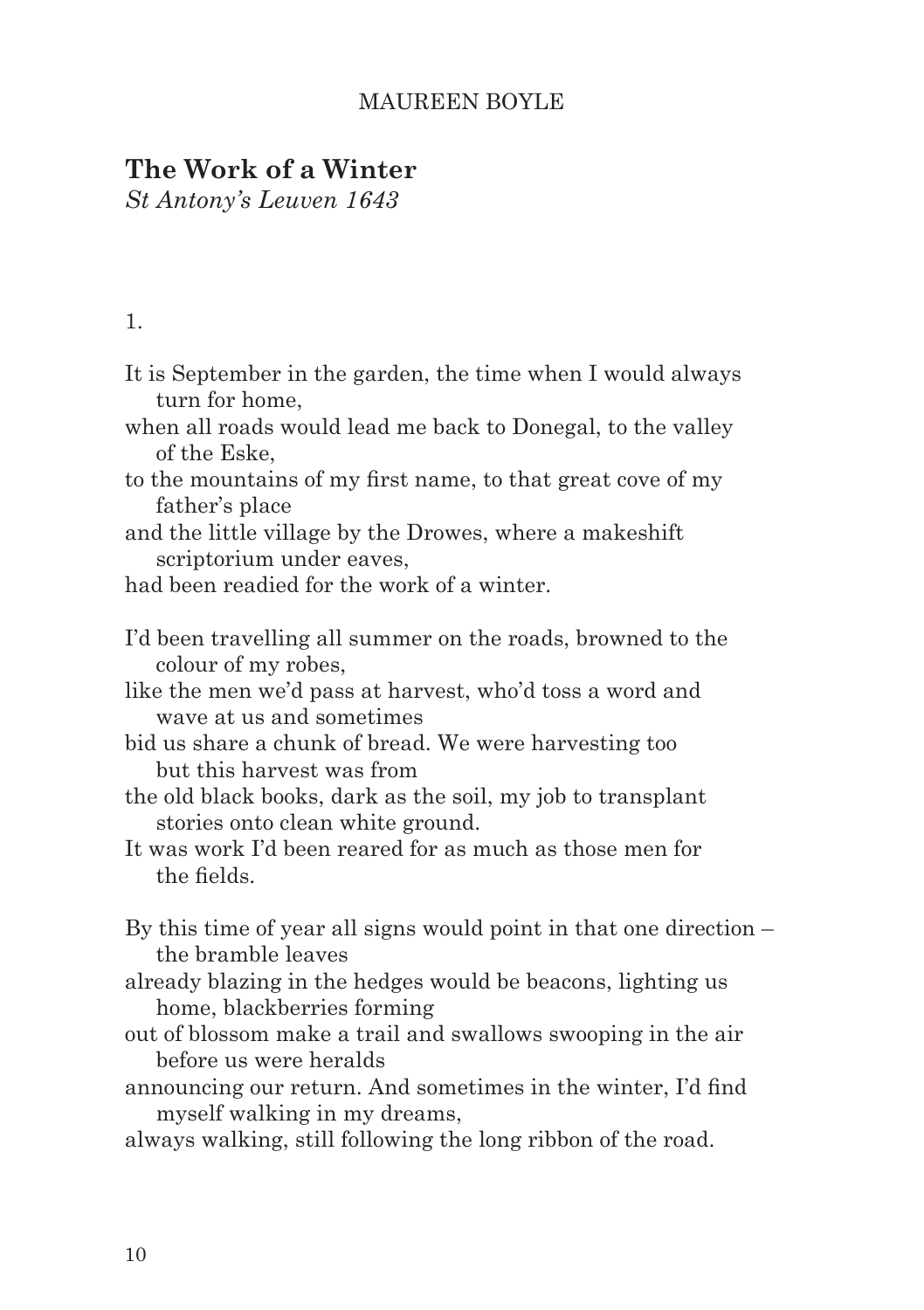# Maureen Boyle

| The garden here is formal: there are pear trees espaliered on<br>the wall and green and golden |
|------------------------------------------------------------------------------------------------|
| pears stick out at all angles. Until recent days I would still help<br>to pick them but now    |
| I am allowed to rest – to be an 'omelette dreamer' – as the<br>Spanish say of old men here.    |
| We are in the square of the Pig Market, this house once the<br>House of Blackbirds,            |
| who have never left us, singing us to sleep on summer evenings.                                |
| Those nights I would often long for home, for the white nights<br>of Donegal                   |
| and for Kilbarron, when the sky beyond the mountains would<br>never go completely dark         |
| and I would sleep to the rhythm of the sea and wake to the<br>smell of oats bubbling           |
| in the porridge pot and the glimpse of chimney-sky as I helped<br>my mother, Honora Ultach,    |
| check for birds before the lighting of the morning fires.                                      |
| We were a perching house, set at the very edge of things,<br>the castle walls contiguous       |
| with the cliff, precipitous, seeming set one day to tumble into<br>the waves below.            |
| It was never silent since the sea was always speaking: shushing<br>us on quiet nights,         |
| thundering in storm, sending spumes of white waves nipping<br>at the castle's ankles           |
| like terriers and sometimes showering us with foam.                                            |
|                                                                                                |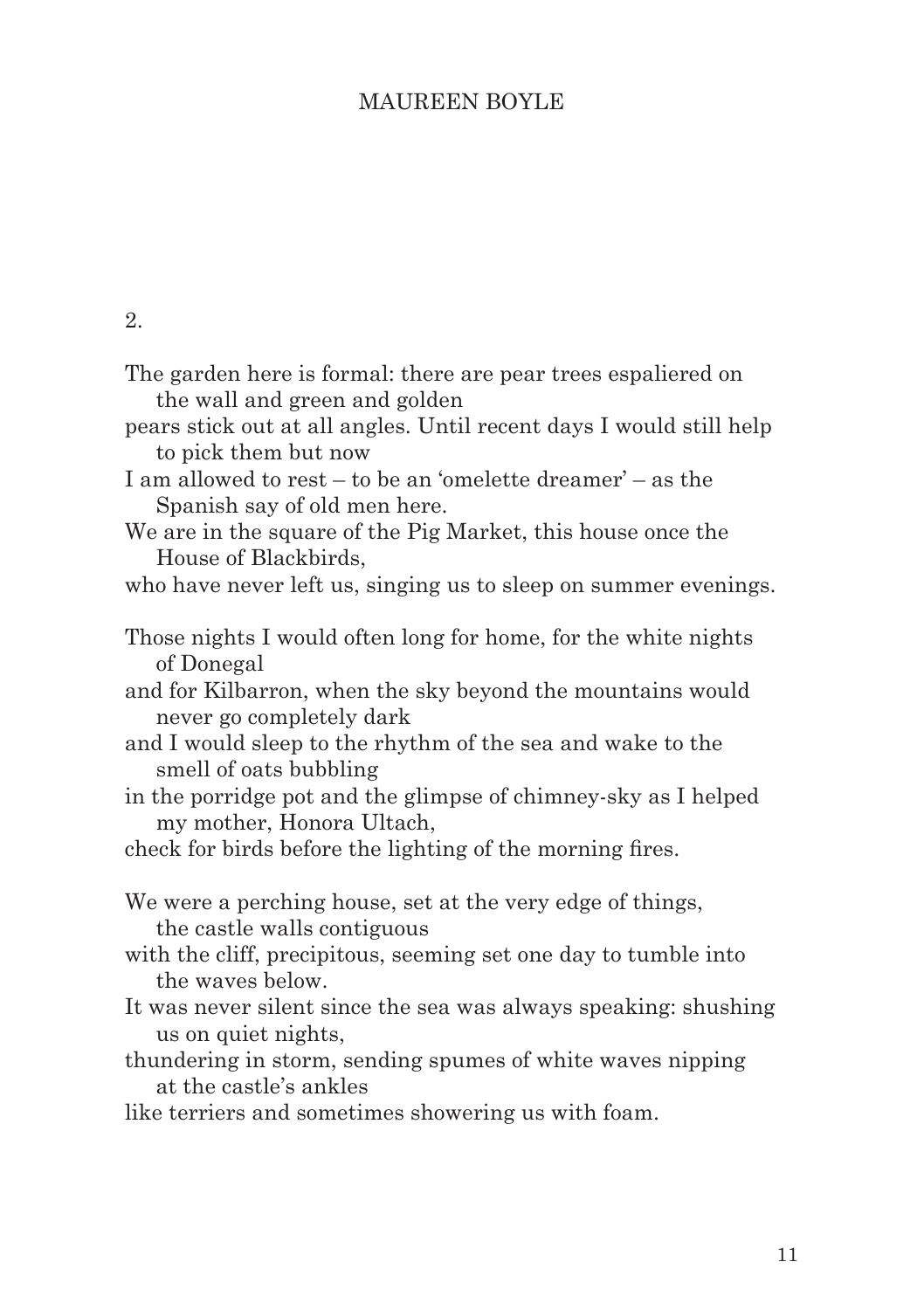3.

| One of my brothers is burning leaves down near the willow tree    |
|-------------------------------------------------------------------|
| where I have asked to be laid. The blue smoke hangs in the still  |
| air of Leuven                                                     |
| and makes it sweet and sleepy. I'll be happy to rest here in this |
| flat land                                                         |
| where the horizon is always lost and faraway, not like the big    |
| skies of home                                                     |
| when you'd think sometimes you could break the veil and see       |

right into Heaven.

- From our high, windy eerie I'd look across the bay at mountains I climbed
- as soon as I was able great rounded rocks with lakes on top that I thought
- still held the waters of the Flood. They were best in this soft light of Lammas time
- and I'd sleep up there under enormous skies and they called me 'Tadhg an tSléibhe',

'Tadhg of the Mountains' – since they were my second home.

- I knew the brown-robed men from when I'd seen them walk the strand in prayer,
- their rough robes blowing out behind them, billowing in the wind or sometimes running
- out of the sea like boys, their tackle swinging, like a freshcaught catch.
- And then more sober times, before the fire, when my lessons began and I'd to learn
- the seanchas, the lore of place, of poetry, of men.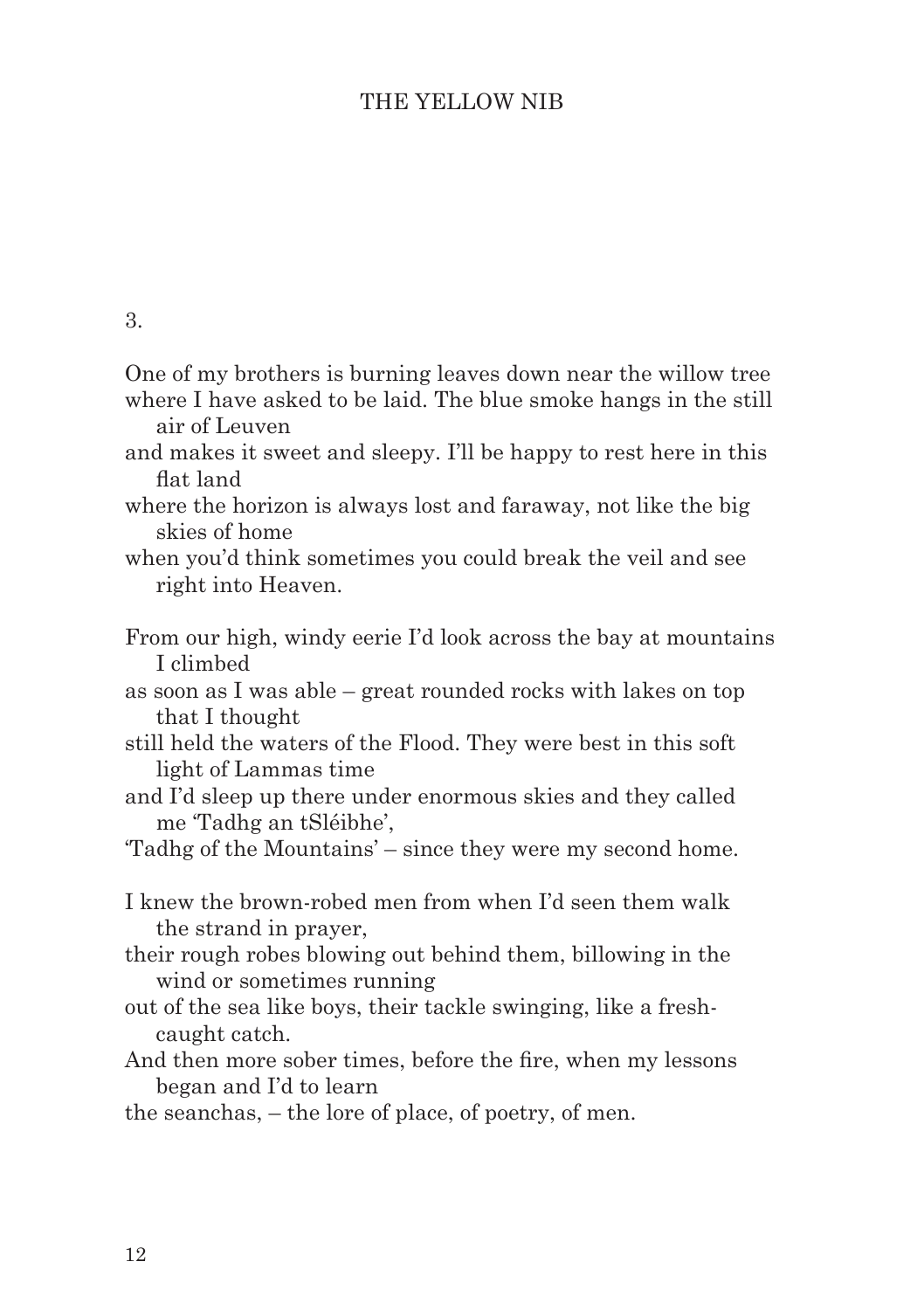# Maureen Boyle

| I ran away from the road that was laid for me for a long time<br>and came here first             |
|--------------------------------------------------------------------------------------------------|
| as a soldier, not a scholar, riding horse in the Irish regiment<br>of Spanish Flanders.          |
| Those were good years too $-1$ loved the horse and would miss<br>forever the feeling of its life |
| below me when I took St Francis's Rule in all humility to stay<br>lower than it always           |
| and never ask it bear my weight again.                                                           |
| But even in those years with worldly men and their women<br>I was really God's -                 |
| keeping the childhood faith of making every minute of the<br>day a remembrance -                 |
| so that when I woke to put on clothes, each part would take<br>me to the Passion of the Lord:    |
| closing my buttons meant the scourge, putting on my shoes<br>the nails and going back to bed     |
| with the night would remind me of the tomb. The day was<br>punctuated in prayer.                 |
| And when I did give in and came in here, it was too late for<br>the Latin, so I would use        |
| the wooden key to Heaven instead – the Irish tongue of my<br>place. I'd to do the chores         |
| like all the others in the warm kitchen, in the garden here<br>but always headed for the page.   |
| I'm no poet. I was not to make a new way – only to follow the<br>old books' paths.               |
| My job when it began was questing but questing stories instead<br>of alms.                       |
|                                                                                                  |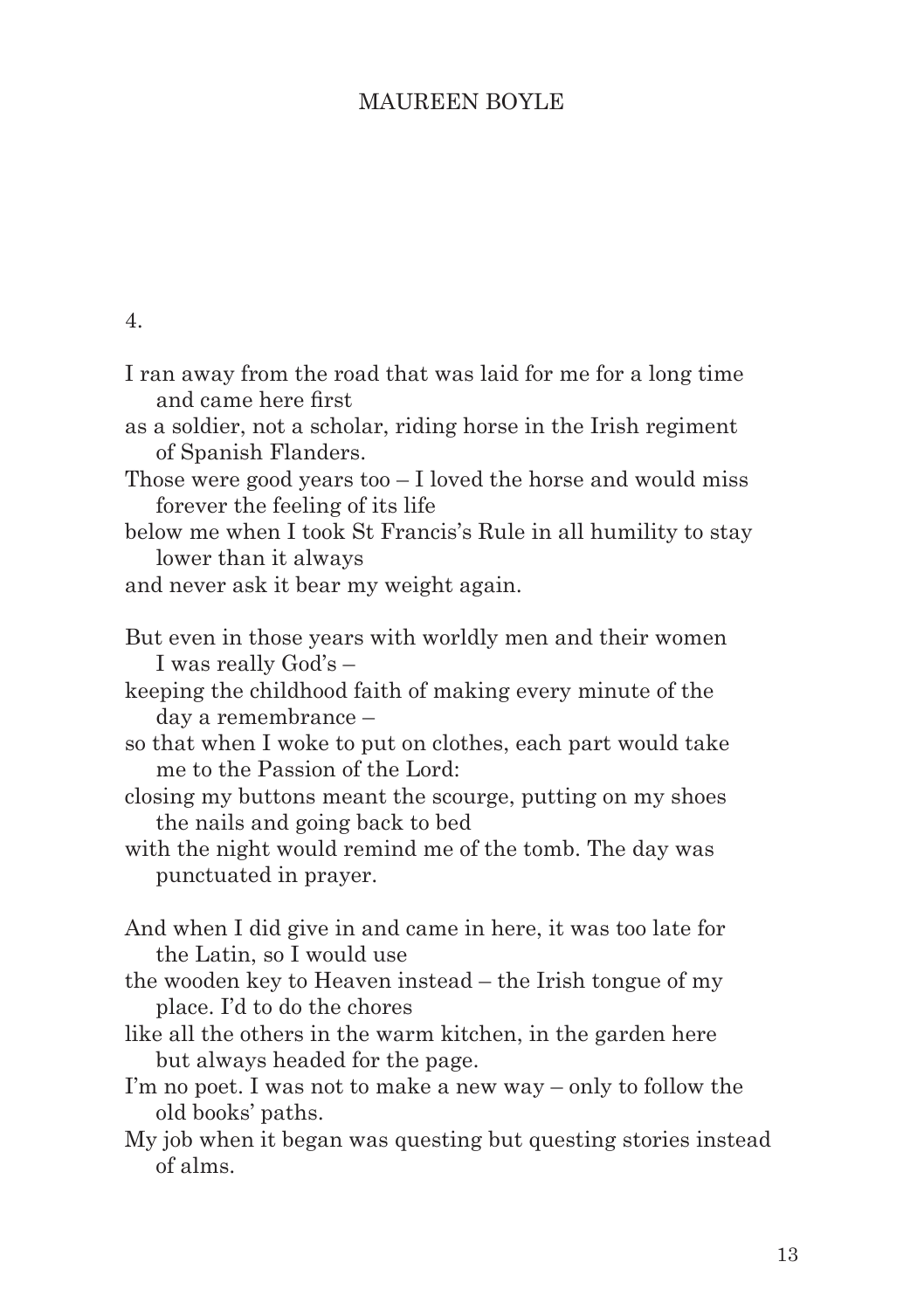| Strange how the prayers of your first life become the prayers                                    |
|--------------------------------------------------------------------------------------------------|
| of its ending: I word<br>my mother's prayers on these beads made from the seeds of               |
| peonies, from the garden                                                                         |
| of the great Abbey of Donegal. All the sweetness of that lost<br>time is the blown rose          |
| made small but it opens for me again in memory: visits to the<br>Abbey before its sacking        |
| on the Feast Days when it was a place of gardens and orchards<br>and continual chant.            |
| The Abbey was a home from home, open to the sea and so<br>near the mouth of the bay              |
| that the boats would sail right up under the windows of the<br>refectory so that the coarse talk |
| of the sailors would drift up like smoke through the different<br>music of the Lectio Divina.    |
| In the paper markets in Antwerp I would be back in that busy<br>Donegal, all open windows        |
| and talk, all colour come from far away, the bright day blowsy<br>with excitement.               |
| When I returned, we were in refuge from the Abbey and all the<br>grandeur gone. We called it     |
| our wilderness place, 'in deserto nostrae mansionis' – a humble<br>river mouth fed by the waters |
| of Lough Melvin and the sloping hills – no gardens or gold,<br>no orchards in the rushy land.    |
| We were lying low, so as not to draw the world to us or our<br>busy hibernation.                 |
| Like the Seven Sleepers we hoped we might wake one day<br>to a world transformed.                |
|                                                                                                  |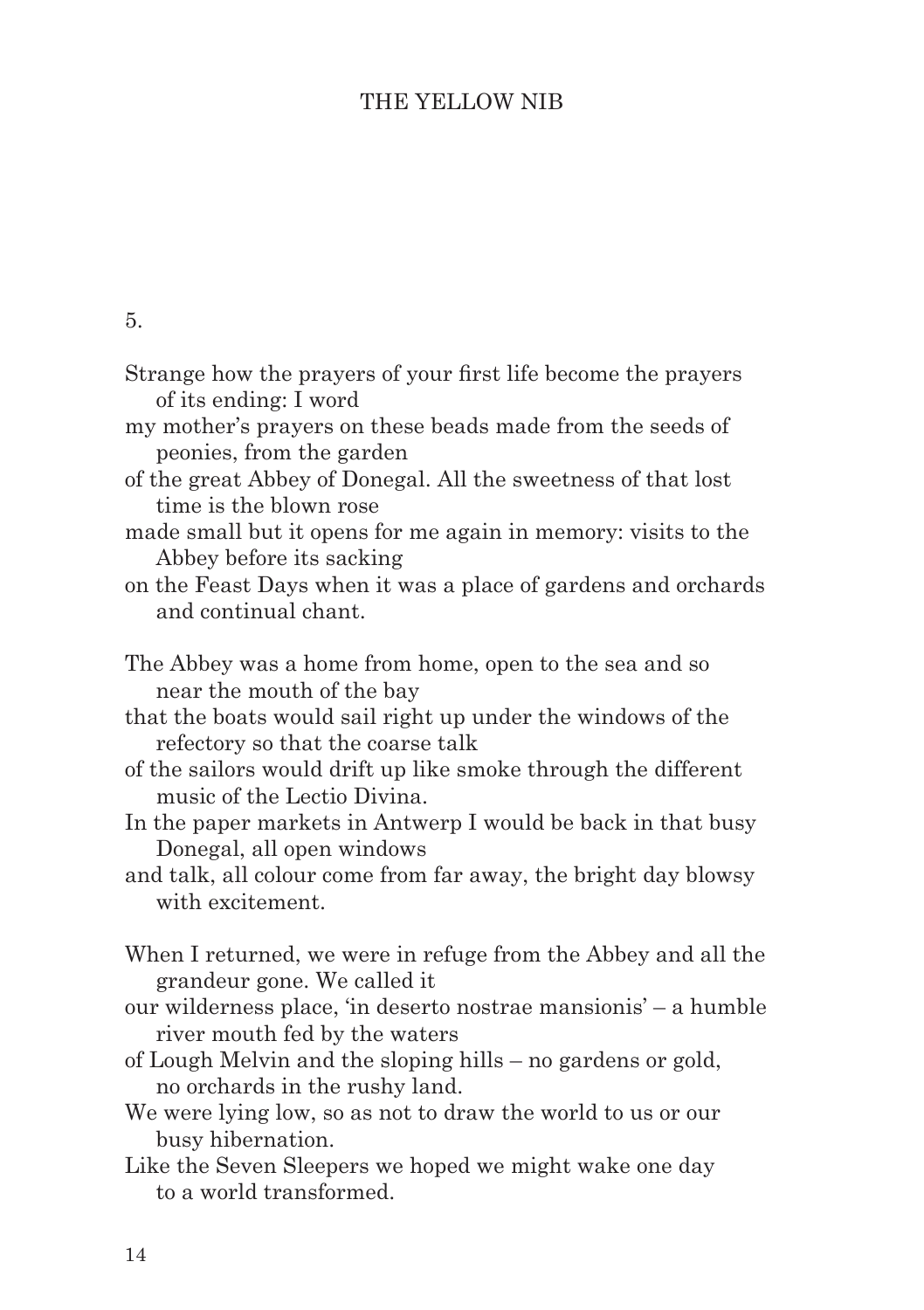# Maureen Boyle

| a cousin's book -<br>which had The Law of Adhamhnáin, who'd decreed that women<br>should service neither<br>soldiers nor their wars but then laid down the law on what they<br>owed him for this favour.<br>I took his vision later from the book of the Dun Cow and prepared<br>to send some leaves here<br>to let them see the work but there were hard parts in it that<br>I needed a scholar's eye on first.<br>At Lughanasa we made Dublin. The Rule forbade me go alone,<br>my socius on that first<br>journey a gentle man from Legfordrum who talked about his<br>father's home.<br>Dublin was poor pickings because the libraries and our houses<br>were suppressed $-$<br>the vellums sacked and banishéd and even with the use of the<br>heretic bishop's books<br>we found only the rule of Columcille and a poem attributed<br>to Brigit.<br>Then the Scúap Chrábaid – the Broom of Devotion – that always<br>reminds me of Kilbarron<br>and the bisom made of reeds that my mother or the maids would<br>sweep round the house,<br>shooing me out of the road. This was a broom to brush up evil<br>and in copying |
|----------------------------------------------------------------------------------------------------------------------------------------------------------------------------------------------------------------------------------------------------------------------------------------------------------------------------------------------------------------------------------------------------------------------------------------------------------------------------------------------------------------------------------------------------------------------------------------------------------------------------------------------------------------------------------------------------------------------------------------------------------------------------------------------------------------------------------------------------------------------------------------------------------------------------------------------------------------------------------------------------------------------------------------------------------------------------------------------------------------------------------|
|                                                                                                                                                                                                                                                                                                                                                                                                                                                                                                                                                                                                                                                                                                                                                                                                                                                                                                                                                                                                                                                                                                                                  |
|                                                                                                                                                                                                                                                                                                                                                                                                                                                                                                                                                                                                                                                                                                                                                                                                                                                                                                                                                                                                                                                                                                                                  |
|                                                                                                                                                                                                                                                                                                                                                                                                                                                                                                                                                                                                                                                                                                                                                                                                                                                                                                                                                                                                                                                                                                                                  |
|                                                                                                                                                                                                                                                                                                                                                                                                                                                                                                                                                                                                                                                                                                                                                                                                                                                                                                                                                                                                                                                                                                                                  |
|                                                                                                                                                                                                                                                                                                                                                                                                                                                                                                                                                                                                                                                                                                                                                                                                                                                                                                                                                                                                                                                                                                                                  |
|                                                                                                                                                                                                                                                                                                                                                                                                                                                                                                                                                                                                                                                                                                                                                                                                                                                                                                                                                                                                                                                                                                                                  |
|                                                                                                                                                                                                                                                                                                                                                                                                                                                                                                                                                                                                                                                                                                                                                                                                                                                                                                                                                                                                                                                                                                                                  |
|                                                                                                                                                                                                                                                                                                                                                                                                                                                                                                                                                                                                                                                                                                                                                                                                                                                                                                                                                                                                                                                                                                                                  |
|                                                                                                                                                                                                                                                                                                                                                                                                                                                                                                                                                                                                                                                                                                                                                                                                                                                                                                                                                                                                                                                                                                                                  |
|                                                                                                                                                                                                                                                                                                                                                                                                                                                                                                                                                                                                                                                                                                                                                                                                                                                                                                                                                                                                                                                                                                                                  |
|                                                                                                                                                                                                                                                                                                                                                                                                                                                                                                                                                                                                                                                                                                                                                                                                                                                                                                                                                                                                                                                                                                                                  |
|                                                                                                                                                                                                                                                                                                                                                                                                                                                                                                                                                                                                                                                                                                                                                                                                                                                                                                                                                                                                                                                                                                                                  |
| its invocations of the far world and of heaven, I felt I was sewing<br>up a cloak of prayer                                                                                                                                                                                                                                                                                                                                                                                                                                                                                                                                                                                                                                                                                                                                                                                                                                                                                                                                                                                                                                      |
| and of protection that I'd take with me, a breastplate for the road.                                                                                                                                                                                                                                                                                                                                                                                                                                                                                                                                                                                                                                                                                                                                                                                                                                                                                                                                                                                                                                                             |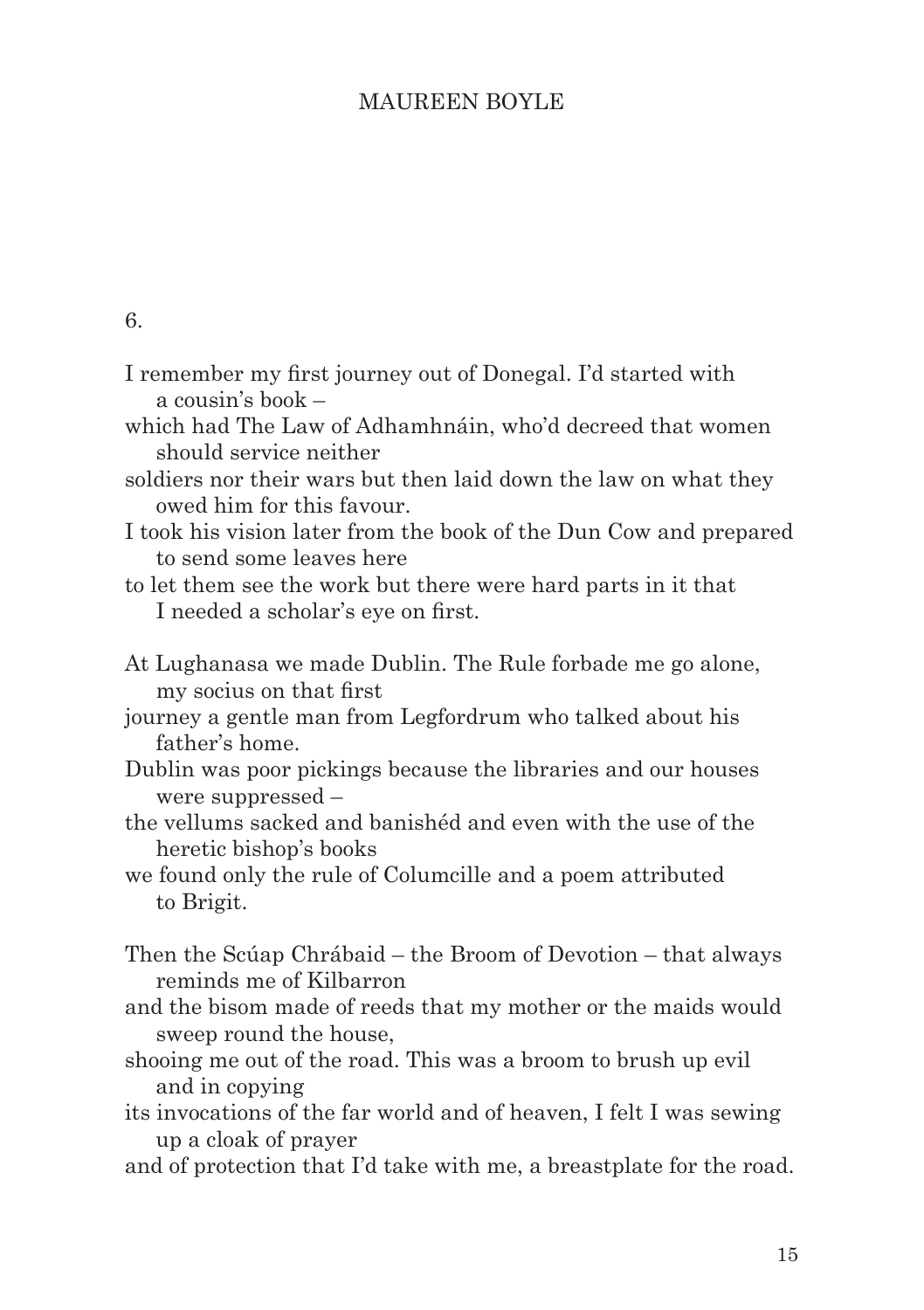7.

| Working on the old books was like swimming in a bog hole -<br>it would leave you dark         |
|-----------------------------------------------------------------------------------------------|
| and smeared; as speckled as the Leabhar Breac and weary;<br>pages spotted with the imprint    |
| of a mouse's foot or the holes of a worm, marred by crude<br>mendings but then surprises too: |
| the unexpected outline of a flower, a crucifixion, a horse's<br>back the spine of a letter F  |
| as if lying in a sweet meadow, kicking up its feet in the air<br>in freedom.                  |
| Sometimes the vellums were so brittle you'd be afraid they'd<br>wither in your hand           |
| and disappear. Other times they'd be damp, defaced or smell<br>of mould, especially           |
| if taken out of hiding. I'd copy first in summer then retranscribe<br>at Drowes.              |
| It was never my job to comment on or change, even when the<br>old words offended              |
| sense or meaning – mine only to transpose onto different ground.                              |
| We whitewashed walls to save the light, the page become a bare<br>white field ploughed        |
| for winter sowing, my words a blackbird's track on snow or the<br>spiky branches              |
| of a hawthorn hedge, the letters black and spare, in single simple<br>lines. We did away      |
| with columns, left space around each entry, liking what a rabbi<br>showed me once,            |

their holy book left ever open to addition in another hand and in another time.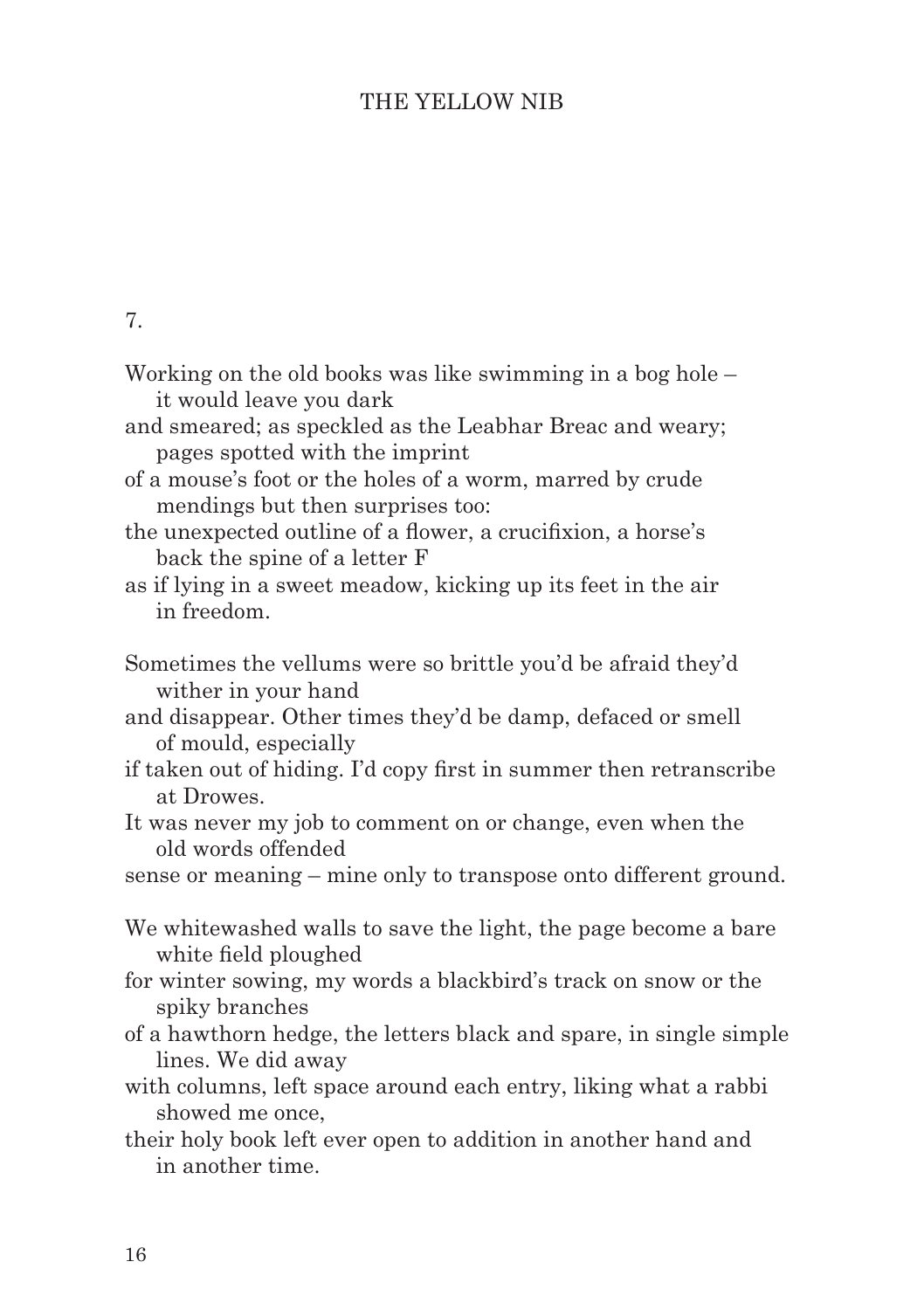# Maureen Boyle

| The brother has gone in and left the fire and a woman's voice                                               |
|-------------------------------------------------------------------------------------------------------------|
| from the Begijnhof<br>wafts in with the blue smoke of leaves, gentle as the midnight<br>singing in the dark |
| of the Clares of Lough Ree. I went there near the end to copy<br>the book of their rule,                    |
| a workaday one for the hard life they live day in day out -<br>I felt almost guilty                         |
| to be putting their austerity down so stark and I cannot say<br>I was not glad to leave them.               |
| It's a sore existence they have there in the wet heart of Ireland.<br>They all take a part                  |
| in the drawing of turf and water for the house, tending a mucky<br>garden in the rain                       |
| in neither shoes, nor socks, nor stockings. They wear rough wool<br>against their skin                      |
| like the robes of St Clare, who thought the homespun velvet and<br>the rope a jewelled belt,                |
| her wooden slippers gleaming gold in the tiny light of Mary's<br>altar.                                     |
| They say she loved the rain on the hills of Spoleto because it<br>was a link to him                         |
| but rain was rare in Tuscany – we had no such problem, there<br>was always rain.                            |
| They prayed so hard and so unceasingly that midday seemed<br>like midnight                                  |
| and even then they'd be up and at the matins. I stayed two days<br>and they are praying                     |
| for me now and will be at my death, that was their promise for<br>the book.                                 |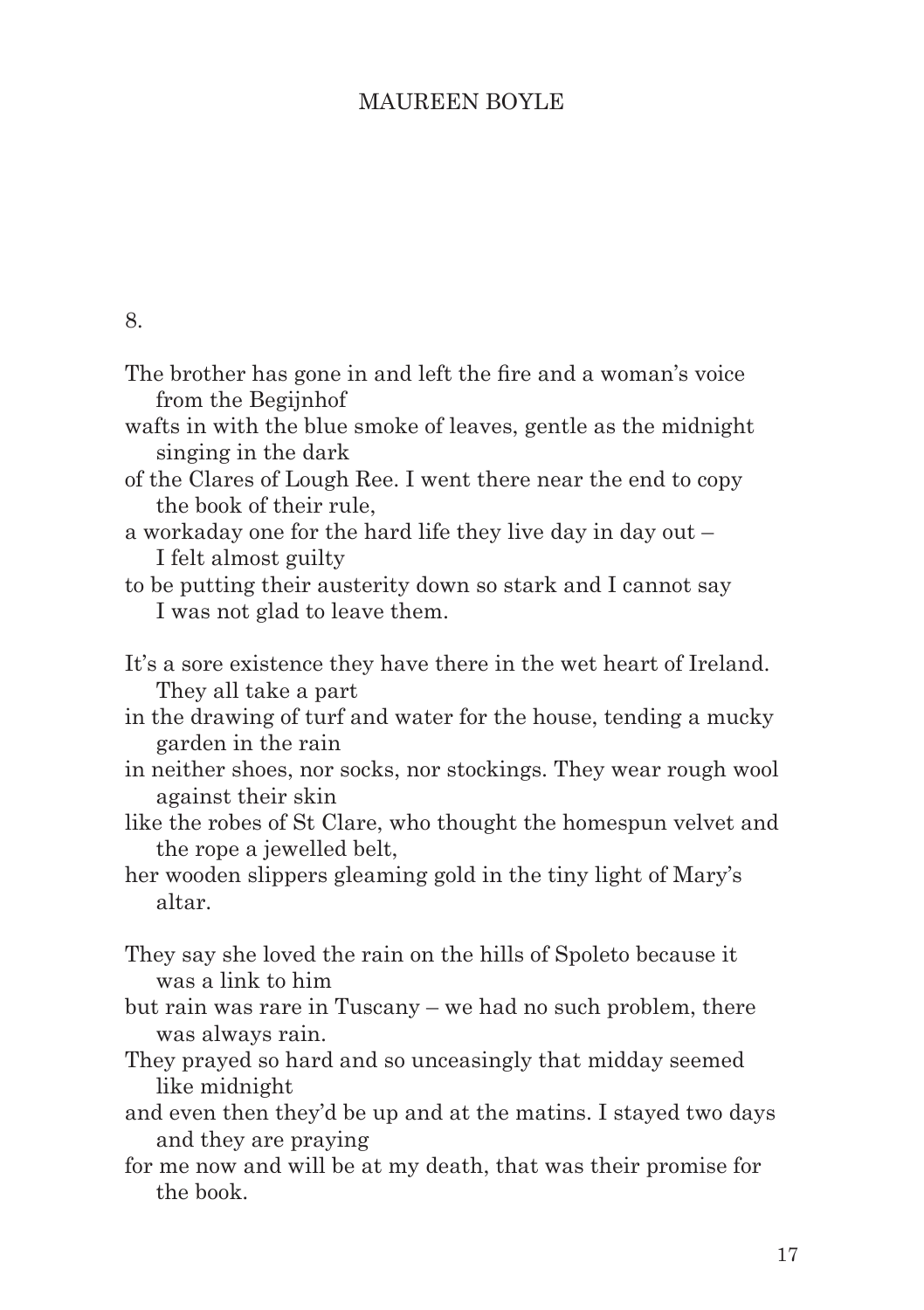| Lough Ree was the closing of a circle, for there we'd worked<br>as four for the first time:         |
|-----------------------------------------------------------------------------------------------------|
| the two Cú Choigcríches, Fearfeasa Ó Maoil Chonaire and<br>myself, from sunrise to sundown,         |
| from St Francis's Feast to Mischief Day, on the list of kings<br>and genealogy of saints – sifting, |
| straining dates and notes. On the Feast of Saint Charles of<br>Borromeo the sisters baked apples    |
| in honour of his blessing of the orchards and our finishing<br>of the work.                         |
| That was the rhythm we took to Donegal and to the Annals –<br>the best days an almost silent        |
| meditation, each man lending weight to the work of the others,<br>light streaming in the window     |
| catching motes or rain dripping from the leaves all round<br>concentrating the room's sounds        |
| of breath and books. Later – lucubration, redaction and<br>sometimes a letter from abroad           |
| like the one from Prague on the ghostly library of Strahov<br>we would have loved to see.           |
| Then the campaign against us, the accusation of the five errors<br>and that great work still not    |
| seeing the light of day. I carried it with me across the North<br>when the flax fields were blue    |
| to sail from that dark town in July and here when I smell the<br>retting beds and see the river     |
| water turned to gold, undrinkable – it seems our work is rotting<br>away too with only my little    |
| book of hard words, an accidental harvest from all the years<br>and journeying.                     |
|                                                                                                     |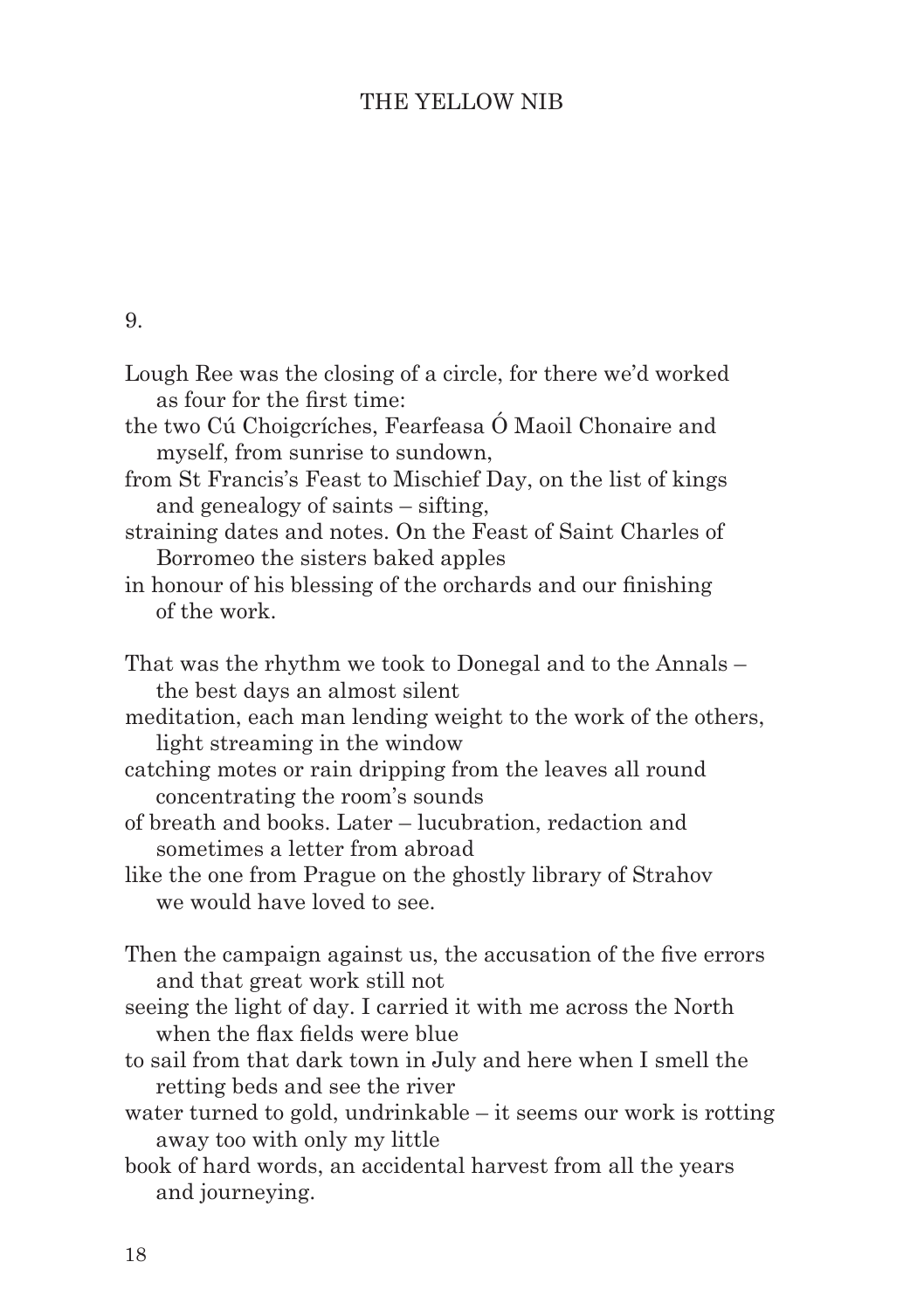## MAUREEN BOYLE

10.

It's words from that book that are lively in my head tonight and the memory of a marvel.

We'd travelled down to Cloch Uáitéir from Dublin after working on the miracles of Moling

- and were staying in the barn of the secular priest Róbnéid Purcell to copy his fragment
- of the life of Kevin who'd lived with his disciple Solomon on a skerry in the lough nearby.

We copied disgusting poems that day, I'm ashamed even now to confess.

It was this time of year: I remember the lake ringed red by the hawthorn hedges

and in the evening we lit a fire on the floor to take the chill off the night but as we prayed

before sleep the air filled with the flurry of angels – white wings frantic and lucent

- from the flames our own private Pentecost overhead in absolution for those godless poems.
- Even as we prayed they began to fall, St Francis's flowers. A flock of great white butterflies,
- bedding down to winter in the walls, had mistaken the heat of our fire for an early Spring
- and come back to life too soon. No angels then but marvellous still.
- Is that what death will be, I wonder, a gentle waking into the warmth of God?
- These are my last things, my litany of lost or nearly lost words inflected by home
- and memories that flit in the dusk made vivid for a moment then gone.

I am the poor friar Mícheál Ó Cléirigh.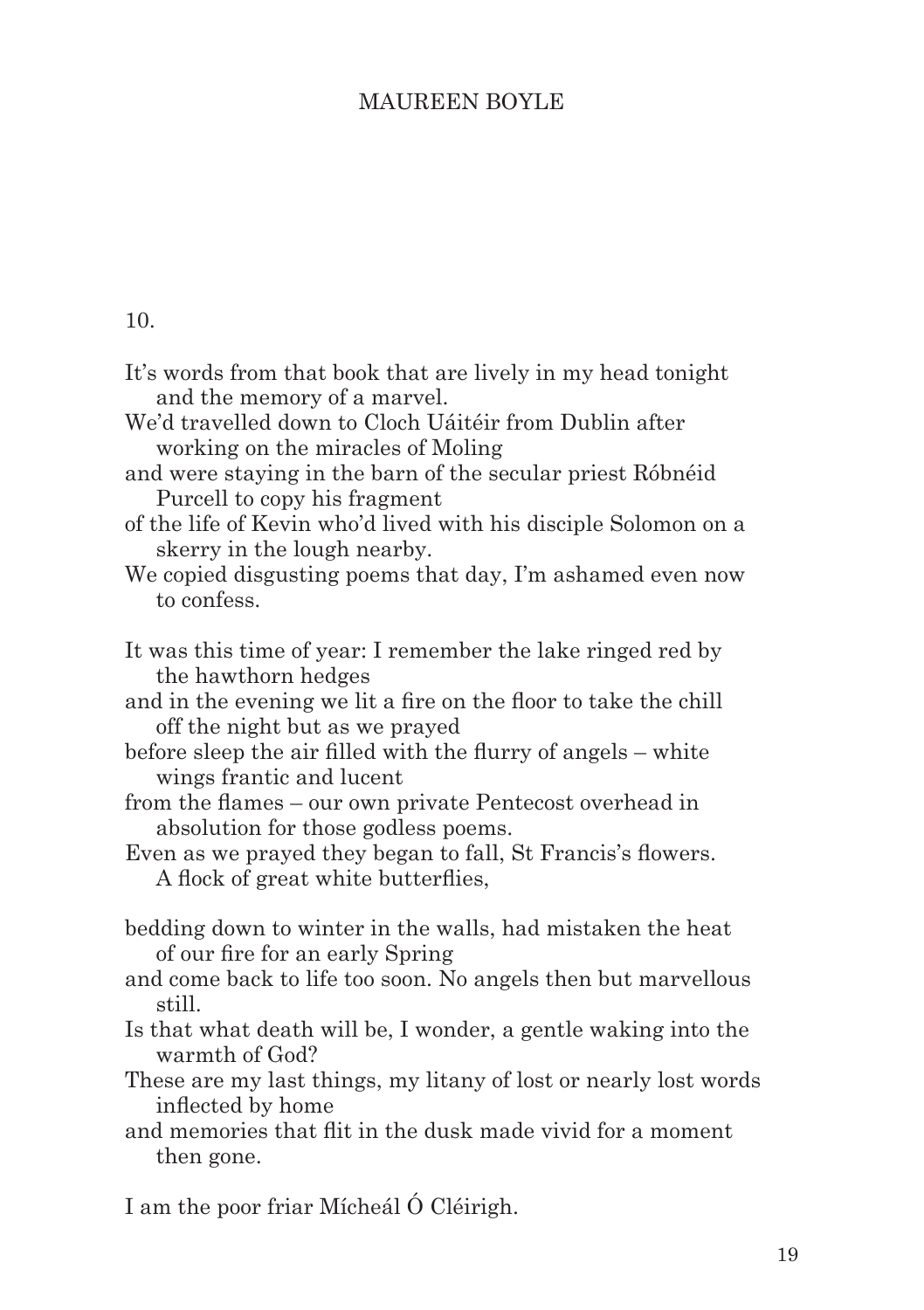## John F. Deane

## FOUR POEMS

# **The Living-Room**

*for Raymond Deane*

We worked to learn the notes, the sharps, the flats, we tried the underlying harmonies; remember how the piano pedal stuck? and favourite drawing-room pieces (*The Robin's* 

*Return, The Maiden's Prayer*) became such mush, like re-rolled plasticine. There was that sheen on the grand mahogany table, how our lemonade glasses left rings that would not come off and oh! the blame!

Remember how we hid, watching the adults play their money-games, how an inner light from the whiskey glimmered, and firelight sent sparkles gambolling from glass decanters on the sideboard? How perfect

in memory, it all was. On the parlour floor, remember? just there, before the hearth, the river-otter pelt, sleek golden fur through the underhair, silk-feel and death-grin, how it brought into the room the stealth of water-dog,

high-jinks and romping, teeth sunk in trout-flesh, secrecy of den and holt, the chill, the sliming… We held to the basics, arpeggios, chords and scales; you mastered them, remember? They have eluded me.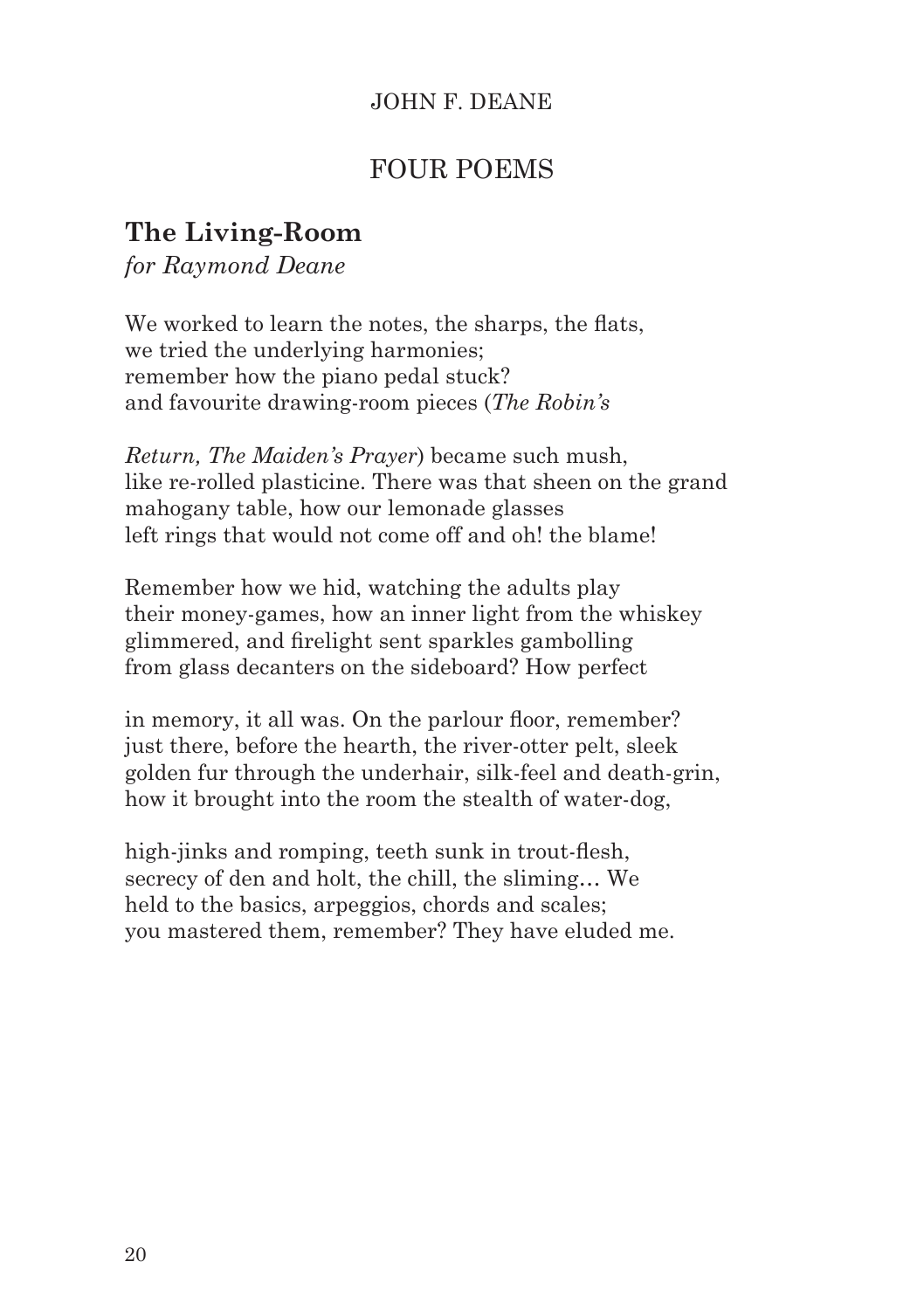## John F. Deane

# **Driftwood**

What do you say to the dying, when already they have waded out beyond all hearing

towards a place you have not earned the right to enter – *good-bye: farewell: or God be with you?*

Or do you, as did I then, sit silent, hurt by the impenetrable fact of *his*

dying? who had held me safe on the water, who had promised he would not leave me

floundering. But he disappeared, into breaking waves, I steadfast on the long strand, watching

the shivering chevron shape the greylag make leaving these shores, and what I heard from them

sounded like crying, a fading dirge for the seasons, a music of inner, inevitable need. Otherwise

silt, and courage failing; otherwise only the so-far written lines, the words like driftwood to cling to.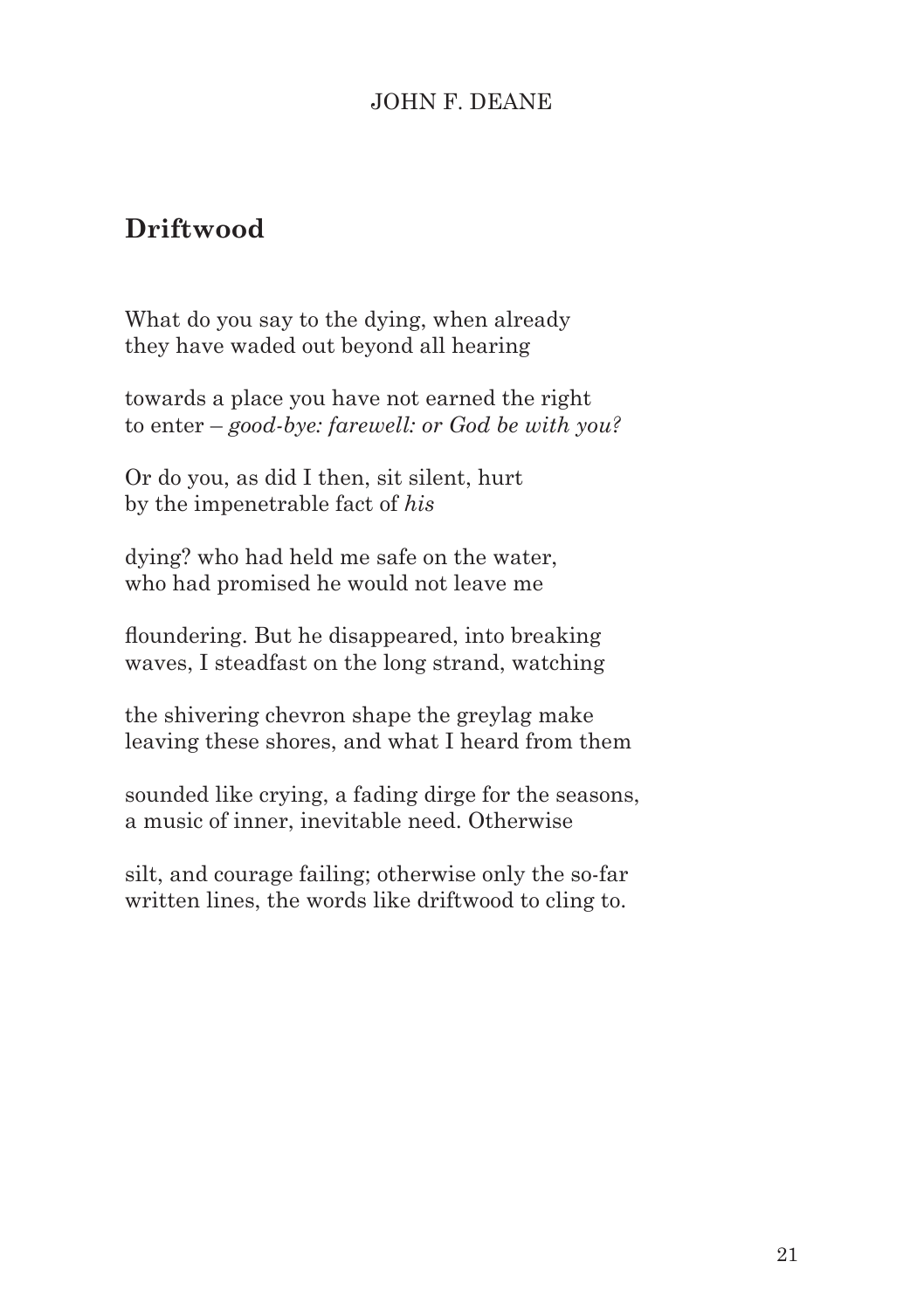#### THE YELLOW NIB

## **The Shower**

And wasn't it something, after all, to be caught like that, out in the world without coat or mac or brolly, foolish in this our country? And to take refuge in a stand of trees, rain plushing through the leaves and branches over you and coming down in slow and generous drops and plops missing you some of the time, sometimes not, and the sound like a roomful of silent readers turning their pages all together, till you felt embraced in your smallness by the fragrance of rain over leaf-mould, by the green darkness that held you, and the world out there so all riven with grandeur and greyness that the drip drip drip on your unprotected shoulder was the tap tap tap of someone reminding you, just that, lest you forget, lest you take it for granted: so you are glad you were unreasonable, unprepared.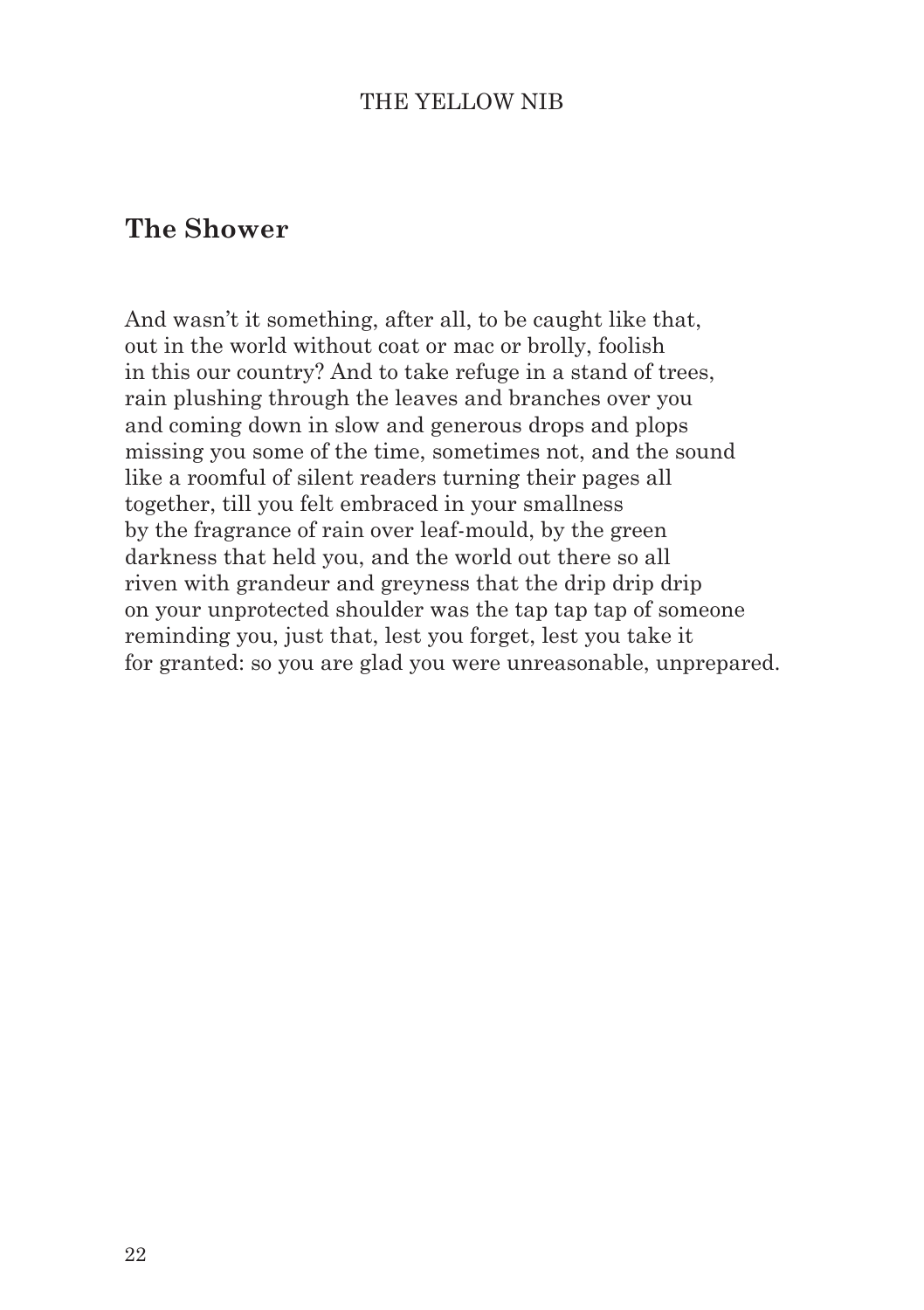## John F. Deane

# **High Tide**

Dust on the beads on the vanished woman's dressing-table, a few grey hairs in the bristles of her brush,

a Missal fat with cards in memory… I gazed into her amber-surround small hand-mirror, as if one might expect

the long years looking would have left some trace, her eyes, perhaps, watching back at me with a sign of love;

grief thickens with its selfishness, it is a loss to the ongrowing ego, though the vanished soul, we may believe,

is settling to the banquet of the blessed. From her high window I see the waters of Blacksod Bay, down

over the famished fields, the fuchsia hedges, the bogland wastes; somewhere a dog is barking, and an ass

brays loudly. Around the pier, I know, thick clumps of seaweed sway and slap in relentless process, tides

will leave them flopped and slithery for a few hours, then touch their edges again to a salt wakefulness. She

processed her beads with a fulsome regularity, I heard the sibilance of her almost-silent prayers, that irritating

constancy. And what can we do with loss? Replace the mirror, draw across the curtains, turn and go out.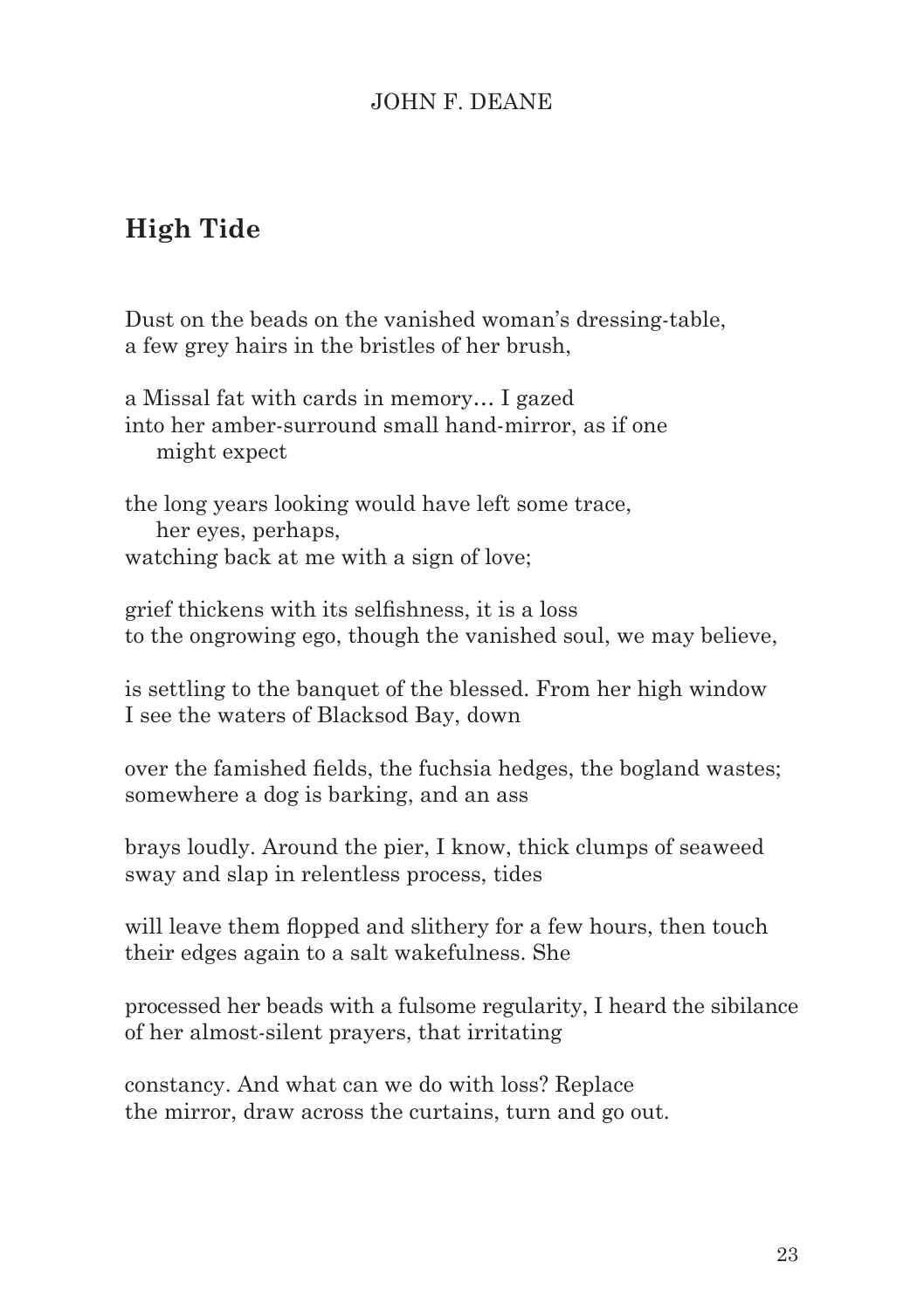#### John Wilson Foster

## **THE POETRY OF** *TITANIC*

Only the poetasters were immediately sure what to do. They sprang into action on hearing of the catastrophe of the sinking. Newspapers were flooded with elegies and poets' corners became clearing-houses for bad, deeply-felt verse. Mercifully, most of the verses were brief emotional ejaculations, and their themes commonplace, usually chosen from the following: man's hubris; the superiority of nature over human endeavour; male chivalry; male heroism; the arrogance of science; the deplorable worship of Mammon $<sup>1</sup>$ </sup>

But among the poetasters, the scale both of the ship and the disaster tempted poetic ambition in both the poem and its title. And so we had such a poem as Thomas Donaldson's grandiosely titled *An Epic Poem on the Disaster to the White Star Liner "SS Titanic" which went down in Mid-atlantic through colliding with an iceberg, on Saturday Night, 14th April, 1912* (Glasgow, n.d., almost certainly 1912). The poem in 155 lines tells (badly) the story of the sinking, mentions some of the high-profile drowned, and ends with a metrical sock on the jaw for the man regarded at the time as the ship's chief begetter: "Let Solomon the great wise king,/Unto Lord Pirrie say,/'There's nothing here unsinkable,/ For all is vanity'."2 Far more ambitious, and with better, if still indifferent, verse, was Edwin Drew's *The Chief Incidents of the Titanic Wreck Treated in Verse, together with Lessons of the Disaster* (London, 1912), a motley structure of 27 poems published within a month of the sinking. Given the quality of the verse, the self-advertisement is accurate in its inadvertent damning-withfaint-praise implication: "may appeal to those who lost friends in this appalling catastrophe".

<sup>1</sup> Steven Biel in *Titanica: The Disaster of the Century in Poetry, Song, and Prose* (1998) has rounded up a handful of chiefly American specimens, several of which are competent verses teetering on the verge of poetry.

<sup>&</sup>lt;sup>2</sup> Oddly, an identically titled poem turned up in New Zealand, published by Lyttleton Times Co., but attributed (in World Catalog) to one J. Linton. I know Donaldson's poem only because it is pasted into an enlarged photocopy of the socalled '*Olympic* Notebook' (now lost) in which are jotted down the specifications of the ship said to be in the hand of Thomas Andrews. I was kindly lent the photocopy by Mrs Una Reilly.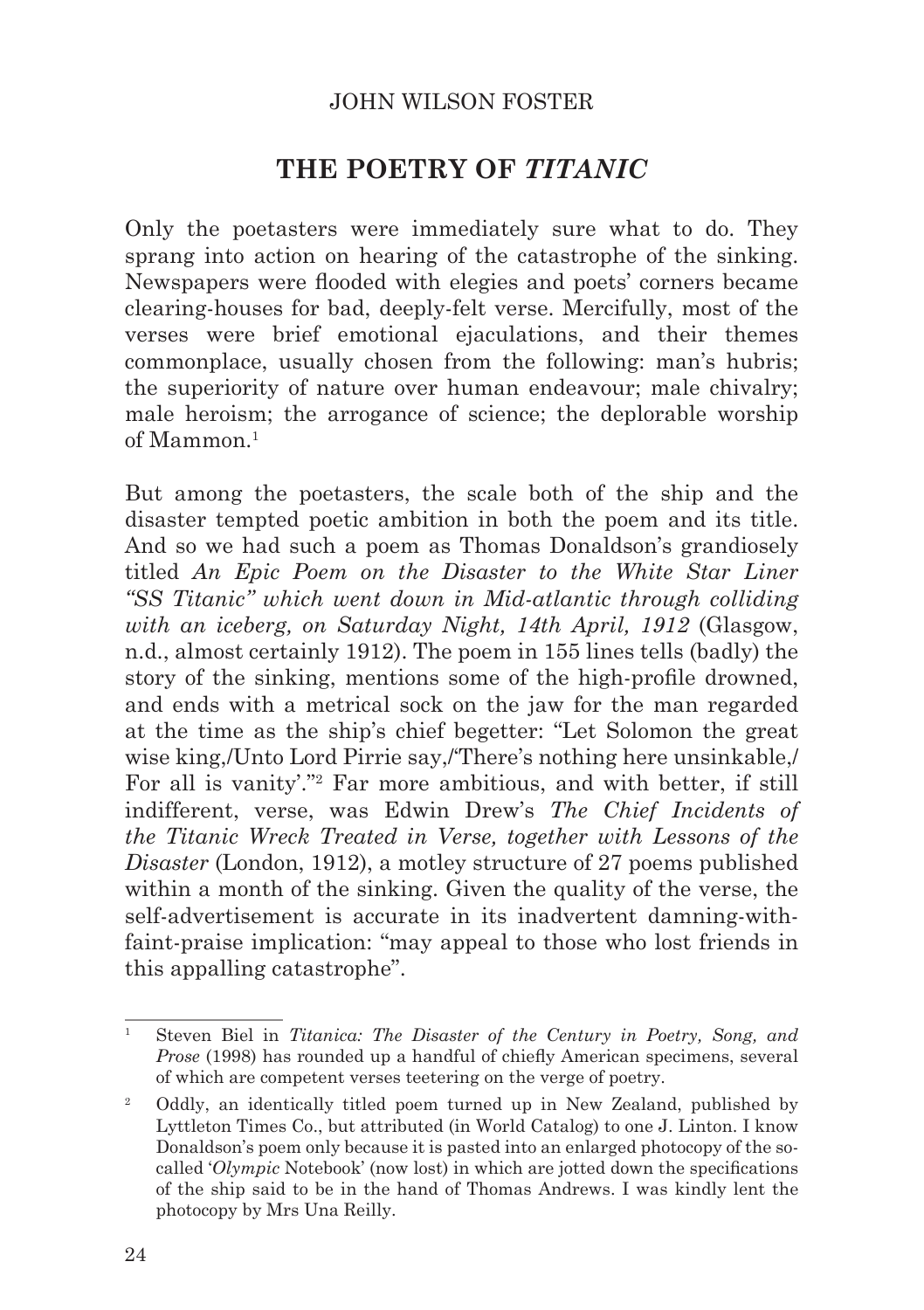#### John Wilson Foster

As punctual as Drew's work by also appearing in May 1912 was Blanca Vanini Silva's rather more interesting long poem, *Solidaridad en el Dolor (Catastrofe del* Titanic*): Poema Filosofica-Moral en tres Partes y en Romance Heroico*. The poet tells us he began on April 21 (the ship sank in the early morning of April 15) and finished the poem on May 6.3 In his prelude Silva has the ship declare its invincibility and draws on indictments that were soon familiar to Anglo-American readers: "I am *Titanic*!, masterpiece of Progress,/prodigy of Industry and Labour,/manifest proof of man's power." In his entracte, Silva has the iceberg puncture not just the ship but its (and man's) pride and send it into the "deep abyss of death" ("profundo abismo de la muerte"). In his finale, Silva sees the ship's unwitting approach to the abyss as representative of those who do not acknowledge a higher power ruling the universe and guiding humankind and who do not recognise the deeps beyond human understanding.

Poets of stature were also drawn to the catastrophe, but warily one senses. The American poet Harriet Monroe was to become the editor of the important journal, *Poetry*, and to fall under the modernist influence of Ezra Pound. She published 'A Requiem' in the April 21 issue of the *Chicago Tribune*. The poem betrays not a shred of modernism and is a patriotic hymn to the Union dead who sank with the liner: "Your fathers, who at Shiloh bled,/Accept your company…//Daughters of pioneers!/Heroes freeborn, who chose the best,/Not tears for you, but cheers!"

Thomas Hardy was not far behind Monroe in the punctuality of his poetic response, but the appearance of haste is offset by the fact that it was probably prompted by an Elgarian sense of high national obligation – it was completed on April 24 and appeared in the souvenir programme of the Covent Garden *Titanic* theatrical benefit matinée of May 14. It is also offset by the fact that what befell the ship merely confirmed a philosophy of life that the poet had matured over years of verse and fiction. 'The Convergence

<sup>&</sup>lt;sup>3</sup> The poem was published in Santiago, Chile and has been translated for me by Arthur Lipman of Vancouver, Canada.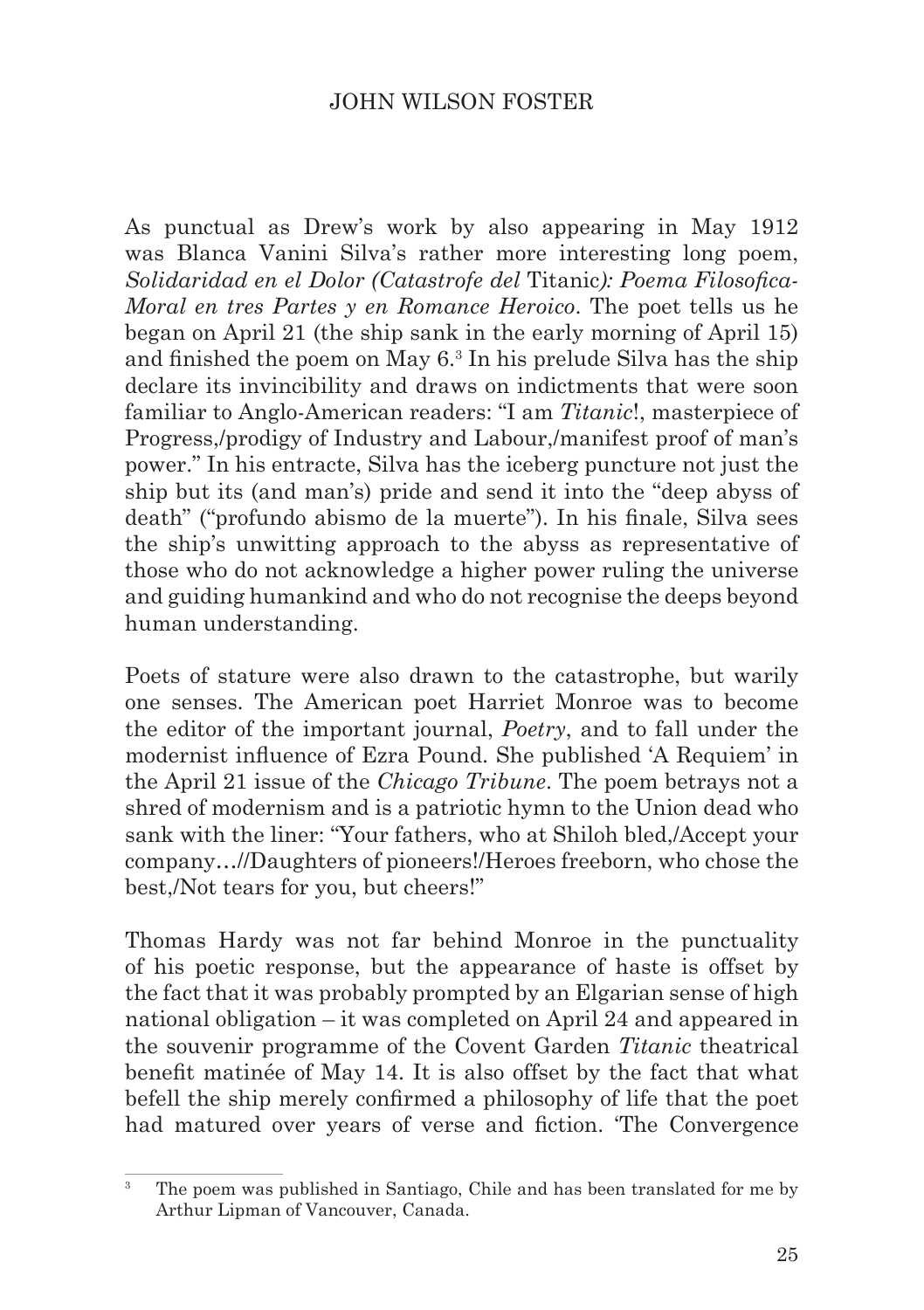of the Twain (Lines on the Loss of the Titanic)' was a poem waiting to be written by Hardy, just as the iceberg waited for the ship to rendezvous with it. Hardy's lines give an alarming dimension to the famous R.J. Welch photographs of the half-built *Titanic* in her gantry:

And as the smart ship grew In stature, grace and hue In shadowy silent distance grew the Iceberg too.

Their eventual rendezvous is an icy parody of sexual congress and together berg and liner become "twin halves of one august event".

The philosophy of Hardy's poems and novels is itself the sinister mate of the Victorian and Edwardian ambition and achievement he refused to celebrate. There is a gratified prurience in Hardy's omniscient narrator's imagining of the sunken liner:

Over the mirrors meant To glass the opulent The sea-worm crawls – grotesque, slimed, dumb, Indifferent.<sup>4</sup>

'The Convergence of the Twain' is one of Hardy's "satires of circumstance"; circumstances involve Chance which permits Coincidence, the coming together of disparate events or things, what Hardy in his poem, 'Hap' (meaning accident or happenstance) called "Crass Casualty". The disparateness (between two objects, between two events, between human desire and what actually happens) is the pretext of dramatic irony and since it occurs so often, and for ill more than for good, Hardy came to believe that

<sup>4</sup> In such prurience, Hardy was beaten to the punch by Dr Charles H. Parkhurst preaching in the Madison Square Presbyterian Church (New York) on April 21 when he referred to "the glassy, glaring eyes of the victims, staring meaninglessly at the gilded furnishings of this sunken palace of the sea… jewels valued in seven figures becoming the strange playthings of the queer creatures that sport in the dark depths". I quote this in my *Age of Titanic: Cross-Currents in Anglo-American Culture* (2002), p. 100.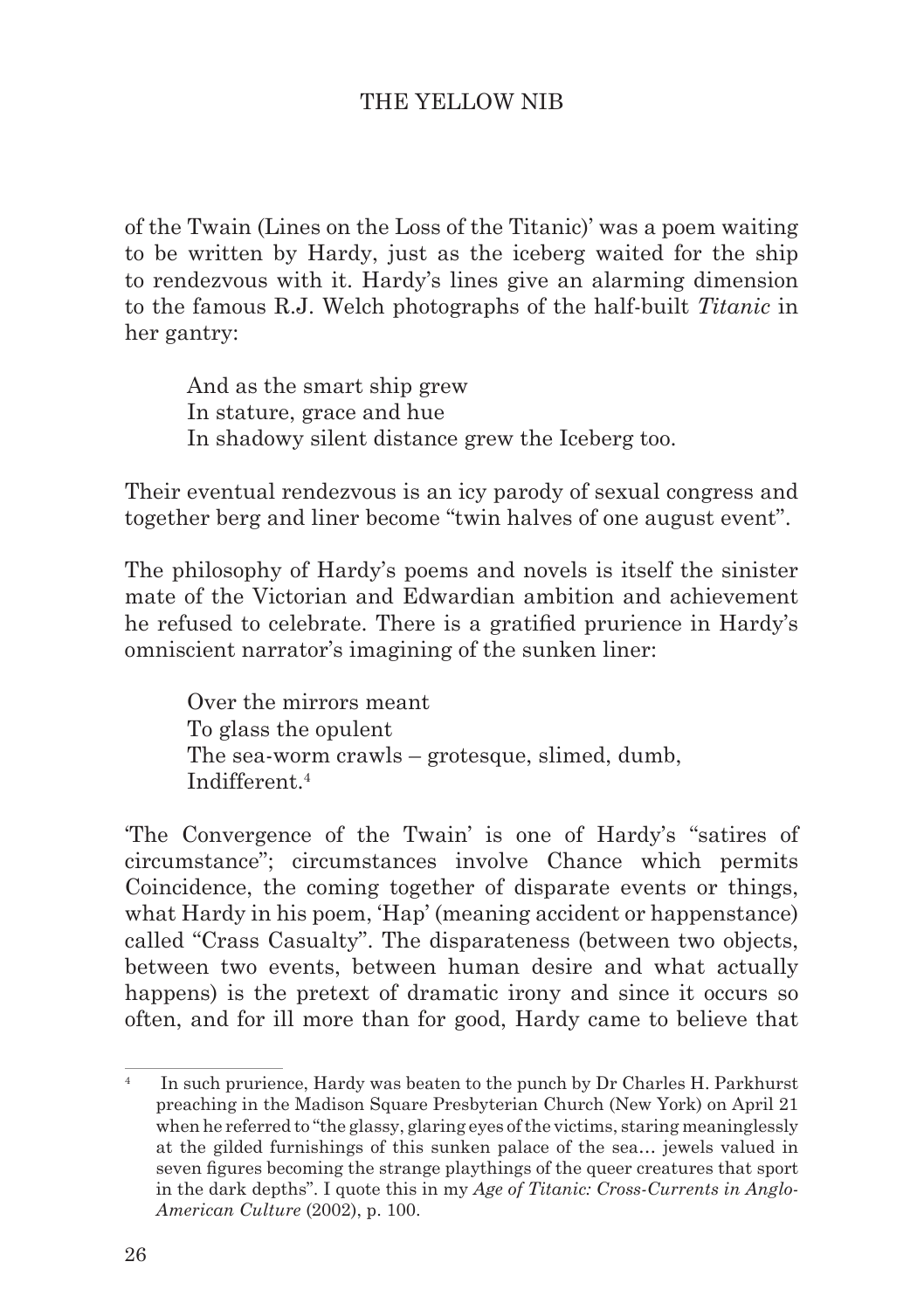#### John Wilson Foster

such a calamity as the *Titanic* disaster – in which coincidence or convergence takes the form of collision – was more than chance or accident: some cosmic Ironist had caused it to happen.

This was not a novel idea but what befell *Titanic* seemed to provoke it. Biel gives us Thomas Doolan's inconsequential poem 'Fate's Comedy' (1912) in which we are reminded in jaunty quatrains that the script of the disaster with its two main characters, ship and iceberg, has already been written by Fate, the cosmic dramatist, and simply has to be staged. The first half of Brand Whitlock's blank verse poem, 'The Titanic' (1912) unfolds much the same idea with the "dark Ironic Spirit" mocking and destroying the great ship, but with the gallant captain and crew (because they are of the "intrepid Northern race") in turn mocking the Ironic Spirit by aspiring to achieve and by dying bravely, thereby cancelling irony out.5 A recurring idea in the poems that saw irony at work is the dwarfing of the giant liner by nature or the cosmos; the irony was more immediately suggested by the ship's hubristic name.

Hardy's poemwas anticipatednot only byhis ownwork(anticipation fulfilled is a form of irony) but by 'A Tryst', a poem by the New Hampshire poet, Celia Thaxter, published in the *Atlantic Monthly*  in the 1870s. In it, a maverick iceberg travels south while a "stately ship", "with her freight of beauty and delight", sails fatefully into its path. The poem wonders "What drew the two together o'er the tide,/Fair ship and iceberg pale". Hardy too saw the collision as a tryst, a fateful assignation, both sexual and nonsexual, at the behest of some higher inscrutable power. The similarity of design is striking. But if it is unlikely that Hardy had read Thaxter's poem, he may well have read Herman Melville's 'The Berg: A Dream', collected in 1888. In this poem, "Ice-cubes" crash on the deck of the ship that collides with the callously indifferent iceberg;

<sup>5</sup> Whitlock's poem appeared in *Collier's Weekly* on May 4. Whitlock was a journalist and author and sometime mayor of Toledo, Ohio. Biel furnishes no information on Doolan.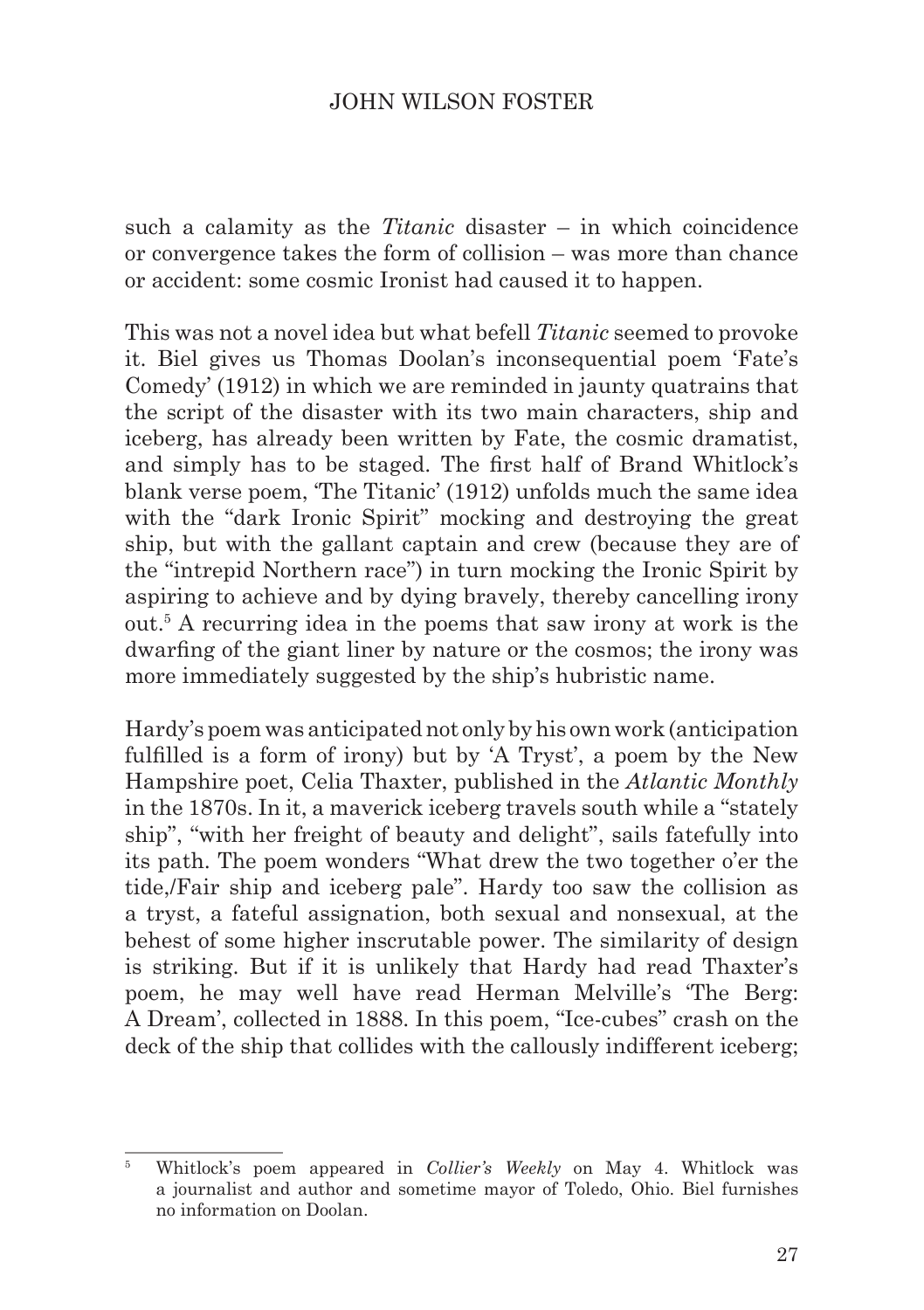the ship is stunned, and goes down.<sup>6</sup> Melville's "slimed slug that sprawls/Along thy dead indifference of walls" anticipates Hardy's subaqueous imagery. Behind both poets' images may lie Clarence's dream in Shakespeare's *Richard III* of drowned men with eyes as gems "that wooed the slimy bottom of the deep".

The fate of the *Titanic* drowned appalled both Virginia Woolf and T.S. Eliot.7 The famous opening line of *The Waste Land* (1922) is remarkably applicable to the *Titanic* calamity: "April is the cruellest month". One of the survivors, Archibald Gracie, told the *New York Times* that among the last women he saw on board was a Miss Evans who refused to be rescued because, Gracie said, "she had been told by a fortune-teller in London that she would meet her death on the water".8 She had been told by the fortuneteller to "beware of water" and now "knew she would be drowned". It was a sad irony that she drowned by refusing to enter a lifeboat. 'Death by Water' is of course the title of one of the sections of *The Waste Land*, a section that consists of ten lines in the published version but in draft form was 83 lines longer, excised by Ezra Pound's fierce blue pencil. The jettisoned lines tell of a schooner that sets out eastwards across the Atlantic and is blown north towards a line of icebergs:

<sup>6</sup> Melville foregrounds the iceberg. So does Elizabeth Bishop in her poem, 'The Imaginary Iceberg' (1935) which may well take its rise from the *Titanic* sinking; her iceberg is animate, theatrical, soulful. The notion of a conscious iceberg recurs in *Titanic* literature.

<sup>7</sup> Woolf and her then fiancé Leonard Woolf attended the British inquiry into the *Titanic* disaster, and her first novel, *The Voyage Out* (1915), carries the disaster as freight: I discuss the effect of the disaster on Woolf and other British writers in the *Age of Titanic: Cross-Currents in Anglo-American Culture* (2002), republished as *Titanic: the Sceptre of Power* (Amazon Kindle, 2011).

<sup>8</sup> He repeated the anecdote in his book, *The Truth about the Titanic* (1912) that appeared after he had succumbed to the after-effects of the strenuous swimming feat he performed in order to survive.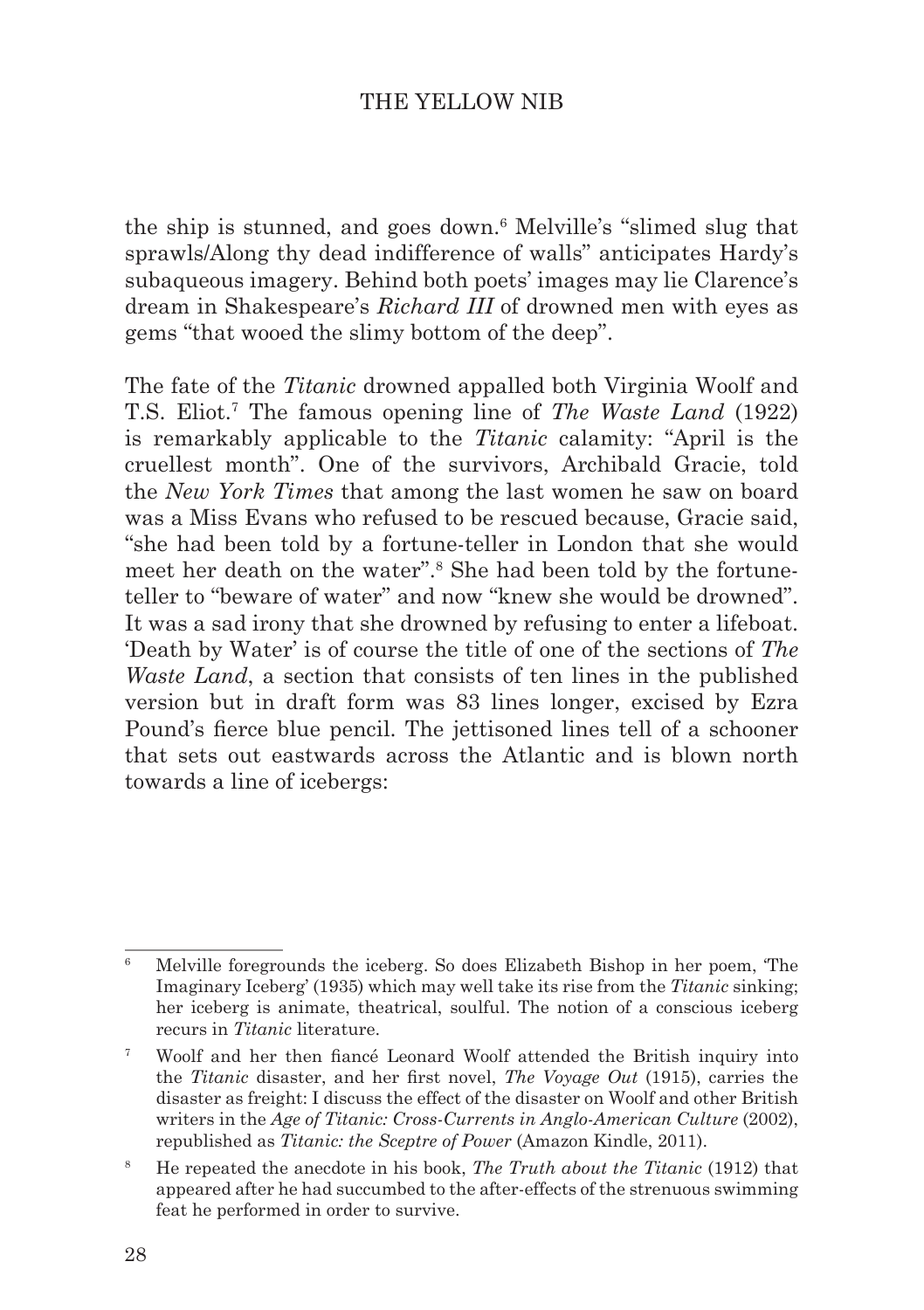#### John Wilson Foster

And dead ahead we saw, where sky and sea should meet, A line, a white line, a long white line, A wall, a barrier, towards which we drove. My God man there's bears on it. Not a chance. Home and mother. Where's a cocktail shaker, Ben, here's plenty of cracked ice. Remember me.

Graham Nelson notes that the penultimate line recalls an incident recounted by Lawrence Beesley in his survivor's narrative, *The Loss of the Titanic* (1912), in which after the collision a cardplayer turns to an onlooker, points to his whiskey glass and says "Just run along the deck and see if any ice has come aboard: I would like some for this".9 And although, as Nelson tells us, Eliot's widow identified "Ben" as "an obsolete nickname for a sailor". Nelson prefers to see in the apostrophe an allusion to Eliot's fellow-American Benjamin Guggenheim, the magnate who went down with the ship.<sup>10</sup>

After the sunken ship had settled more firmly on the bed of memory (obscured for a while by the Great War and the economic woes and political upheavals of the nineteen twenties), at least three ambitious long poems of substance were attempted.

The first was the Canadian E.J. Pratt's *The Titanic* (1935). There had been enormous Canadian interest in the disaster, with several prominent Canadians on board, Canadian ships responding to *Titanic*'s mayday calls, and bodies later recovered by a Canadian cable ship and taken to Halifax, Nova Scotia where they were buried. Pratt's poem is a considerable achievement and rivals

<sup>9</sup> Graham Nelson, '*The Waste Land* Drafts, "The Engine" and the sinking of the *Titanic*', *Notes and Queries*, September 1997: 356-58.

<sup>10</sup> A pervasive influence on *The Waste Land* was, of course, Dante's *The Divine Comedy*. References to Dante's poem recur in early writings about the *Titanic* disaster and I have glanced at these in *The Age of Titanic*, pp. 229, 231, 234 and in T*he Titanic Complex* (1997), pp. 13, 31.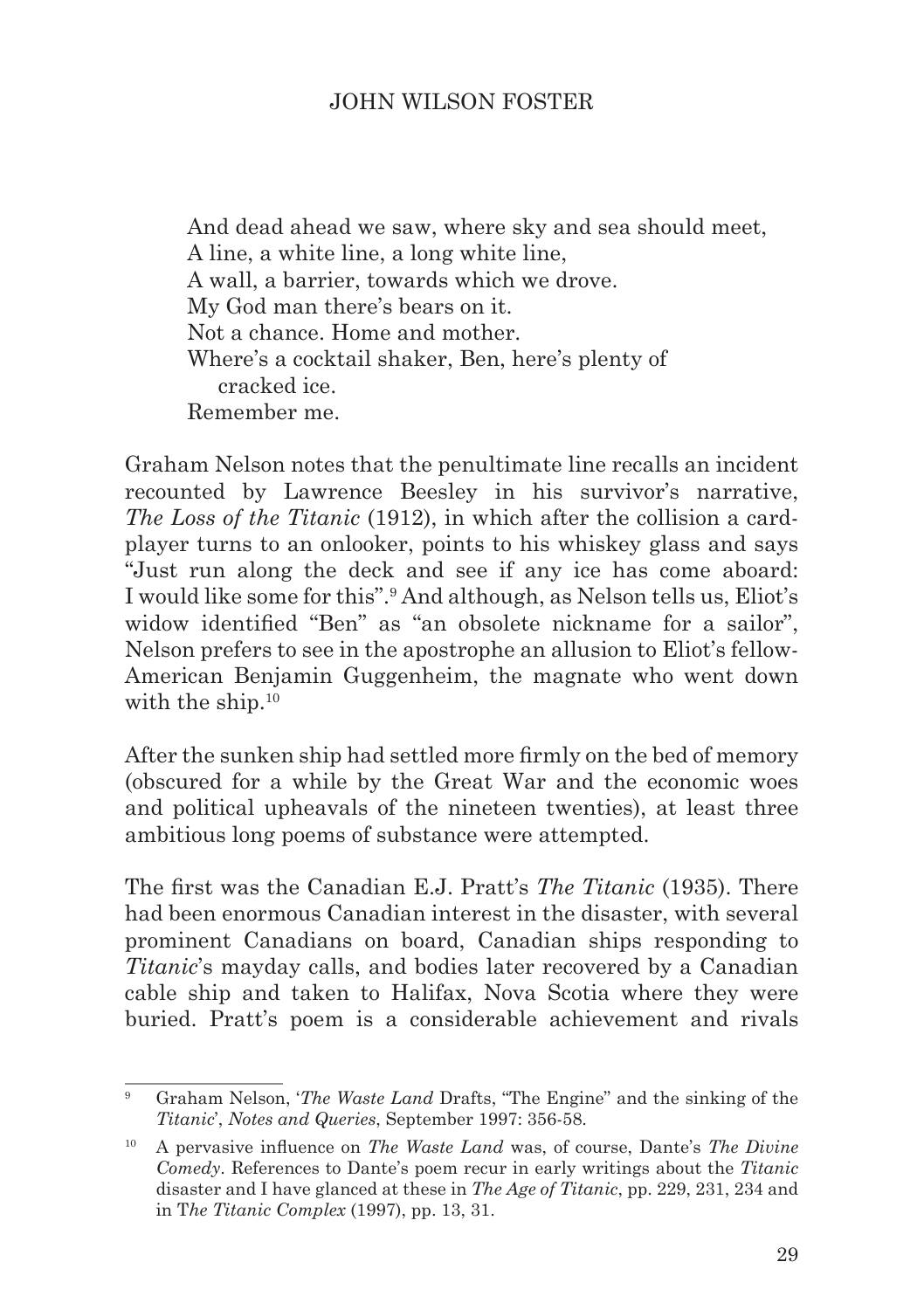Walter Lord's classic prose account in pace and energy. Written in pentameters, it grants epic scale to the disaster. But this is no airy flight: Pratt has done his Miltonic homework and knows his ship:

For the Watch had but to read Levels and lights, meter or card or bell To find the pressures, temperatures, or tell Magnetic North within a binnacle, Or gauge the hour of docking…

He knows the origin and career of the culprit iceberg, "Calved from a glacier near Godhaven coast"; when it swings south "Pressure and glacial time had stratified/The berg to the consistency of flint" until it reaches 41 degrees latitude, "its rude/Corundum form stripped to its Greenland core". Like Thaxter and Hardy before him, and like Bishop at the same time, Pratt evokes an animated berg. By the time it endangers the shipping routes it has only the "brute/And" Palaeolithic outline of a face", shambling "like a plantigrade" as though it were Yeats's rough beast.<sup>11</sup>

The second significant long poem of the calamity was Anthony Cronin's *R.M.S. Titanic* of the 1950s.<sup>12</sup> It is a poem with some impressive lines and has echoes of Auden, but the spawning Audenesque cultural rhetoric is loose and damaging. And there is a silent subtext. What is not spoken of is the city where *Titanic* took shape and was launched from; the poem manages to involve the west of Ireland (and the Famine), and oppressed Irish steerage passengers; equally oddly, the port evoked in the opening stanzas

<sup>11</sup> A later poet, Geoffrey Hill, in a dense little poem entitled 'Ode on the Loss of the *Titanic*' (collected 1959), makes the sea his dubious hero rather than iceberg or ship. Yeats himself ignored the *Titanic* disaster and may have influenced later Irish poets in doing so. But interestingly, his famous phrase a "terrible beauty" was anticipated by one of the ship's surviving passengers, Charlotte Collyer in her contemporary description (seen from her lifeboat) of the lighted ship just before she sank: see *The Age of Titanic*, pp. 227-28.

<sup>12</sup> Cronin's poem was reprinted in *Longer Contemporary Poems*, ed. David Wright (Penguin, 1966).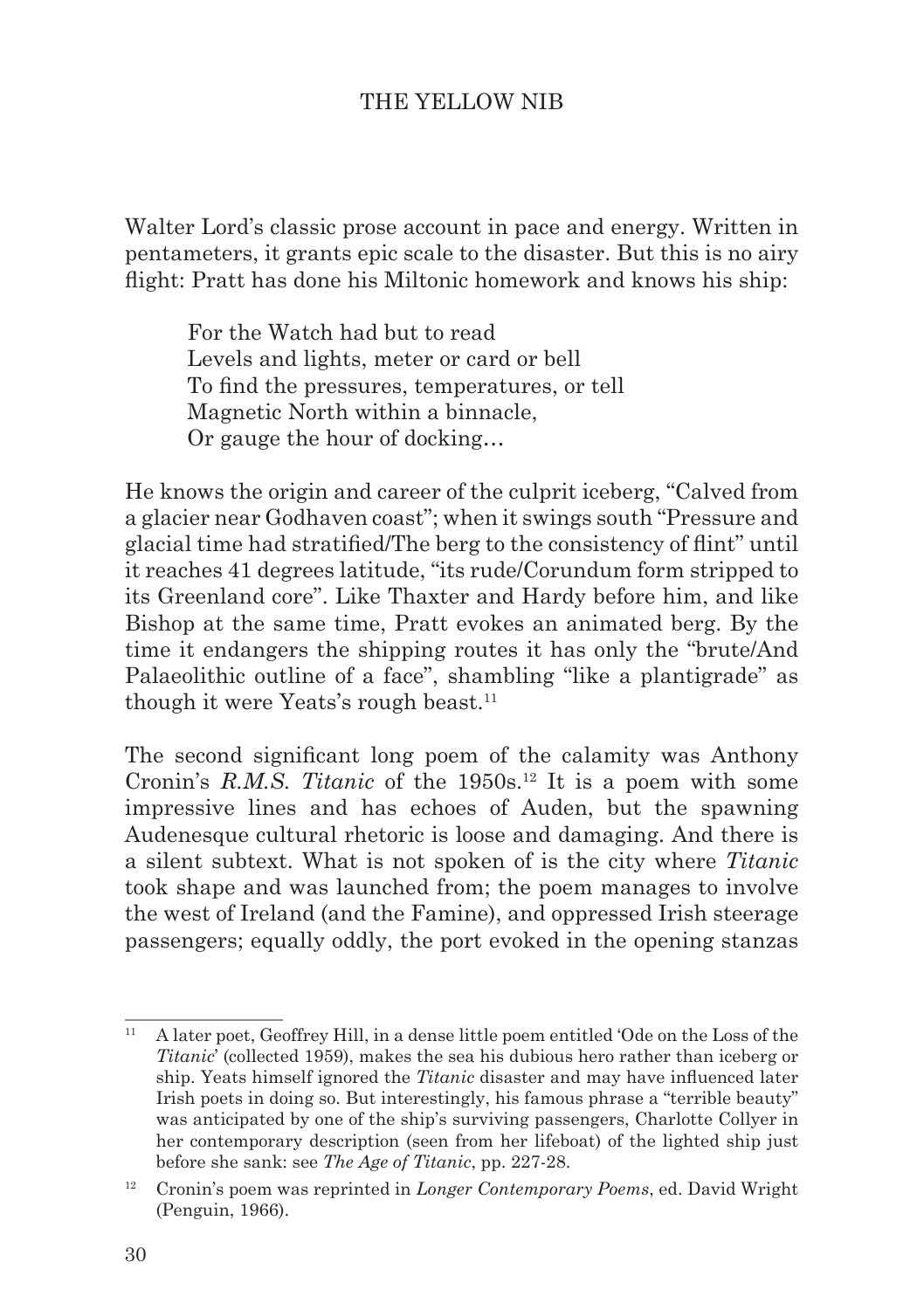#### John Wilson Foster

is Liverpool, not Belfast.13 Belfast rates one mention ("a Belfast of exorbitant virtue") when the poet imagines a future dream-*Titanic* built with blessings on the Pope rather than (by implication) the curses against him Cronin must believe accompanied the ship's manufacture. It is hard not to conclude that Cronin inherited, and accepted, the sectarian take on the ship that as far as I can discover began only after the partition of Ireland, despite any sectarian troubles in Harland & Wolff shipyard during the time *Titanic* was built. The failure of the poem to encompass the industrial north of Ireland in its otherwise broad cultural sweep seems like evasion and encourages the cavalier rhetoric of the poem.

Pratt's poem is in part a modernist one; the poet presumes the catastrophe really happened, was momentous, even epic, and that it unified with tremendous symbolic force the diverse meanings of contemporary culture and re-lived an age-old pattern of human event, giving his poem coherence as the story of Odysseus gave Joyce's *Ulysses* coherence. The notion of tragic hubris in the poem, however, is a Romantic predating of modernism and the poem ends with the Romantic notion of Nature's superior power (the iceberg still "the master of the longitudes"). By contrast either way, Hans Magnus Enzensberger's *The Sinking of the Titanic* (1978) is post-modernist.14 Like Pratt's, Enzensberger's poem incorporates varieties of sources and documentation into its large structure of thirty-three cantos – survivors' accounts, wireless messages, inquiry excerpts, recorded conversations among passengers, builders' information, *Titanic* legends. But there is also a running political analogy between the sinking, the Russian Revolution, the start of the Cold War, and the leftist student revolutions of 1968. *Titanic* is to bear the weighty cargo of twentieth-century European history, an almost impossible tonnage.

<sup>13</sup> One wonders if Liverpool is a mistake for Southampton to where *Titanic* sailed when its trials on Belfast Lough were complete; the ship was registered in Liverpool but never sailed there. Cronin erroneously describes a tidal wave upon the ship's sinking that didn't in fact occur.

<sup>14</sup> Hans Magnus Enzensberger, *The Sinking of the Titanic: A Poem*. Trans. The Author. Boston: Houghton Mifflin, 1980.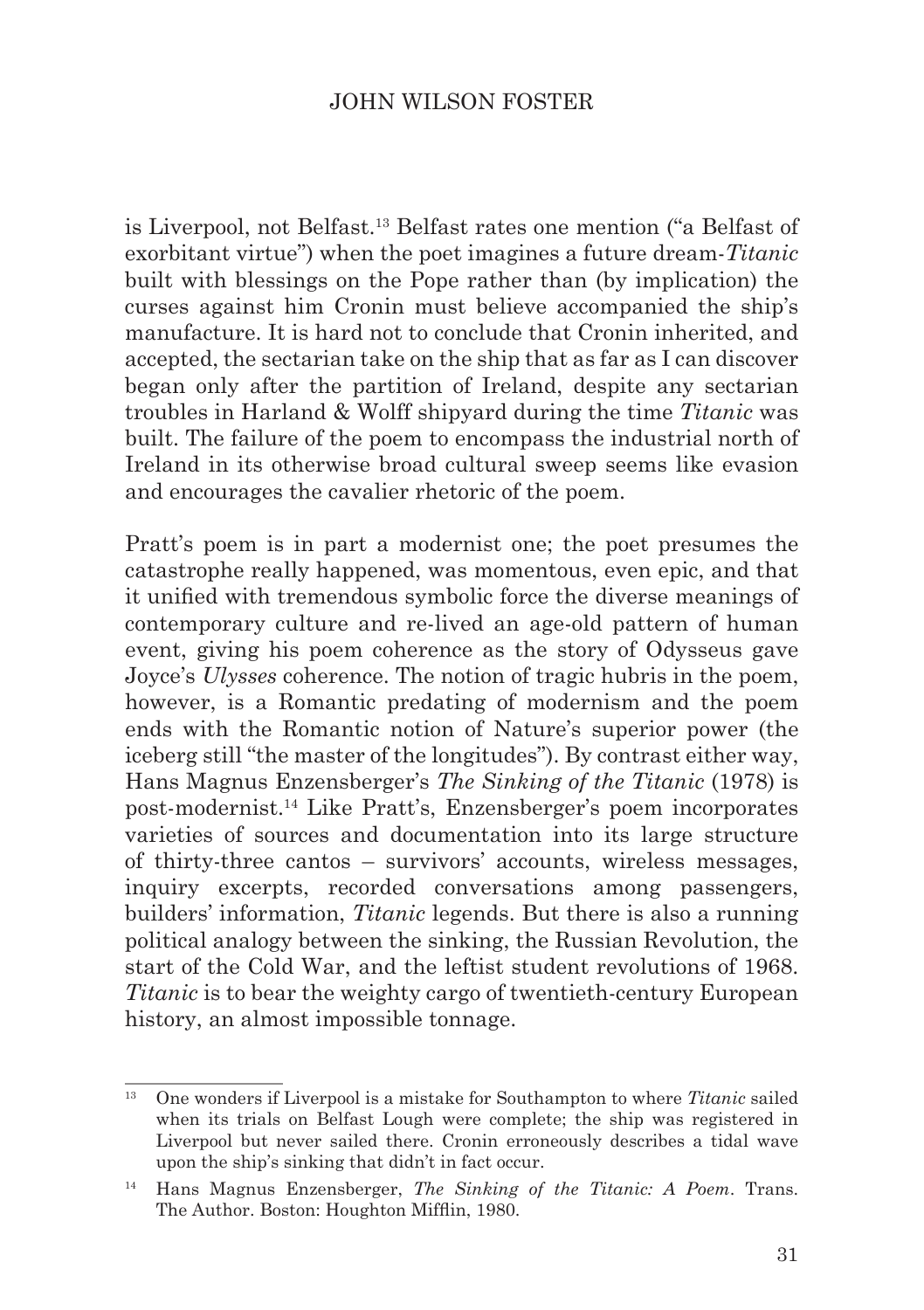Yet Enzensberger's ship and its cargo are also weightless. Everything takes place inside an autobiographical envelope: the poem is the story of Enzensberger (or "Enzensberger") writing this poem during stays in Havana and Berlin, 1969-1977. The poem records its own draftings and at one point records the loss of a draft and its subsequent imperfect recollection ("I fake my own work"). The "poet" is a character in the poem and what's more, is killed off before its end. The poem diversifies into a multitude of voices and perspectives. Any canard about the ship is as serviceable as any "fact". The poet even satirises his own post-modernism:

Something always remains – bottles, planks, deck chairs, crutches, splintered mastheads – debris left behind, a vortex of words, cantos, lies, relics – [.]

Canto 27 can even contemplate the proposition that "There was no such thing as the sinking of the *Titanic*./It was just a movie, an omen, a hallucination." But perhaps the poem implies that we have as much let *Titanic* down as she us. It seems to be a political disappointment ever since the sinking (as much as a scepticism about our ability to know reality, and a disgust with our cultural consumerism) that inspires such doubt in that tremendous occurrence in April 1912. Enzensberger's other *Titanic* carries the ghostly weight of our disbelief, our fatigue, our talkative demise, the unbearable lightness of our being.

Perhaps for reasons of artistic and religious reticence, Ulster poets have not been as responsive to the *Titanic* disaster as we might have expected.15 Samuel K. Cowan published a heartfelt but

<sup>&</sup>lt;sup>15</sup> We might put it this way: despite the fact that there were no black passengers or crew on *Titanic*, the sung and chanted poetry about *Titanic* written and performed by black American "ballet" singers and "Toast" performers far exceeds the output of serious Ulster poetry. I discuss the black poetic response in *The Age of Titanic* and represent it in my anthology, *Titanic* (Penguin, 1999).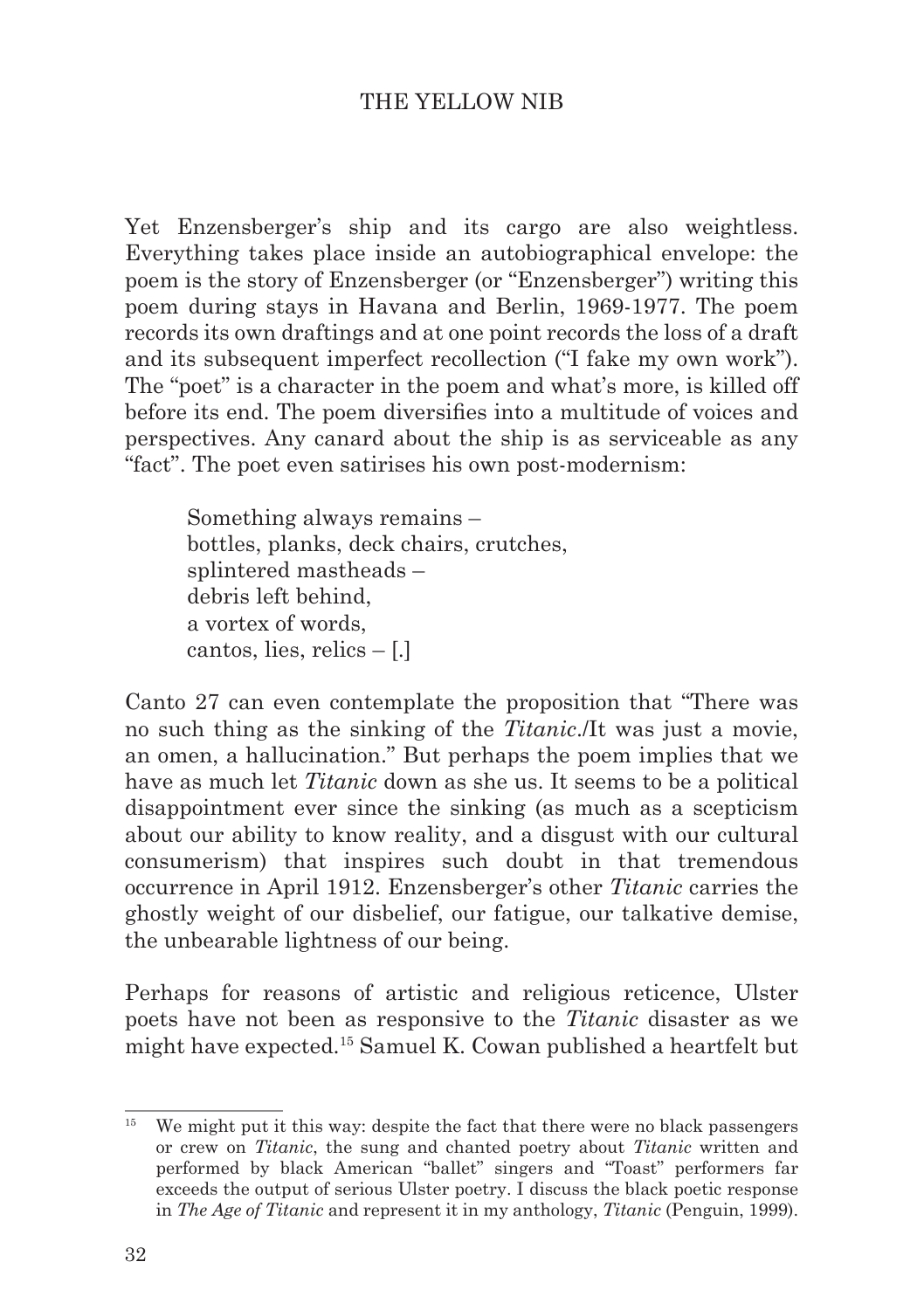#### John Wilson Foster

artistically indifferent loyalist ode, 'De Profundis', in *From Ulster's Hills* (1913). John Hewitt in his sonnet, 'Late Spring, 1912' (*Kites in Spring*, 1980) has some poignant lines on his memory of reading as a five-year-old the news of the sinking on a newsboy's bill but it was only one episode in a season of bad news (Scott of the Antarctic likewise foundered amidst ice). In 'Death of an Old Lady' (1956), Louis MacNeice wove into his elegy for his step-mother his "one shining glimpse" of *Titanic* as she steamed down Belfast Lough to the sea and combined this with the iceberg as a metaphor for the old lady's own sinking.

The best "local" *Titanic* poem is Derek Mahon's twenty-one line 'After the *Titanic*' (1985), originally called "As God is my Judge" and then 'Bruce Ismay's Soliloquy' (collected 1979). Mahon of course is characteristically drawn to the lost (and in this case reviled) figure amidst the crowd. Ismay, head of the White Star Line who entered a lifeboat and was saved, takes his place among the deserted places and abandoned or expelled people in Mahon's distinctive landscape. The disgraced manager speaks from his exile in those posthumous tones of which Mahon is so fond. Mahon has found a niche in Titanica that he can occupy as a Belfastman without compromising his maverick rejection of regional or local pride. In the poem, Ismay strikingly recalls (in a Mahonesque blend of the homely detail, the punning metaphor, the hollow existence, and the Herrick-like polysyllabic surprise), that:

As I sat shivering on the dark water I turned to ice to hear my costly Life go thundering down in a pandemonium of Prams, pianos, sideboards, winches, Boilers bursting and shredded ragtime.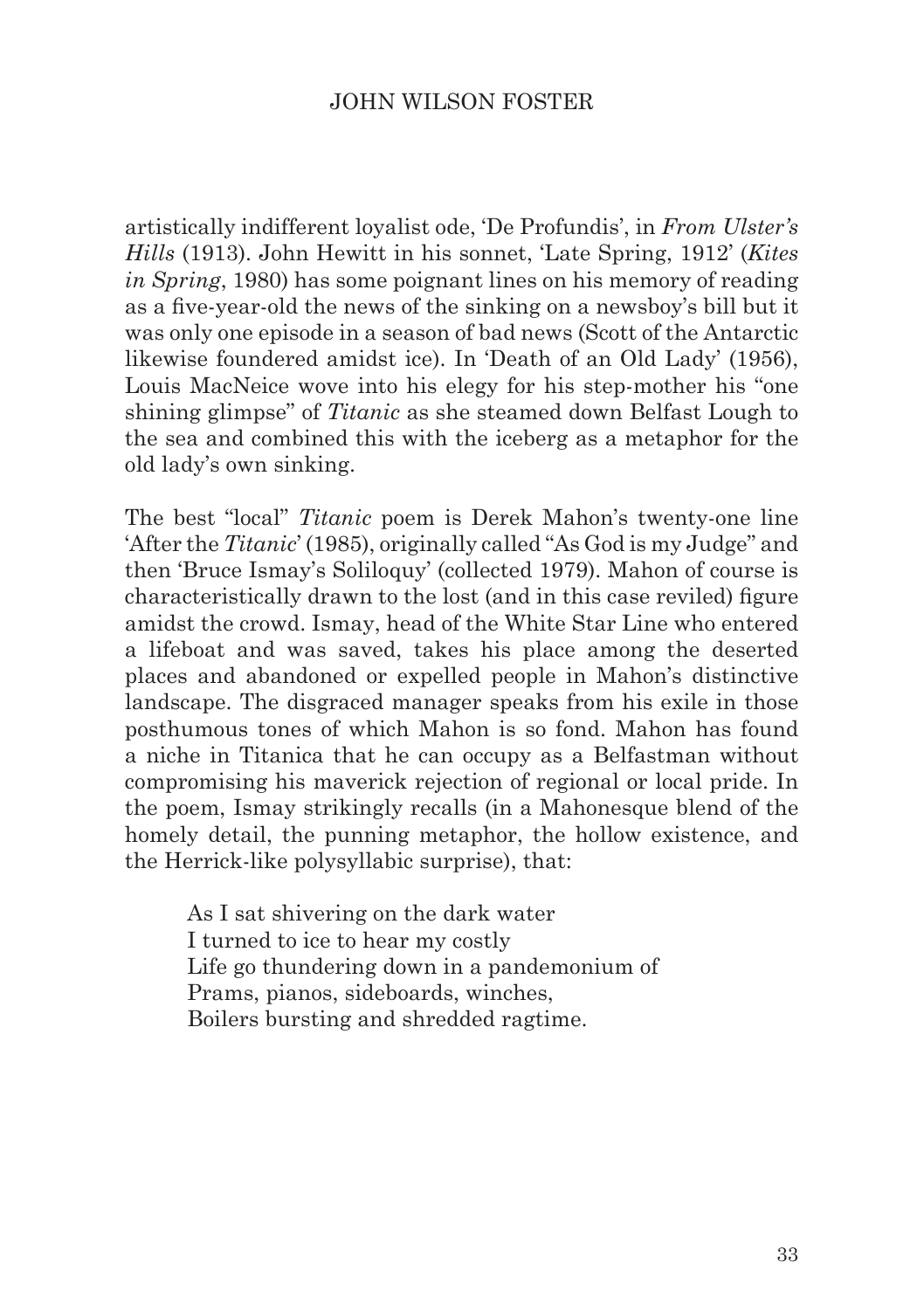Robert Johnstone essays the same episode in his impressive suite of poems, *'Titanic'* in *Eden to Edenderry* (1989):

All the innards slid forward and down: The boilers and the turbine came adrift. Its organs loose, the ship gutted itself.

Johnstone uses as epigraph for his suite lines from Enzensberger's *The Sinking of the Titanic*, neatly welding for us the local to the international. For Johnstone the wreck and its discovery excite nightmares, misshapen extrusions of a troubled psyche. The personal "soul voyage" in one poem, "Not an Explosion but a Crash" ("size had magnetised the ship to troubles"), becomes in another poem, 'Undertakers', the collective, feverish soul voyage of a riven society like Northern Ireland. This might be the most insightful local poetry yet written about the ship, its destruction and its discovery, and the society that set it all in motion.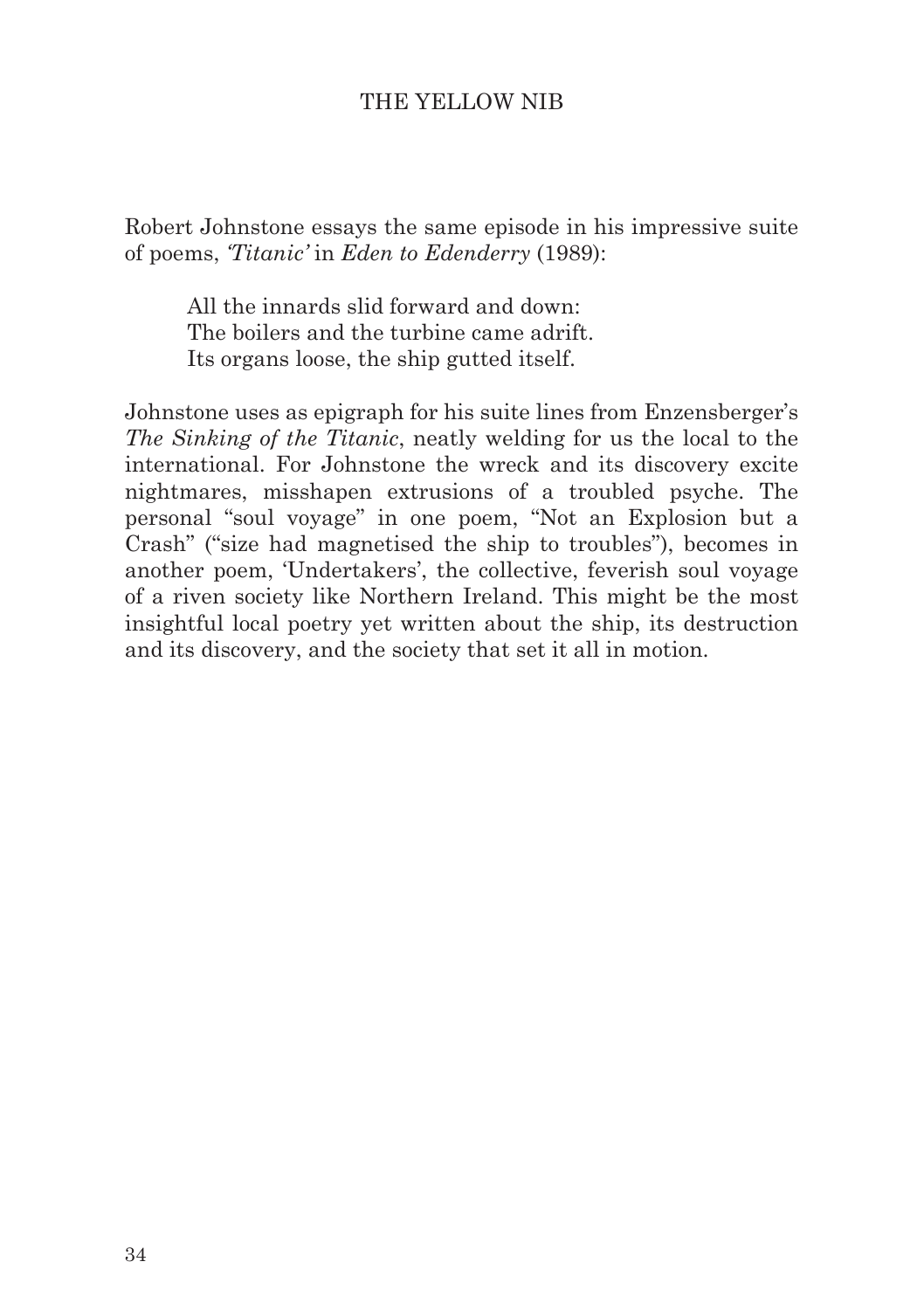#### Mary Robinson

# **A Unicorn in the Book of Psalms**

How did this unicorn wander into the bible? Did he cast his enchantment over the guards so that he could creep unseen round Judah's tents and blow his sweet breath into King David's ear?

He was young enough to turn playful tail when he saw Bathsheba, and as he scampered away his deer hooves splayed delicately with each fleeting footfall. He left no prints in the earth nor was there spoor to track him by.

He entered a flowering forest in search of a handmaiden and when he found her he lay down, resting his head on her breast. She stroked his mane, soft and white as swansdown,

but when she saw his horn was strong and tipped with red, she feared him, as even then she heard so near the hunters baying for his blood.

"He heard me from the horns of unicorns" (Psalm 22:21)

<sup>&</sup>quot;And Sirion, like a young unicorn…" (Psalm 29:6)

<sup>&</sup>quot;My horn shall exalt like the horn of a unicorn" (Psalm 92:10)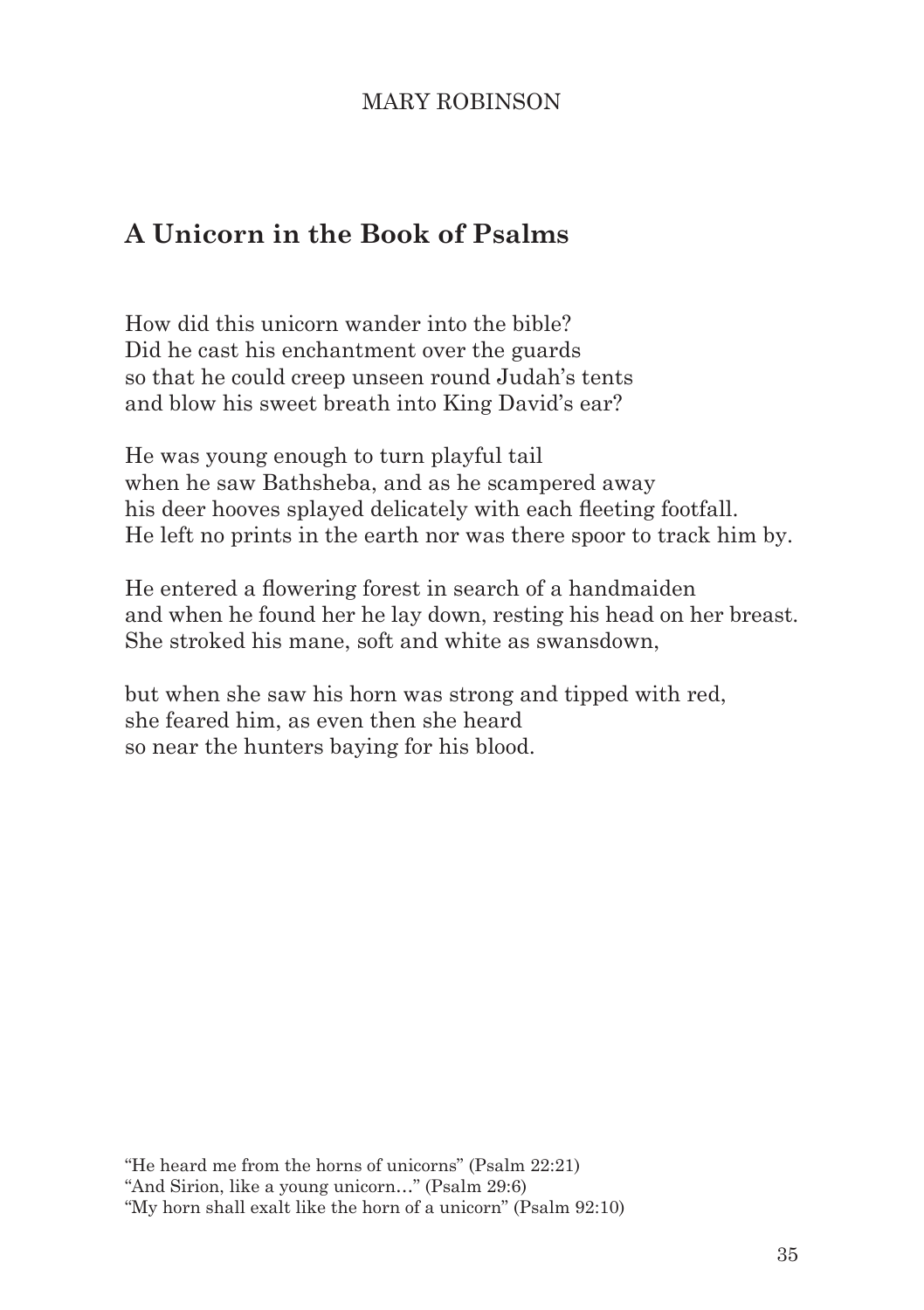## Kerry Hardie

# FOUR POEMS

## **Thrush**

It always begins the same way. The young pup goes rooting down there where the whitethorns funnel the gloom.

A crouch and a pounce. Something is thrashing about in the net. There must be a way through I haven't found where songbirds – blackbirds, thrushes – go to pock the autumn's leavings. Then, panicked by the pup, they rush full-flight into the drapes and foldings of the net.

It's quiet now, the wet air stirs the wind-chimes in an empty tree.

I catch the trapped thrush in my hand, and sliding scissor blades beneath the down, cut strand on strand.

The bird strains and a fresh blood marks the soft grey stuff of breast, the mottled throat.

Then suddenly its head turns and it strikes,

then strikes again, oblique, the angle poor, eye fixed, beak wide, an empty wrenching gape like those old tales where tongues were torn away to silence witness –

It stills, I still. It rests within my hands, its life intense as mine.

The last strand gives. A wing-rush and it's gone into the dusk.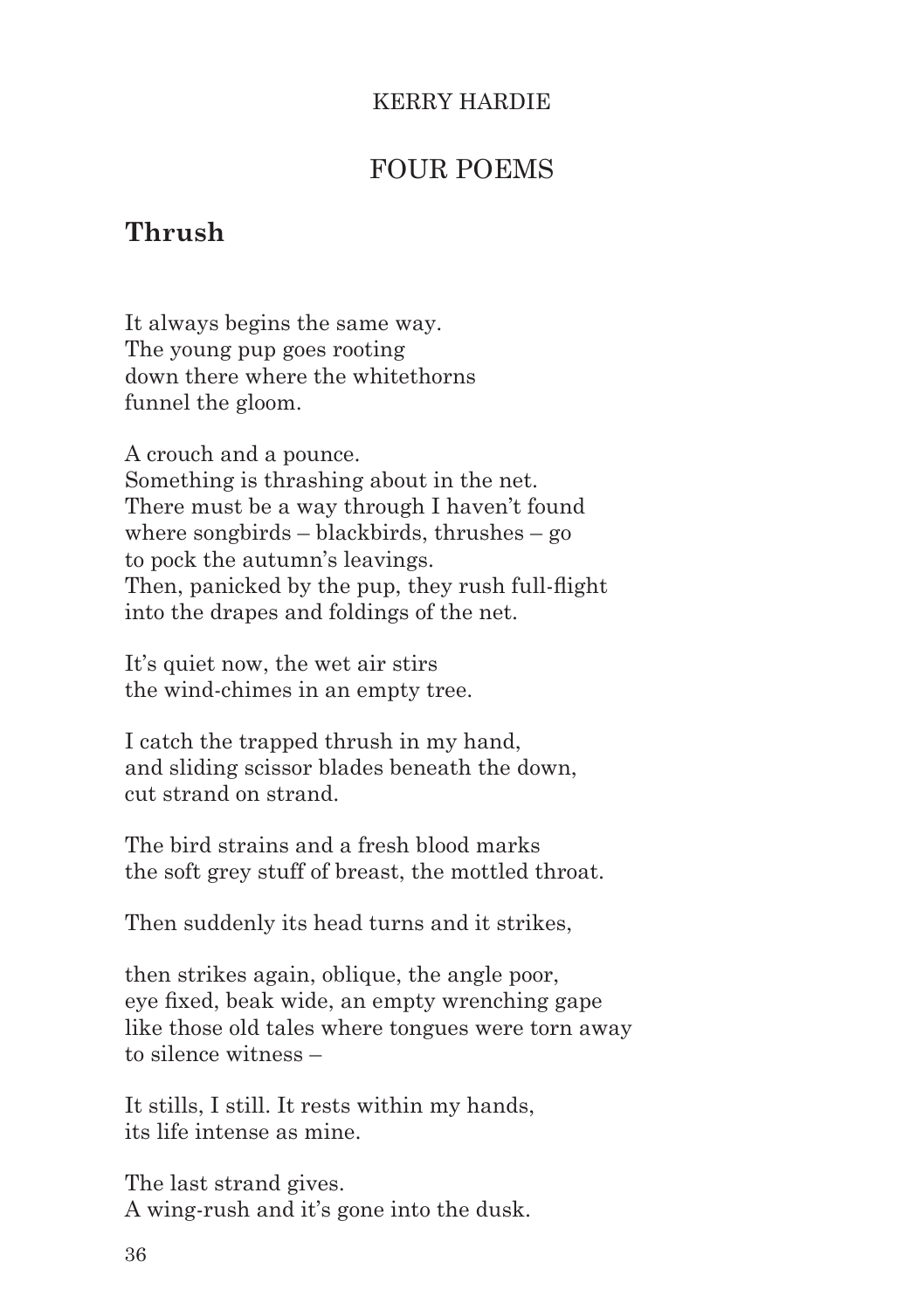### Kerry Hardie

# **Waning**

Some days you wake in July, but by evening it feels like September.

Yesterday it was August all day, the thistledown drifting the roads.

Just the same, it was hard to trust life. All that I love is alive and already ceasing.

Hoarding old bones – the splinters of saints – would be saner. In the fields

they were reaping, the sounds drawing closer, then circling away down the meadow.

How can we love when love must watch life cease to live?

How can we not when downy-seeds blow the ripe roads?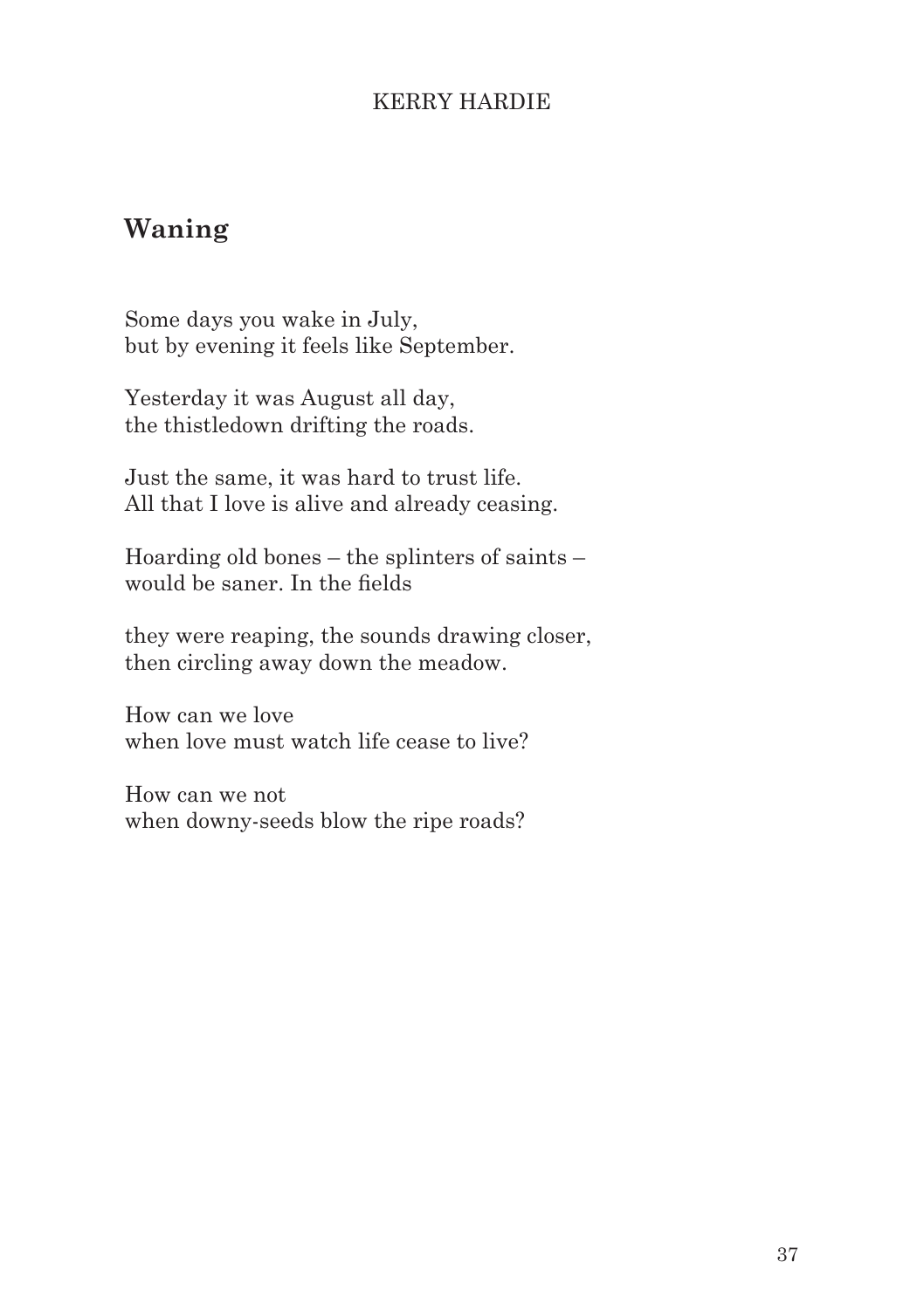# **Modomnoc's Bees**

When Modomnoc wanted sainthood he took himself off to Wales and sought out David.

David let him look after his bees.

No one cares any more about all those years spent in Wales, but after he'd dipped his fingers in David's holiness, Modomnoc came back to Ireland and dabbled about in more local mud. Hence his modest hermitage at Tobroughney, not a million miles from where I live. Perhaps he came back on a ship, perhaps he stepped into a skincovered boat that skidded the waves. Stories change shape with the teller. Whichever it was, his bees followed. There are distant descendants of Modomnoc's most faithful disciples buzzing around in the sunshine, stroking the sex organs of tulips and magnolia and jonquils, all open together on account of the long hard winter we've just put behind us. Dandelions, celandines and forgetme-nots wait for attention. Desires less flaunted but no less urgent. Which makes me think it's time I left off sitting at my desk, went outside, and sowed a few seeds that will flower with the summer. Flowers to excite and arouse. Perhaps after all it was God that Modomnoc wanted. Sainthood was only a by-product, like honey.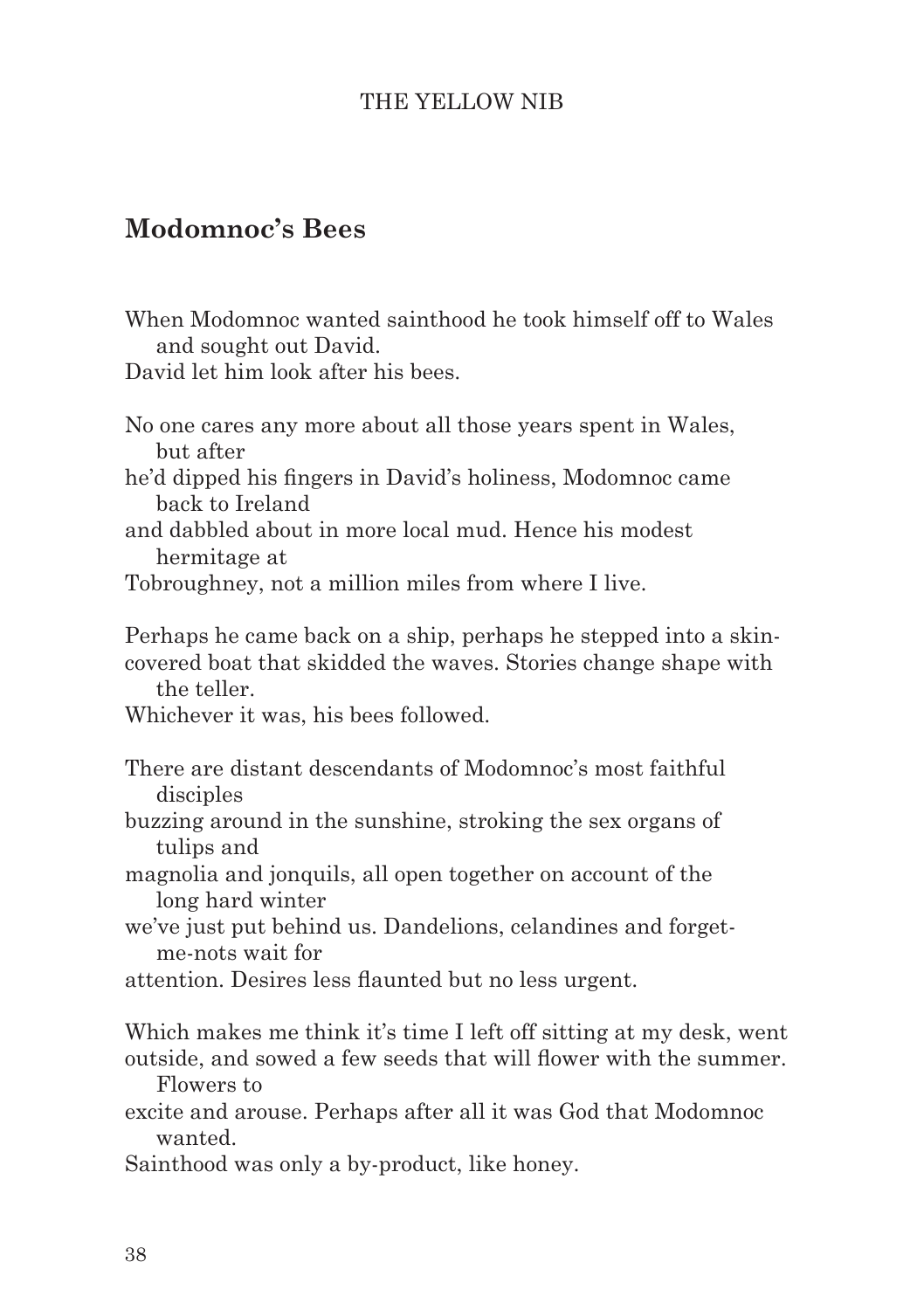### Kerry Hardie

# **Away From Home**

In Amsterdam the high geese stirred our sleep. Their journeying filled our woken selves with longing. The belling voices up there in the night. The wavering squadrons, their vast, empty flight.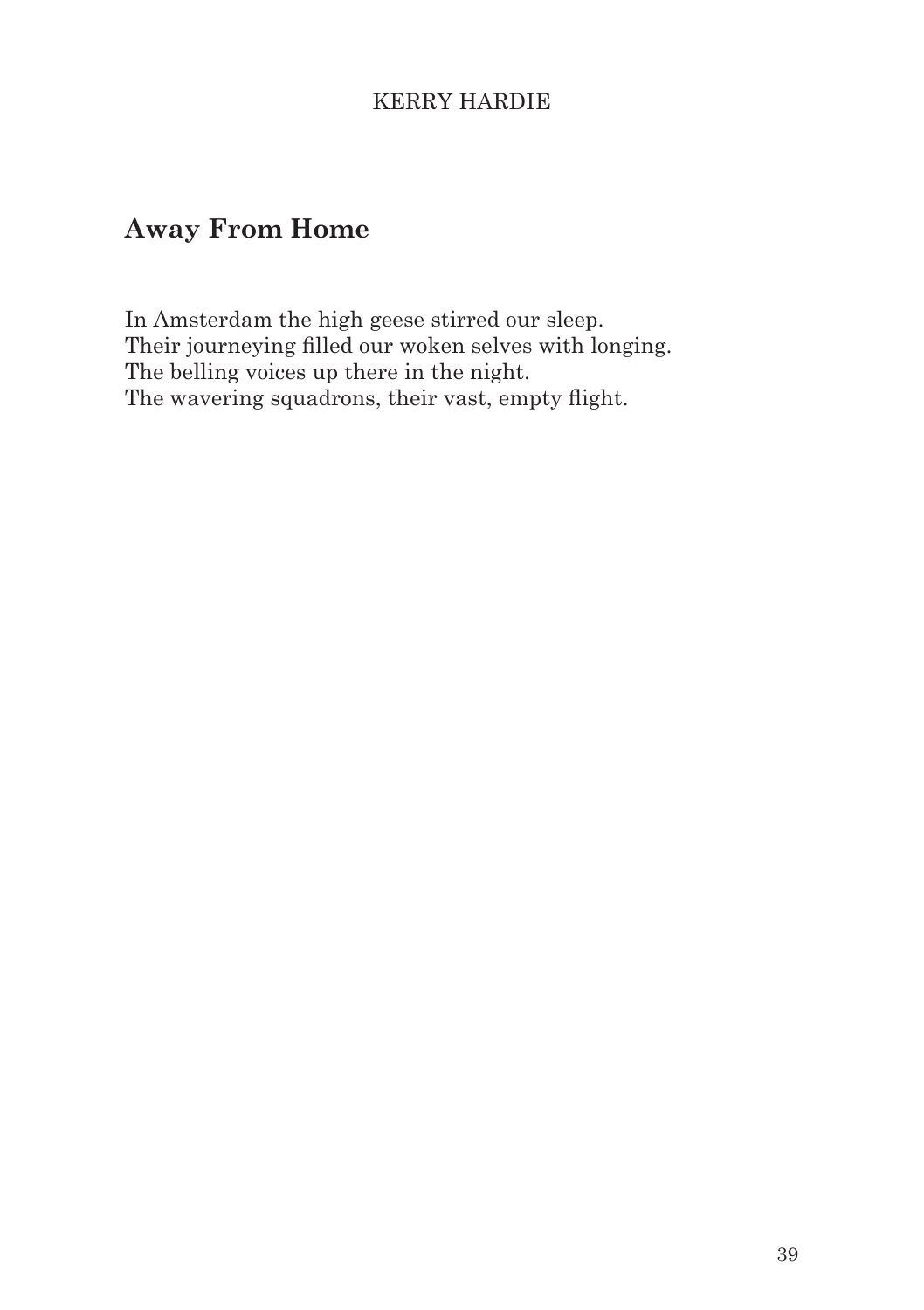#### Michael Longley

# FOUR POEMS

# **Sibelius, 1956**

An iceberg in the dark Where we kiss, my bristly Chin reddening her chin.

She's a rock-'n'-roller, I want to share with her Symphonic fragments

Snowdrifting towards their Theme. She sits on my knee After a sixth-form hop:

Plastic necklace, bangles That icicle-tinkle, Sugar-stiff petticoats'

Rustling aroma. 'Oh, It's a whole new world Down there,' a friend says:

Birdcalls in her throat, flute Notes, our finlandia, Piccolo passerines.

# **Constellations**

*Poem ending with a line by Dermot Healy*

Thistledown and meteors are streaming Along the lazy beds of the constellations.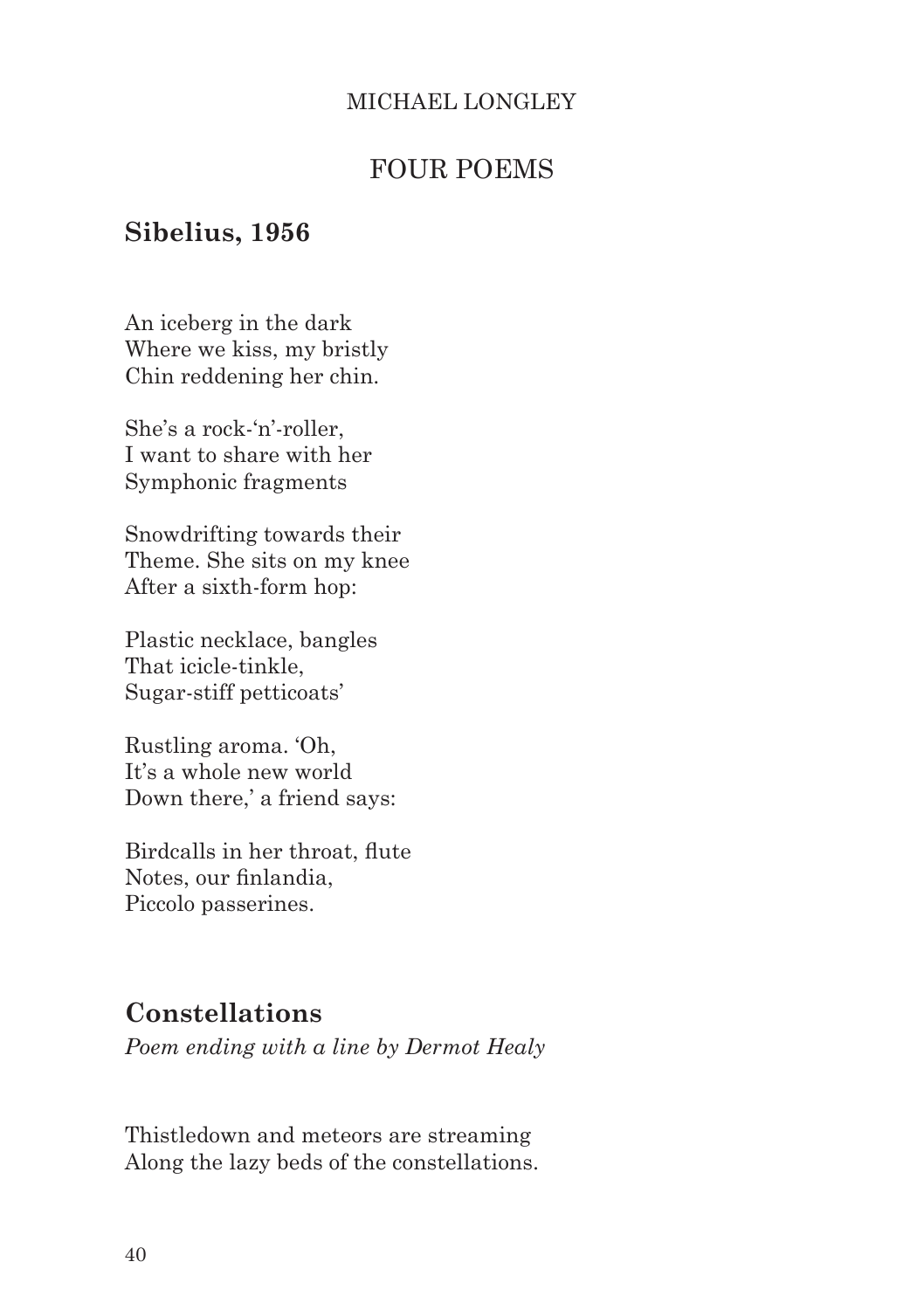### Michael Longley

# **Pietà**

How compassionate you appear Bending over your three-year-old And slipping your little finger Beneath his penis to lift The pee-arc away from his clothes. Did Mary do this for Jesus Among wood shavings and sawdust? How tenderly she must have touched.

# **Scale Insects**

*a found poem*

Because of their very limited size And generally inconspicuous appearance, Scale insects are easily overlooked. For many years the females were not even Recognized as insects, but were thought to be Of a vegetable nature. The males Are even more insignificant and Have no mouth parts. Because of their Sap-sucking habits the females Are very unpopular in greenhouses.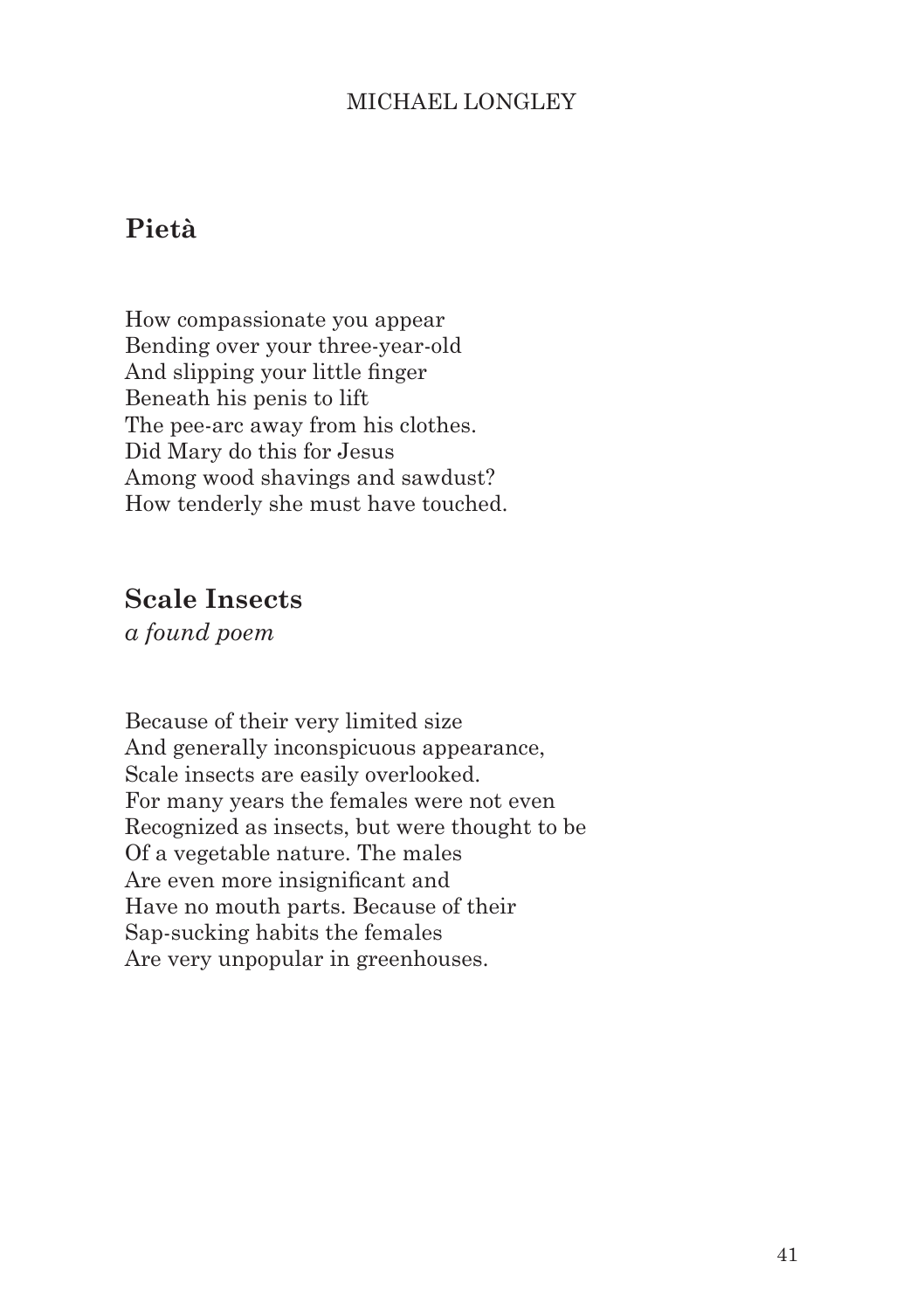## EVE COBAIN

# **"The Fifth Province": An Interview with John Montague**

**You have been inspired by your rural upbringing, striving as Maurice Riordan put it, to translate "the local (Garvaghey) into the universal (The Rough Field)". How much was this a matter of instinct? Did you feel you were drawing on particularly Irish traditions or poetic traditions more widely?**

I believe in *dinnsheanchas*, or 'place wisdom', as part of the poet's training. People have forgotten the meaning of their own place names; so, for example, most of my Garvaghey neighbours did not know that they were living in 'the rough field'.

### **You were born in Brooklyn and returned to the States as an adult, to Yale and then Iowa in 1953. Later you lived in Paris. Was displacement necessary for your poetry?**

It would seem to have helped; I began to dream of France in my late teens, and cycled across it in 1948, as chronicled in my recent poem, 'Vendange'. It was a strange, wounded post-war world, without tourists: the exhausted locals were pleased I was not German! And of course I longed to go the US, where I had been born, and to escape from the claustrophobic world of Ireland, especially the South. Displacement and yearning, with all the attendant paradoxes and tensions, inform my early work: my first collection is called *Forms of Exile*.

#### **Would you agree with Thomas McCarthy that an "American strain" permeates even your most traditional poems?**

O, my lost babyhood! I had a deep curiosity about America, which I tried to explore from East to West, from Yale to Berkeley, from New York to San Francisco. But these things are instinctive; remember Hopkins felt that the poet with whom he had most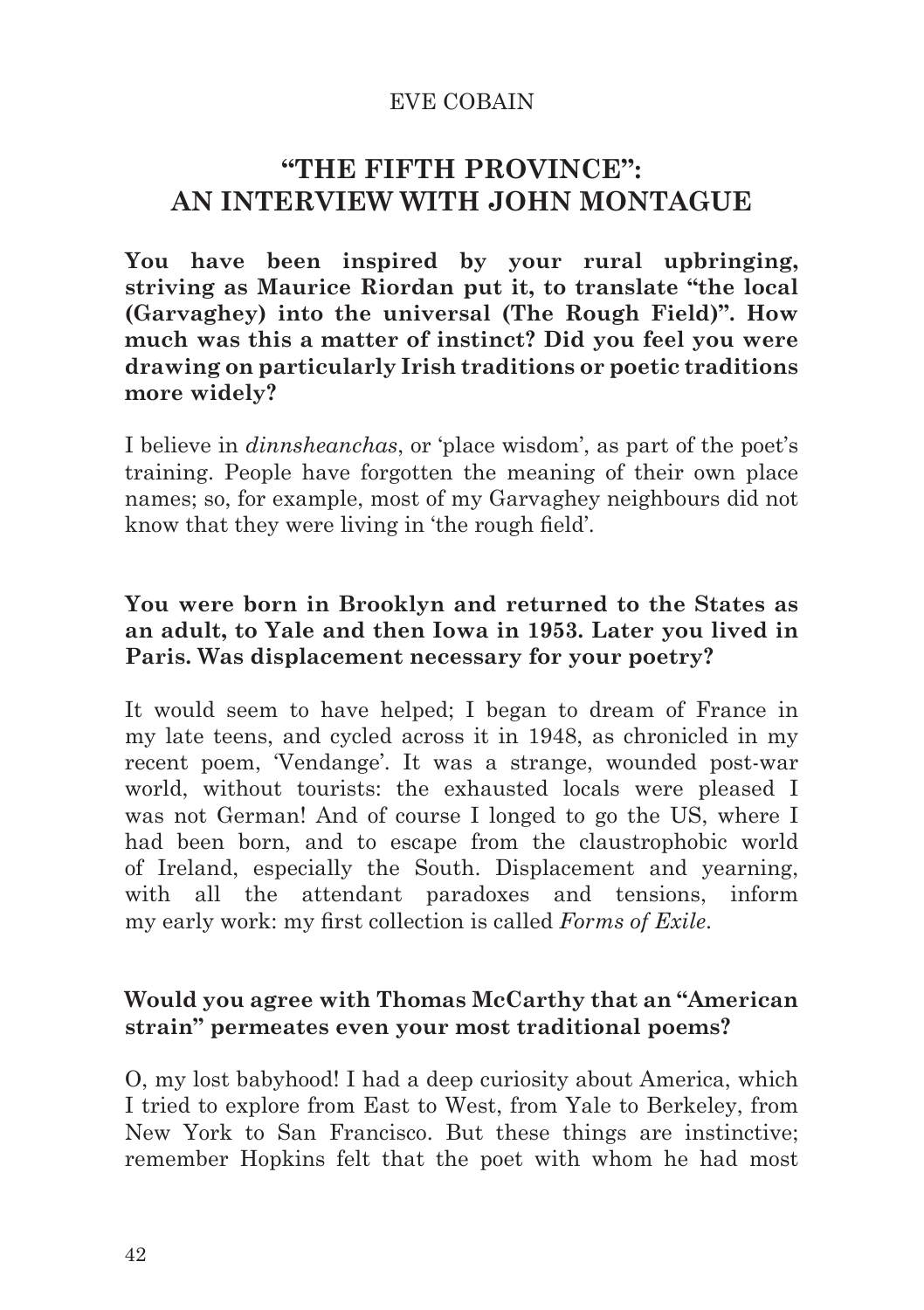## EVE COBAIN

affinity was that 'terrible scoundrel', Whitman. But the vast landscapes of America are not easy to love. I think only the Native people may have really known it intimately. But then my friend Gary Snyder almost made himself into a Native. I admire the various strains of American poetry, and am pleased to be included in a new anthology of Irish-American poetry, although I would be even more pleased if I could be recognised as an American poet, as well, as in 'All Legendary Obstacles'.

**In 'The Water Carrier' you speak of "memoried life"; an experience "half-imagined half real". Your recent collection**  *Speech Lessons* **shows that childhood is a well from which you continue to draw. What captivates you still about childhood memory?**

Almost all psychologists agree that the early years form our interior landscape, and, strangely, such memories become more powerful as one grows older: 'the child is father of the man', as Wordsworth says. It can be eerie to feel so strongly about people and places that might have disappeared, as if the more they recede into the world of ghosts, the more solid they become. As Yeats has it: 'the living are more shadowy than they'. And Auden speaks of poetry as a 'conversation with the dead'.

#### **Your grandfather comes to the fore in this collection. Can you tell us a bit about that?**

Because I have become a grandfather myself. And also am beginning to understand the historical relevance of his position as a Catholic Justice of the Peace under Queen Victoria, in the Ulster of that time. There were few like him: Carleton said 'to find a justice of the peace not an Orangeman would have been an impossibility.'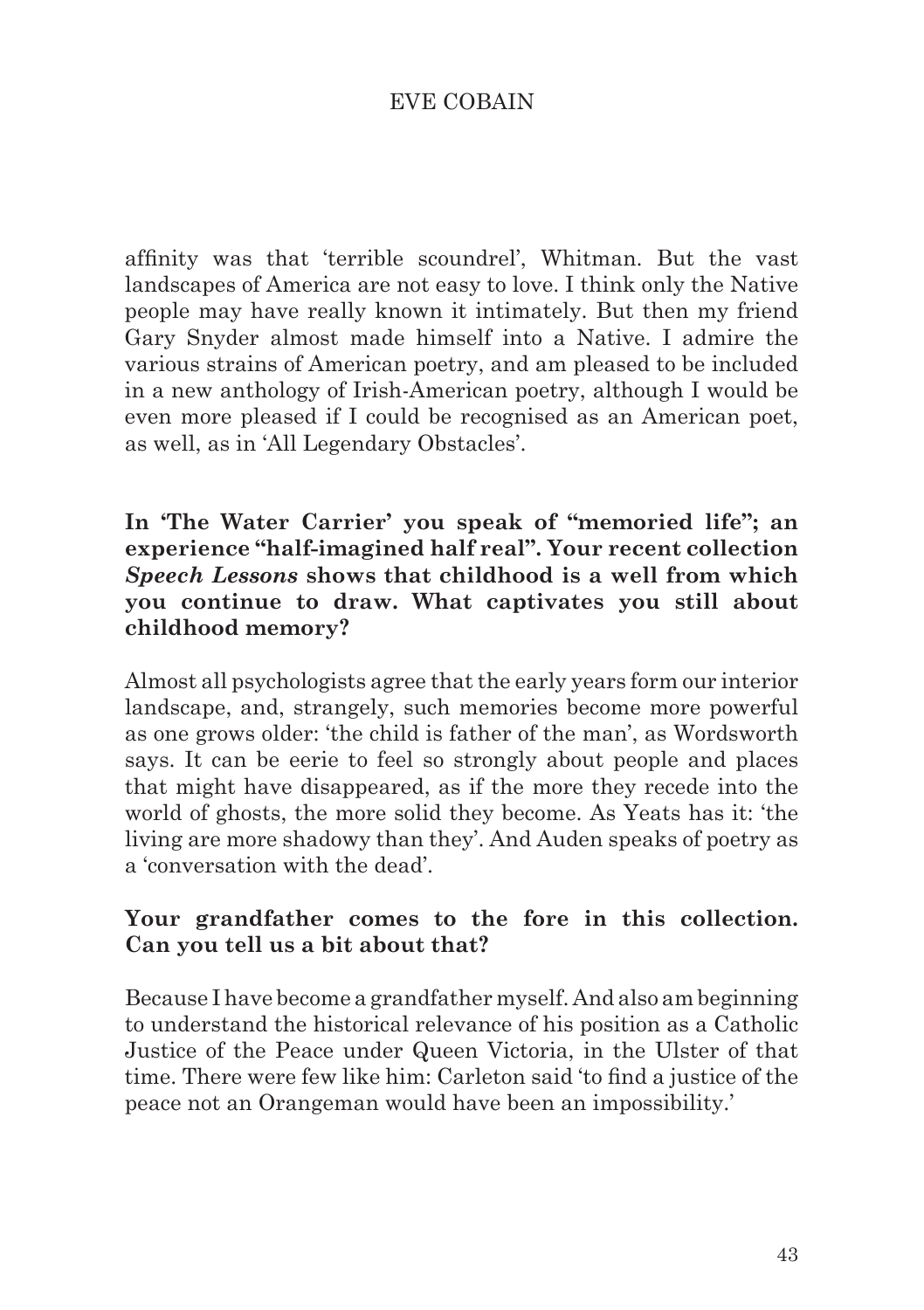**'In My Grandfather's Mansion' presents a child who "chanted the** *Proverbs and Psalms* **and later bathed in the**  *Song of Songs***". There is a presence of God (though not always conventionally drawn) throughout** *Speech Lessons***; would you describe yourself as a "spiritual person"?**

At the age of 83 I feel I have to be! Seriously, I have tried to study the major religions: the Gita; the Scriptures of course; and I've attempted to fathom the Koran. And I have had some religious experiences, which have moved and surprised me.

### **In** *The Poet's Chair* **you comment that "Ulster's history remains unresolved except in the harmonies of poetry and music." Is this just a formal or aesthetic harmony, or do you think that poetry has the potential to bring order?**

Wallace Stevens speaks of 'the rage for order', our necessity to make sense of things. Something filters down from the artist's healing efforts in play or poem. Even Peter Robinson speaking of 'The Planter and the Gael' years after our tour.

### **Auden famously speaks of Yeats as having been "hurt into poetry". Do you feel this has ever been the case for you, having lived in what could often have been described as "mad Ireland"?**

Both quotations come from Auden's moving but condescending elegy on Yeats. And I would say 'mad Ulster' is more like it. Hurt into poetry? I suppose so, and that hurt was the fuel behind my early travels, and which I later confronted in poetry. Being given away at the age of four, losing my family and first land, seems to have given me a fierce devotion to my foster home, in case it also should disappear – as it is doing anyway through the building of ever-widening highways and the smashing of old moulds.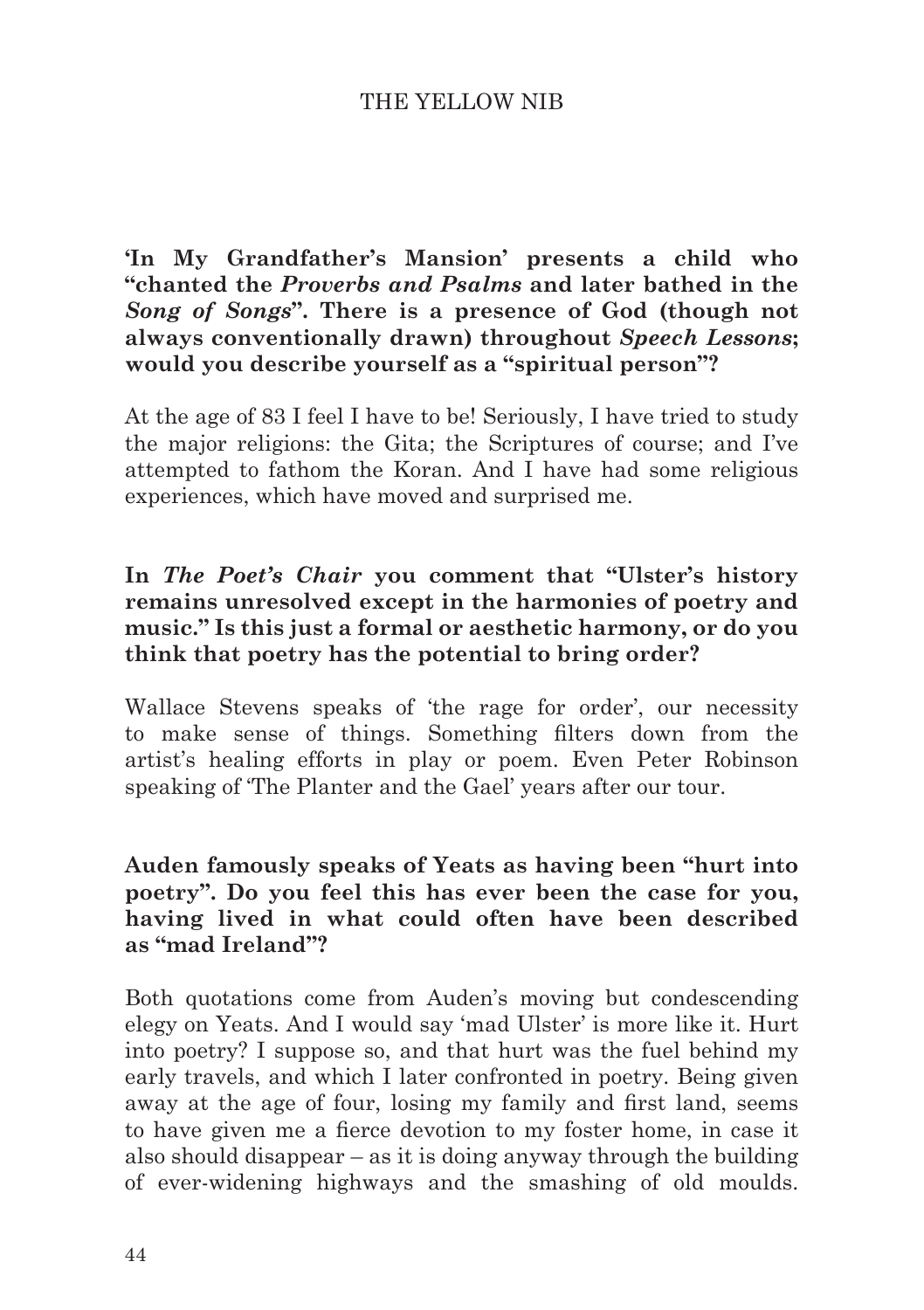## EVE COBAIN

And the historical causes behind the travail of my two families, Montague and Carney (Taigs and Kernes!) could be summarised in Auden's supercilious phrase.

#### **You were recently back in Belfast to deliver a paper on Robert Graves; can you talk a bit about the influence of his work on your own?**

I liked Robert as a person, as well as a poet, because of his mischievousness; you never knew what he might do or say. I tried to catch that aspect of his character in my poem 'Robert, Old Stager'. And of course, while he did not approve of Yeats, he also placed love at the centre of his life and work.

#### **Antoinette Quinn has described you as a "muse-poet, obsessed by the eternal feminine". Is your muse the same as Graves'?**

I think my vision is now wiser, less wild, closer to Jung's anima than Graves's muse figure which can be a kind of mirage or marsh light, and which does not always take into account the particularity of an individual woman. Reared by two women, with a mother waiting in the wings, and born into a Church which worships the eternal feminine in the form of the Blessed Virgin, how could I escape a fascination with the feminine?

#### **Do you think the notion of woman-as-muse should pose a problem for the female writer?**

Only if she wants it to. The 'muse quality' of Man for women artists has perhaps not been satisfactorily analysed. Think of the powerful male (or lord) image in Emily Dickinson. And George Eliot clearly responded with passion to a male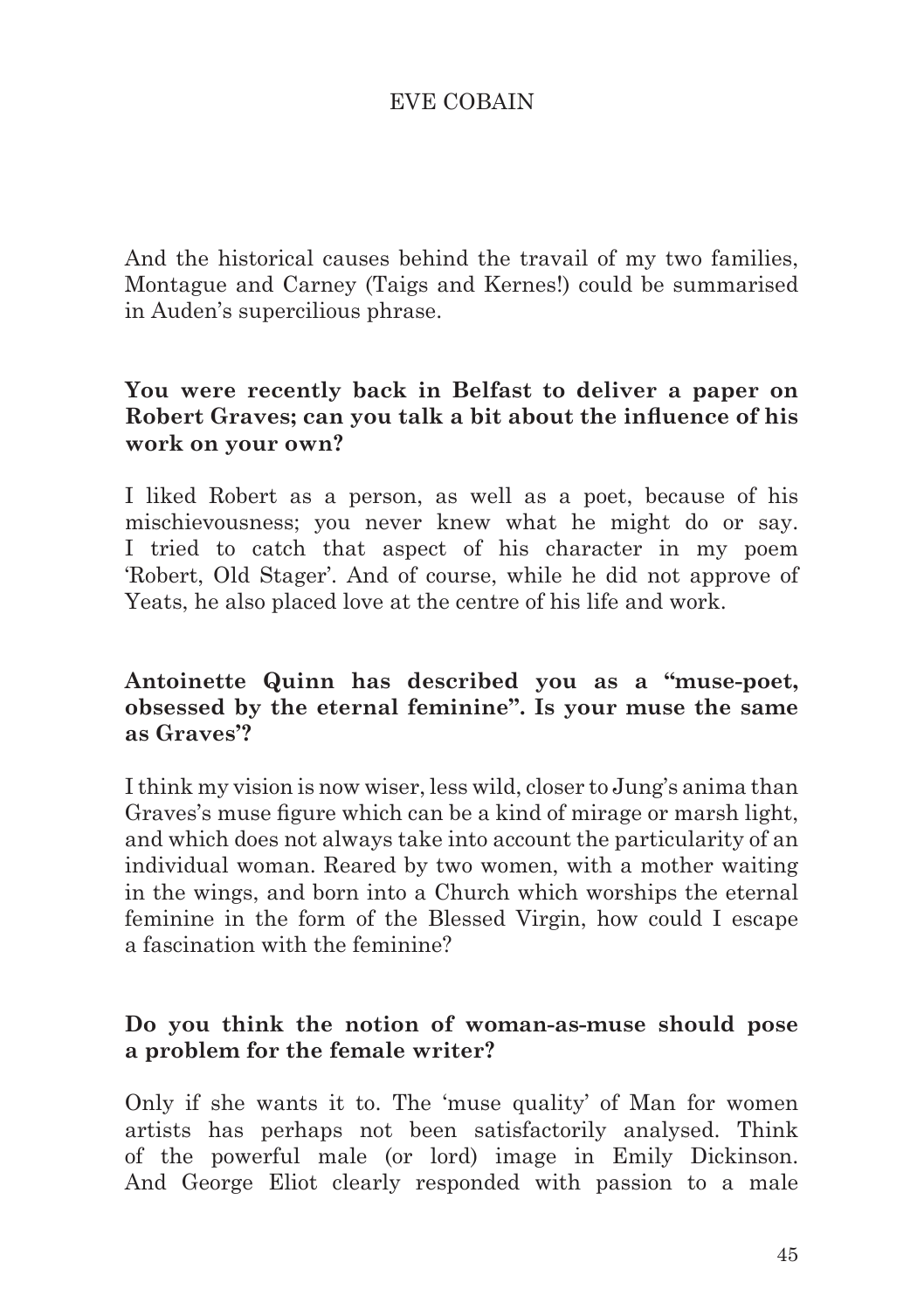presence in her imagination: her animus. While the original Classical Muses were, of course, female, anyone or anything can inspire the writer. Auden speaks of an abandoned mill wheel, and Stevens invokes 'the palm at the end of the mind'.

#### **What about the rise in feminist consciousness, has it inhibited the male writer who wishes to speak freely/ honestly about his feelings towards women?**

There may be hesitancy or too great a vigilance; think of the attacks by Robin Morgan and others on Ted Hughes; the career of D. H. Lawrence would be impossible nowadays. But it all happened to Byron long ago, and it can be amusing at certain levels, with a pugilistic Norman Mailer taking on his various feminist critics in public. Tensions can often create fruitful drama. But if Yeats had written '…only God, my dear,/could love you for yourself alone/and not your yellow hair' these days, would he be in trouble?

#### **You've written several famous love poems. Does writing a love poem feel different from writing a political poem or a poem about place?**

'As my province burns, I sing of love…' begins *The Great Cloak*, a long sequence on love written between my two other long sequences, *The Rough Field* and *The Dead Kingdom*. It's a matter of emotion or passion, which involves politics as well as love. So Yeats, our great master, can move from his muse, Maud Gonne, to naming the martyrs of 'Easter, 1916'.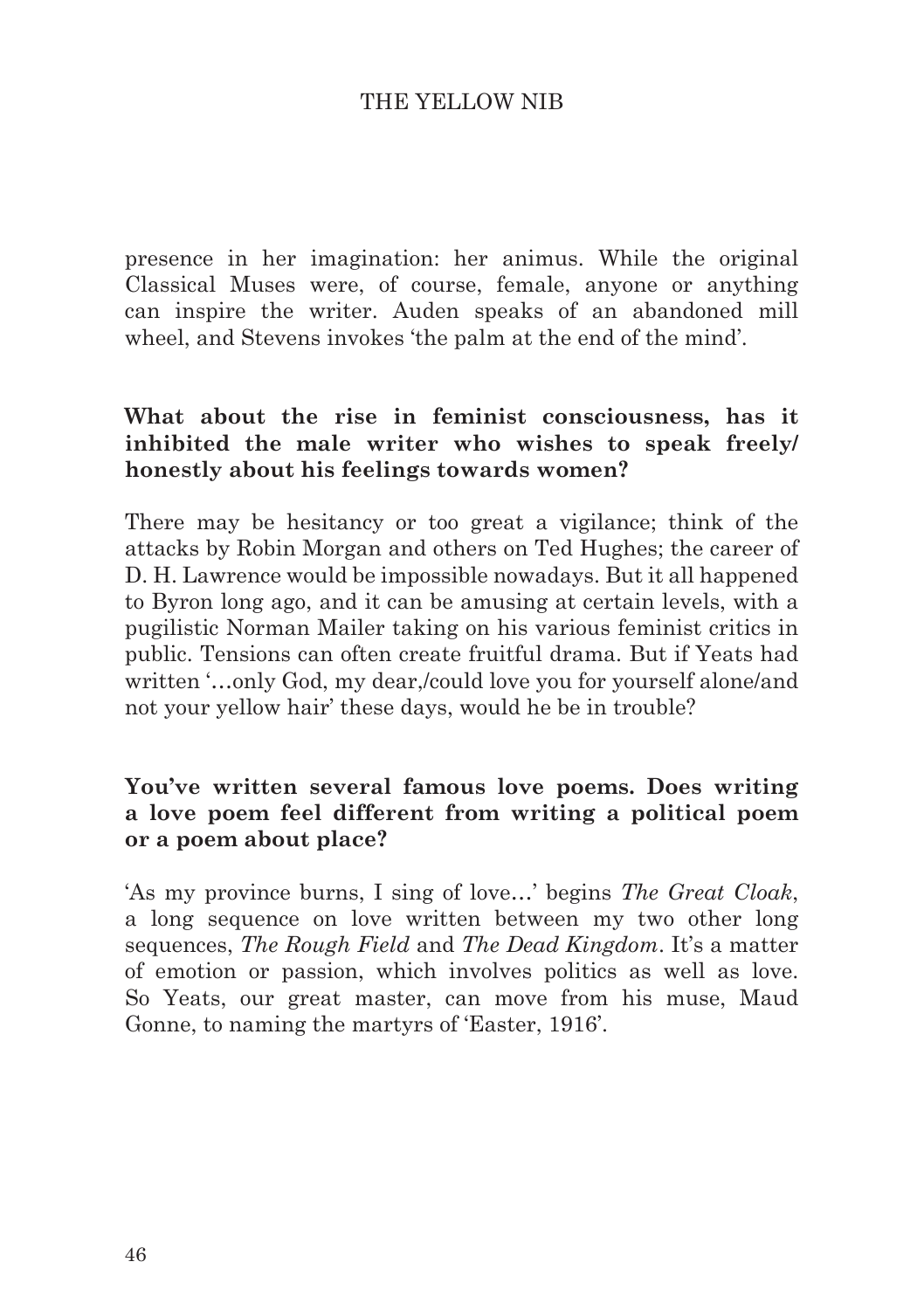### **You have also written a memoir – how does a memory become a poem and how a piece of prose?**

Memory gives or sets the background to the poems, and may even find use for material which does not catch fire into poems. Robert Graves discarded his war poems, and wrote *Goodbye to All That*, leaving the stage to poets like Wilfred Owen and Edward Thomas. I have sometimes jokingly called my short stories and essays the 'compost heap' of the poems, but of course prose has its own force and mystery, and sometimes memory is better expressed there: one should remember that Memory is one of the Muses.

#### **And is the urge to write still as strong as ever?**

I'm afraid I am still hooked, but less drastically than when I was young. For instance, I used to get a poem a month, but now I seem to be almost menopausal. But then surely the psyche is feminine(?), which is part of my response to the 'muse theory' of Graves.

#### **How do you feel about the formal teaching of creative writing within universities?**

Surely it depends on the quality of the instructor and the students. At the University of Iowa, in the mid 50s, I shared a workshop with Snodgrass and Robert Bly, among others who went on to publish, while Berryman, MacNeice and William Carlos Williams came to speak to us. So the whole ethos put me to the pin of my collar. But these were dedicated people, whereas I sometimes fear that today, when there is such a plethora of writing programmes, the members of workshops are cocooned, reading only one another. And ironically, I met the promising young poets of Cork among my students at a time when there were no creative writing courses at the university: they were simply determined to write.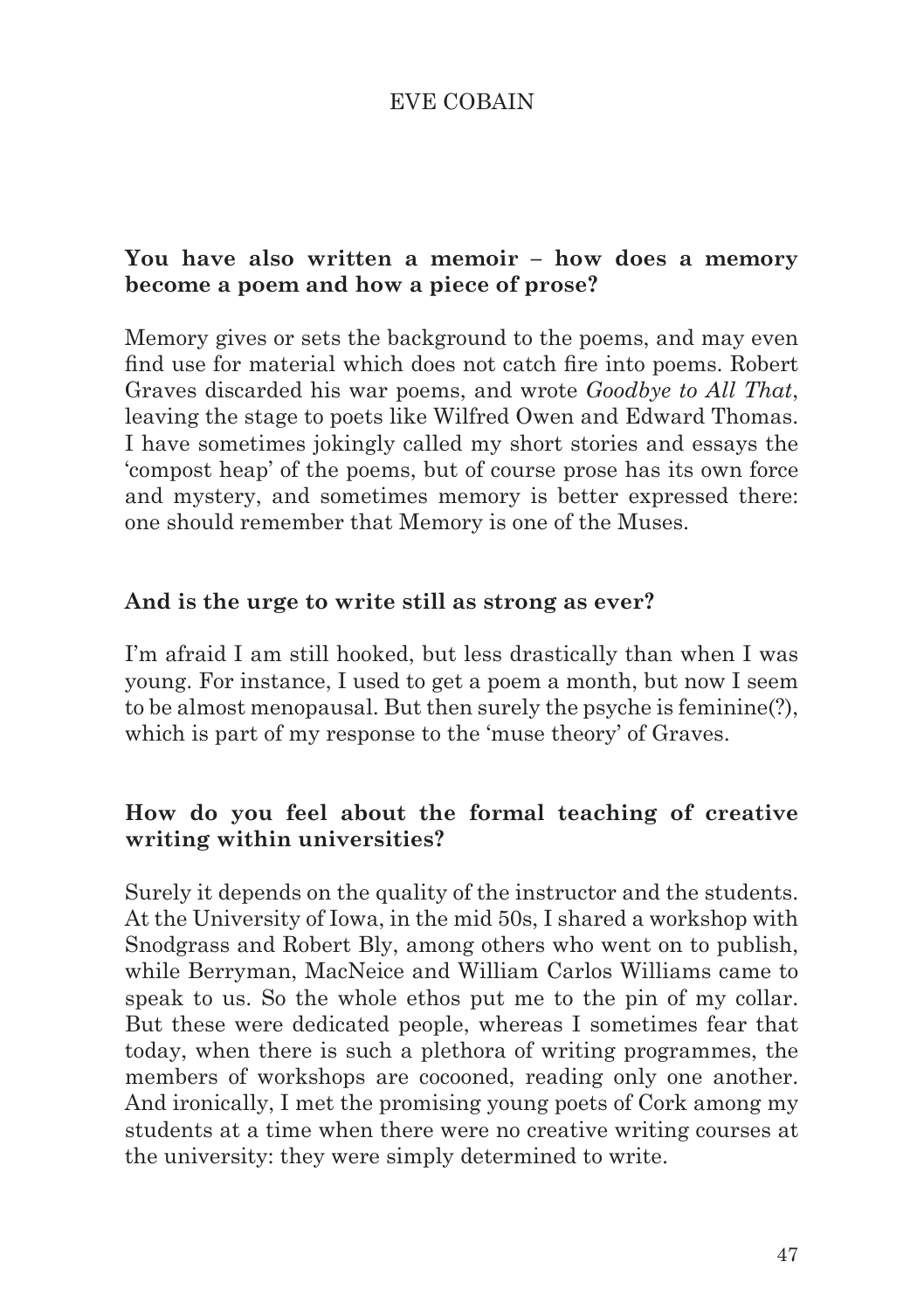### **Are there any new poetic voices that you are particularly excited by?**

Old farts should not pontificate on young blood! My Faber anthology ends with people like Carson and Muldoon, who are still exciting. Among the new crop, I am intrigued by the fact that Alan Gillis writes truly contemporary stuff: his was the first Facebook love poem I ever read. Leontia Flynn is another lively voice. Leanne O'Sullivan began publishing as a teenager and is still going strong. Ted Hughes once flatteringly described me as a son of the Hag of Beare: Leanne is a daughter. And of course I have a soft spot for my niece, Mary Montague, whose 'Tribe' reminds me of the nature poems of Lawrence. But to cover it all would be a tall order, as Patrick Crotty found when putting together his Penguin Anthology. From *Southword* in Cork to *The Yellow Nib* in Belfast, the scene is rich, with *Poetry Ireland* as the fifth province.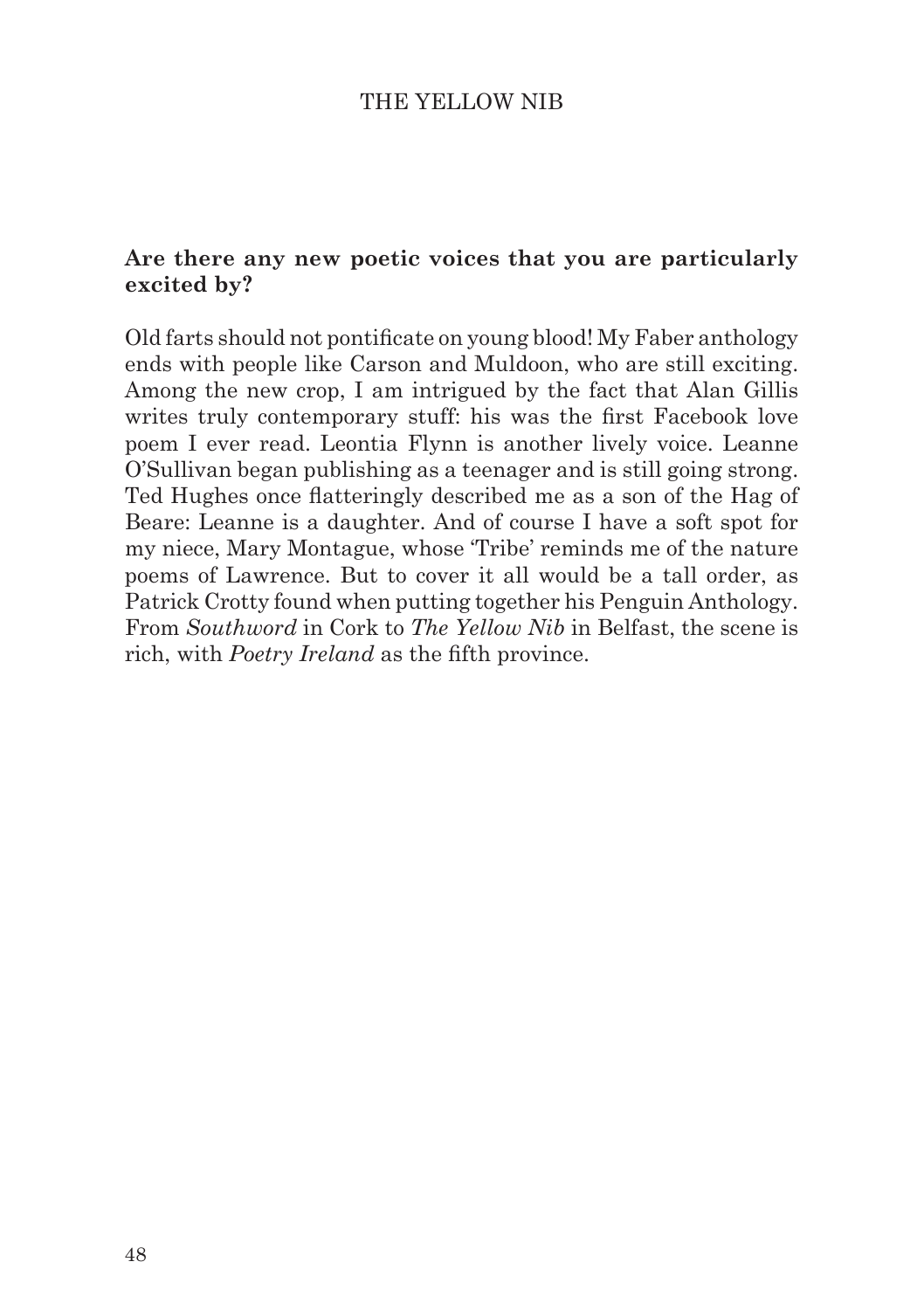## Fleur Adcock

# FOUR POEMS

# **Coconut Matting**

Trying to save our marriage, my parents laid linoleum over the matting I'd stitched seam by seam with a curved needle,

and stuck fake Formica on my deal table for a surprise when we came back. Sterile beige smothered our living-room.

How could they get it so wrong? And how could we tell them? We muttered some nothings, and slunk away in different directions.

Let's rush up to heaven right now and cling together, all of us, in a huddle of sobs, apologising and forgiving each other.

# **Dragonfly**

In the next life I should like to be for one perpetual day a dragonfly: a series of blue-green flashes over Lily Tarn, a contraption of steel and cellophane whose only verbs are dart, skim, hover. One day is enough to remember.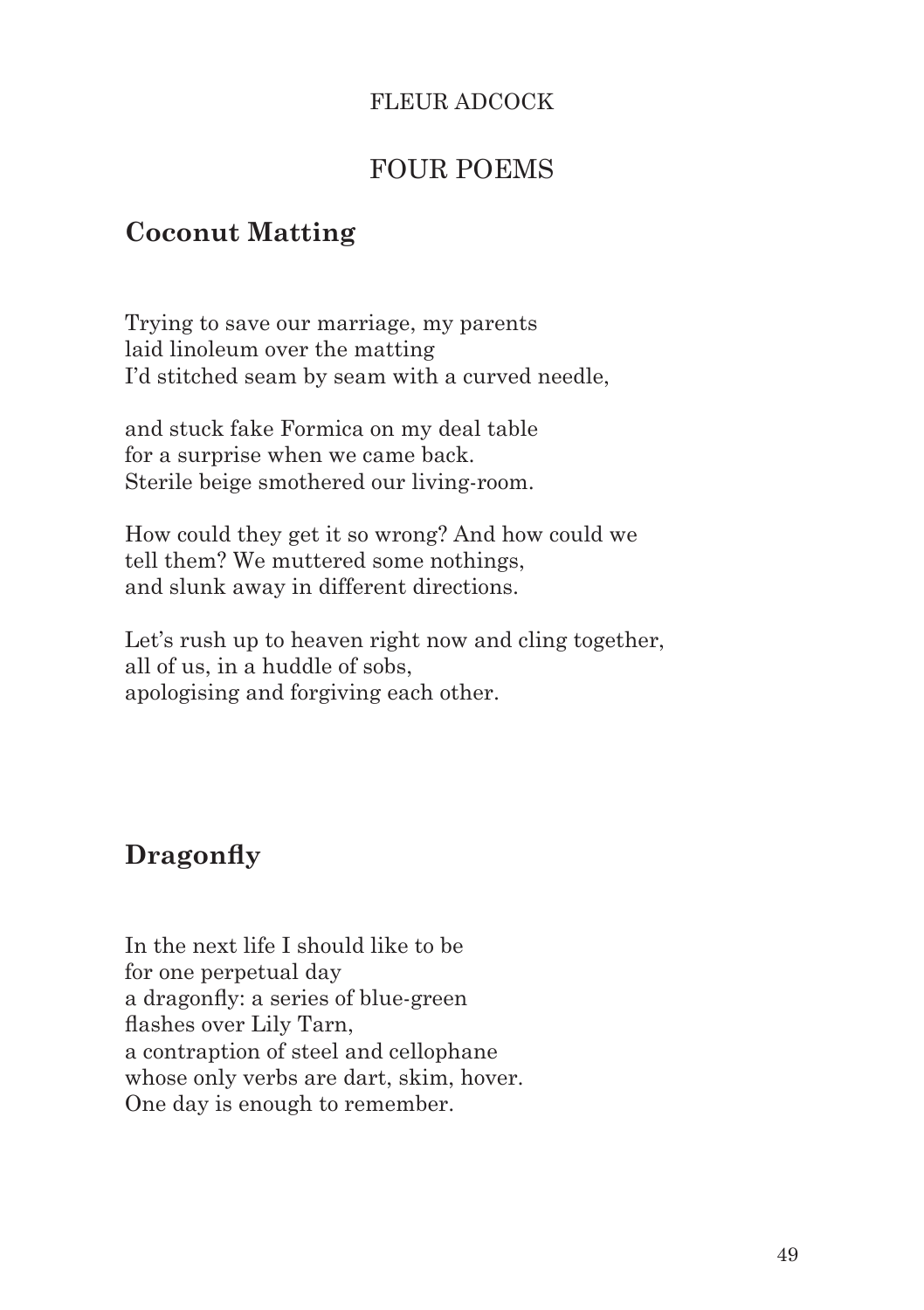# **Stick Insects**

Sweeping the kitchen floor I scooped up in the dustpan an angular wiry tangle – part of my grandchildren's construction kit? (This was their house). A clutter of dead twigs? Some kind of three-dimensional puzzle? That, certainly: a pair of stick insects locked in complicated sexual congress.

Phasmids. Phasmatidae. Lives devoted to being something else; relying on dignity, for want of speed – standing around looking vegetal, ligneous or metallic. Once I saw one stalking across a road by the Botanical Gardens, caught out behaving for a change like flesh and blood.

These two had risked invading a house (she the explorer, he clinging piggyback) until my broom scuttled them. They seemed unhurt and not at all inclined to disengage. That part of Karori is green with bush. I carried them respectfully on the dustpan, still in their embrace, to a matching tree.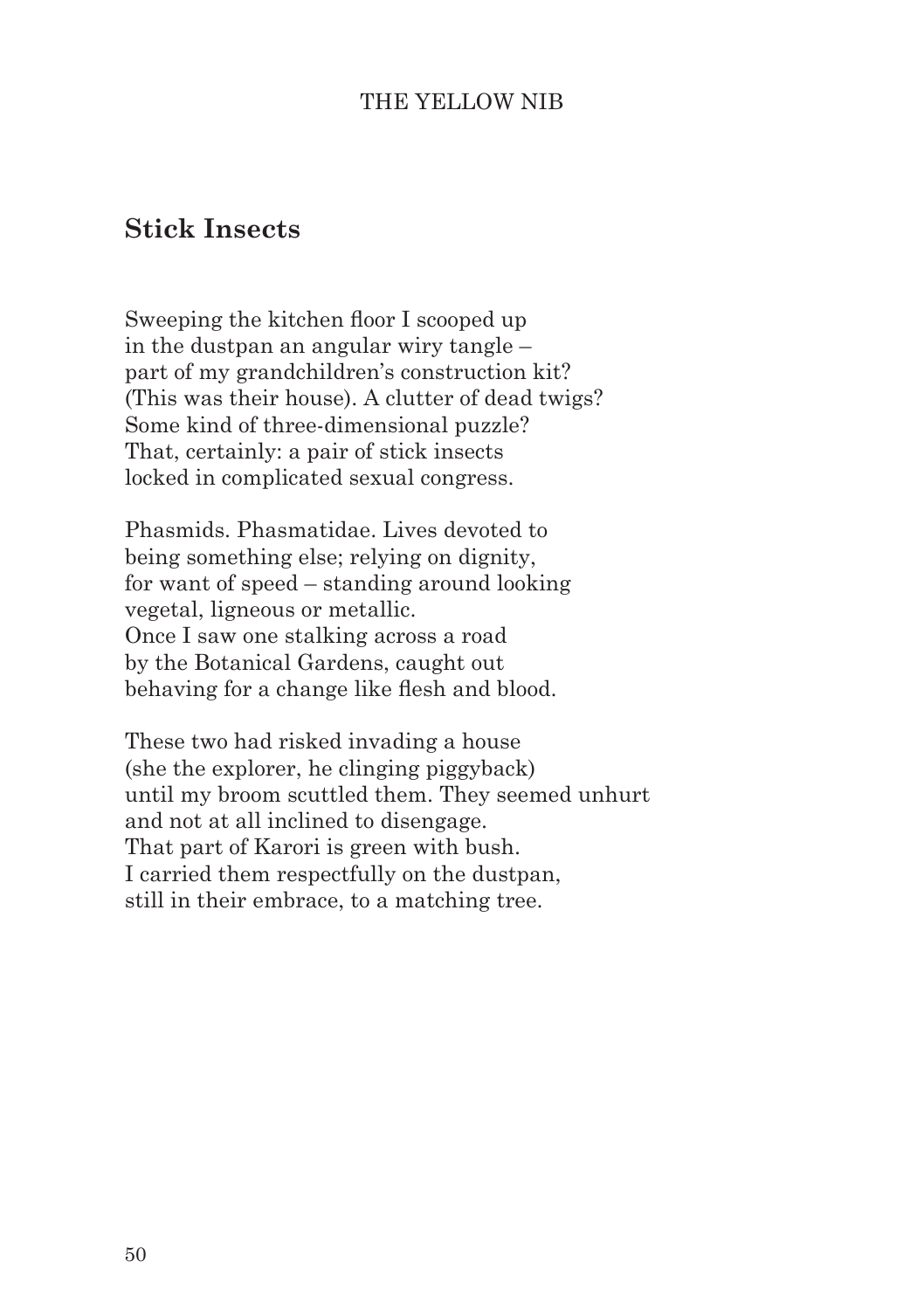### Fleur Adcock

# **Spuggies**

The spuggies are back – a word I lifted from Basil Bunting and was never entirely sure how to pronounce, having only seen it in print, in *Briggflatts*, and at the time had little cause to adopt with the London sparrow in extinction; but now three are cheeping in my lilacs.

The other word I learned from Basil Bunting he spoke aloud, the last time I met him: 'bleb', meaning condom – as used, he said (to his severe disapprobation) by 12-year-old girls on the Tyne & Wear housing estate where we were calling on him. I think they asked him if he had any.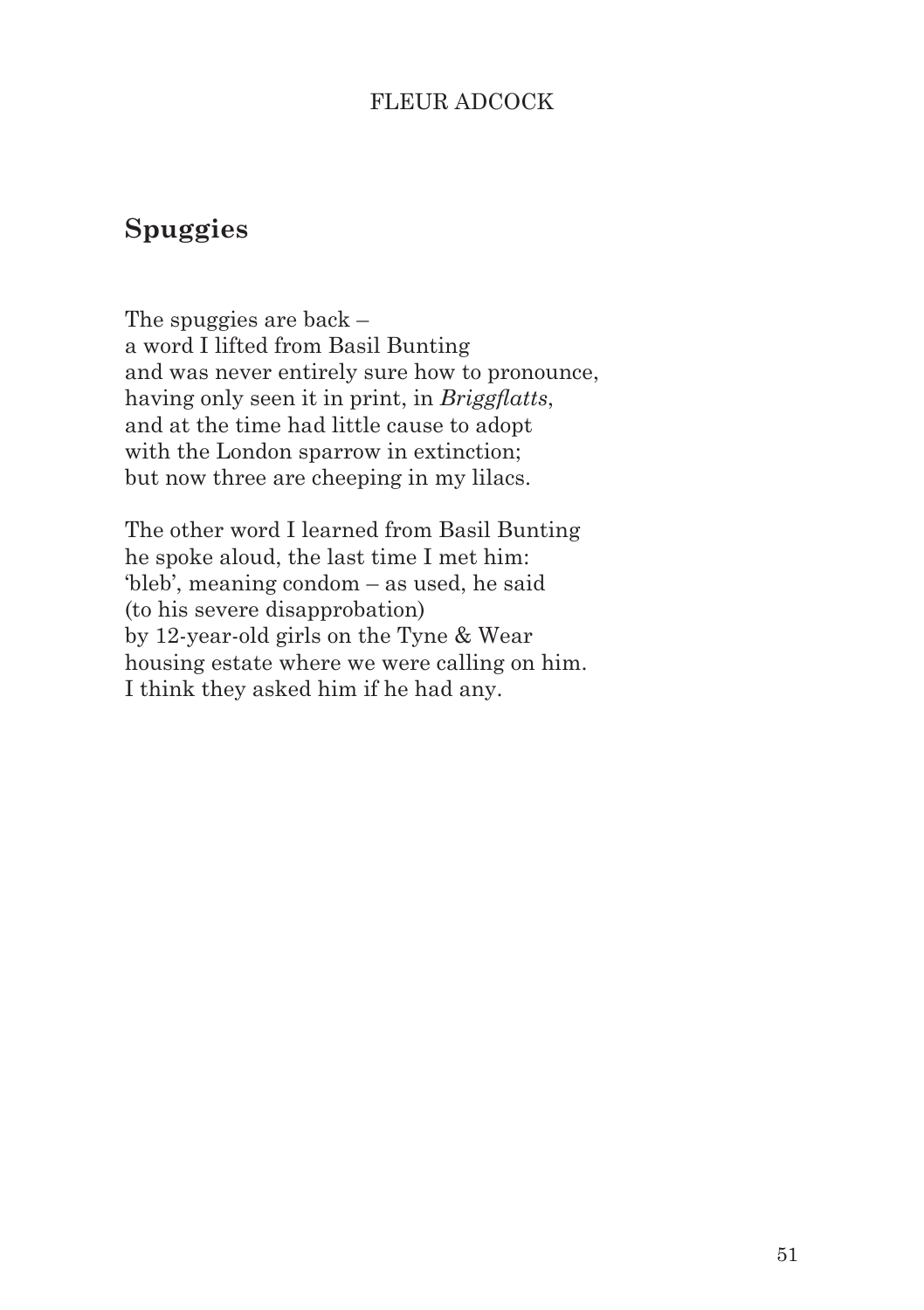#### Andrew Jamison

# TWO POEMS

# **Meditation on Ikea**

We shop in a world of cut-price faux-pine flat-pack of allen-keys and step-by-step manuals of straight-laced straight-faced Scandinavian design chairs churned out by the second in some far-flung factory and sold by the lorry-load in big blue bags in big blue warehouses at the expressall-major-credit-cards-accepted self-service checkout beside the in-store grab-and-go dine-and-dash snooze-and-lose hurry-up-and-queue café which serves the flash-fried speciality meatballs next-door to the one-way three-tiered multi-storey lifts-serving-all-floors pay-and-go car-park by the slip-lane of the new-improved motorway down from the one-in-one-out traffic-controlled airport under the come-and-go clouds of an ever changeable sky and under all those burning stars, suns, systems.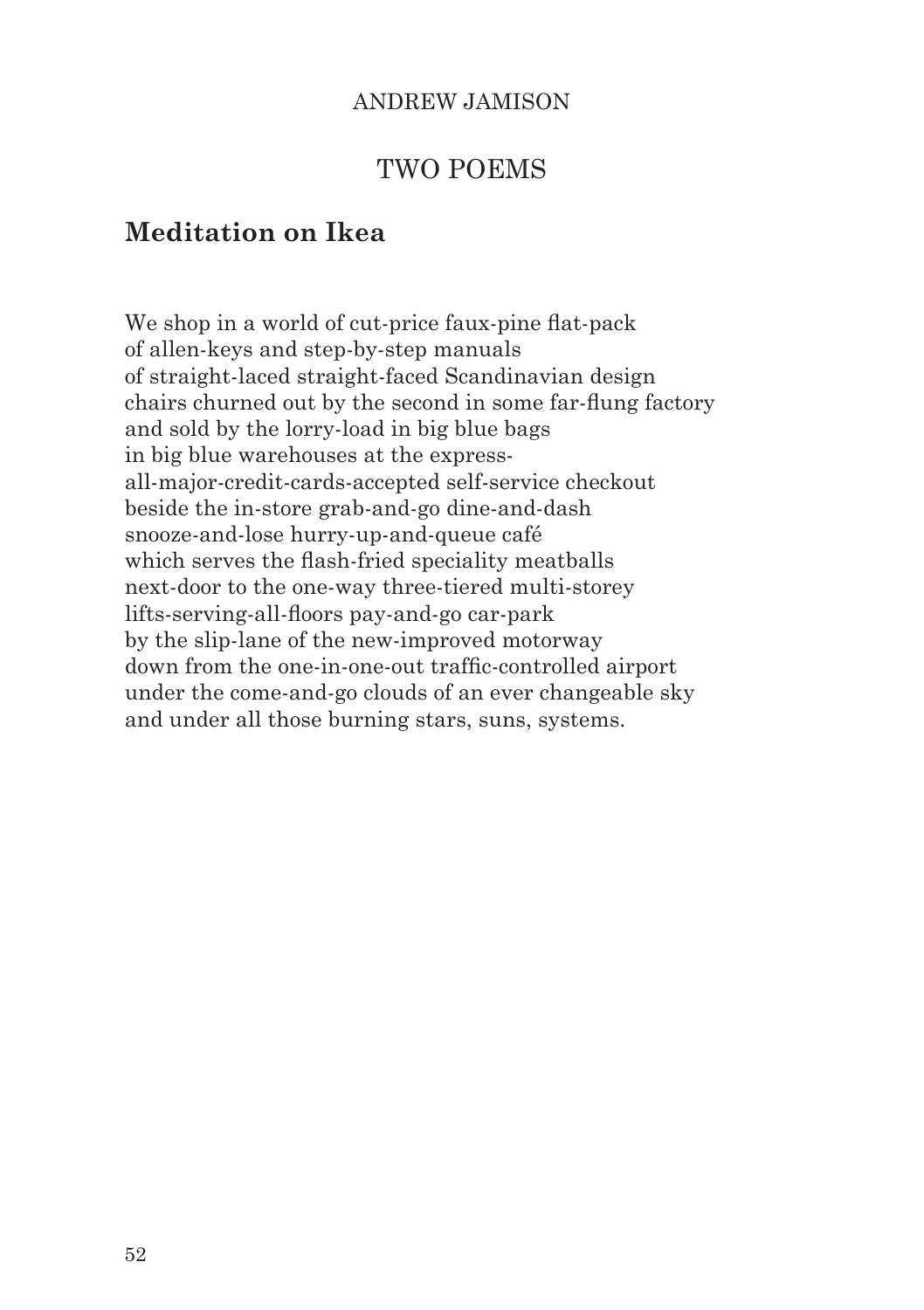#### Andrew Jamison

# **How Was New York?**

Contentment was a walk in the shade of the trees on Staten Island, a Hudson breeze.

Sunburn meant getting lost for hours in Greenwich, satisfaction a refrigerated peach.

Disappointment the mouse droppings around the sink, the broken toilet, the oven on the blink.

Regret was the girl beside me on the subway, sex the Village chicks who had it all on display.

Ambition was the young man's polished loafers, hope the busker's outstretched cap, its rattling quarters.

Spirit was the kid selling ice-cold water out of a bucket outside the Yankees game – a bottle a dollar.

Fame was impossible as the sound of the moon, tragedy the elephant in the room.

Freedom was strolling up Bedford Avenue, hate the heat. Impossibility – the sky's blue.

Forgiveness was the air-conditioner, redemption all-you-can-eat moules-frites for dinner.

Near Brooklyn Bridge I found extravagance. At Cadman Plaza war, limestone, remembrance.

Chaos was a dash over Queensboro Bridge at rush hour, weird the earthquake's 5.8 on the Richter.

Surprise my rooftop fire escape's Manhattan, Manhattan a hot dog stand, a metro map, a plan.

Goodbye was Newark airport in the evening, grief the runways lights, time zones changing.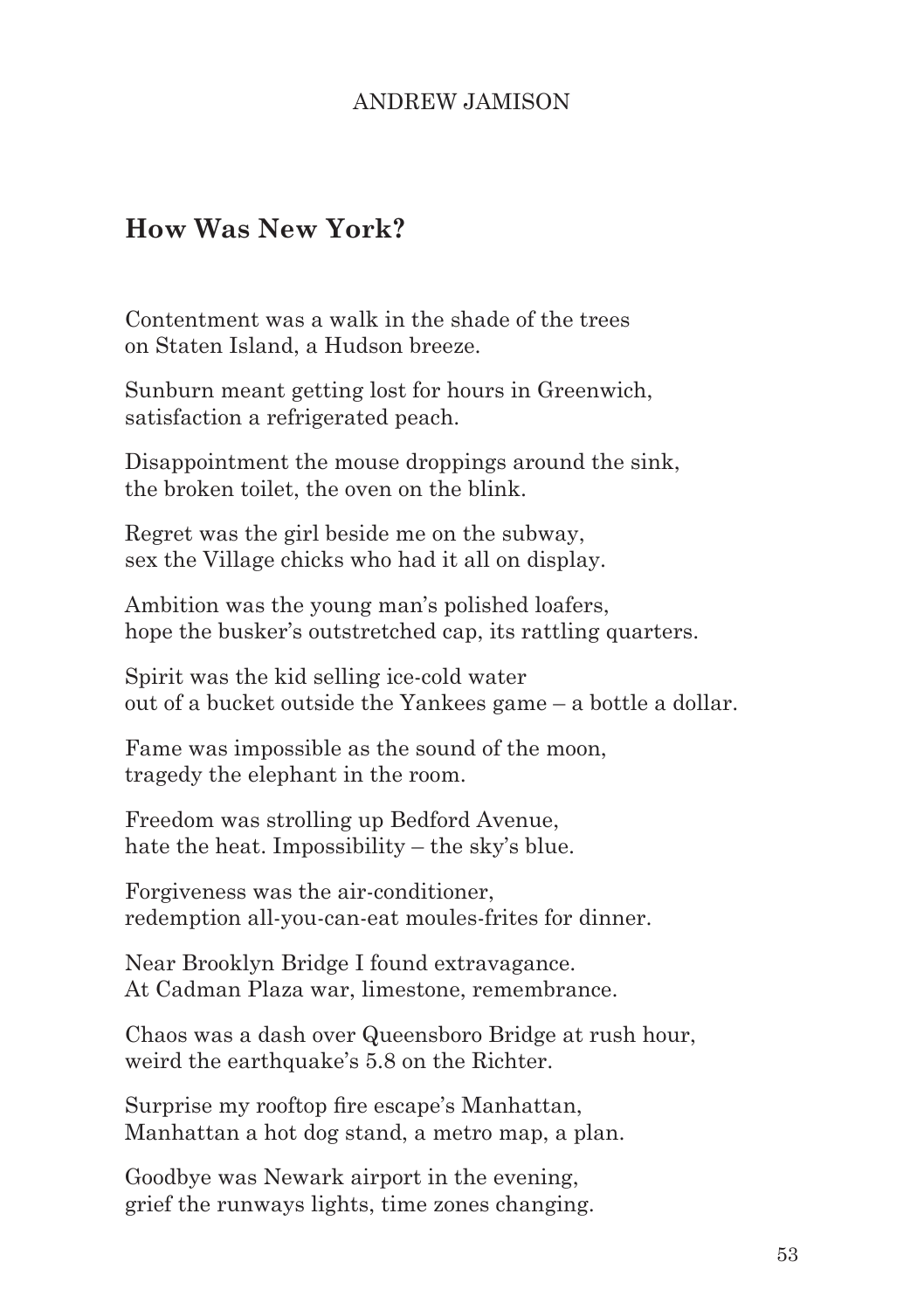# PENELOPE SHUTTLE

# THREE POEMS

# **Legacy**

Leave me a swan and a horseshoe,

Wales and some rain,

the ancient and modern of love,

Leave me dusk inching over the creek,

a pair of slippers filled with tin-tacks

to teach me to stand on my own two feet.

Leave me the hour we lost all those years ago,

and the plucked-out eyes of St Lucy.

Leave me to my fate.

Leave me a child unaware of her beauty.

Leave me Turner, Monet and Whistler.

Leave me the dust Leave me the broom.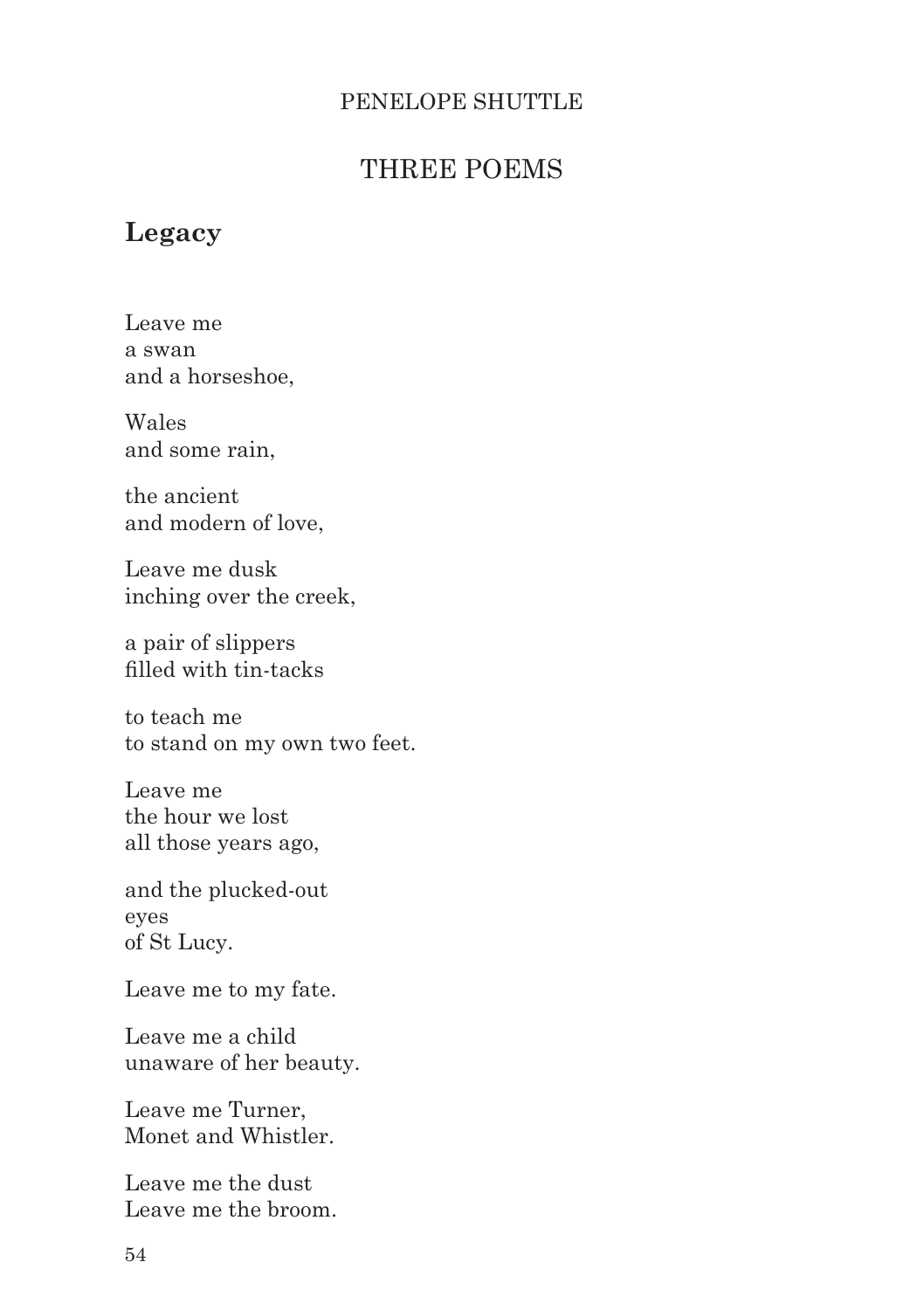### PENELOPE SHUTTLE

# **Lose Me**

Lose me in a forest where the moon fasts for weeks on end

or in the desert, where water waits for no man.

Tell me the names of everyone you've forgotten,

write to me on crested notepaper from a town you've never visited.

Answer five questions I've never asked,

touch me more tenderly than I've ever been touched, but only after I've been gone an hour,

say my name in that dear voice I never hear even in my sleep –

Do all these things, for only the marvel of time stands between us,

only the floodwaters of The Dog-In-A-Doublet Sluice divide us,

only a lintel of perilous red, fresh and wet from Rothko's brush, keeps us apart,

no more, no less.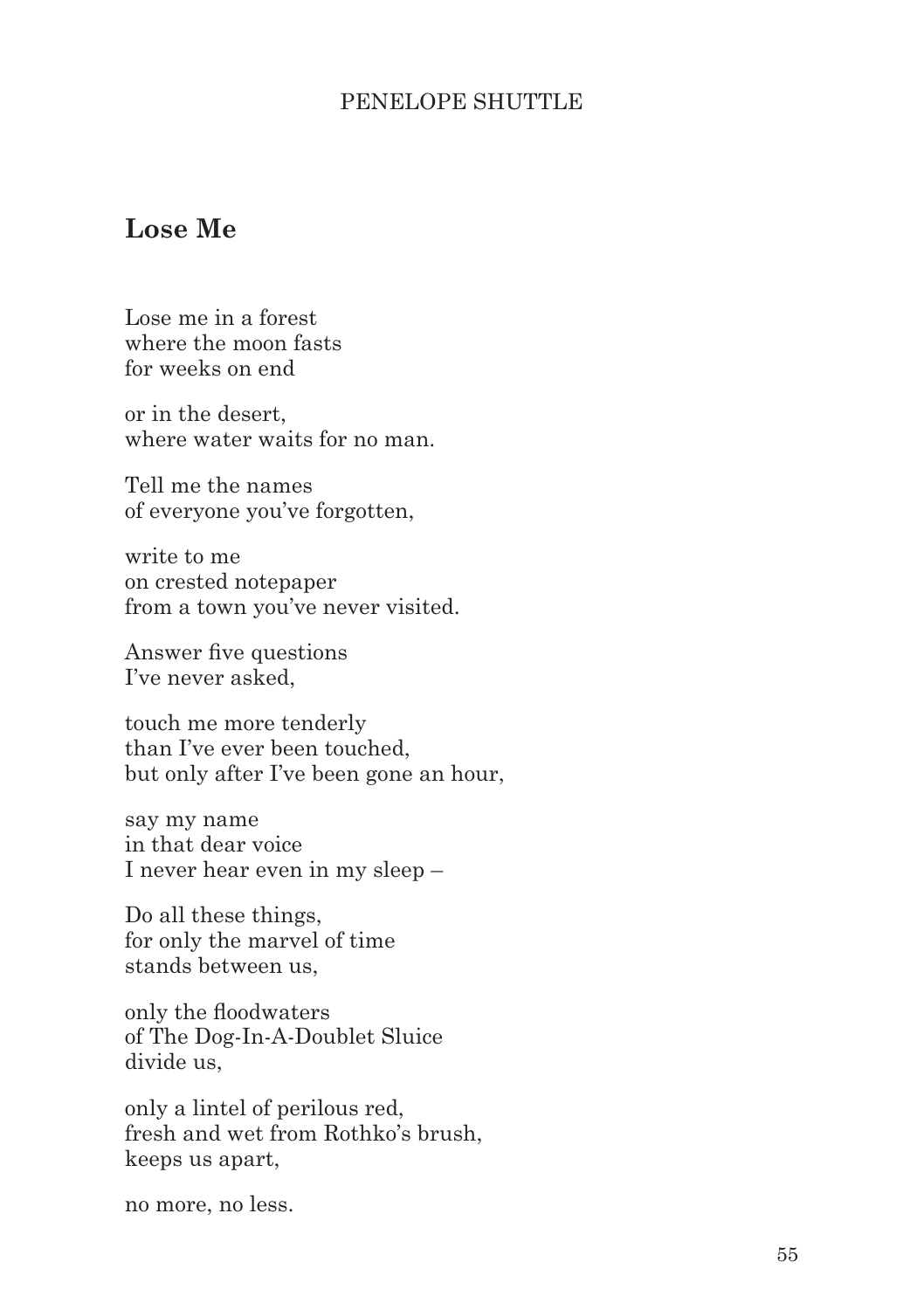# **Quiet Street**

Dwell-time along the quietest street in London, no one speaks of the death of the walnut tree.

Footfall time along this quiet street, a woman waits in her kitchen for her husband to go to the tennis club so she can read *Paradise Lost* aloud to herself.

Put an island on my breakfast plate the day I turn wise, plus the deeds to a diamond mine in the back of wherever, be kind to me like that.

Down-time along this quiet London street, time to remember his eagle's grip on happiness, trees in Richmond Park, the sky's lovely struggle with light, a day full of too many days.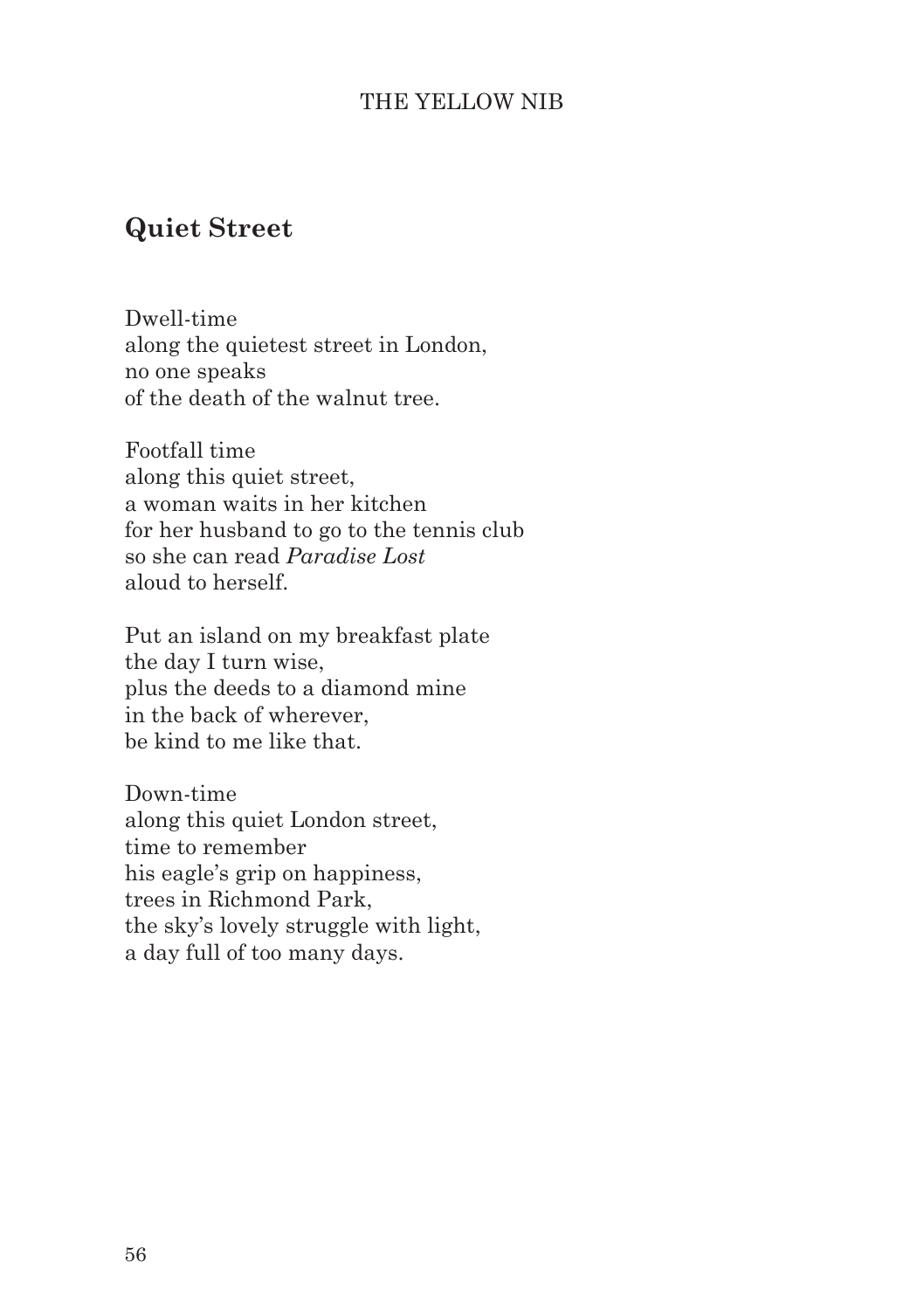# **Charon Virgil,** *Aeneid***, Book VI, lines 295 – 330**

A road starts here that leads to Acheron river. Here too is the roiling abyss, heaving with mud, Venting a silty upsurge into Cocytus, And beside these flowing streams and flooded wastes A ferryman keeps watch, surly, filthy and bedraggled Charon. His chin is bearded with unclean white shag; The eyes stand in his head and glow; a filthy cloak Flaps and flutters from a knot tied at the shoulder. All by himself he poles the boat, hoists sail And ferries dead souls in his rusted craft, Old but still a god, and old age in a god Is green and hardy.

#### Hereabouts a crowd

Came pouring to the banks, women and men And high-minded heroes parted now From their living flesh, young boys, unmarried girls, Sons cremated before their fathers' eyes: Continuous as the streaming leaves nipped off By the first frost in autumn woods, or flocks of birds Blown inland from the stormy ocean, when the year Turns cold and drives them to migrate To countries in the sun. There they stood, those souls, Begging to be the first allowed across, stretching out Arms that hankered towards the farther shore. The stern boatman permits one group to board And now another, but the rest he denies passage, Driving them back, away from the sandy banks.

Amazed, then moved by all this press and pleading, Aeneas asks his guide: 'What does it mean, O Sibyl, This push to the river bank? What do these souls desire? What decides that one group is held back, another Rowed across the muddy waters?'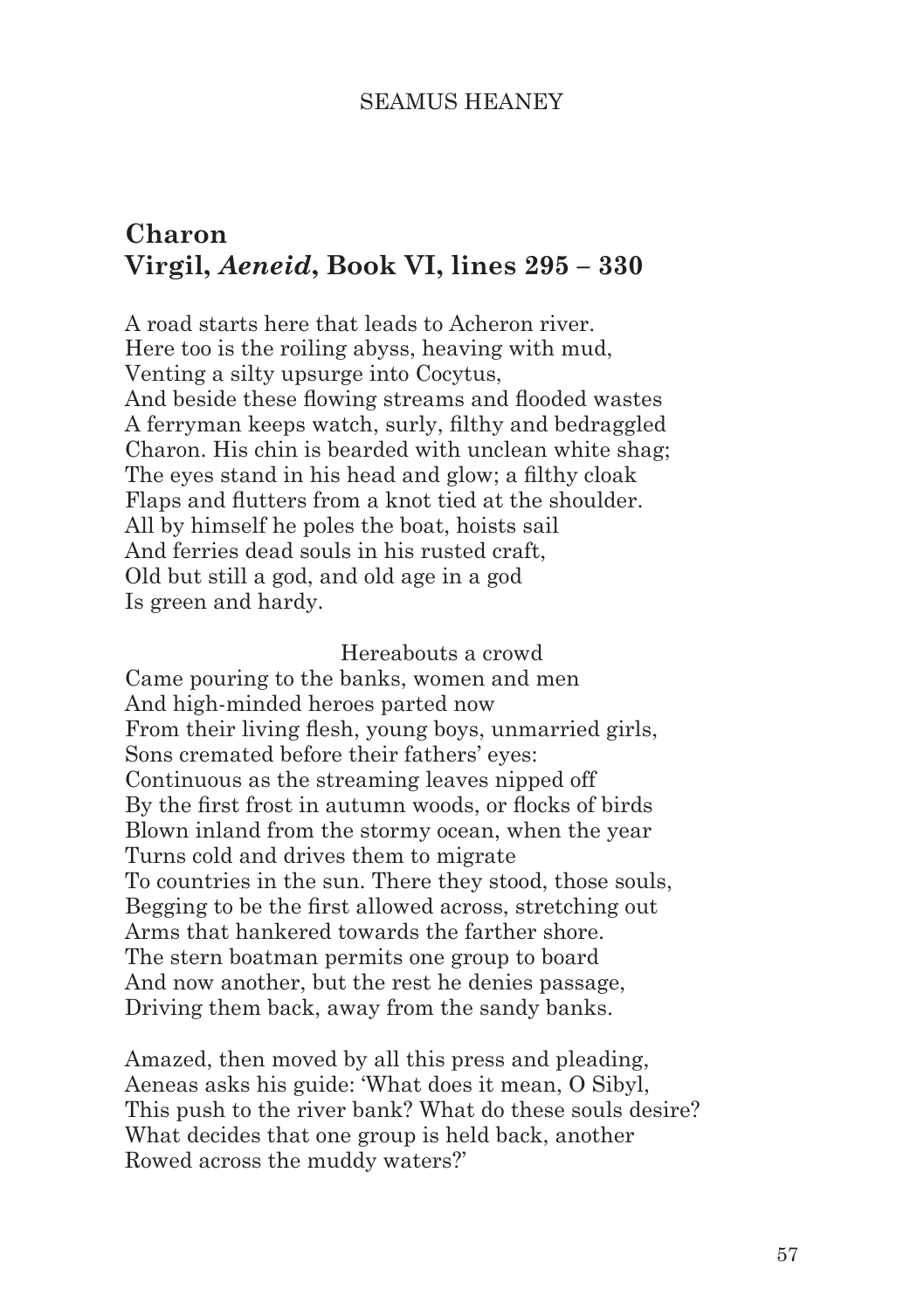'Son of Anchises,' The venerable one replied, 'O true born son of heaven, What you see here are the standing pools Of Cocytus and the Stygian marsh. These are the names invoked when gods swear oaths They will never dare to break. That crowd in front of you Died but were left unburied, with no help or hope. The ferryman is Charon. The ones on board his craft Are the buried. Not until bones have found a last Resting place will their shades be allowed across These gurgling currents, their doom instead to wander And haunt about the banks for a hundred years. Then and then only are they again permitted To approach the brink and waters that they long for.'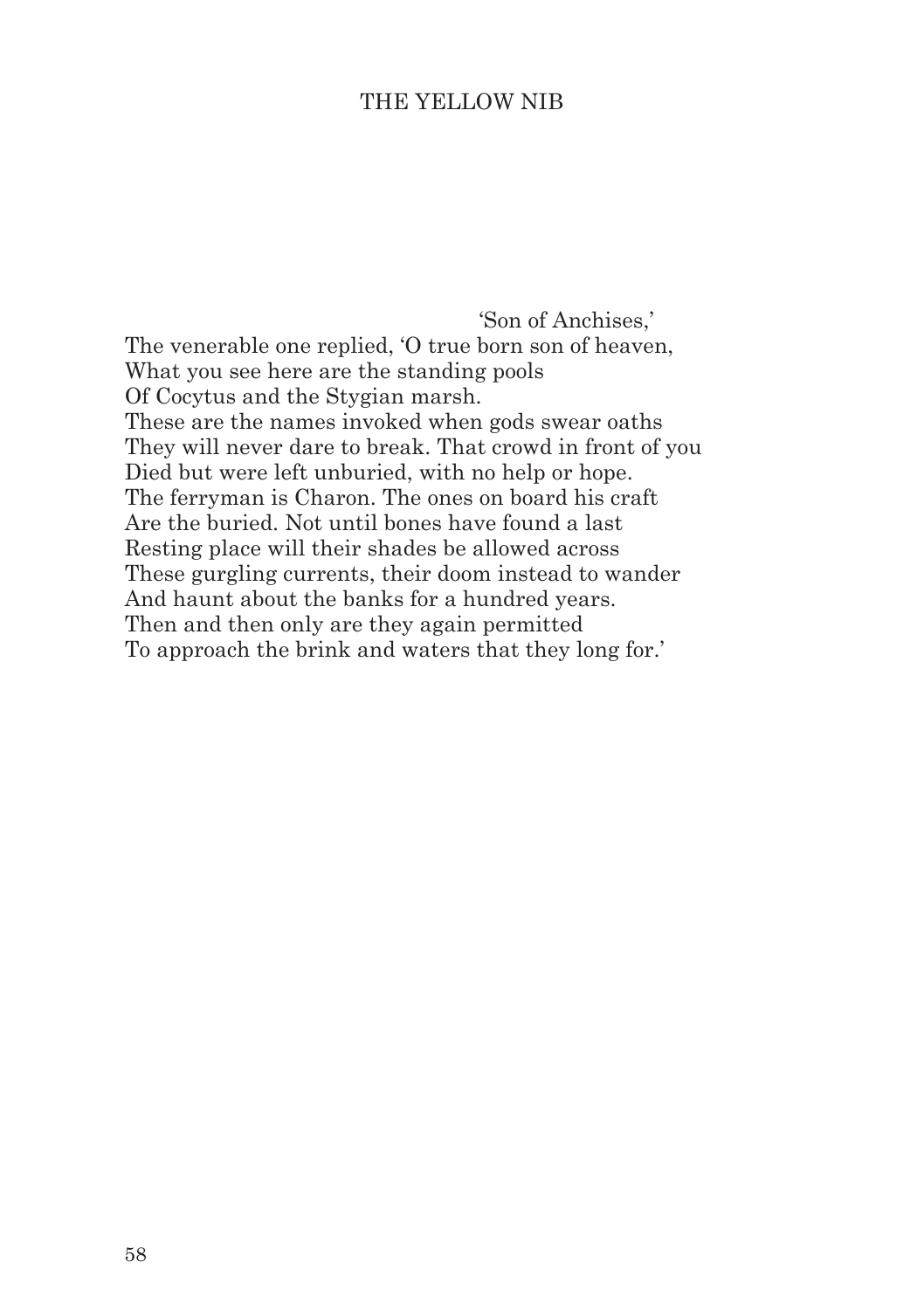## John F. Deane

# **Tomas Tranströmer**

I was born on Achill Island to a Roman Catholic family and culture in which everything in life was clear, established and unchangeable. Between here and eternal life there were simple, clear rules to be followed; outside those rules and regulations there was destruction. In other words, I was brought up to be impermeable to the things of this world, my focus was Heaven; the laws of Holy Church, impeccably observed, would bring me there. In tandem with such a focus, the poetry I read and studied, right up through my Bachelor of Arts degree in English, had forms and regulations that allowed the work to be called *Poetry*, (capital P) as opposed to prose. Themes were pretty well established; the language was to be "poetic", "free verse" was still an abomination and rigorous classifications of theme and development were to be followed. I had not yet encountered any form of modernism; I had not been introduced to Eliot, or Hughes, or Kavanagh. I was impermeable to the magic of metaphor and contemporary idiom.

And then I discovered the poetry of Tomas Tranströmer, in a Penguin paperback, in translation by Robert Bly. Even the title stirred me to a place I had never been before: *Truth Barriers*. I read the poems through and, because I was still impermeable, a great deal of what was going on was lost to me. But I was shivering with the excitement of discovery and I knew there was something here I had to make clear to myself. I read and read again. The imagery was astonishing to me, astonishing in itself and in what it pointed towards.

I read in books of glass but could only see the other: stains pushing their way through the wallpaper. These were the living dead wanting to have their portraits painted.

There was a sense of recognition growing in me, a contact with reality that suddenly opened out into realms of wonder and acknowledgment; I felt, for the first time, that I had broken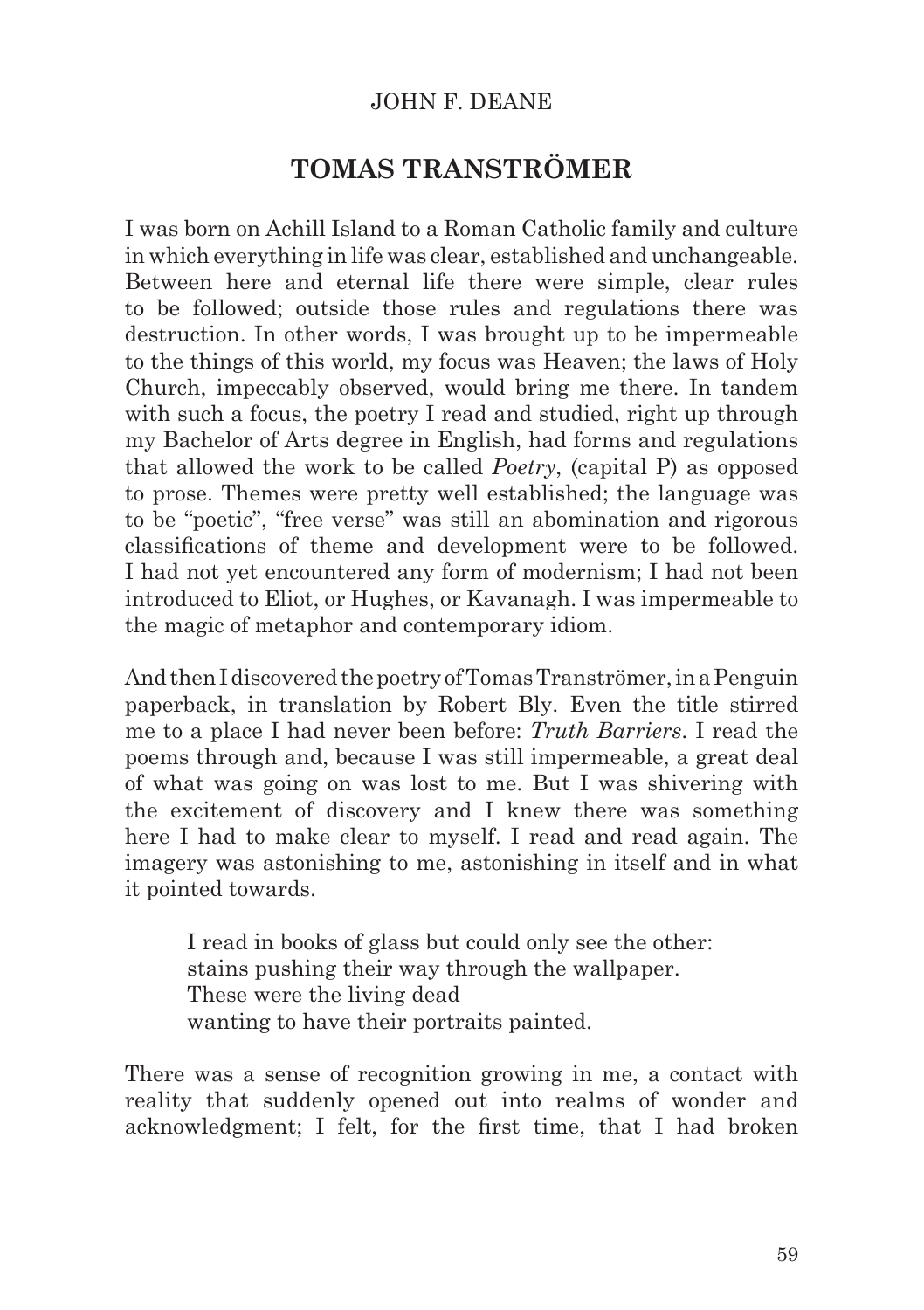through some "truth barrier". I had no Swedish, and yet I felt that there was something lacking in the translations I had before me. I had become permeable, I believe now, yet there was a blockage somewhere, and I felt it was in the language and movement of the translator's work; something was not quite right, at least, not for me. I can only put that down to some sort of "daimon" that spoke to me out of a hidden place in the work. A daimon that was calling to me from the originals. Thinking I had nothing to lose, I wrote to Tomas Tranströmer, care of Penguin in London, trying to outline what I felt.

The first certainty I gained that I had discovered a work, and a person, capable of answering my questions, not only about poetry, but about living, was when, eventually, and by what circuitous route I will never know, Tomas wrote me a long letter, saying that he was happy with Robert Bly's translations but that there was always, in translation, a culture and point of view out of which the translator works. And perhaps I, coming from Ireland, had a difference emphasis, a different response to the poems. And he challenged me: why wouldn't I have a go, myself. I did. Tomas had enclosed a copy of *Sanningsbarriären*, published in 1978, which Bly had translated as *Truth Barriers*. Oh Lord! but hadn't I become permeable! Without a word of Swedish, or a knowledge of Swedish grammar, I set myself down to the task.

I spent hours in the National Library in Dublin, with the Bly translations, and the originals, and with a very fine Swedish/ English dictionary. I felt, and this is the core of my belief in the process of translation of poems, that I had already translated the poetry of these poems in my own spirit: I knew the poetry, I did not yet know the words. On that basis, I sent preliminary translations of my own back to Tomas, directly this time,to his home in Västerås. I think I sent three poems to him and he sent them back to me, with approval, but with suggestions, clarifications, and (forgive me!) high praise for my work.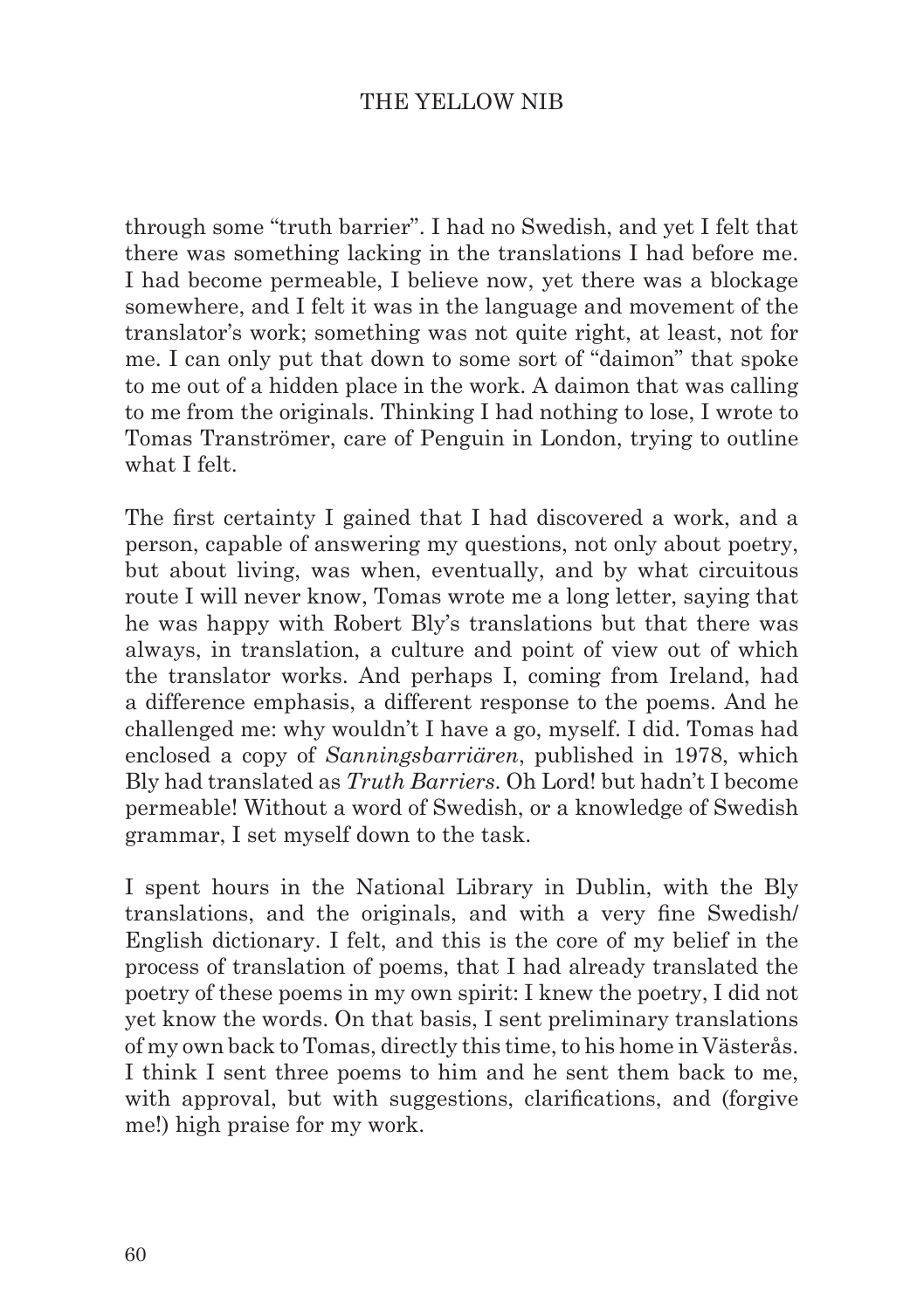## John F. Deane

One ofthe pieces was a prose poem, which Bly had translated: 'Start of a Late Autumn Novel'; Bly begins his translation as follows:

The boat has the smell of oil, and something whirrs all the time like an obsessive thought. The spotlight is turned on. We are approaching the pier. I'm the only one who is to get off here. 'Would you like the gangplank?' No. I take a wobbly step right out into the night, and find myself standing on the pier, on the island.

Fine, very fine. But I felt this was not satisfactory for an Irish reader, at least not in terms of the fluidity of the movement and the magic of the language. I called it: 'Beginning of the Late Autumn Night Novel':

The ferry smells of oil and there is something rattling all the time, like an obsession. The floodlight is switched on. We are drawing near the jetty. I am the only one who is getting off here. 'D'you need the gangway?' No. I take a long, hesitant step out into the night and stand on the jetty, on the island.

Fine, too. But it left me a little closer to the inner spirit of the original, or so I believed. And there was another one: Bly had translated it as 'Street Crossing', and the first stanza is as follows:

Cold wind hits my eyes, and two or three suns dance in the kaleidoscope of tears, as I cross this street I know so well, where the Greenland summer shines from snowpools.

Yes, lovely. I had a go at it, calling the poem 'The Crossing-Place', feeling that here we were dealing with more than a street crossing: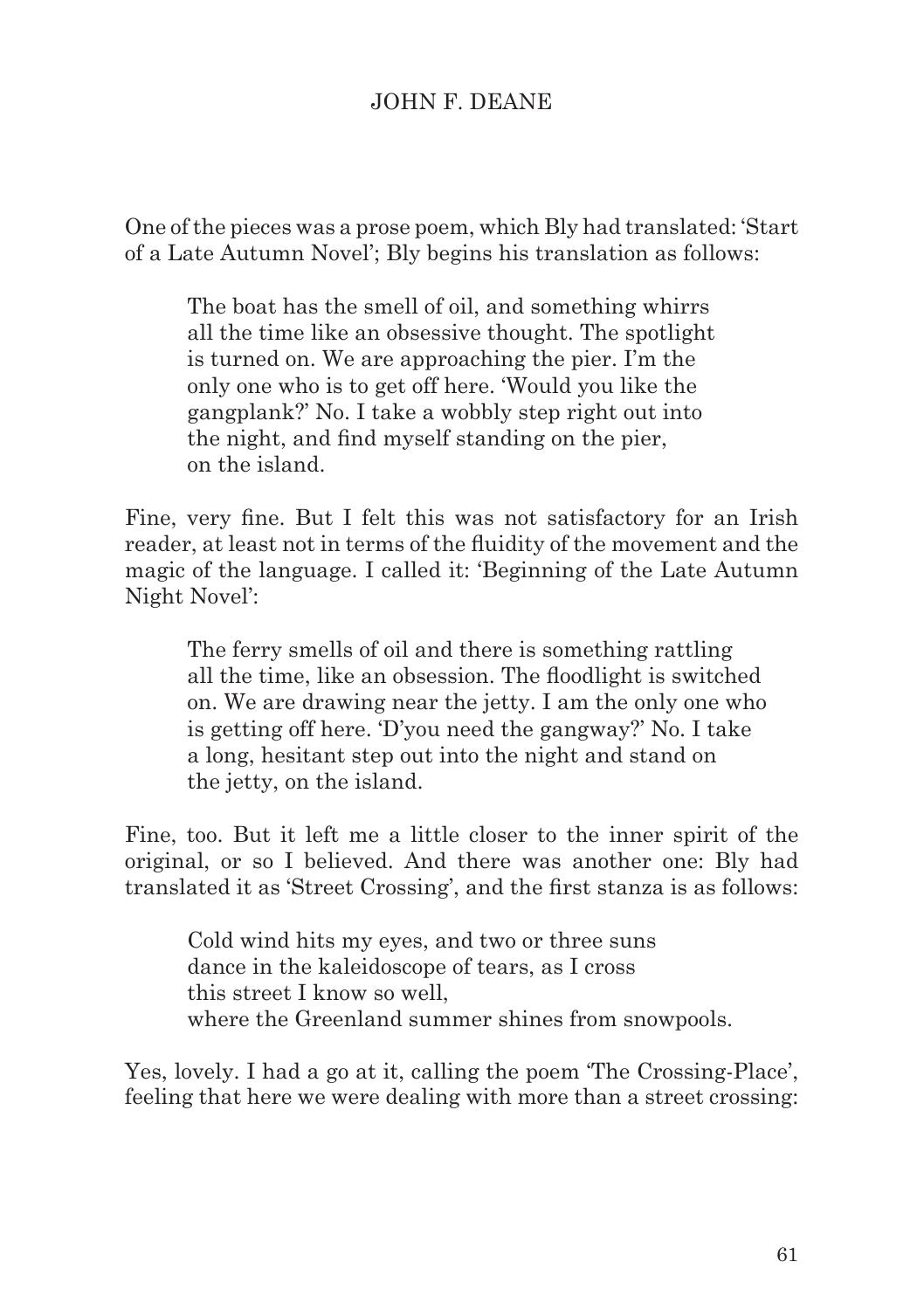Icy wind in my eyes and the sun's dance in the kaleidoscope of tears as I cross the street that has followed me for so long, the street where the Greenland-summer shines from pools.

Comparisons are odious! and what I intended, in my efforts, was to make the poetry more resonant to myself in English, to translate the original while first *knowing* the poem through and through. I am certain that each generation may well wish to re-translate poems to their own idiom and to respond to them in their own spirit; translation, after all, is a carrying over from one place, one idiom, to another. It was always my concern to carry over the poetry; I left it to the dictionary and to Tomas's generous and kindly pointing out of any grammatical or linguistic false notes I had played in the work. Eventually, all this correspondence and effort led me to publish the whole of that original little book, *Sanningsbarriären*, with Aquila Press in 1984. Because of what this work had done for me, I called my book *The Truth Barrier*. It was very well received and correspondence with Tomas continued.

In 1983 he sent me his new book, *Det VildaTorget* and I got down to working on that in the same way. Tomas was so pleased with these translations that he agreed to come to Dublin, if I could publish the book here. In the summer of 1985, shortly after the birth of my daughter Mary, The Dedalus Press published my translation in a fine hardback edition, *The Wild Marketplace*. Tomas came to Dublin and we launched the book, with Seamus Heaney giving the introduction and Tomas reading from the book. I was nervous that somebody might ask, (and rightly so, I thought), "but Deane doesn't speak a word of Swedish!" I had my answer ready: No, not a word, but I know poetry, and I can translate Tranströmer's poetry! Nobody asked! I will always remember going upstairs with Ursula, with Tomas and Seamus, to see how our baby, Mary, was getting on in a bedroom in the hotel where we held the launch; both poets, now both Nobel Laureates, leaned over the cot and pronounced that Ursula and I had done a good job!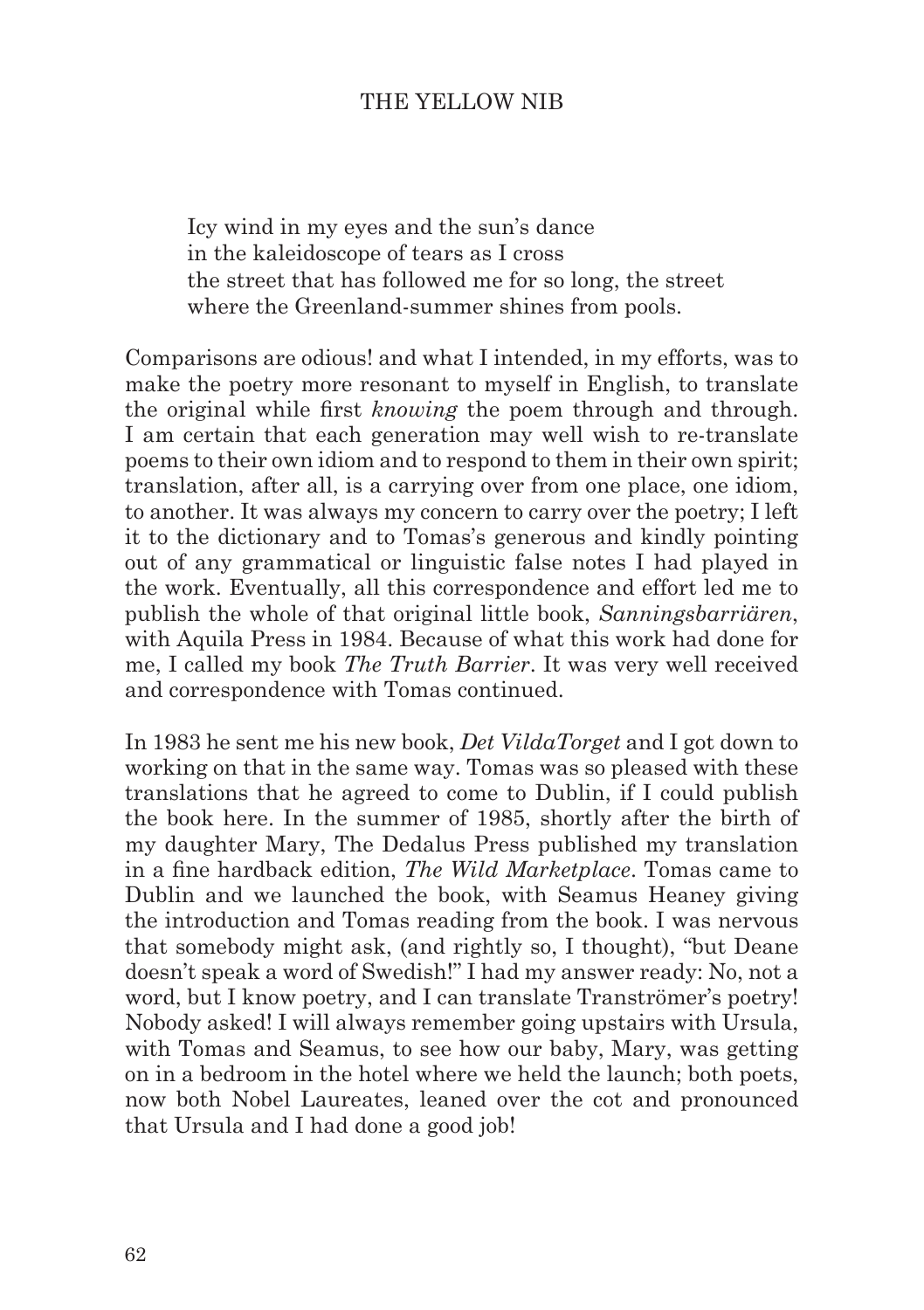#### John F. Deane

I was more than delighted when, in August of that year, I had a letter from Robert Bly himself in which he says: "I wanted to tell you how much I like your translation. Your words are active, lovely, vigorous, even impudent at times. That is just right". He also asked me to send a copy of *The Wild Marketplace* to Robert Hass at Ecco Press who was preparing a selected poems of Tomas Tranströmer; eventually some 6 or 7 of my translations appeared in that book. This I offer as proof of the huge generosity of spirit of Robert Bly, a spirit that chimes so well with that of Tomas Tranströmer himself.

Tragically, in 1990 Tomas suffered a severe stroke that has left him unable to speak, has caused paralysis of the right side of his body. Amazingly, he had written, in a long poem called 'Baltics', published in 1974, lines that foretold such a catastrophe:

Then, cerebral haemorrhage: paralysis on the right side with aphasia, can grasp only short phrases, says the wrong words. Beyond the reach of eulogy or execration. But the music's left, he goes on composing in his own style, for the rest of his days he becomes a medical sensation.

(in Robin Fulton's translation)

In August of 1999, Ursula and I were in Stockholm. We were invited, by Tomas and Monica, to come visit them on their island in the archipelago, Runmarö. We took a private ferry out there. It was a joy, and a grief, to live out the words of that first poem:

The ferry smells of oil and there is something rattling all the time, like an obsession. The floodlight is switched on. We are drawing near the jetty. I am the only one who is getting off here. 'D'you need the gangway?' No. I take a long, hesitant step out into the night and stand on the jetty, on the island.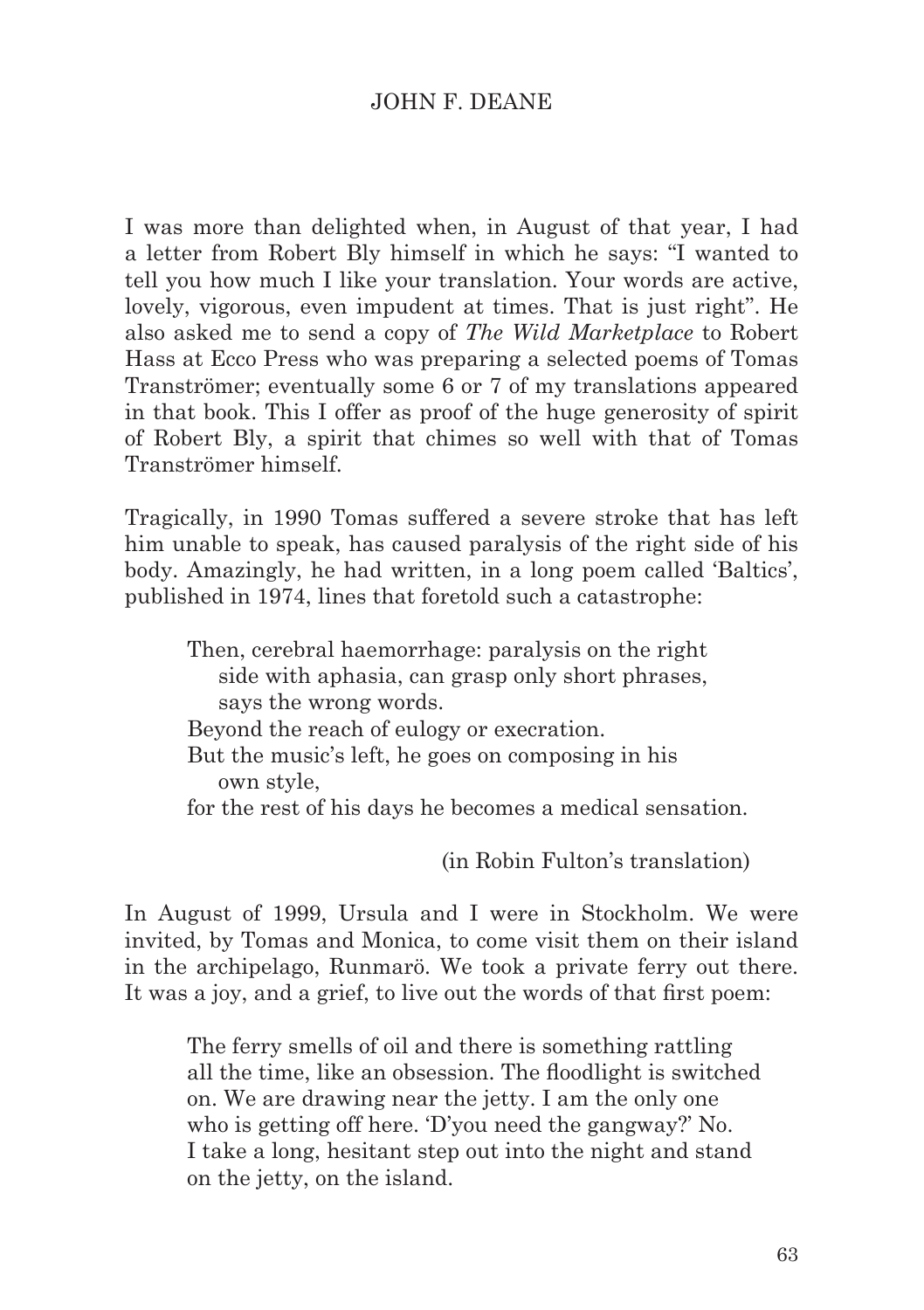We spent a joyous evening, even though Monica had to 'translate' what Tomas wished to say to us. Then Tomas played piano for us, wonderfully, with only the left hand. His spirits were high; his courage enormous, his patience exemplary. His winning of the Nobel Prize has been one of the great delights of my life, one of trust, at last, in the Nobel selection process. His poetry is one that opens the world to a loving scrutiny that changes the reader's view of things. His poetry broke so many barriers in my own life that any poems of worth I may have written, I owe to his original influence. His is a deeply human and resonating voice, capacious, exciting and immensely readable.

Here is a poem, from Tomas's collection *For the Living and the Dead*, in my translation; this was published in 1994, yet I had Tomas's comments and suggestions, handed on by the gracious and loving Monica:

#### **Deep in Europe**

I, dark hulk floating between two lock-gates, rest in bed in the hotel while the city wakens round me. The quiet clamour and the grey light come streaming in and lift me softly to the next level: morning.

Horizon overhead. They have something to say, the dead. They smoke but do not eat, don't breathe but still have voices. Soon I will be hurrying through the streets like one of them. The blackened cathedral, heavy as a moon, causes ebb and flow.

(The Dedalus Press will publish together Deane's translations of *The Wild Marketplace* and *For the Living and the Dead* in a new volume, *Inspired Notes*; and *For the Living and the Dead*, in a slightly different version, will be published by Tavern Books in the USA in a limited special edition.)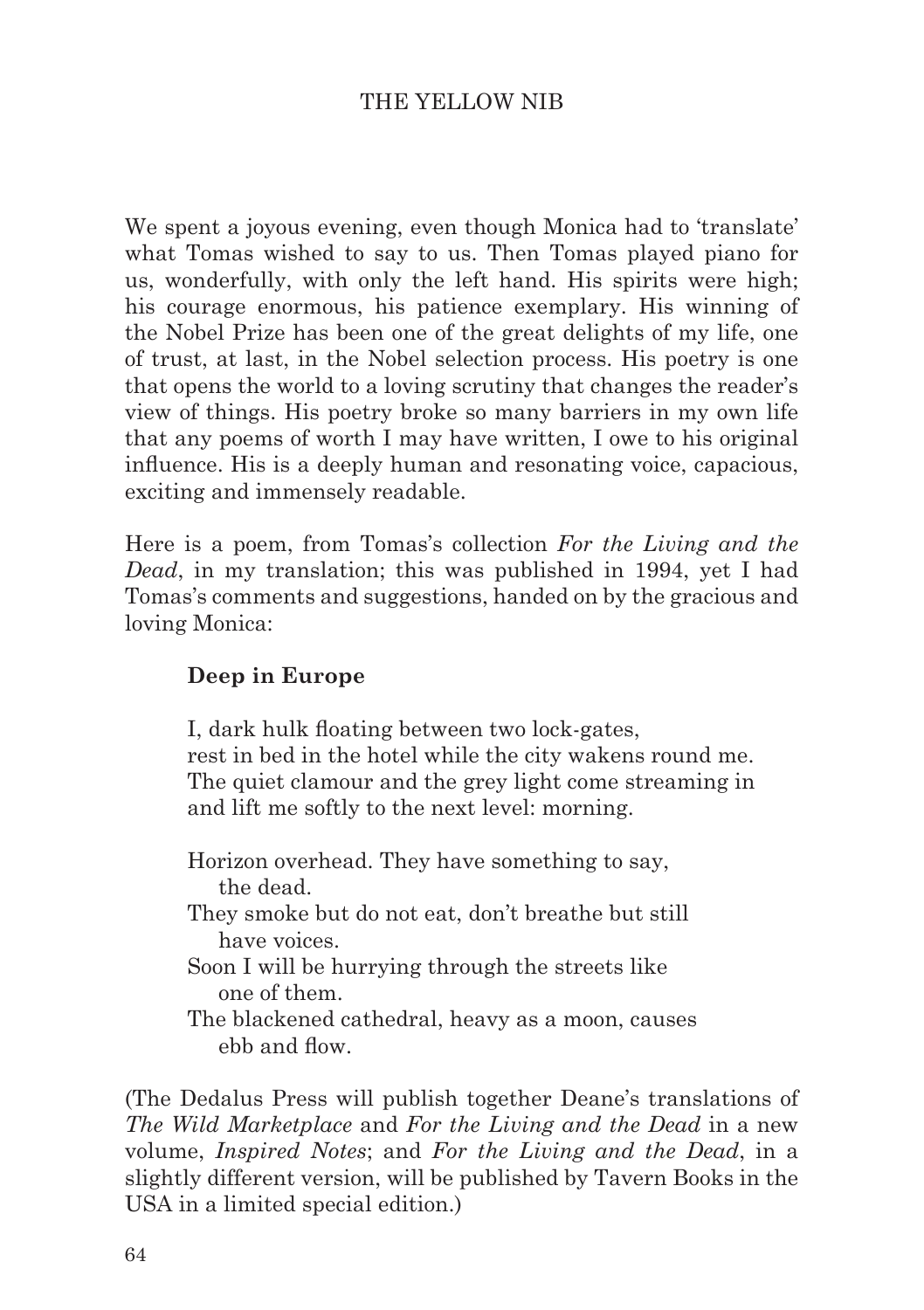### David Harsent

# **The Dead House**

*(After Yannis Ritsos – An adaptation)*

We live alone, my sister and I. We are the youngest, now grown old. We are the youngest, the rest are dead. We can't cope with the house. We can't cope with each other. We can't sell up because our dead live here with us. They belong to the place; they've settled in behind curtains, under tables, in the backs of mirrors. I can see one now, caught in the shadow-saltire cast by my sister's knitting needles, and smiling shyly.

All the old furniture is locked away downstairs: heavy-legged tables and chairs, sheets and blankets, quilts of silk, silver salvers, the antique crystal, tablecloths, monogrammed napkins, the hundred-piece dinner service, riding habits and whips, the piano, guitars and accordions, flutes and drums, chandeliers, the gilt-framed dining room mirrors, dolls and a rocking horse, gewgaws and trinkets. the long, white dresses our mother liked to wear, our father's uniform, his boots and spurs…

Our own clothes hang beside the clothes of the dead.

We have nailed the doors shut on all this. We keep two rooms on the upper floor, facing west; our corridor leads to the back-stair… now and then we walk in the garden at night. The empty house breeds echoes: mouse-run, bat-flight, spiders building webs in the cellar, the creep of rust in a knife-blade.

We are not much more than shadow, a hint, a trace, as when you cut flowers for the sick-room and a smudge of pollen stains your fingers, or dust from the road outside sifts in through the lattice, and the flowers carry a dewdrop caught in gossamer: barely there.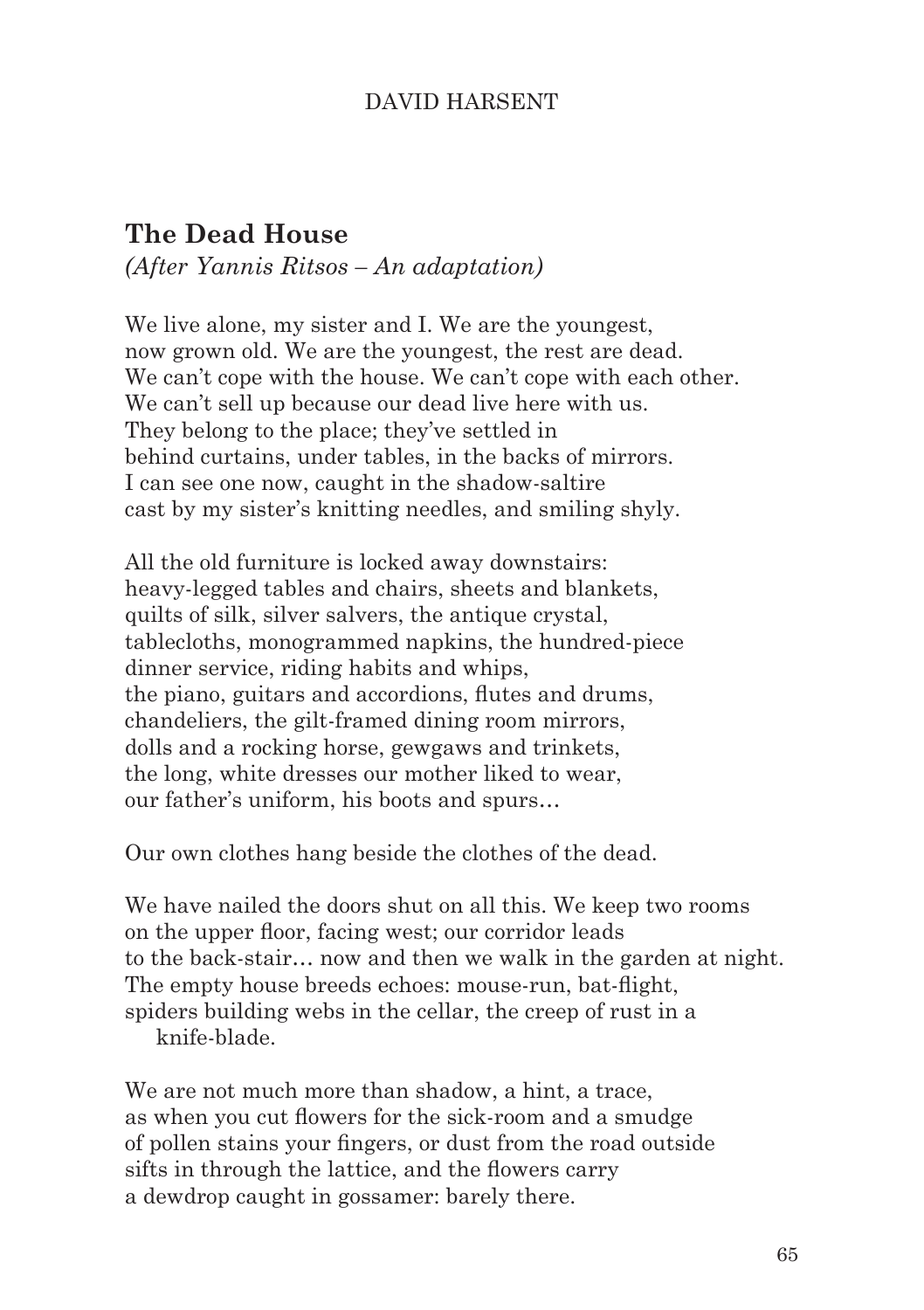Everything has left us, or we have left everything. Once it was noise and light, voices and music, soldiers home from the front: yes, I remember that...big, peasants' hands, lice in their underwear, hard-mouthed as if they had kissed the faces of dead comrades once too often… They would sing in the kitchen at night. My sister and I would listen behind the door; the kitchen was out of bounds: its smells of blood and milk, the whisper of knives, the ribs and stumps. Sometimes we'd find a spillage of salt, or a cockerel's head on the path that led to the trash.

Kitchen-girls at the cauldrons conjured a wraith from the steam: a woman in white, one of the slaughtered. If someone opened the door for just a moment she would sidle out and stand there looking lost. The soldiers sang and drank; they got the girls up on the table and lifted their skirts… I like to think those children came to be born in a house of fewer shadows, a house of lockless doors.

The girls knew the soldiers' song: of victory, of banners and flags, the spoils of war, of the General marching back at the head of his troops, of the wound he bore on his brow, a sleepless eye out of which stared Death, so Death and the General could see into the souls of men, and name their sin.

'Let him come,' our mother said. 'Let him come home'.

I remember…An owl flew across the forecourt, unlucky in daylight.

Its shadow's still there on the lintel above the gate. The kitchen-girls ran inside. Our mother filled a bath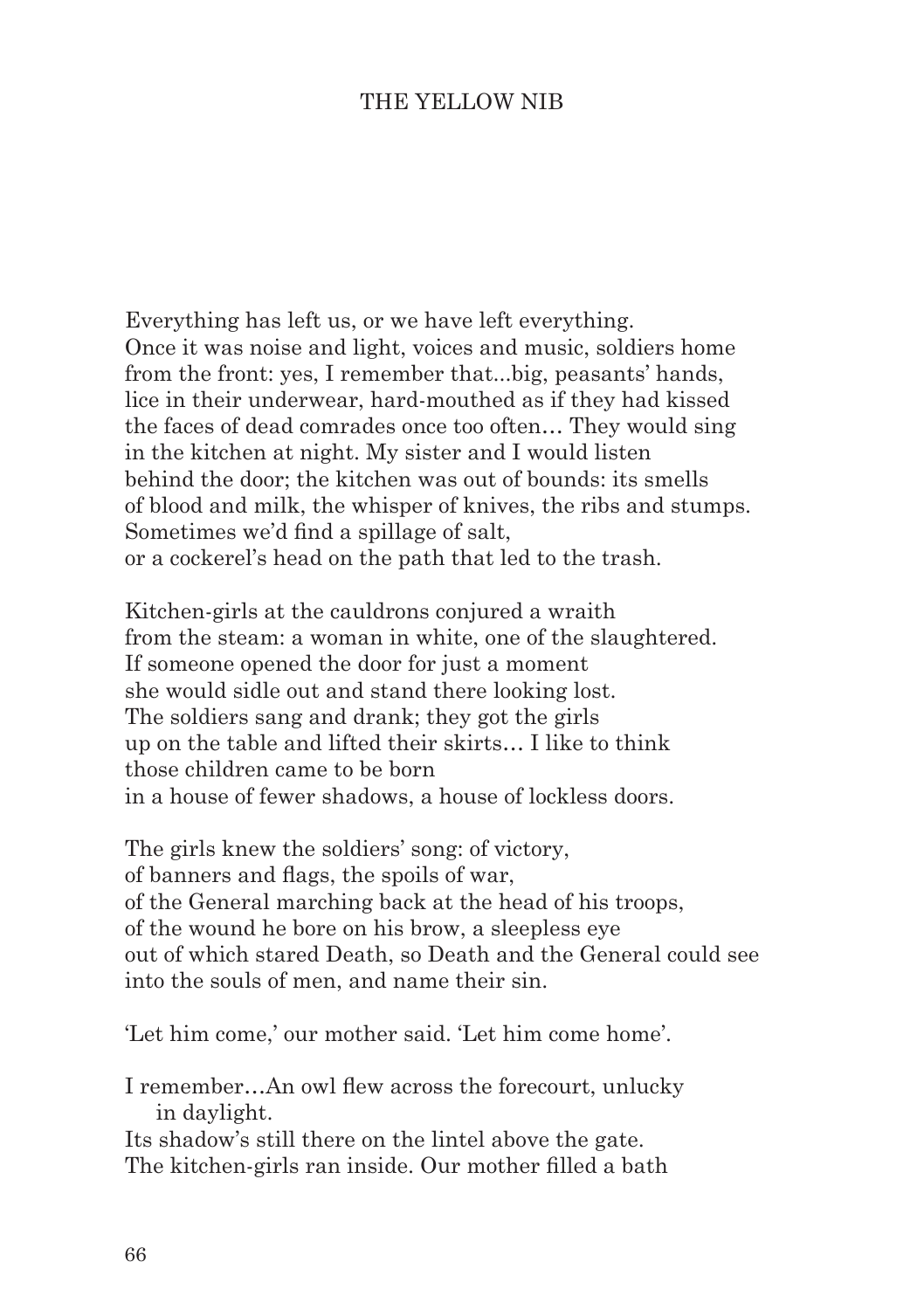### David Harsent

with scalding water and lay there; later, she went to her room and put on her make-up: red lips, deep red. The sun was setting fast and all the church bells rang.

Everything has left us, or we have left everything.

We got some village women in to cook and clean. They didn't last. They said the marble floor was sweating blood. The locals used to cross themselves and spit as they passed the house. Now no one comes by. The road outside is weeds, wildflowers and thorn.

Some nights I see those long, white dresses in the orchard, lit by moonlight, lifted by the wind, as if they were walking or dancing… though, of course, I see nothing, remember nothing, nor hear the music that would play all night…and you woke, for no reason, at dawn, the morning air thick with birdsong, no space for hope or remorse, and time locked-off by the strangeness of it all.

Can you feel that cut in the air – the edge of Autumn? Soon we'll close the windows against the chill and light fires in the grates. We'll gather logs from the orchard and from the woods beyond but, of course, if that falls short there's plenty to burn: doors, beds, roof-beams, sideboards, shutters,

floorboards, tables and chairs, pictures and books, all and everything from the downstairs rooms…

We will sit here until the fires burn out, until the ash grows cold, until the house is held in boundless night.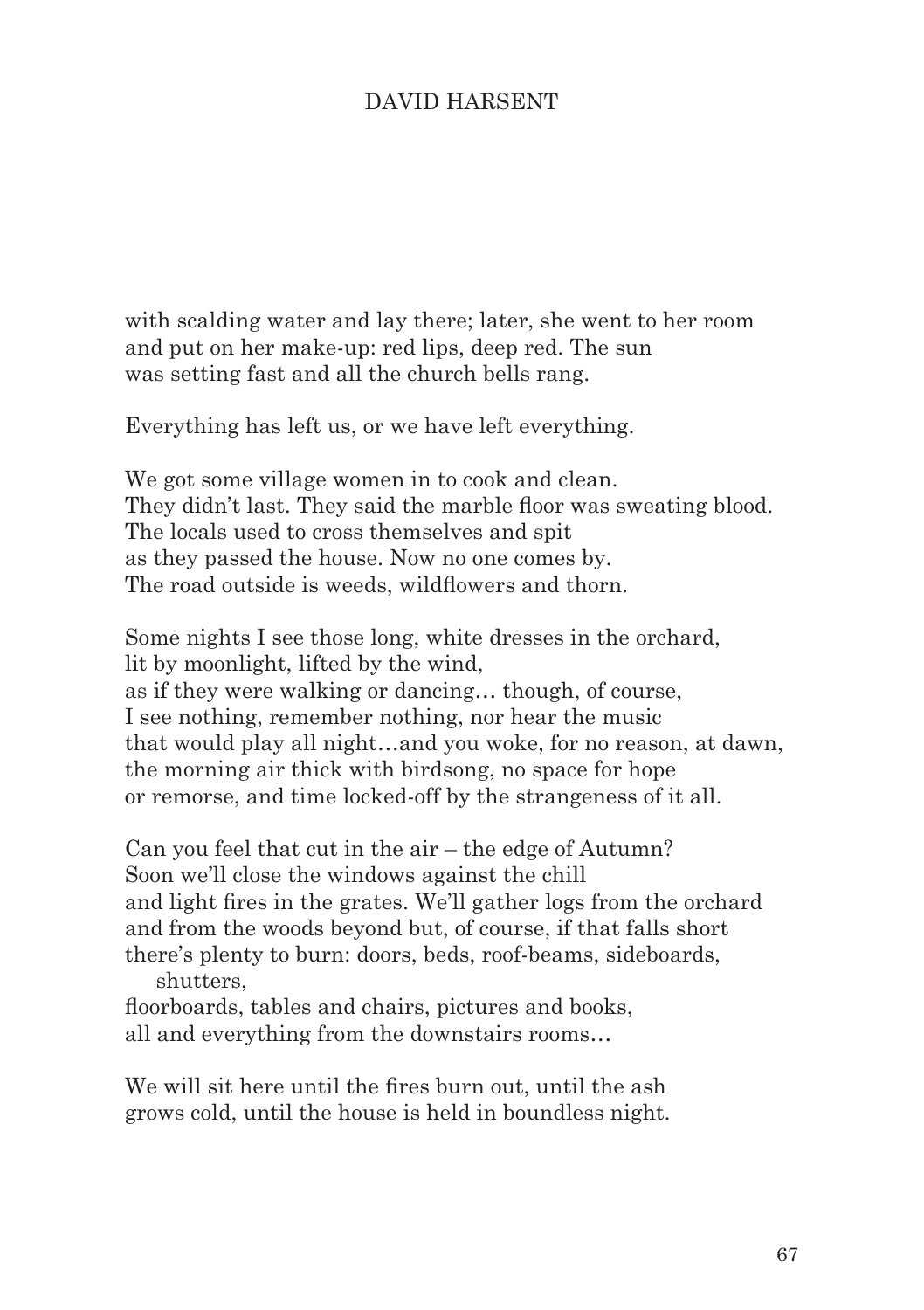## Gary Allen

# THREE POEMS

# **Chips**

We were so hungry we could have eaten our way through the Book of Kells and all the false saints,

yet God did not manifest himself to us in illuminated gold block letters

but in the sixpenny grease-proof chip bags whose insides we sucked dry of vinegar and salt.

The unemployed men like bent H's leaning against the walls of the public bars.

Delicate storks, they stood on one foot to hide the holes in their socks, the thin soles that walked the roads looking for work,

or picking berries from the hedges, lifting nearly a whole field of potatoes.

Give us a chip, son, they'd laugh. Stout fellows, my mother called them until there was no work in our house

and the days turned slowly with the hours and the men, like monks, hung in their own hands, out on the steps, counting the cars going somewhere else.

At least you have the right faith, the soapbox boys told them. If you want to throw a stone at something, try the chapel.

But still the mill-gates stood closed and the flax rotted under its own worthless weight and the shipyards stank with oily water and at night we listened to our stomachs dreaming of chips.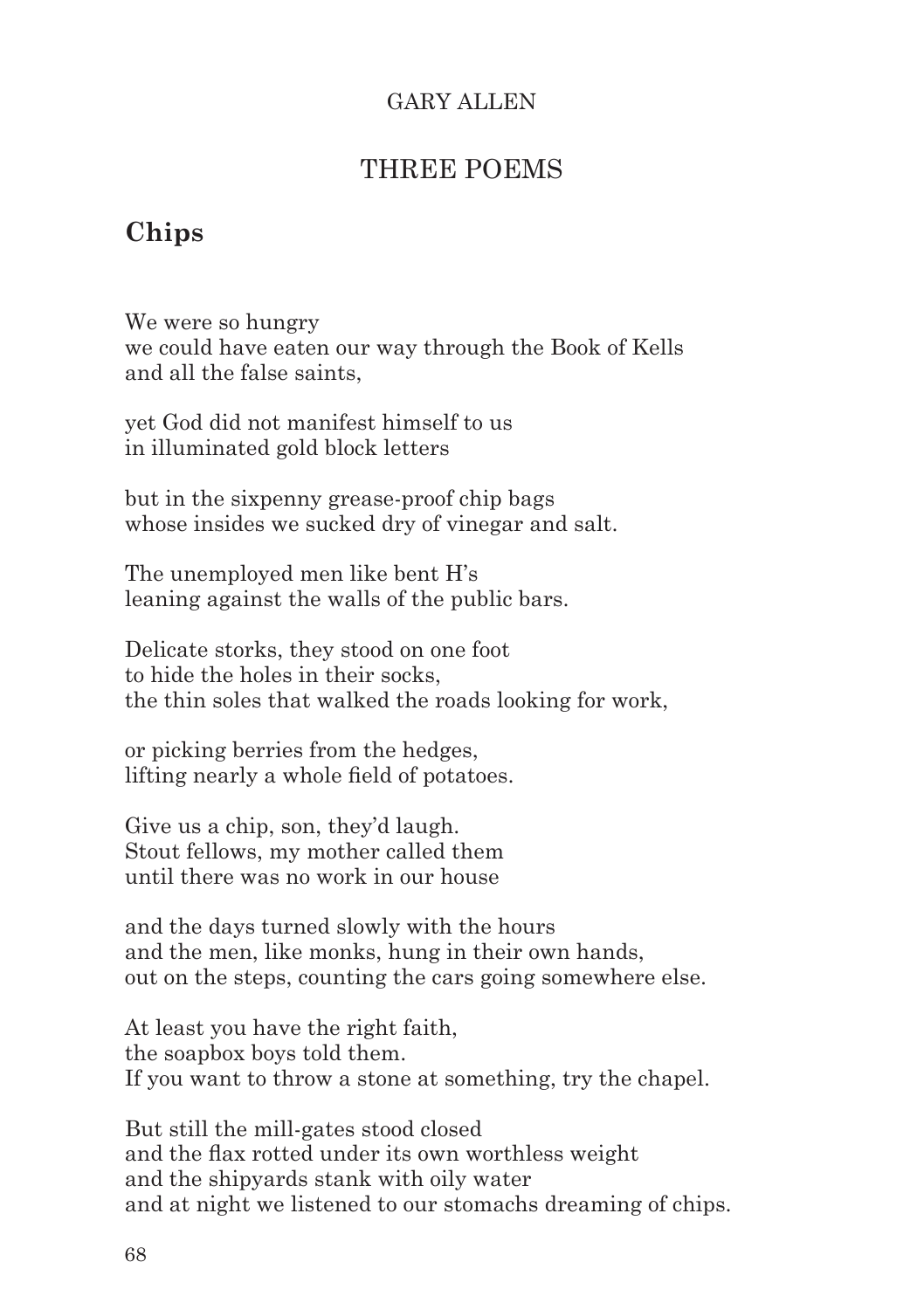### Gary Allen

# **Pie in the Sky**

The men are hanging round the petrol-station, though it is closed, the rusty chain loosely looped,

the BP sign turned round, the tyre and engine-oil signs flaking from the brick wall, beer-caps studding the soft tarmac of the forecourt.

Caught in the last slants of the sun, they have nothing to do, they have no priest or minister to speak for them.

My father applied for every penny job until the soles of his shoes wore thin as religion –

that was back in the late Forties when everyone was still war hungry and he felt he was owed something for the sand in his lungs,

but bigotry endures when borders are gone, buildings rebuilt, and his parents' minister said:

There is no work and charity without work is a sin, a waste of man's esteem.

The men are like ruffled pigeons settling for the night along the stone ledge of the petrol-pumps. They want to burn everything down.

The garage doors are closed and seep oil, the plywood box-office is empty. A phone rings, then suddenly stops

as the sun sets behind the North-facing, saw-edged roof of the engineering works, the solicitor's office, the gargantuan bank, and my father turns the telly on and sleeps.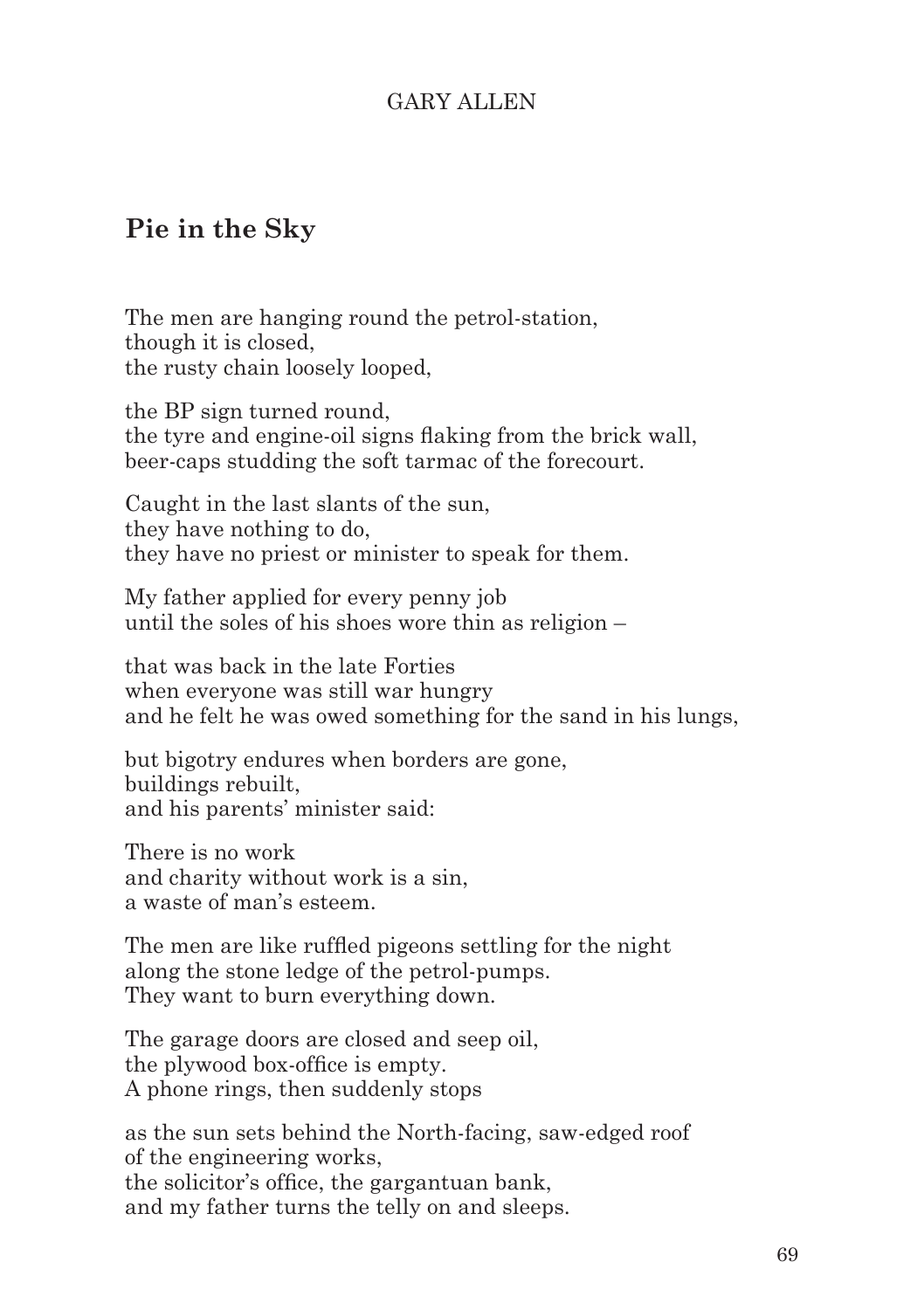# **Hollywood**

My father looks like Jean Genet – priest, boxer, orphan runaway, stealing pounds from his wife's purse small amounts from his children's school savings accounts,

paving-slabs and cement in the back of his lorry, ruined stock from cleared-out shops.

My father looks like a Kray, government-marked from his driving-licence photo, hair oiled with butter and receding, thick woollen scarf knotted under his chin, a guillotined head open-eyed upon a cooling board,

or Cary Grant in a black beret outside an Alexandria casino, a Sten gun slung around his shoulder.

Mr Woodbine, romantic face in a photograph, slack-jawed with all his teeth removed, Hollywood pyorrhoea with a blackened eye.

An old matinee movie,

a lights-on bone-house moving out like a blazing room in a grey morning above the housing estate.

The day he died, naked in a mixed ward, a silver cigarette case snapped closed, a cowboy punch to a square jaw, the thick desert in his throat rattling. The last round-up.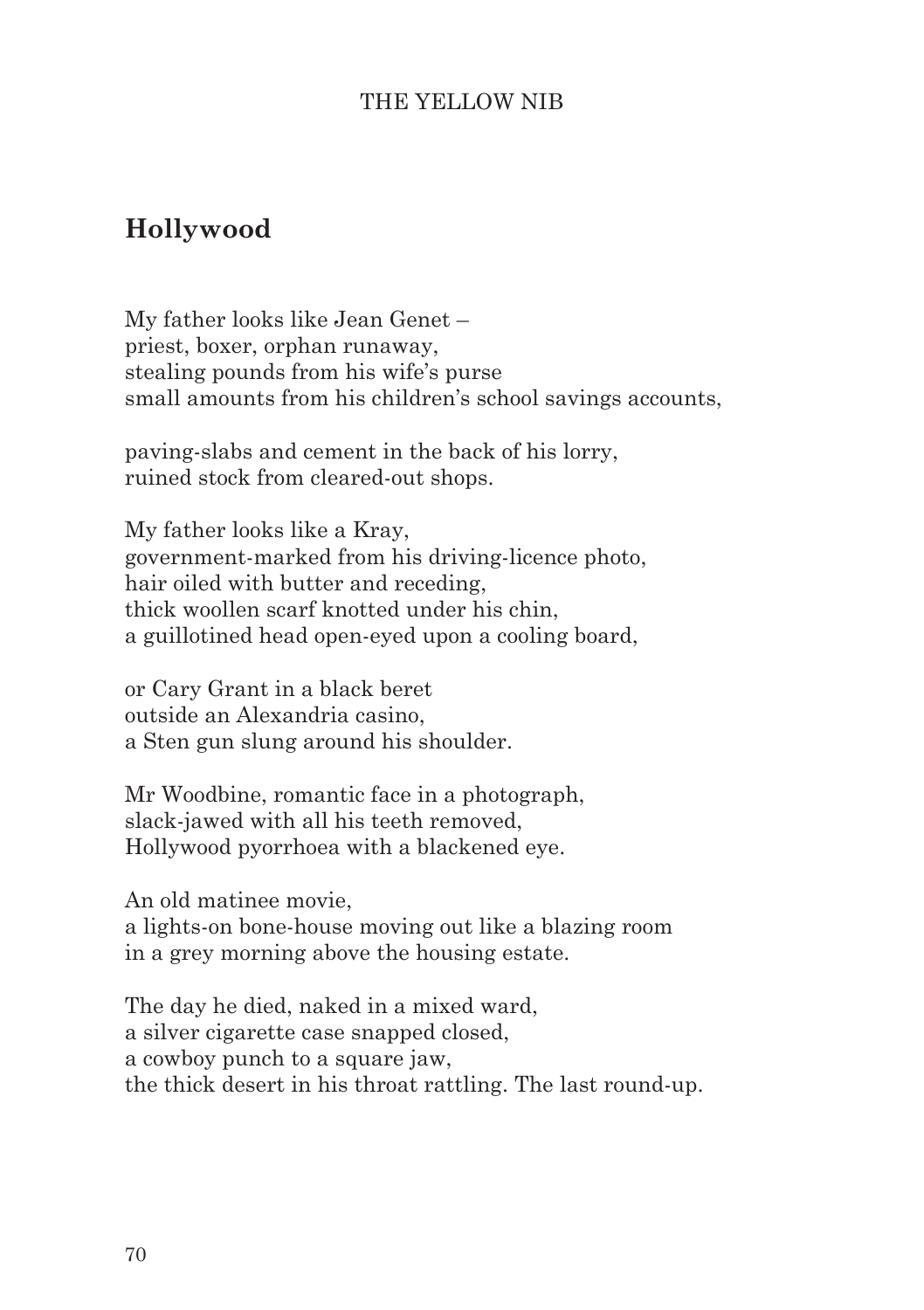### COLETTE BRYCE

# **The Quiet Coach**

Look, three loops from the silver locks of my predecessor whose journey southwards, earlier today, was a textbook reversal of my own.

In the weirder logic of a poem, the woman is my mother hurtling ever backwards through unseasonable snow.

She is steadily un-solving my Everyman crossword, reinstating each blank space as if in the wintry landscape of her brain.

On arrival, all solutions are undone. I bow my head to the questions.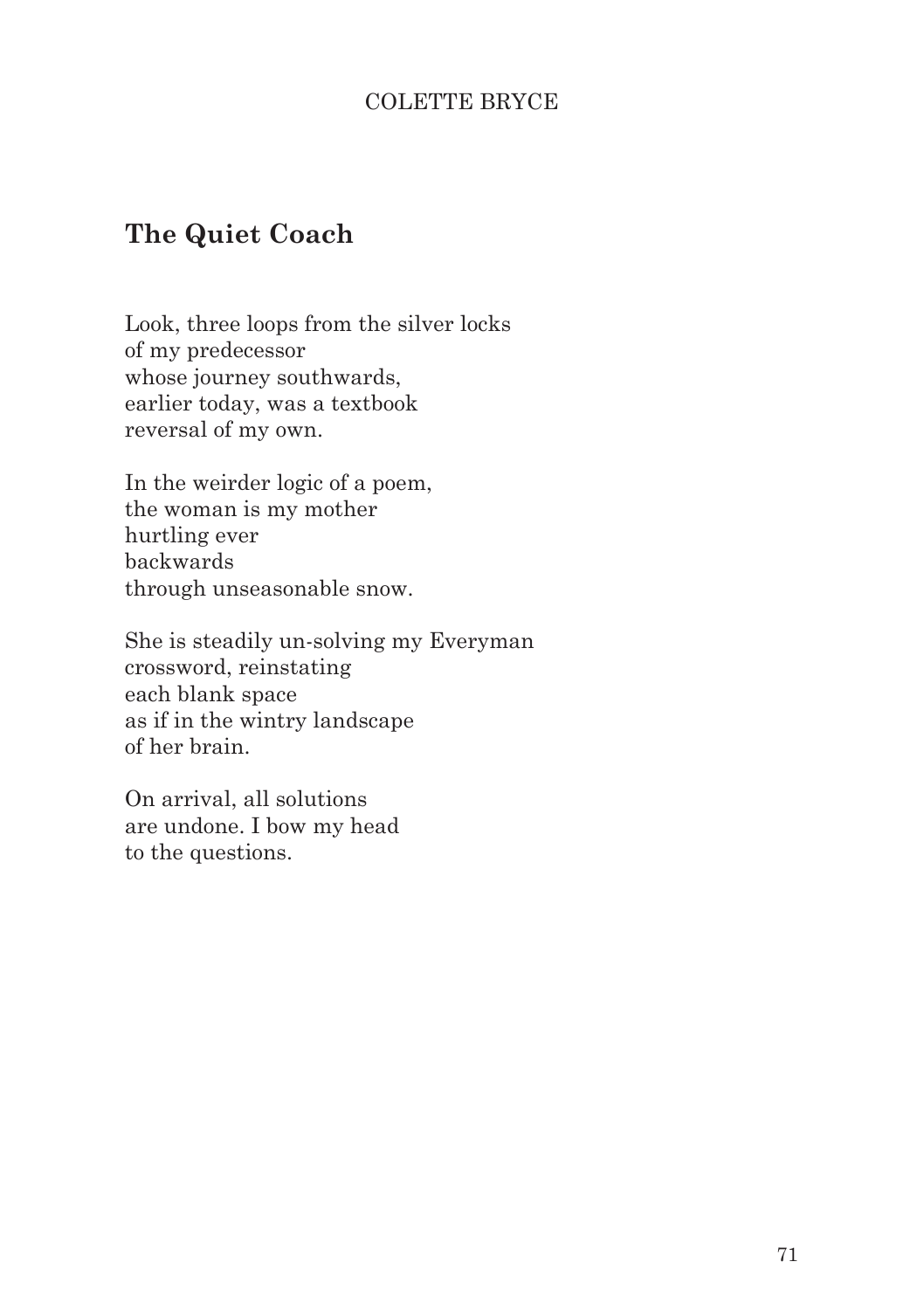#### **SARAH STUTT**

# **Night Flight**

She stares upwards, follows each flicker of star, each nervous scatter of birds. There he is – Perseus, in his rain-soaked leathers, stinking of the night-sky; of coal dust and feral fur. Pioneer of the straight line, he tames the air, unleashed from the earth, an altimeter tied to his belt. He reaches out from an open cockpit, touches the turrets and minarets of his empire, a tail of gold blinking from his wing-tip lamp. *Je suis un revenant* he had whispered, when he left, in the louche light of untimely departure. He feels flight in his palms as she smooths the derelict landscape of their pillow, vigilant tears falling onto her baby's head.

The wind turns like a giant shifting in his bed, he flicks the throttle as mist thickens to ice. The morning already an impossible gift, he heads straight into the whale-mouth of night, where wreckers hold up false stars, then cover them in ink. The needle of his compass quivers as he weaves in and out of the rocks and reefs in this sea of pitch. If there are five acts, *this* is his unravelling. Powerless to deliver him, she prays to the wind, scorches her palms on the candle he lit before leaving. There is no-one to tell him where the ocean begins, no-one to cradle his bones and switch off the light as he founders blindly towards a nocturnal baptism – his radio goodbyes already the words of a phantom.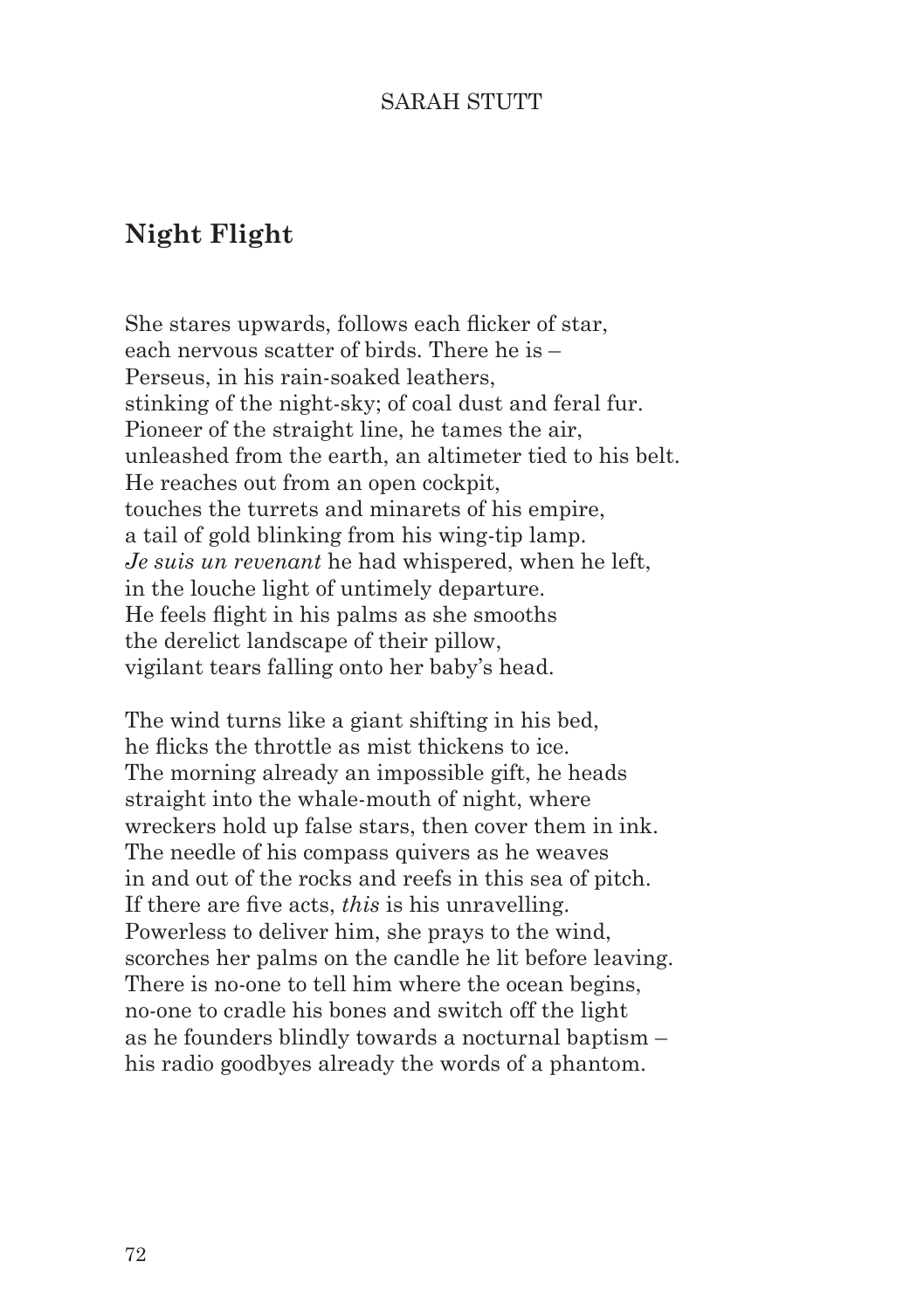## Vidyan Ravinthiran

## **Rome**

Through milky bulletproof glass the *Pietà* looks out where not lighters but camera phones are held in the air. We close our varnished shutters on the room across the alley;

the sounds of lovemaking from here and from there mingle like pigeons come dawn. Roses are pressed upon couples who don't know they must pay;

out of each poster a politician leans toward us gently, as if trying for a clunky first kiss. Where the Spanish Steps ascend past the Keats-Shelley house, a middle-aged man

strokes on his lap his wife's middle-aged face, her eyes closed to the sunset, the same cheekbones, lips, beautiful as the poet himself, in the life, not the death mask;

at street corners, vendors brandish on their hot steel trays an Islamic crescent of roast chestnuts, knobby and dark. Our heels turn pink as lipstick from a tourist's obligations;

the girl in evening dress who dances every afternoon down the Via del Corso makes beautiful shapes with her superfluous brolly, alone but for the tango

spilled like religion from her change-ringed hi-fi. An eight-foot King Tut keeps so still on his soapbox there might be no one at all beneath the mask and gilt sheet.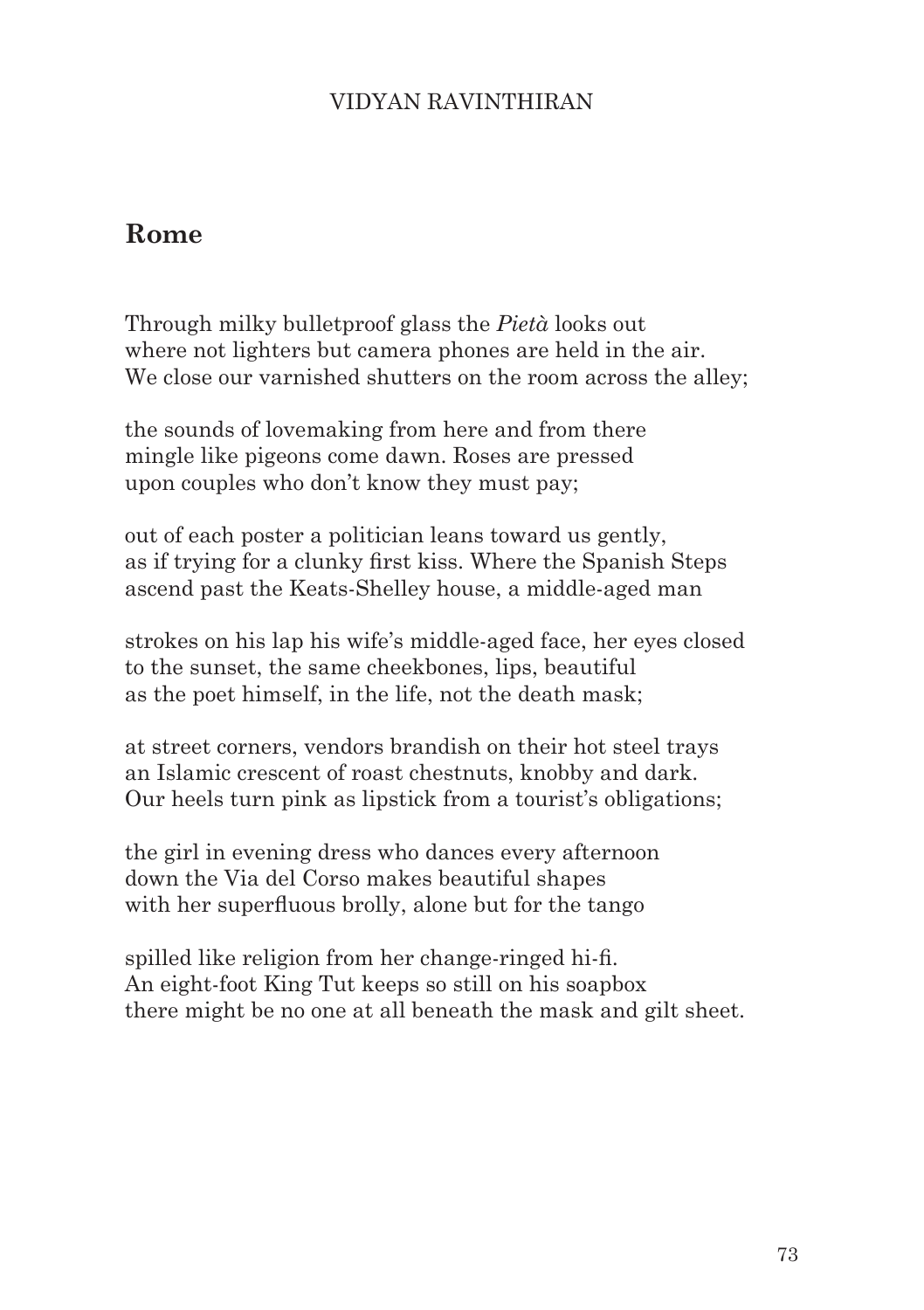# **SATURDAY NIGHT, SUNDAY MORNING**

## **Carol Ann Duffy,** *The Bees***, Picador, £14.99 Lavinia Greenlaw,** *The Casual Perfect,* **Faber and Faber, £12.99**

Performance poetry is the dominant species in Carol Ann Duffy's new hive, ominously dedicated to the National Poet of Wales, Gillian Clarke. Duffy often collaborates in her readings with a musician, and she has always written a poetry of spoken melody, connecting it, perhaps, to additional Celtic influences from her Scots-Irish ancestry. In one of the book's fine elegies, 'Premonitions,' she recalls her mother's voice, and "the joy of your accent, unenglish, dancey, humorous." Poems' voices, however, can dance too much, especially when their intention is not humorous. The rhetorical tricks recurrent in *The Bees* are the staple of British performance poetry – sing-song rhythms, emphatic rhymes, a sense of relentless crescendo, excited and often alliterative lists. Oh the lists, the lists, the lists. Too often, they substitute a forced, carbonated energy for the complex sinew-thrust of written syntax.

Scatter-gun imprecision occurs in a piece rashly called "Poetry." Like a Martian poem admiring its metaphorical muscles, it begins, "I couldn't see Guinness/and not envisage a nun;/a gun, a finger and thumb;/midges, blether, scribble, scrum." These irritating soundeffects hi-jack the metaphor before the reader can make sense of it. It's an extreme instance, but there are still too many poems that welter in alliterative ill-sortment.

The "performance poetry"influence can harm a poem in subtle ways. The line "Been deep, my poet bees" ('Bees') is grindingly ugly. How can a poet with Duffy's musical 'ear' begin a line with 'been' and end it with 'bees'? The answer is that, in recitation, a clever voice minimises such damage. The eye is a far more merciless reader.

Duffy's bees attract various metaphors. This is not a book to engage the entomologist or student of apiculture. "Real" bees, on flying visits, include endangered bees ('Ariel'), bees that make a "hard devouring sound/ in the ears of flowers" (a powerful image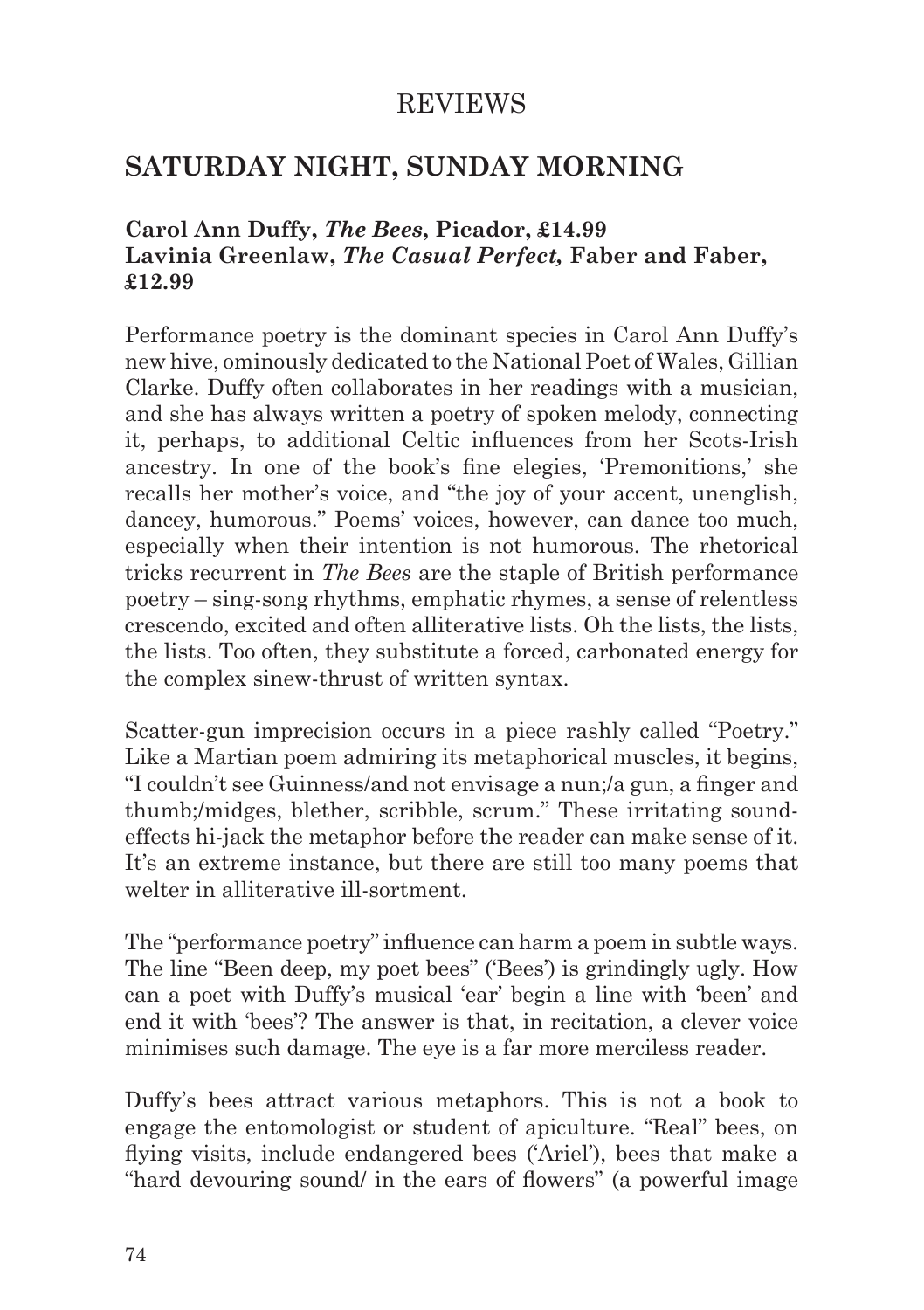from 'Talking to the Bees'), and, in a brief homage to Book IV of the Georgics, Virgilian bees, but the majority are allegorical. "Here are my bees,/brazen, blurs on paper" declares the opening poem. But, before you deduce poems = bees, the next stanza offers "poet bees," and the last, producing a surprise addressee, suggests that the speaker's "shadowed, busy heart" is also a bee. A questionable conclusion "and honey is art" seems to add to the muddle by confusing tenor with vehicle.

Sometimes, Duffy's new work suggests the grip of a Committee on Laureate Branding. Even a quiet, resonant poem lamenting the "great, masterpiece trees"('The English Elms') seems a little too aware of the nostalgia market. Poems about white horses, World War 1 and footballers (well, a certain footballer) imply an anxious English identity-politics  $-$  or crisis. There are quotations from Wilfred Owen and Edward Thomas – un-acknowledged, as are the Hardy and Shakespeare references fluttering elsewhere. The antiwar poems are not bad, and might be aimed at people who would never read Owen or Thomas, but they seem over-stated, primarycoloured, a bit like drama-documentaries. Litanies of place-names from England and Scotland (not much from Wales, after all), seem driven by some self-imposed pressure to celebrate "heritage." Like the performance poem at the technical level, the eco-poem and the national celebration offer ready-made intellectual positions and too-easy closure.

The collection is at its best when Duffy quits the bee-loud glade, drops the burden of National Bard of England, and turns to love-poems and elegies. Besides 'Premonitions' there are some memorable short and wintry pieces, such as 'Cold', 'Decembers', 'Winter's Tale'. The abused melodic gift emerges as lyric subtlety in the anaphora of 'Echo'. Not all her performance poems are duds: there's the listy but lusty version of the John Barleycorn ballad, and – perhaps a children's poem, but one of my favourites – the virtuoso 'Scheherazade,' in which each stanza coils around a singleword-line, "abracadabra." Duffy can still play sparkling chromatic melodies when she resists the lazy option of a one-finger glissando.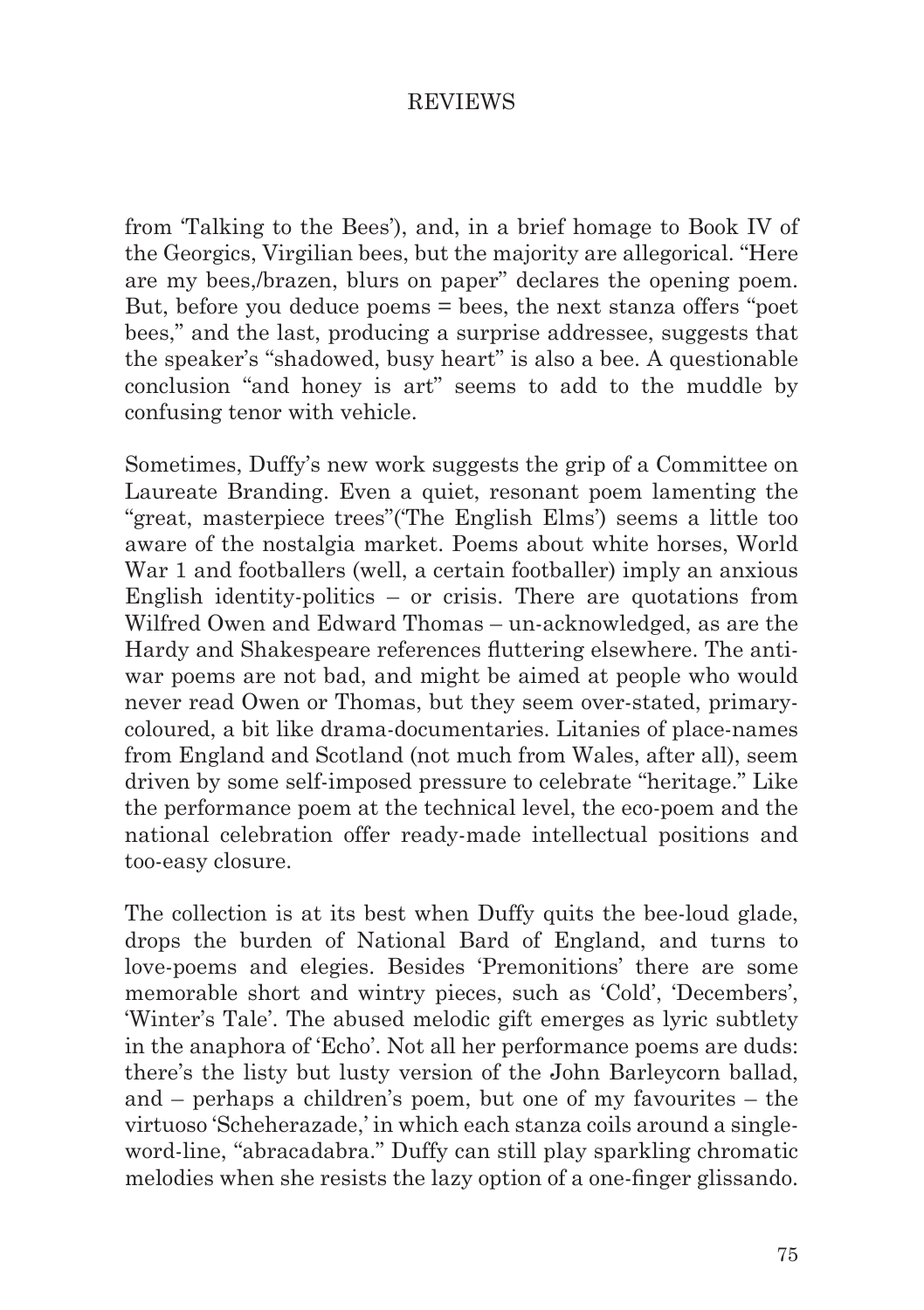Sunday morning to Duffy's Saturday night bees-up, Lavinia Greenlaw's *The Casual Perfect* is characteristically preoccupied with hinterlands and half-lights. Even a poem called 'Saturday Night' works against that title, depicting wraithlike adolescent girls in a ritual but impromptu dance. The sacred significance of this ritual is emphasised by the Biblical future-tense of obligation ("They shall gather/to dance on the highway'), and a stern warning to the grown-ups: "You who pass by can watch/but not enter the world of this place./You know nothing of its way/of growing tree from shadow/so that all is fixed and root./You who pass by, pass by." The movement of this is beautiful, as is the sudden arrest created by the strange adjectival combination: "fixed and root."

While the Yeatsian "cold eye" hardly impinges, a cool head watches over Greenlaw's poetry, guaranteeing its hovering balance between subjective and objective, its always judicious intensity. Sometimes, the balance is maintained over a sheer drop, as in the exact small lyric, 'Ah –': "I need the green shadows,/grey water, blue meadows./ How can I be here/when here is so bright?" Cross-stanza rhymes help clasp the dangerously bare epiphany into safe-keeping.

Elusive states – transition and absence, adolescence, "the life between/one year and another" – are grounded but never trapped. In 'Fal Estuary' the eye ranges over "a milky geography of salt and chalk/seaweed caught in the arms of an oak/a streaming field// where a hare starts out of the earth/wheels like a girl woken and told/to *surface*. Now? *Now*." Again, it's the adolescent feminine, formed here in an unexpected simile, touchingly dramatised ("Now? *Now.*"), which embodies the vision of reluctant transformation.

Teenagers, like good poets, aspire to looking casual. Greenlaw's title "casual perfect" suggests, besides the art of seeming artless, a grammatical tense, the present perfect. The effect of that tense, a blurring of temporal boundaries, allows continuity with the past: so it becomes a metaphor of the way the poet's past exists in the mind of the poem.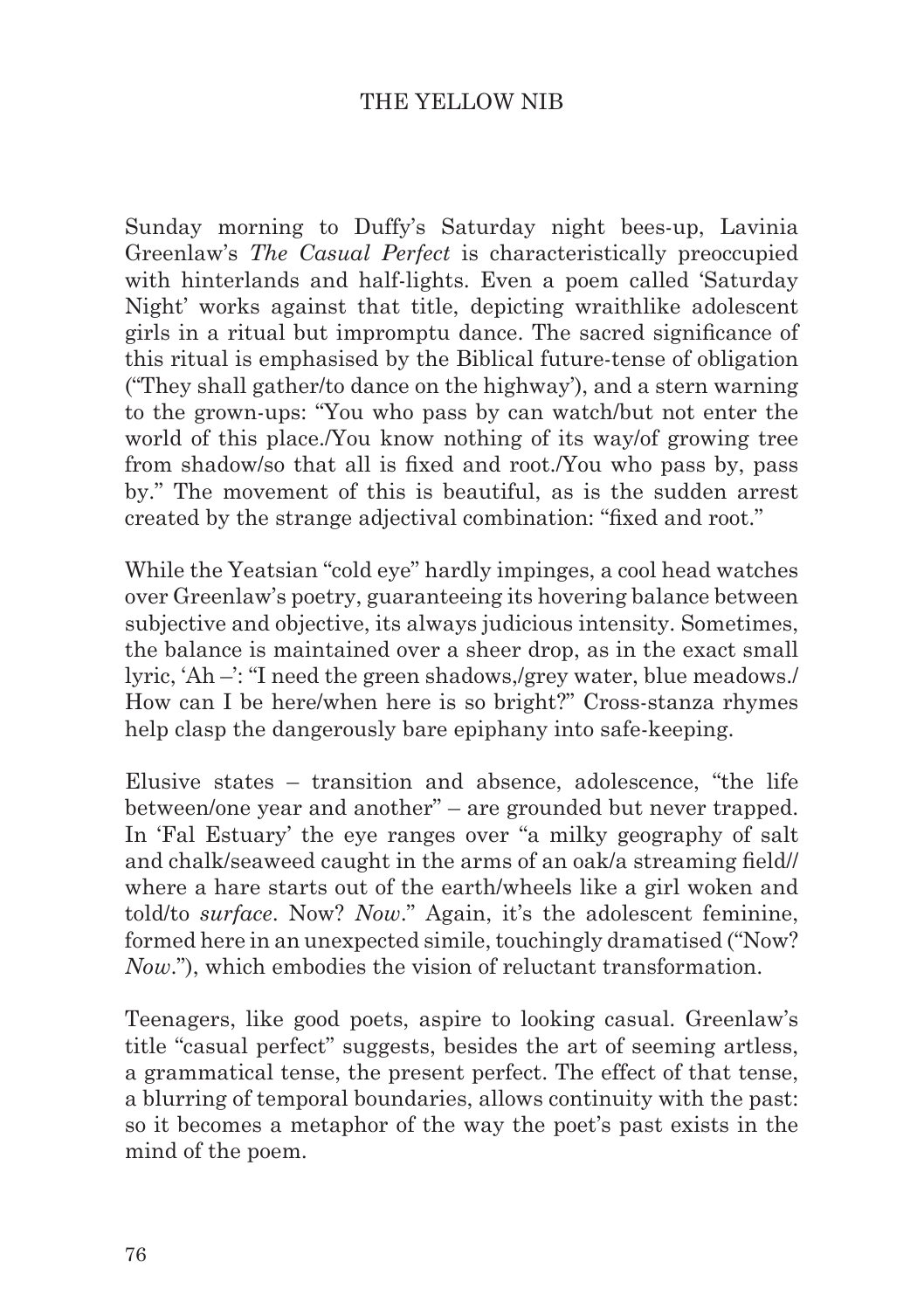Elizabeth Bishop, supreme impersonator of the casual, provides the epigraph for 'Saturday Night' and refreshes the wit of 'Water for Tea'. "The question must be travelled fully," Greenlaw begins, and, late into the poem, divulges that "Water for Tea" is the name of a station on the Tokyo metro. "A warrior rested at the spring.// I remember only the bowl (geranium) and the moon,/a disc of satsuma powder-paint. As to the water,/the weather or what he said, I am certain of nothing./To this day I drink tea with him." Despite these gracefully studied "questions of travel, *The Casual Perfect* has a suggestive, lyric localism. Much of it is set in the space of England – not the centre-fold England of *The Bees* but the untidy, haunted edges and corners – where identity is a secret, even from itself.

### **CAROL RUMENS**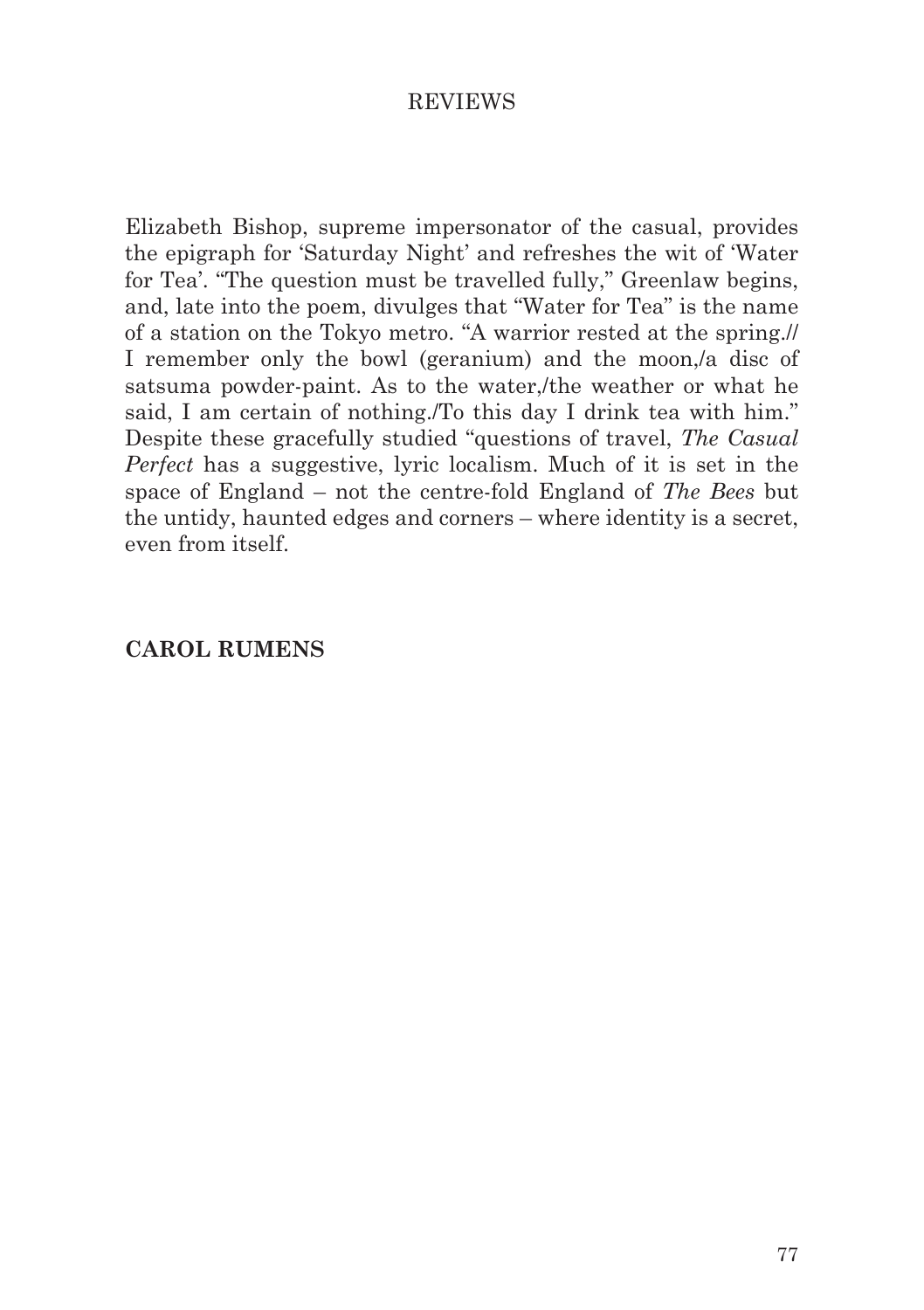# **PROPER VALUE**

### **Jean Bleakney,** *Ions***, Lagan, £9.99 Martin Mooney,** *The Resurrection of the Body at Killysuggen***, Lagan, £9 .99**

These two Northern Irish poets ought to be familiar enough to readers of *The Yellow Nib*. *Ions* is Bleakney's third collection, *The Resurrection of the Body at Killysuggen* Mooney's fourth. Both poets have published all their collections with the Belfast-based Lagan Press, which, if not having a great reach outside of the North of Ireland, is a powerful poetic presence within it. Both poets are steeped in the local and the personal, in the modern Northern Irish tradition. But Bleakney and Mooney are enchanted sceptics: they sift, assess, and re-evaluate locality and personality, finding the sutures and fault-lines between the two, at times celebrating, at times expressing scepticism for, the notion of home and its identity.

In Mooney's case, celebration and gentle satire can go hand in hand to create a tone that is all his own. The collection's first poem, 'The Humours of Ballycran', consists mainly of the reported speech of "a man in his cups/holding on for dear life to the bar in The Saltwater Brig". Here, the man complains first about "the state of the roads at Six Lane Ends, and the grass that grows/through the cracks in the runways at Kirkiston airbase", bemoaning next his ageing lust: "Now I'm told I've as much chance of kissing again –/at my age, in my condition – as there is of that crab-apple tree/sprouting ninepound notes, or nuns coming back to the Nun's Quarter". Here is the celebration of the idiomatic – slightly tongue in cheek, perhaps – that runs throughout Mooney's work, the idiom being that of his own place, Northern Ireland (in this particular case a bar on the Ards peninsula). But it is the *people* whom Mooney loves, not the political idea of the idiomatic: and here, rather than "the state of the roads" becoming a (very dubious) metaphor for the state of the nation, or the region, or whatever, it becomes a sadly comic analogy for the old man's being over the hill.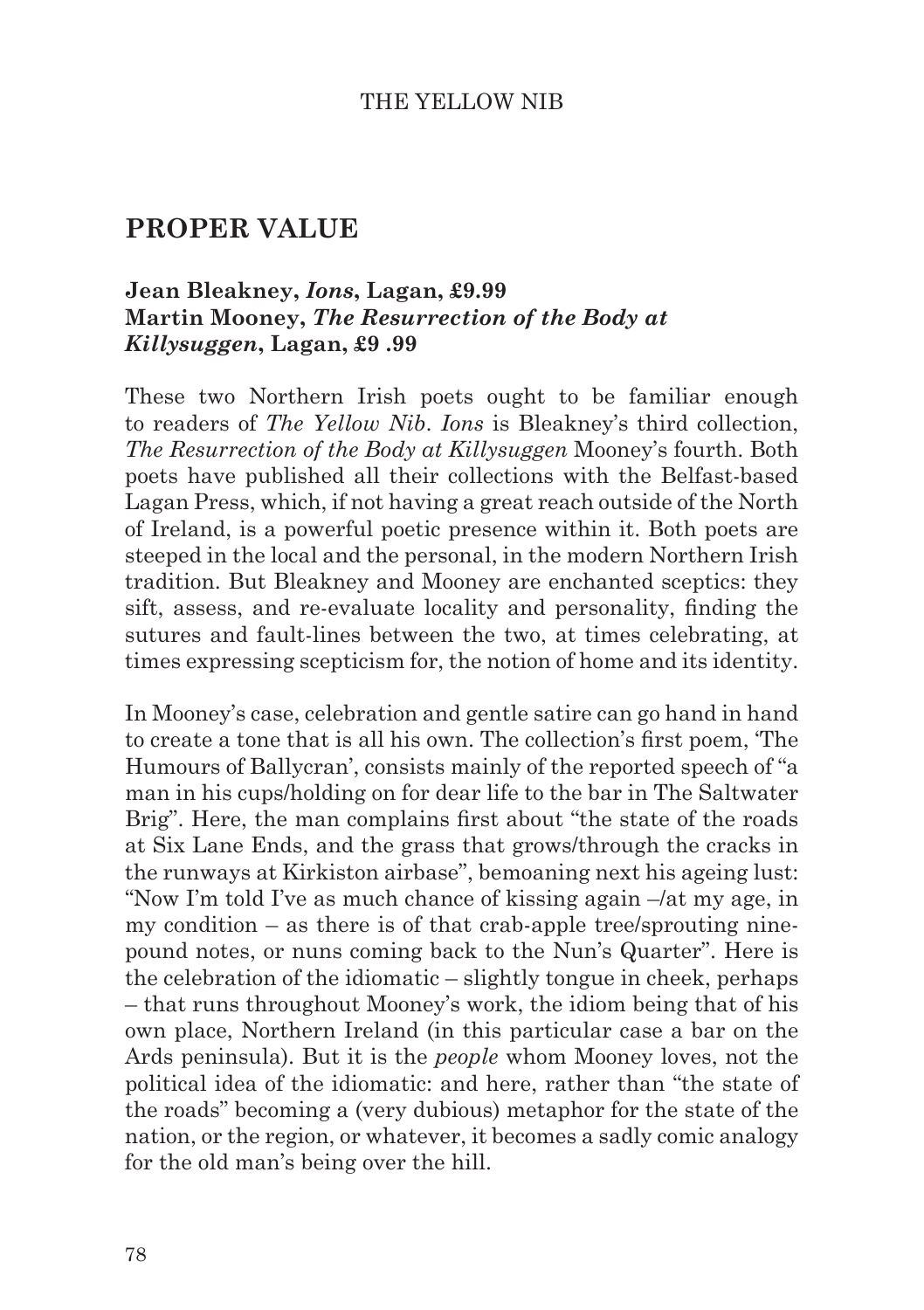Many poems in *The Resurrection of the Body at Killysuggen* deal with the experience of middle-aged and ageing masculinity, its everyday quirks and drawbacks, the mechanics of its love and lust. Perhaps the best poem in the collection in this vein is 'Dream of the Fisherman's Wife', which takes off from the eponymous picture by the Japanese artist Hokusai, in which "The fisherman's wife is licked out by one octopus/and French-kissed by another, a tentacle/gripped in a passionate fist." This poem is beautifully and unexpectedly a sonnet but is remarkable, not only for its portrayal of male vulnerability, but for its balancing of the banal and the devastatingly insightful. "He can't believe she loves him", and can't get "the tacky/fish-porn predictability of her lust" out of his head. And because the fisherman of the piece is described as being "upset by the whole spectacle", we are reminded that this is an ekphrastic poem, a reaction to a painting; and that, as such, the fisherman is a smokescreen for the poet. Here as elsewhere, what reads so easily is actually the product of a mixture of profound self-attention and engaging, hard-won honesty.

Mooney has another characteristic mode: that of the public and historical. 'Banning *Frankenstein*', for instance, subtitled "Belfast, 1932", contains some of the collection's most intense moments. In its second section, Mooney speaks in the voice of the town's burghers, who sought to ban the film lest it should corrupt or too much excite the working class in time of economic depression:

God's is the last word on the Police Committee but He casts his vote by proxy. We

settle our rumps on maroon velour and feast our eyes on the dusty hand of light,

the horror on the wall. A few minutes only makes up our minds: we must spare the citizens

this insult to the brain, and Christ this garbled version of the Word, this anti-resurrection.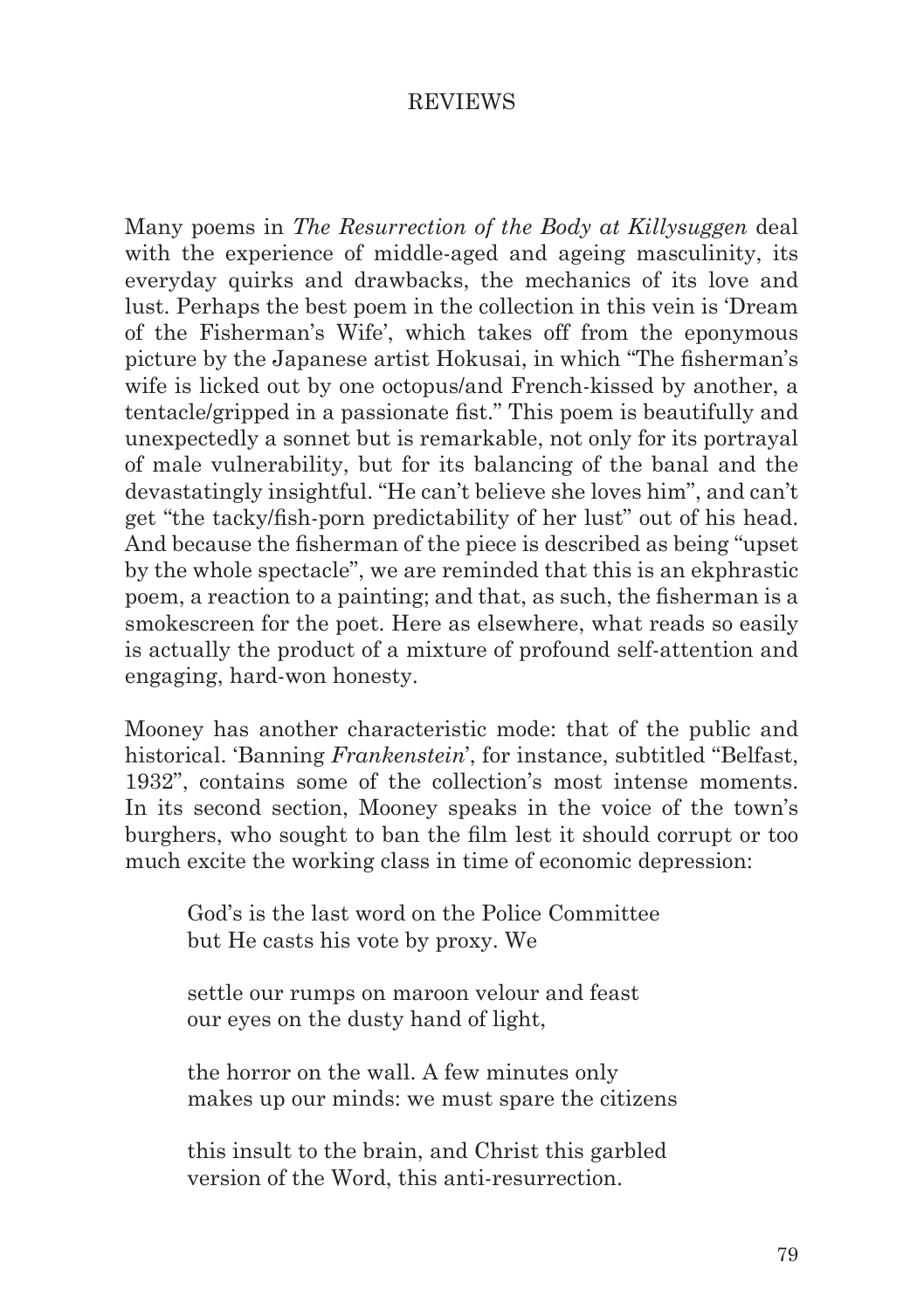This is satire and protest, plain and simple. The upshot of the events described in the poem was that, in 1932, Catholics and Protestants together struck against their appalling social conditions. Mooney sets here the voice of Belshazzar against the history of Belfast, and in so doing opens this city's history to the ages. In Belfast, 2012, in time of economic depression, Martin Mooney's poems seek to celebrate the everyday and the universal on the same terms: not only of life as it is really lived, but of what in life is perennially valuable. Mooney is diffident about the status of his own "modest art" ('Avercamp: *Skaters on the Ijsselmeer*'), but diligent about telling the truth, and about what his art represents in the world and to the world.

Rather than history, Jean Bleakney's poetry excels most when it deals with memory: and in the personal voice, at that. In *Ions*, each poem is occasioned by a noun ending in '-ion'. In 'Acceleration', the word itself "catapults me to a Form Two Physics Bench" and to an oblique meditation on poetry  $-$  or more precisely, and in true Bleakneyish style, what she *loves* about poetry, and how it shows up the world and the self simultaneously. Gerard Manley Hopkins and Louis Macneice are the twin sponsors of this "jouissance" here and, I feel, more generally in Bleakney's work. In 'Acceleration' Macneice's "The drunkenness of things being various" becomes "the squiffiness of nearly-but-not-quite-knowing" – a phrase echoed semantically and tonally throughout the book. Halfway through the poem appears "Hopkins/whose mind had 'mountains, cliffs of fall'", and at the poem's end, Bleakney rings the changes on his most famous coinage: "I'm putting the boot to the floor, scattering/ loose chippings, their ping-a-long thingness/setting, in turn, a word and its inscape twanging."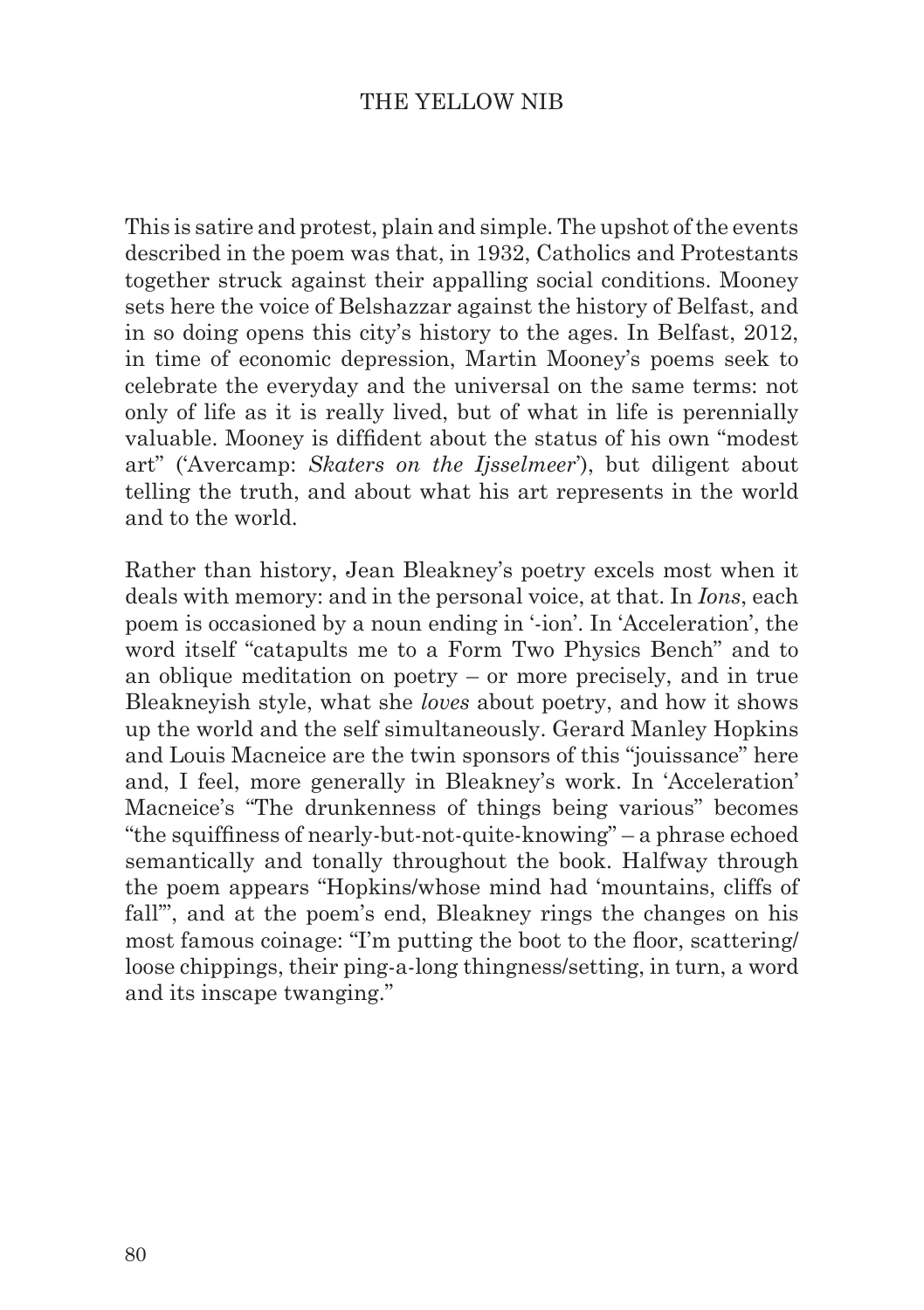'Inscape' is Hopkins's word for the 'thingness' of a thing, its unique selfhood, the experience of which (through force of 'instress') constitutes "the richest of epiphanies" (from Bleakney's 'Cogitation'). It is a similarly attentive wonder which populates the poems of *Ions*, and the wonder and attention are, as in Hopkins, directed at language and nature simultaneously. That said, each poem acquires its own 'inscape', so to speak, in that it takes off from a particular word, each poem being a witty discursion on that word. 'Evocation', for instance, is a poem very much in that Irish/ Northern Irish modern poetic tradition of personal reminiscence, childhood and home. But the poem's title is a subtle disharmony, and at the end, looking at the title again, you realise that Bleakney is absolutely aware of what she is 'doing'. Though, like Mooney, she needs to celebrate the local and the idiomatic, she is too arch to do this without being aware of the terrible lulls of nostalgia. (Although, when at the end of 'Evocation' she writes "sometimes I wish… sometimes I think I'm back there", I do believe her.)

As a whole, *Ions* is remarkable for its relentless formal variety, the control and music of its poetic line, and its intelligence. It is something of a cliché of poetry reviews to speak of 'lightly worn intelligence'. But despite being a phrase which I detest, it is not inapposite to Jean Bleakney's poetry, which is notable not only for its flashes and background glow of wisdom, but for its Poloniuslike, proverbial insights: "Sometimes, it's good to make mistakes" ('Circumlocution');"Why, even nettles have flowers"('Justification'); "For aren't we perennially/making something out of nothing?" ('Alphabetisation'). But to get the most satisfaction from *Ions* is to read it from cover to cover: the variety of form and line and tone keeps the book fresh throughout. To give an example of what Jean Bleakney is capable of, I quote 'Karstification' in full: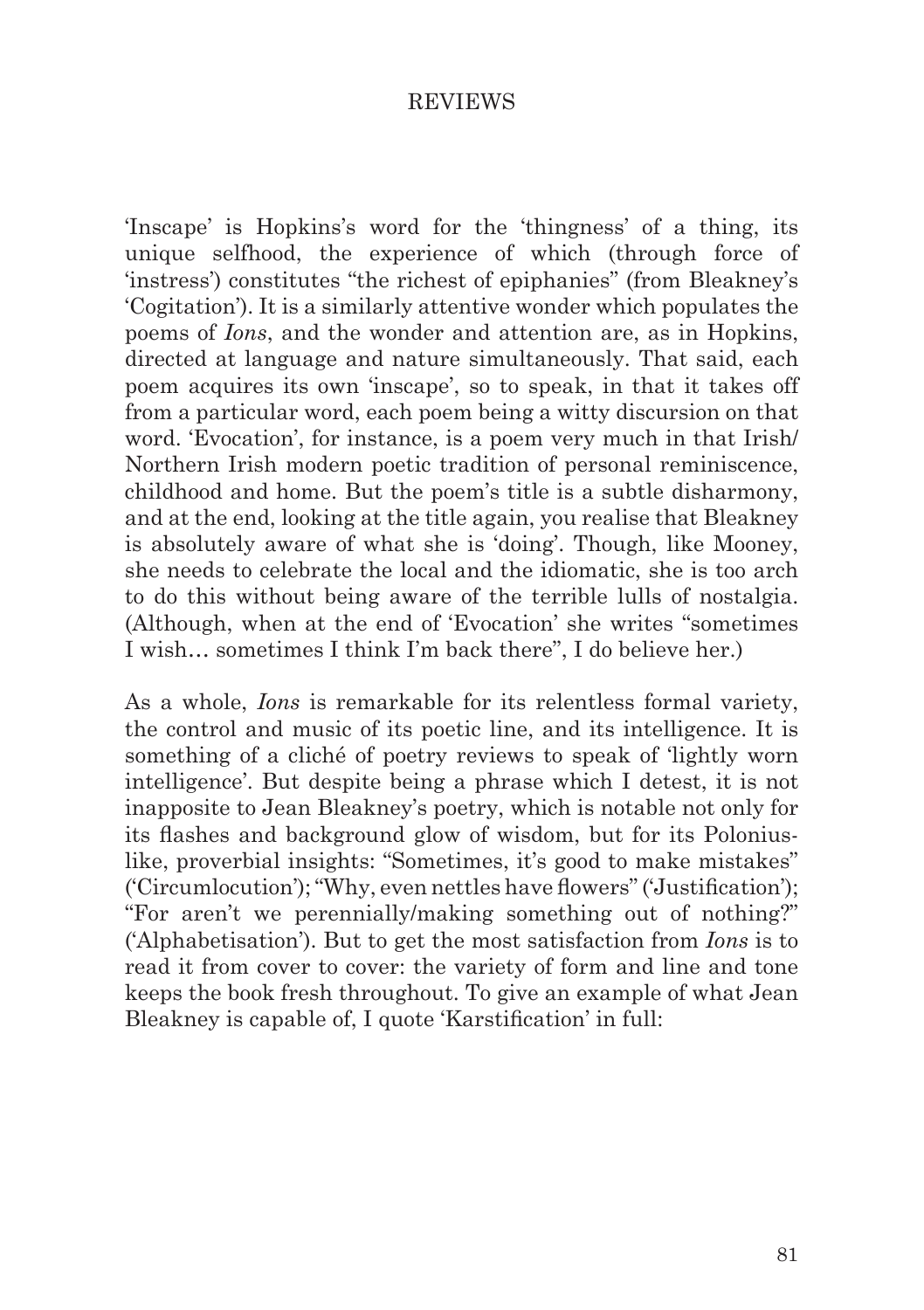From the rocky overhangs of Knockmore to the Garrison lowlands this terrain of glacier-scoured and rain-scarred limestone offers rocks and rushes, high-water tables and low fertility. Beloved of botanists and potholers, the landscape is defined by loss: by cracks that widen into fissures, by lonely parishes where names no longer spoken of nor written have weathered down to gravestones: Blair, Scott, Ovens, Bustard, Kerr. 'Until the day break', they pledge day after day to no one save the Melancholy Thistle.

In the words of Basil Bunting, there is in 'Karstification', and in *Ions* as a whole, "never a boast or a see here". Both Jean Bleakney's collection and *The Resurrection of the Body at Killysuggen* are great successes and a credit to Lagan Press. As examples of what Northern Irish poets are capable in the early twenty-first century, of what a smaller press can do, and in these straitened economic times, they are proper value for money (and proper value).

**ALEX WYLIE**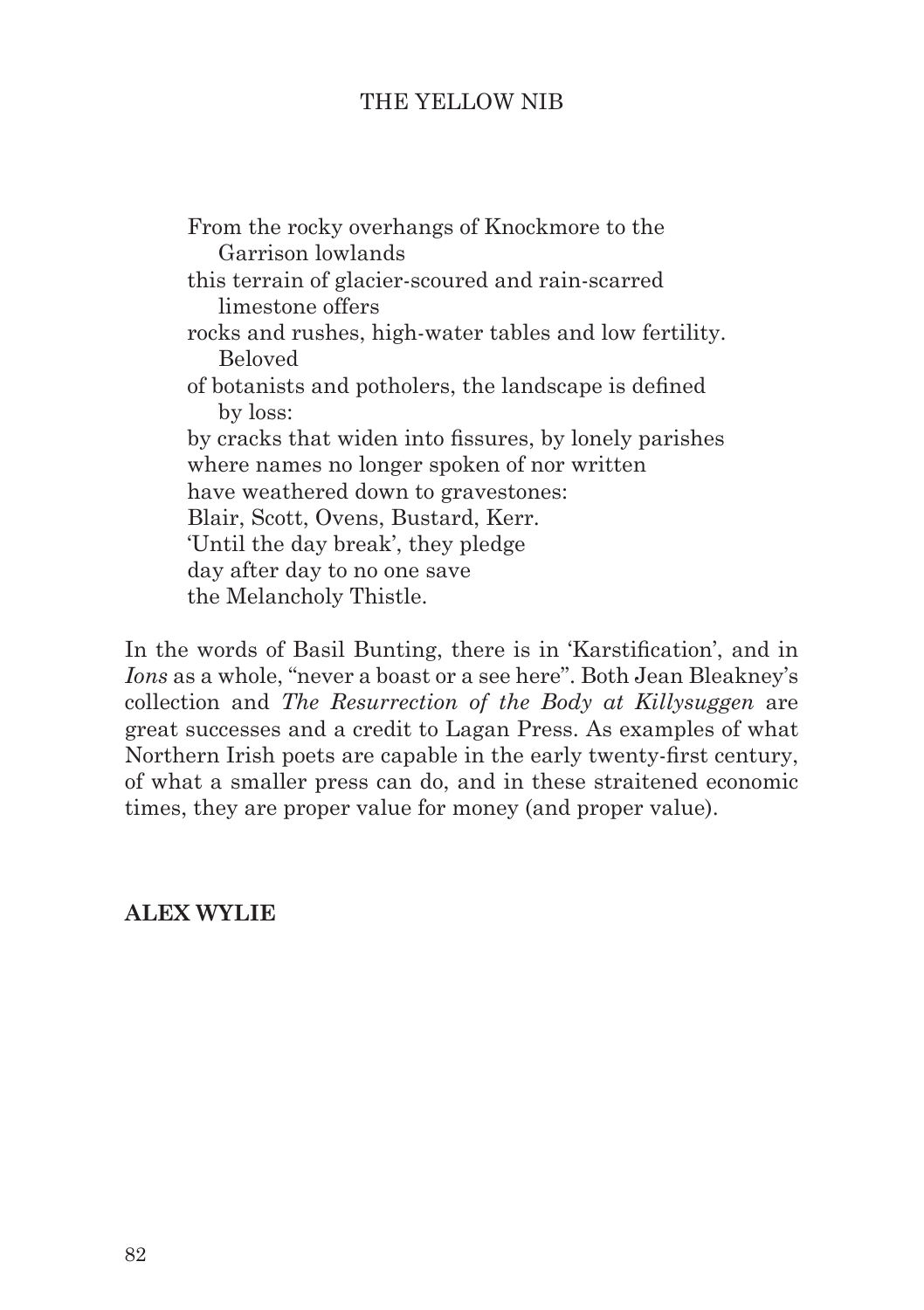# **STILL WAITING**

#### **Sean O'Brien,** *November***, Picador, £8.99 John Kinsella,** *Armour***, Picador, £9.99**

Sean O'Brien is still waiting. "*Who for? ... And why?*", asks the lady on horseback on whose land the poet is loitering, in the chilly poem 'Sunk Island'. He keeps his reply from her because, pathetically, "It's not my place to tell you what I mean." But he shares it with us:

– For the flood to accelerate over this ground, For your helmet to circle and sink like a moral, For a rag-and-bone man with his cargo of trash To come rowing past slowly, his mind given over To practical matters, the pearls of your eyes Unforgiven and sold at Thieves' Market For sixpence and never once thought of again.

O'Brien is still the class warrior he has always been, calling for the abolition ofthe aristocracy ("self-abolition" will do), and allowing his poems to enact their "slow-motion replay of England" while he waits in the cold and mourns his city's vanished landscapes. O'Brien's is a grand canvas of fog and railways, weeds and northernness; there is a general sense of things having burned out or been starved out, as we "husband our estate of ash", "Stirring bone soup with a bone". This collection is couched in the language of decay, a bit like Huysmans' doleful *Parisian Sketches* or Baudelaire's necrophilic narratives. But unlike Huysmans, who preferred the earthy authenticism of decay to regeneration's soulless glamour, O'Brien finds little in it to celebrate. In 'Salisbury Street', the poet finds a favourite orchard much changed, and through the haze of nostalgia brings "the wreck" it has become sharply into focus:

These woods had held their own blue light, serene interiors For autumn days like this, but now they stank – Stale milk and burning mattresses. Smoke hung like ignorance.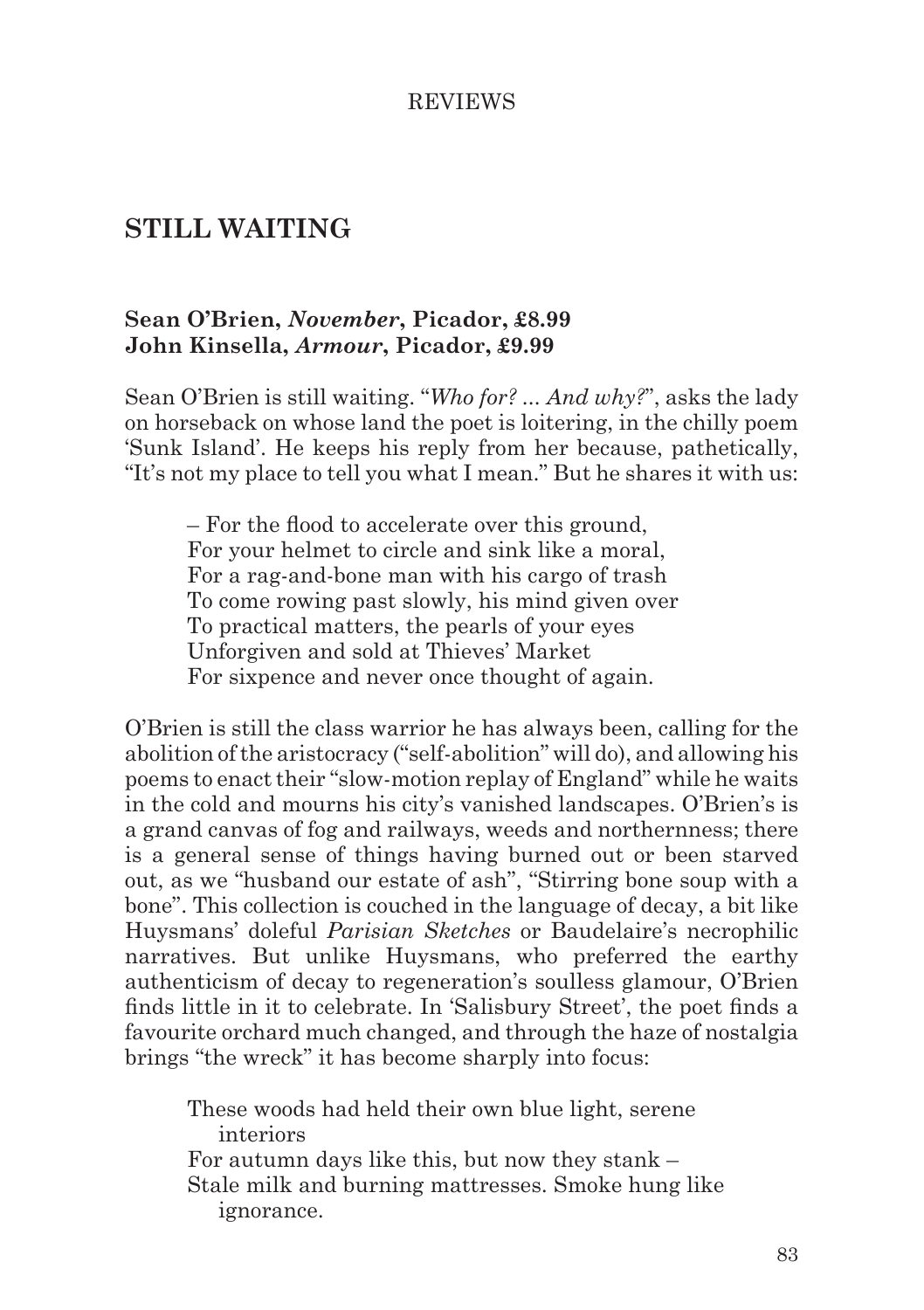The poem ends with a shrug:"You can't go back." This either sounds like stinging honesty or just a cliché, but in fact it is neither: the ending leads us directly back to the start of the poem, which agrees, "Correct. You can't go back," as if the poem is in dialogue with itself. This Möbius-style trick comments cleverly on the dangers of nostalgia, its potential for paralysis and repetition. But it is as if O'Brien is confessing to something: for all its elegiac deftness, for all its emotional frankness, there is something paralysed-feeling and repetitive about the poetry. It makes us wonder whether, if "You can't go back," it is possible even to go forward. The hulking presence of a version of Rimbaud's 'Le Bateau Ivre,' a poem fairly wrung out from translation fatigue as it is, suggests not, as do the overlong elegies to the poet's self-disappointed parents, fled muses, and dead friends. Like Tony Harrison, O'Brien collapses far too readily into the cliché of the working-class poet, self-indulgently blending an affected inferiority complex with insistent, often quite pretentious, French interjections. "The doctors would allege it was *nostalgie de la boue*", the poet explains in 'Bruges-la-Morte'; the doctors would be right. O'Brien doesn't just mourn his vanished landscapes, he wills them to be that way. As I write this review, I am looking over the very same orchard of the poem 'Salisbury Street' (it is still there, behind my back garden); I see no evidence of "plastic sheeting, concrete, poisoned grass and rugs", and as far as I can make out, it has not become "a sacred site/For drunks' amnesia and suicide". But it seems, for O'Brien, that the orchard could not be of much poetic use to him until it has been brought to its knees. The dereliction is theoretical, hypothetical: a way to frame an O'Brien poem that has always already written itself. As 'Bruges-la-Morte' knowingly finishes: "No danger here of stumbling on the New."

John Kinsella's poetry is starker than O'Brien's, his forms of resistance more overt. It is hard not to feel that in his latest collection he is playing a similar waiting game, though: the political change he calls for has not happened, and the poetry is bedding down for winter. The poems can be strange and surprising, coating the landscapes and life forms they describe in the slick lexicon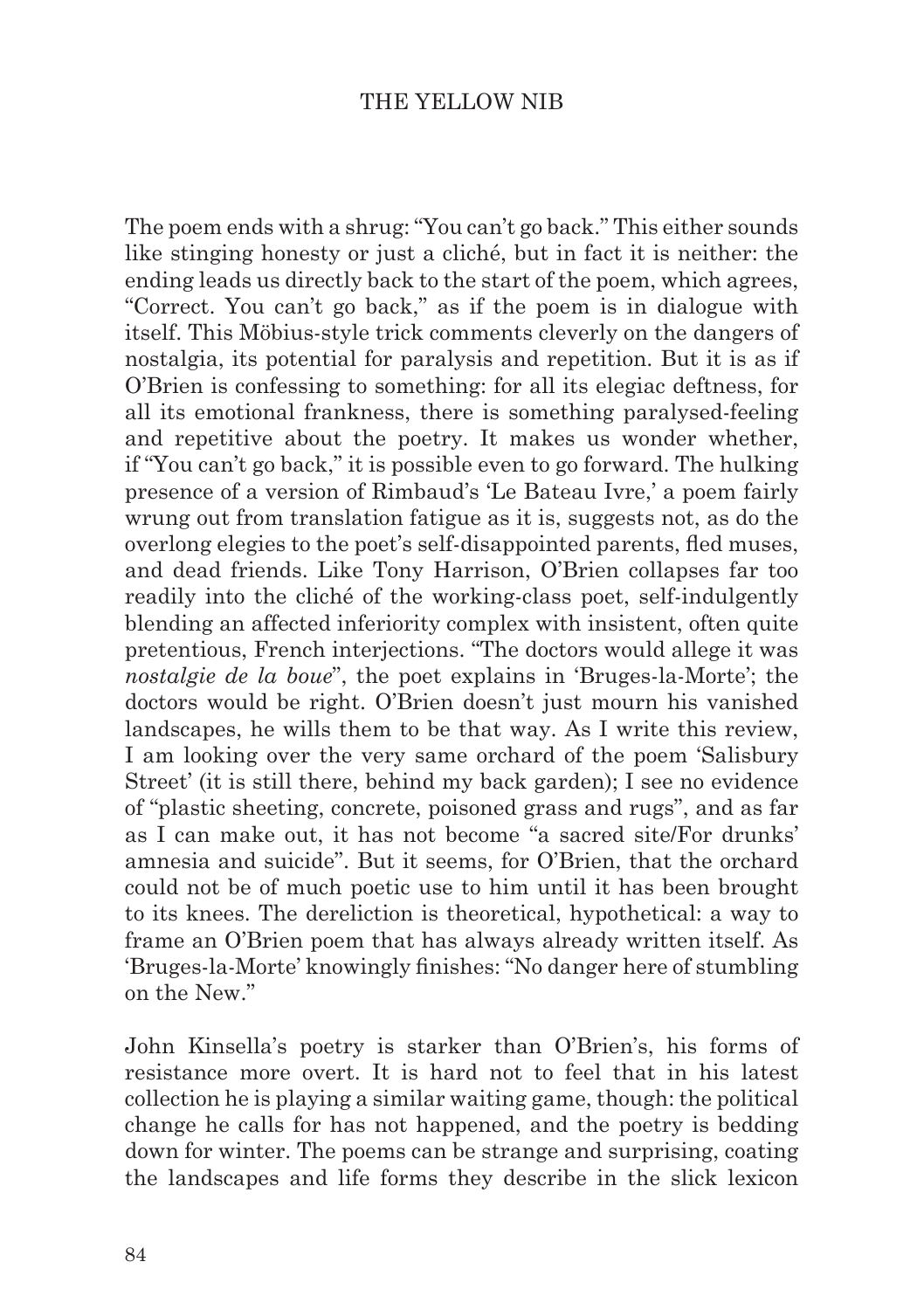of science ("Hay//is embryonics; hay is cryogenics"; "trace an encephalograph on the upturned stump's biomass"). Other times they can be clunking and banal:

Two years ago I wrote to the state premier suggesting a 'wheatbelt forum'

where indigenous communities could discuss their issues with white farming communities: a place of respect, of working things out.

The "wheatbelt forum" idea was rejected by the premier for the state, but alas not by the poet for the poem.

Kinsella has written forcefully against nature poetry, denouncing its localism, anthropocentricism, and "racketeering", and *Armour* is conscious of the paradox within which it operates, lurching between brutal self-assertion (the poet hits a kangaroo in the dark with his car) and hasty self-denial (of a flock of passing birds he writes, "I connect with them in no way"). Yet, as often with Kinsella, in his denial lies his assertion, which takes the form of sudden bursts of surging grandiosity in which he compares himself to Mallarmé, or else a constant cringing acknowledgement that he is, after all, "an occupation of surface," and that his poems represent his environment in ways it has no say in. Equations check the poet's temptation to elegise the many deaths he encounters; finding a possum's body and wondering, "How long dead?", he works it out:

[...] Decay constant?  $dN/dt = \lambda N$ 

I start from this equation.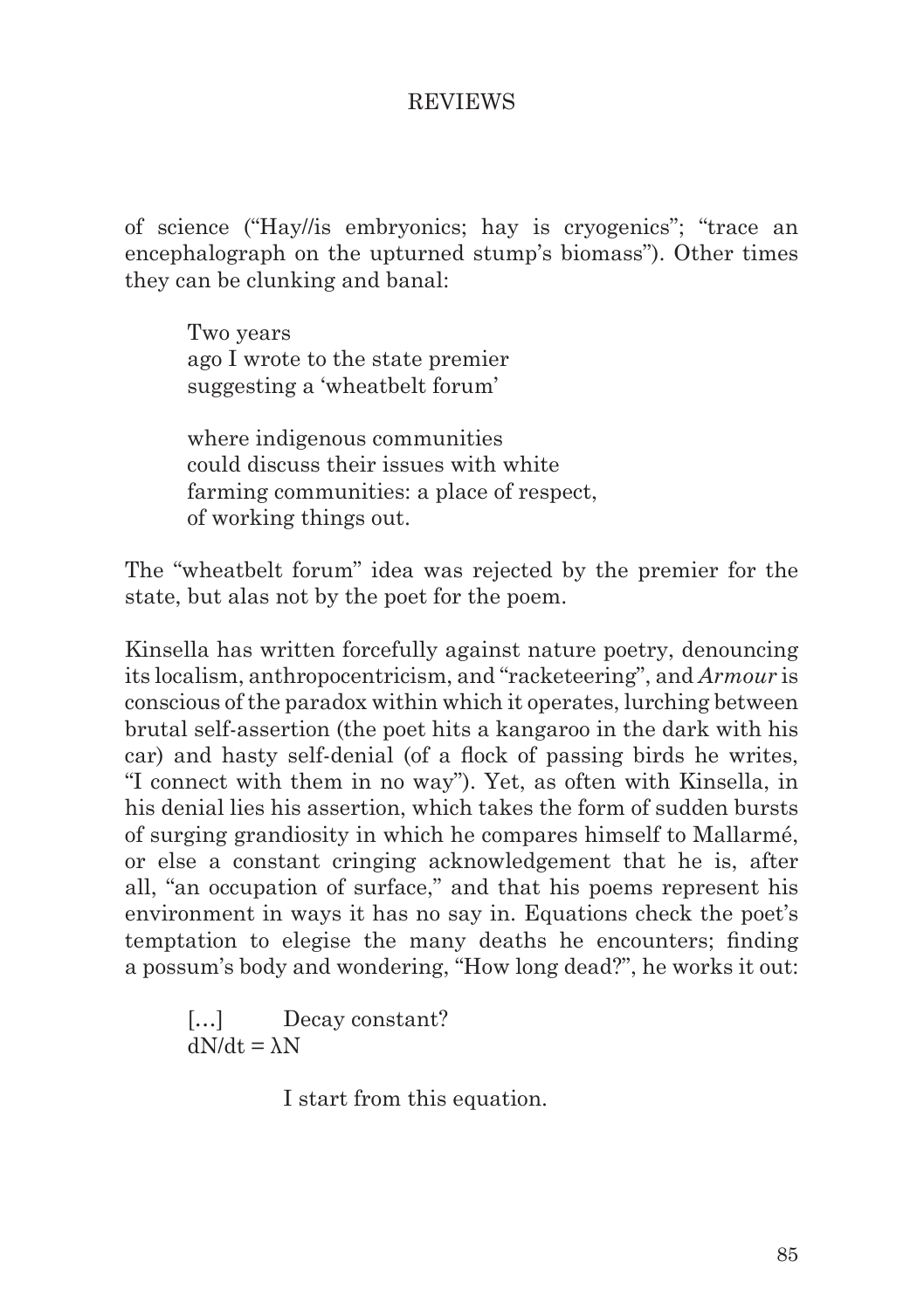The animals themselves are not above using maths to get what they want: an owl, "a *barn* or *boobook*," finds "A component/of the algorithm: a freshly dug mousehole," like those *New Yorker* cats figuring the trigonometry involved in a leap onto a table. Kinsella is unhierarchical in his attentions: blowflies are afforded the same studied deference as a flock of western flyeaters or a hunted herd of roos. His attitude to hunters, meanwhile, seems to have shifted from disgust to fatigue; they are an antagonistic, mostly inarticulate presence, no more beatable than the drought, dryness and "fire-risk" that seasonally threaten the life of the landscape. It feels like an impasse has been reached; the attention is as keen as ever, but nothing much is changing. It is hard to see where Kinsella can go from here, and the poet himself seems unsure too: "This is my swansong," he writes. "I've nothing/more to add to the litany, the testament."

#### **AINGEAL CLARE**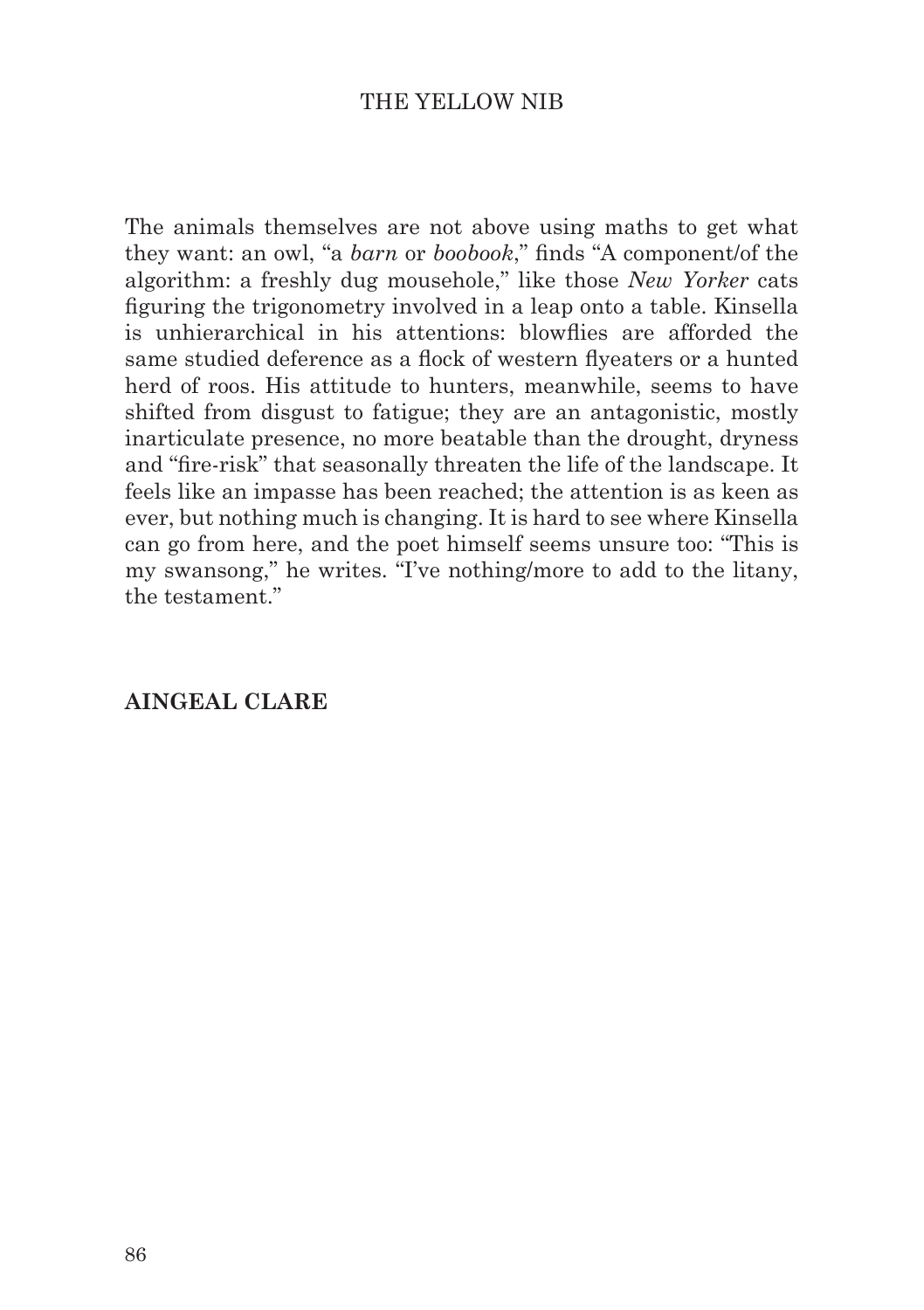# **BLOODY-HANDED PARABLES**

## **John Burnside,** *Black Cat Bone***, Jonathan Cape, £10**

Burnside is a bloody-handed parablist. He is a poet fundamentally concerned with transcendence and, as a consequence, with violence as a threshold for the sublime. Everything transfigured has been wounded, and the poet, risking hubris in the lyrical transfiguring, paints their scars. The opening poem, 'The Fair Chase', declares:

Everyone becomes the thing he kills – or so the children whisper, when they crush

a beetle or a cranefly in the dust, feeling the snuff of it bleed through the grain of their fingers [.]

Knowing in his marrow what Hill described – "There is no bloodless myth will hold" – Burnside loiters at the scene of the crime. The blood still fresh on the carcass, he watches as:

[...] the spirit moves,

from one shape to the next like breath, or warmth,

infinite kinship, laid down in the blood [.]

The speaker of Burnside's 1997 novel, *The Dumb House*, observes "It's only a flaw in the language that confuses kinship with possession." The risk of such confusion animates the poems of *Black Cat Bone*, and charges Burnside's exploration of killing and consecration with latent electricity. If a divine spark is to be witnessed in the moment of birth or death, its light is altogether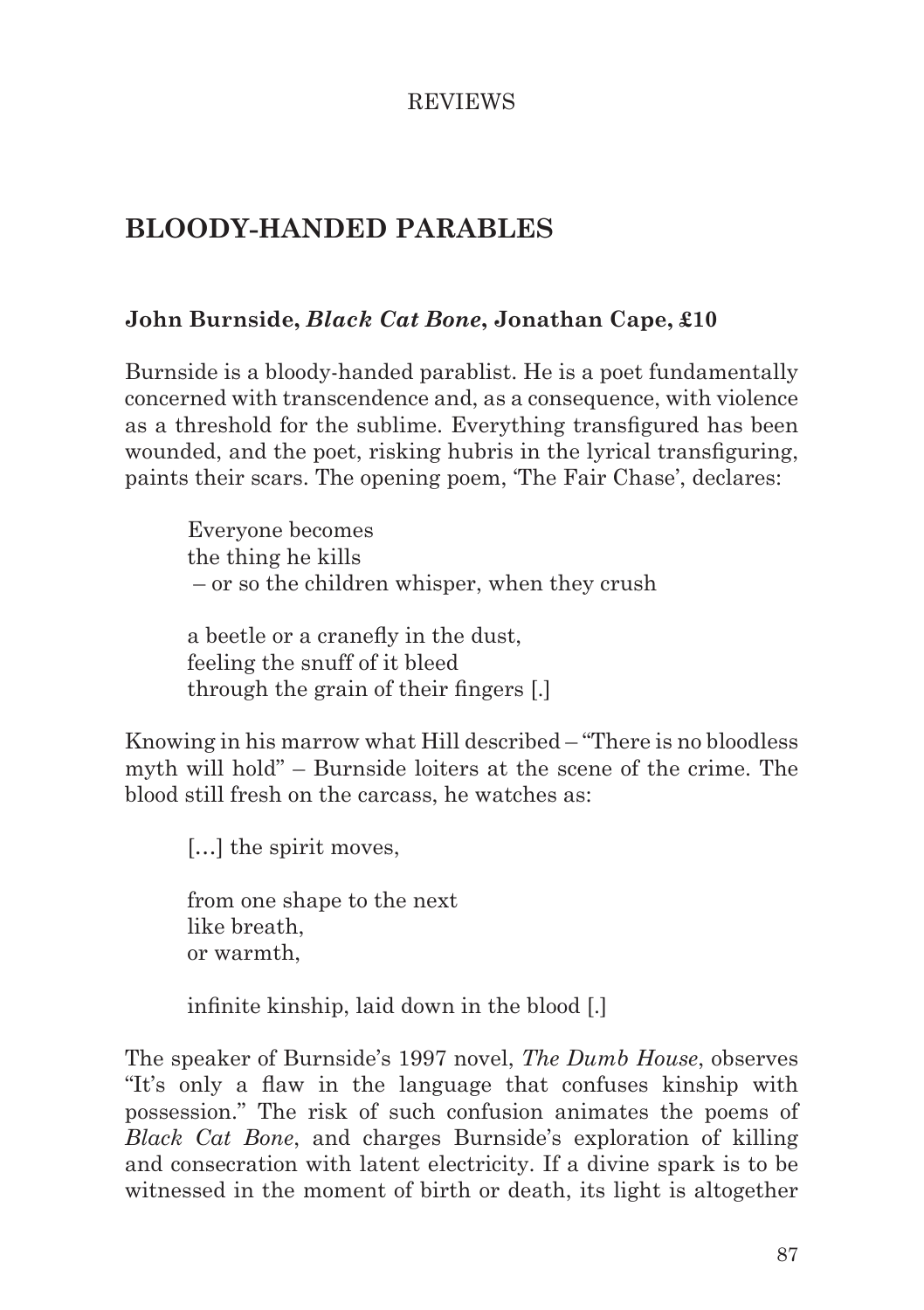unnerving. 'Hyena' describes the frenzied feeding of the pack on carrion as "anatomy's/blunt hosanna" turned to "slow alleluia". Burnside's exquisite detailing of incarnate existence roots his search for the last gasp of the numinous in what is "coated with blood,/with matter".

'Creaturely' declares "The only gift is knowing we belong/to nothing". The poems of *Black Cat Bone* teeter on this line break. In 'Pieter Brueghel: Winter Landscape with Skaters and Bird Trap, 1565', a lone skater recognizes that every animal and human is "other to his other" – close enough to pose a threat but also to offer "an old/belonging". These stanzas delight with the clean specificity of nouns and adjectives, and the subtle resonance of alliteration and internal rhyme. Burnside describes the skaters' movements, imagining also their private thoughts and secret griefs.

The scene is set "near the church", while elsewhere the dying are "mumbling prayers". Burnside courts the possibility that this is "paradise foreseen". The word "grace" appears twice, but so, too, the word "slithering", in the epigraph and final stanza. They come together to describe the lone skater, "gifted with the grace/to skate forever, slithering as he goes". The image illuminates Burnside's theology. Hunkered over a frozen reservoir, the first poem's speaker describes seeing through a glass, darkly, to "where a god [...] lay waiting for a gaze to curse with knowledge". By focusing on the bottom right-hand corner of Brueghel's painting, Burnside considers the effects of the knowledge of good and evil:

someone has built a bird trap from a plank set on a perch, from which a length of rope snakes to a half-closed door, and all around it, birds dip from the air, starling and fieldfares, redwings, unaware of any danger.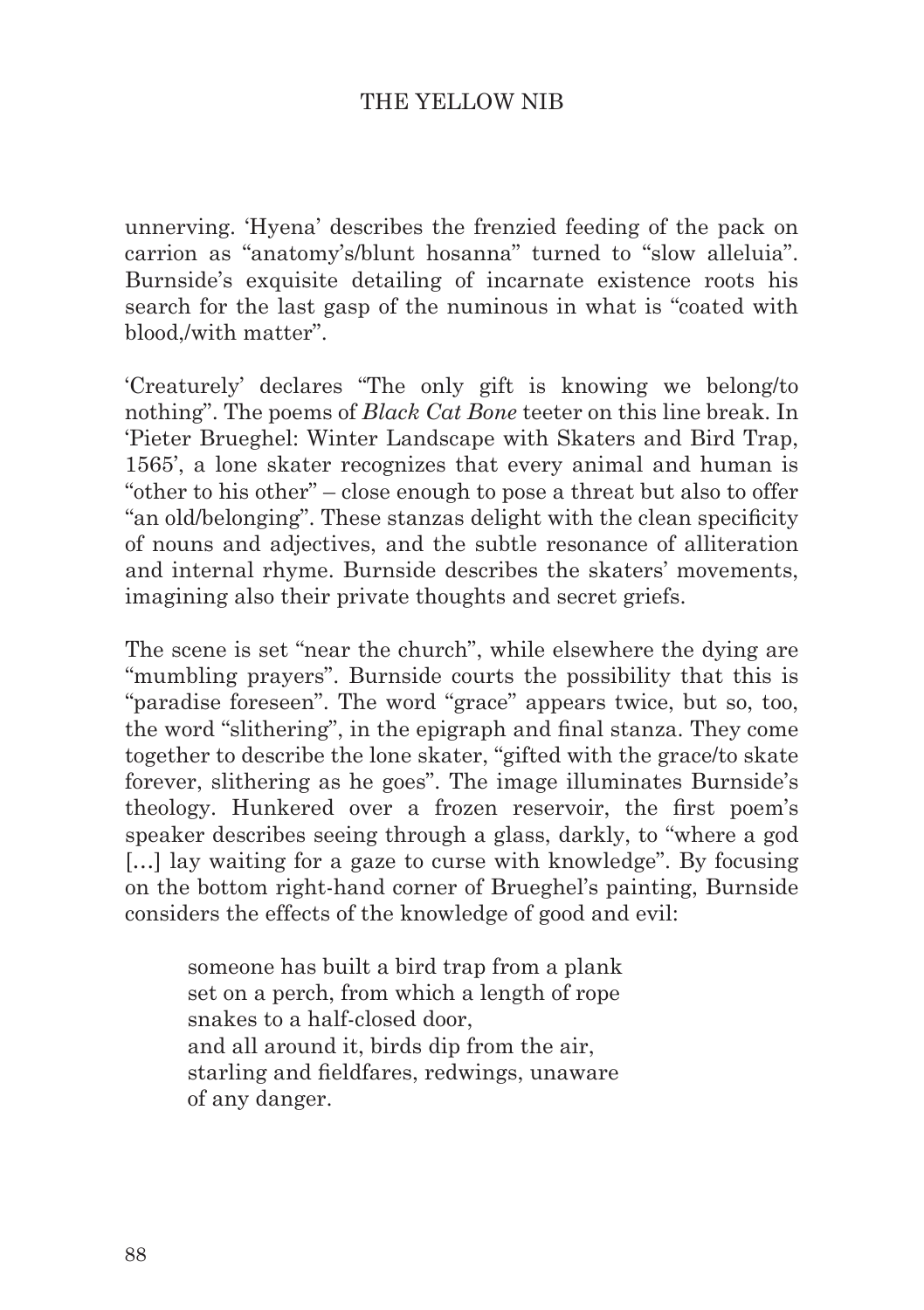Ifthe bird trap appears as a necessary tool for survival in a collection concerned with the circle of life, the verb "snakes" intimates a fatal diagnosis of human behaviour. With "slithering", it suggests we are, as the serpent, cursed with knowledge. This state explains our need of grace, in Christian terms; in others, black cat bone voodoo. These are poems composed of "chalk//and charnel in the far room of a mind//that never sleeps" ('A Garden Inclosed'). There is, in every scene, grace and evil; life and death; spirit and flesh; love and its failure.

*Black Cat Bone* is painted principally in black and white – from an owl's "pit-black call" ('Insomnia'), and the black and white Lucille Ball reruns ('Late Show'), to a "white Christmas turning to sludge" in the final poem. As 'The Listener' describes, this is "the usual/ gloaming: an almost white/against the almost black/of gorse and may". But the pages are streaked, too, with deer fur, meadow flowers, gunsmoke and beetle blood. Burnside employs a painterly vocabulary to present smudges of colour: celadon, murrey, cyan. The poems attest to a fastidious naming process on the part of the poet. Among the plants listed are sumac, alstrœmeria and leylandii; animals include the caracal, fanalouc and civet. The specialised vocabulary is, at times, distracting – even irritating. But such selfdelighting erudition in the portrayal of violence against women and animals is, it seems, central to Burnside's poetic exploration. We are back to that line between kinship and possession. Burnside exposes the potential violence of the desire for linguistic control. The masterful poem, 'Neoclassical', marks the departure of the gods and, with it, observes the "myth of naming" going under.

That said, there are places where such exploration is less successful. The book is divided into four parts: The Fair Chase; Everafter; Black Cat Bone; and Faith. Of these, I like only the first and last sections. In the second, erudition spins into indulgence ('The Bride') and self-referential nods to the fact of authorship draw me further from the poems, as with the "Quink-blue current" of 'Disappointment'. The delicate half rhymes of 'The Fair Chase' give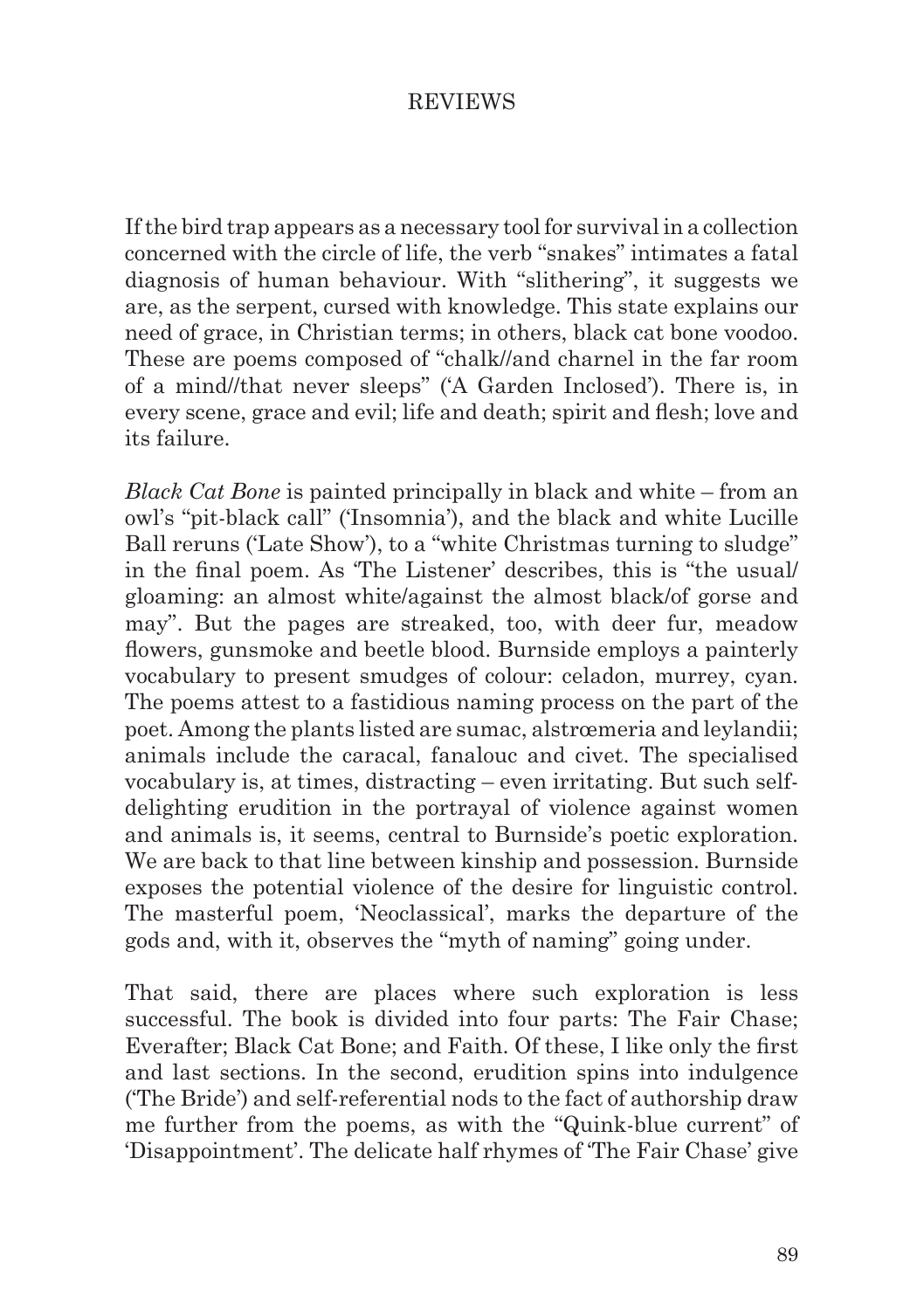way to the heavy-handed full rhymes of the second section of 'The Nightingale' (rent/spent/ consent/ascent), and with the "mezzotint// epiphanies for Michaelmas/ and Lent", language sparkles without offering an image.

Subtlety and beauty return with the haunting final line of the sonnet 'Notes Towards an Ending', where Dickinson's image of hope appears fatally wounded: "that feathered thing we brought in from the yard,/after it came to grief on our picture window". In 'Community Pool', chlorinated children are "fireflies, lit with the green//of the deep". They appear newly resurrected:

the extinct and the still-to-come

radioed out in their hands while the dark floods in[.]

The poem is a marvel, brilliantly restrained in two-line stanzas. It contains the lesson of *Black Cat Bone* at its best. We are "cumbersome mammals", violent and vulnerable, momentarily light and full of grace.

**GAIL McCONNELL**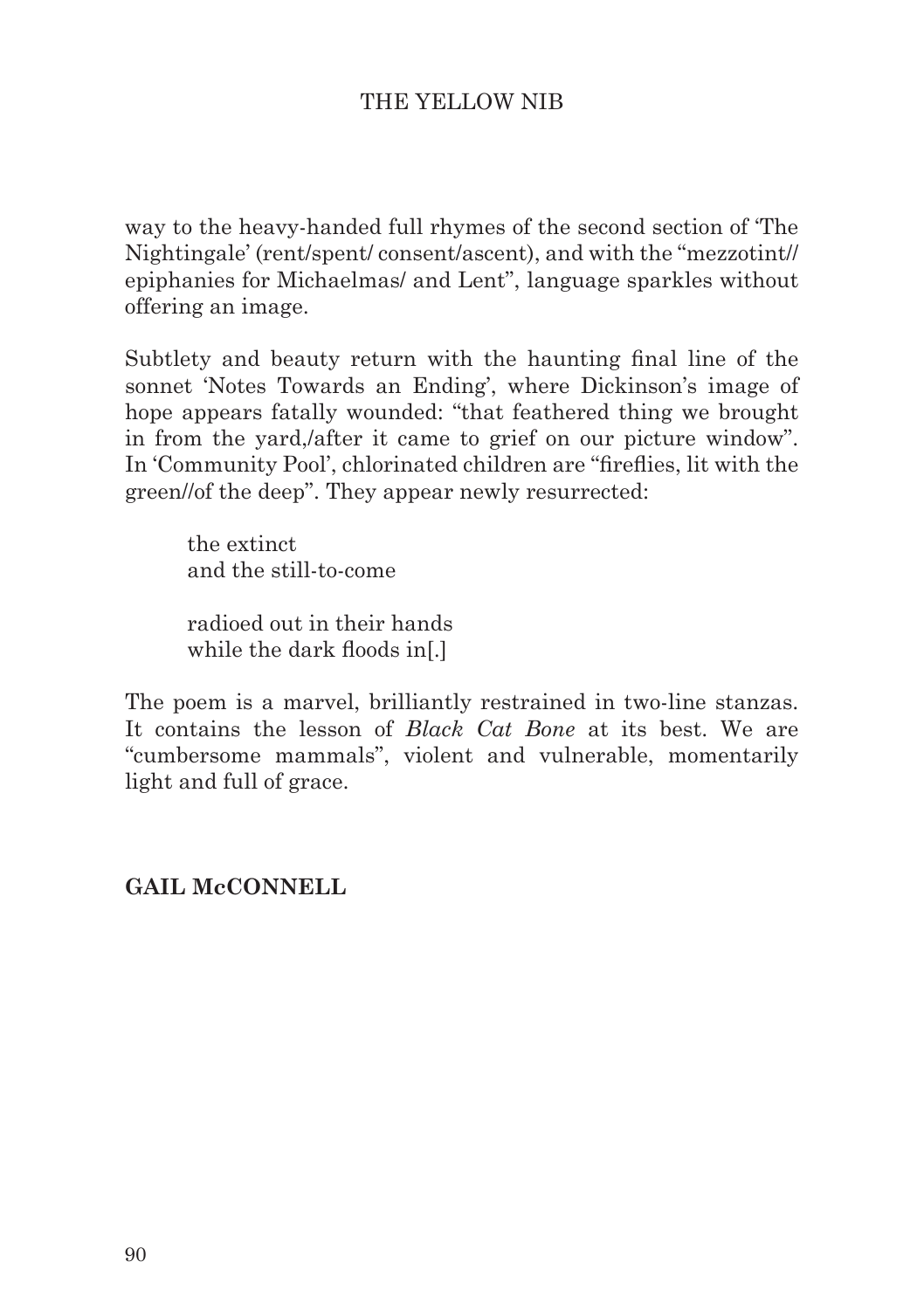# **IN NO STATE**

## **John McAuliffe,** *Of All Places***, Gallery Press, £10.50 Justin Quinn,** *Close Quarters***, Gallery Press, €11.95**

Location, (re-)location, (dis)location is the insistent theme of John McAuliffe's third collection, *Of All Places*. The certainties of belonging in one place, time or persona are disrupted and wrongfooted, subject to interference from history, from the media and – in a nod to the financial collapse – from the workings of finance and capital. In 'Continuity', a radio broadcast causes temporal (and, as a result, physical) disruption:

There's a snatch of a shipping forecast and I'm unloading the dishwasher when I hear a new voice, which strands me by announcing, 'This is *The Archive Hour*, and that was *The Long Note* thirty years ago today'…

The speaker is "stranded" by historical repeat and return, by the compression of "thirty years ago" and today. Continuity is unexpected, dislocating; being out of time is also being out of place, transported and astray – being "in no state", as 'Batman' has it.

Physical and 'temporal' dislocations occur throughout the collection. The epigraph to (the second of two poems called) 'Of All Places' uses Bashō on the inevitability of displacement – "Even in Kyoto/ hearing the cuckoo's cry/I long for Kyoto" – while 'A Game of Li Bo' more playfully invokes *An Illustrated History of Board Games in China*: "Historically games of displacement are replaced by games of strategy". But it is Irish political history that is most pervasive. In 'The Listowel Arms', a memory of seeing Charles Haughey points forwards – "I saw not a one/of my friends and classmates, investors in the future" – and back to Parnell making his "final biblical call". In 'Crash', meanwhile, the failure of the *Aud's* mission to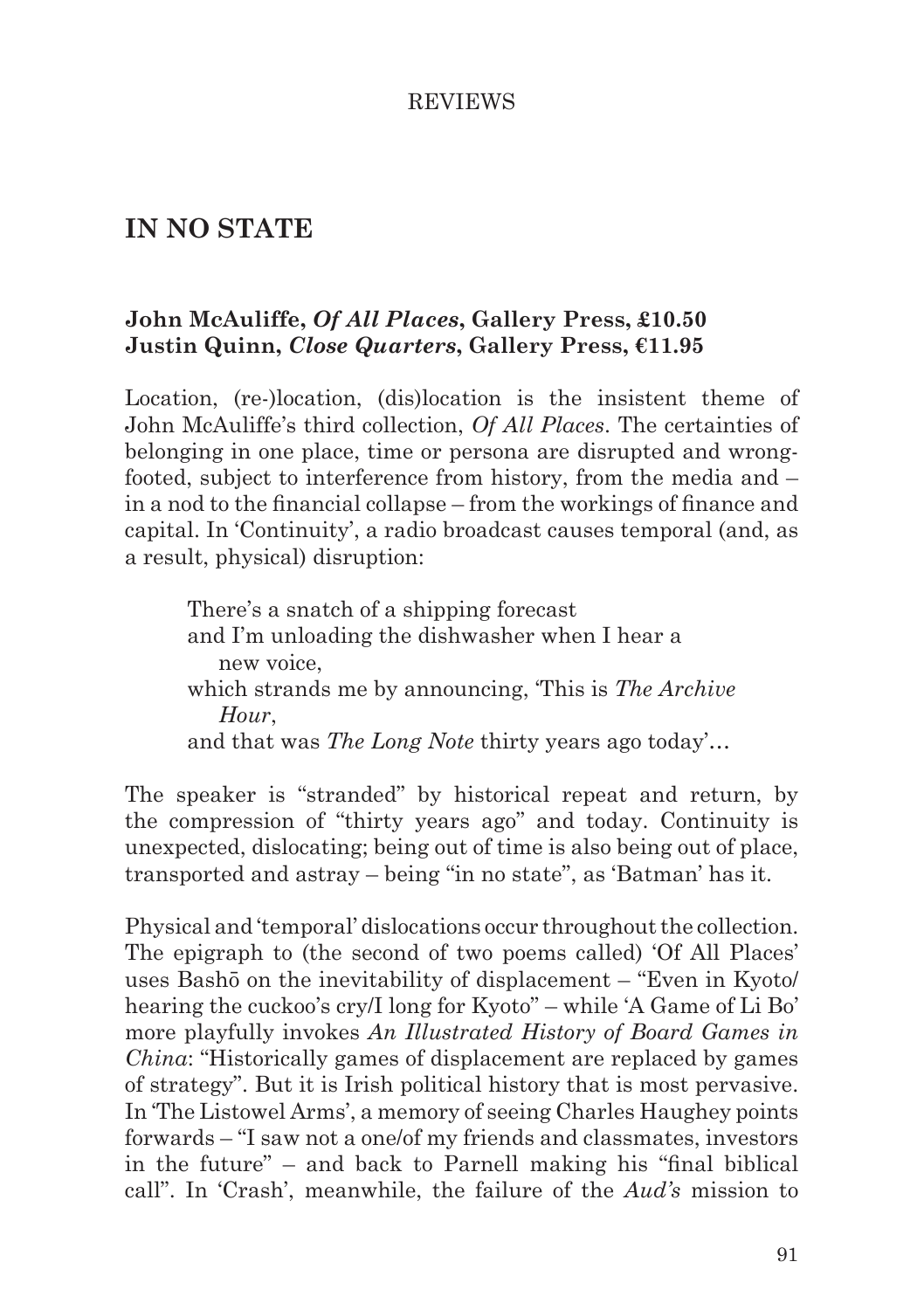deliver weapons to the Easter Rising is retold in the present tense, until that tense bleeds into the present day, into "a memorial's/ inscribed stone" which "compels us ... to remember"; the narrative then concludes in the past tense, but with the author's date stamp, "April 1916", ambiguously attached to it.

These poems leave it unclear as to whether the past is always present or whether the present is already past; certainly, however, the present is not reified, and the intermingling of past, present and future comes at a price. 'Continuity' ends "There will be time again for names and dates,/for taking it all down, for credits, for footnotes"; the last lines of 'Odd Hours' find the speaker "Retracing/ my steps, each door is open, little bits of money moving to and fro". Continuity requires the giving (or taking) of credit; retracing involves – among other things – the movement of money. Quite how this relationship works is opaque in the poems, and what we get for our money, what we can glean from history, seems airily insubstantial.

In (the first) 'Of All Places', a condensed journey from the formation of limestone and gneiss to the present day in only fourteen lines, the present can only access the past through empty symbols of resonance:

and, now, a history of guided tours, making a guest appearance in videos of gap years with earphones and smoke and ring roads and glossy primary coloured photos of strangers and, here we are, on the cairn of stones with a pebble, or taking something for the windowsill, maybe a seashell.

Similarly, in the excellent truncated-narrative poem 'Grave Goods', the coffin of the mysterious "brother" is loaded with "acorns, his bow, fire sticks, venison/and his songs of coyote, of vulture, of grasshopper and of earthworm" – fragments, certainly, but with no sense that they can be shored against historical ruin.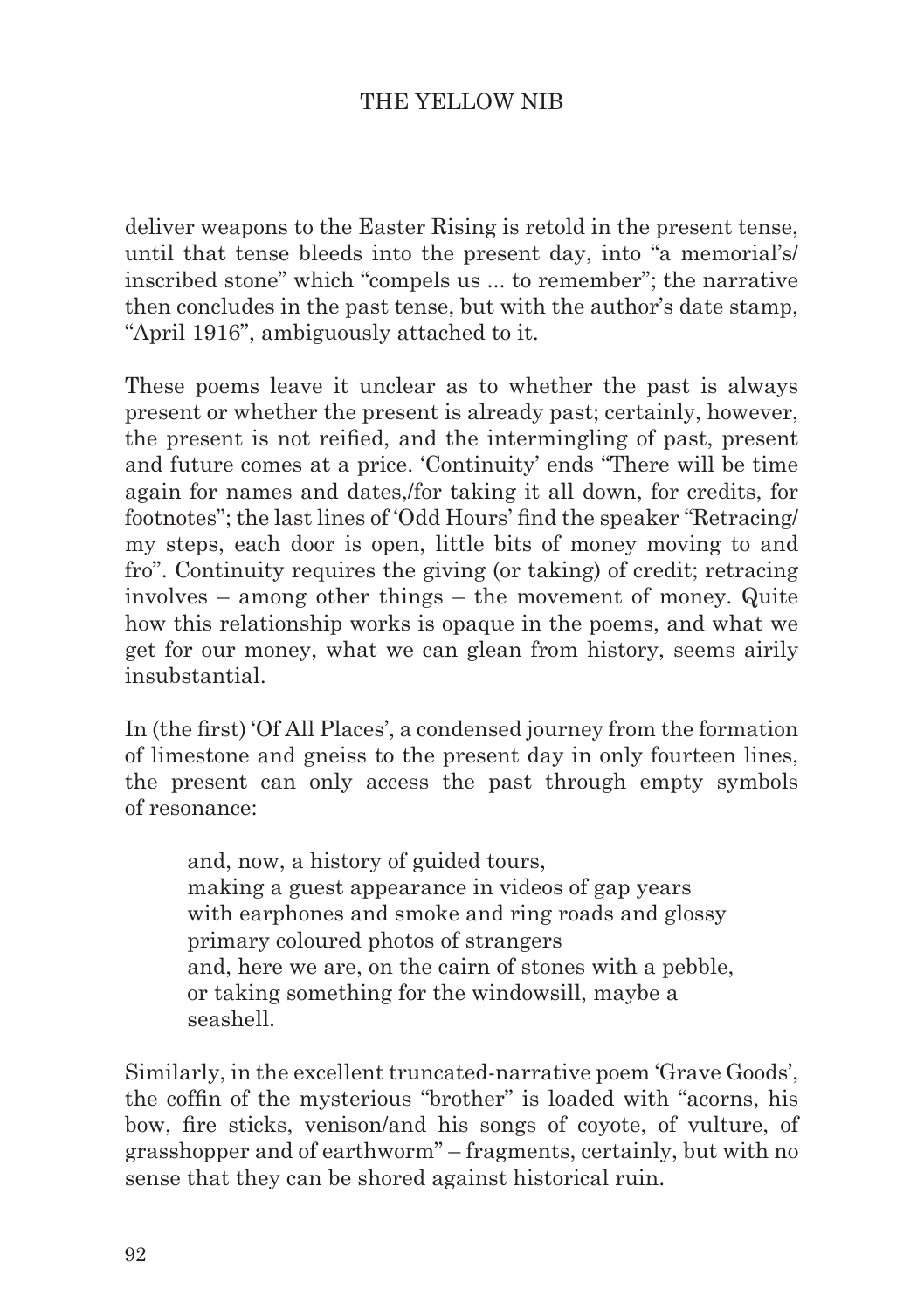If *Of All Places* speaks to a *zeitgeist*, it is not a particularly new one; rather, the post-Celtic-Tiger period seems simply a continuation of and addition to the various other *post*-periods of the last thirty or so years. Justin Quinn's *Close Quarters*, his fifth collection, also engages – on the level of theme – with the Ireland of boom rather than bust (most memorably in the wittily acerbic 'Babylon'), placing it, as in previous collections, alongside the post-communist terrain and preoccupations of his adopted home, the Czech Republic. More fundamentally, however, the collection also raises questions of the relationship between fact and fiction, reality and retelling.

As with Quinn's earlier collection *Fuselage*, there is a distinction between form and substance, and the possibility that form might gloss (or, worse, reveal) a lack of substance. Rhyme is the mediator and driver here, ostentatious and self-proclaiming: "chew it"/"fluid" and "semi-ds"/ "70s" being particularly resonant examples. Quinn's rhymes are less fructively serendipitous than Muldoon's, but they are still obtrusive enough to emphasise the distance between the language used and any simple notion of 'reality'.

In the *noir*/spy narratives in the collection – 'Hoopoe', 'Russian Girl on Pařížká' and especially 'Musílkova' – this is germane, as rhyme contributes to a sense of dramatic narrative excess, of narrative that overpowers and overtakes. In 'Musílkova', for example, boundaries between fact and fiction get blurred and layered as the murder (in a novel) of an NKVD spy colours the narrator's reaction to the streets of Prague, and complicates the real-life execution – "in 1940 for his work in resistance" – of a local doctor after whom the poem and a Prague street are named. The question of empty form is more fraught when it encounters the "close" emotional relationships pointed to in the collection's title when, for example, 'The Wedding Guests' bursts the romantic bubble of the individual wedding by placing it in the context of (tired) ritual and repetition: at the end of the poem, we are left with: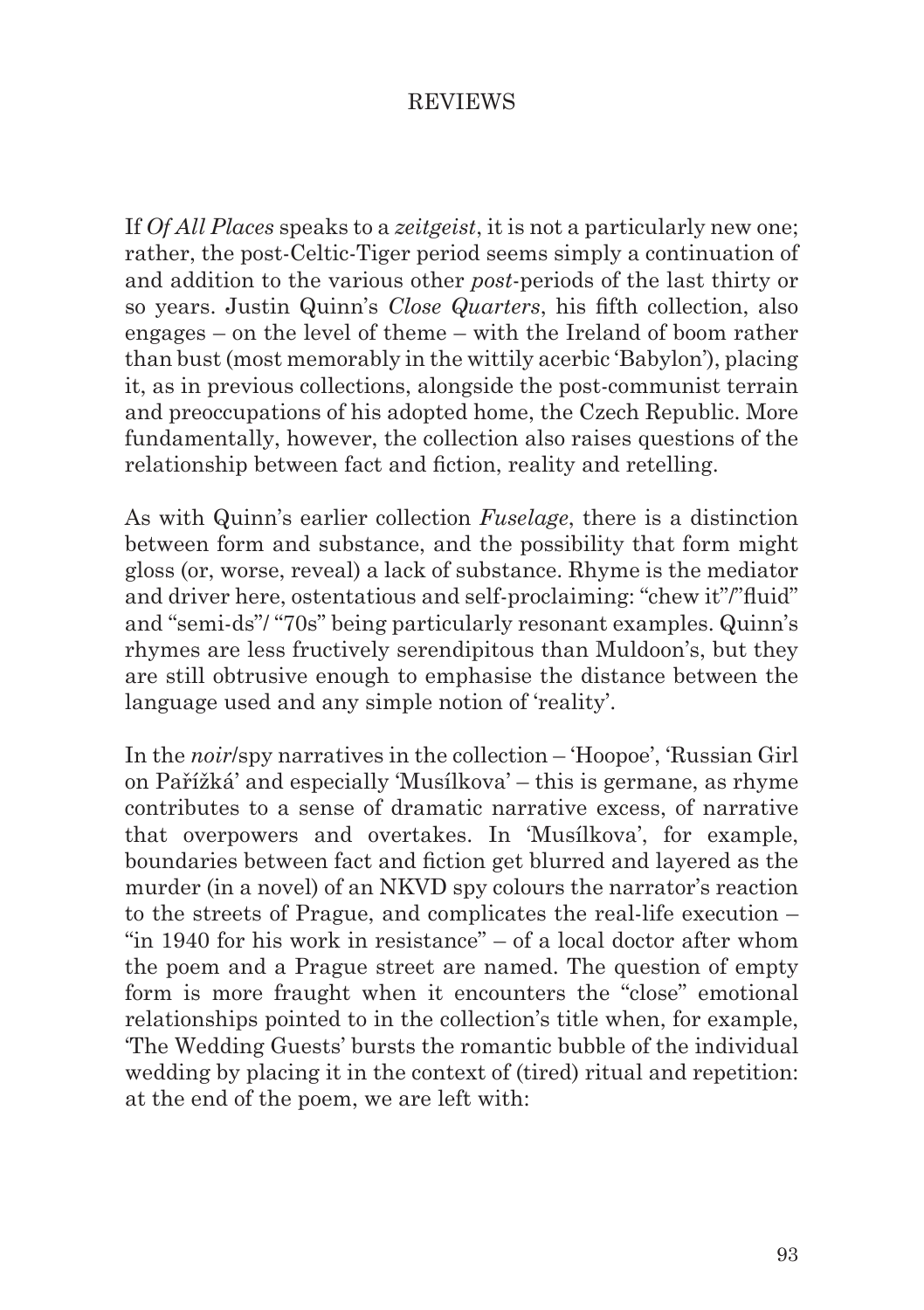the lover waiting for the end of play a while past midnight, checking the phone's screen and looking down upon the road, the scene now set for yet another wedding day.

There are many celebrations of human relationships in the book, between husband and wife, parent and child or between friends, and these offer a response to the (mysterious and violent) political forces that pervade the collection, whether through the sharing of wine, the telling of stories at dusk, or through dancing in a park in Blackrock to Aslan. If it wasn't for the existential fear of the emptiness of form and ritual, these celebrations might seem too at ease, willing to succumb to the romanticisation and nostalgia of the émigré who would catch the DART that makes the "8.10 transfer to Hy Breasal".

And it is precisely when it is not at ease that *Close Quarters* is at its best: when cultural migrations unfoot the "known"; when narrative displaces verisimilitude; or when rhyme is used to puncture pomposity, as in 'On Hearing Irish Spoken in South Dublin', for example, which joyfully queers the language question:

Thoughts float between the two official tongues like oysters changing sex with each new season on rocks that steeply shelve into the ocean. Sluice the oyster down. Don't try to chew it. And in the darker months your soul goes fluid. It spills its love about day after day of this Atlantic island, sweet and gay.

#### **PETER MacKAY**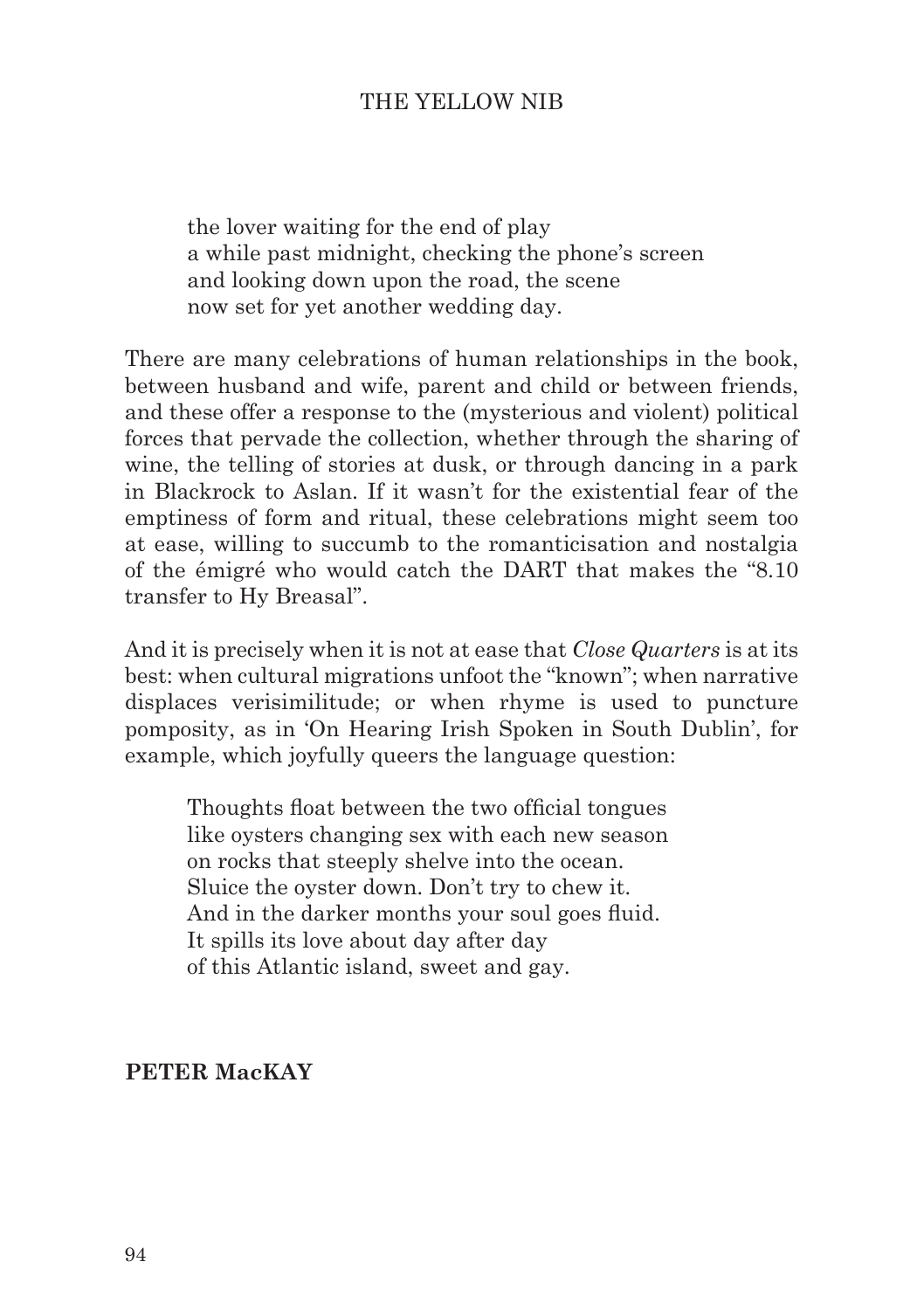## **THE EKPHRASTIC MUSE**

#### **Derek Mahon,** *Raw Material***, Gallery Press, €11.95**

*There is no success without the possibility of failure.*

Raymond Chandler

In 1910 the French criminologist Edmond Locard set up the first police forensic laboratory in a Paris attic. Locard established that we leave traces of ourselves everywhere, from our bodies, our clothes, our shoes – fingerprints, hairs, fibres, paper, paint chips, soils, metals, botanical materials, gunshot residue. The microscopic debris that covers our clothing and bodies, said Locard, is the mute witness, sure and faithful, of all our movements and all our encounters. Hence he is known as the pioneer of forensic science, credited with what has become known in English as Locard's Exchange Principle: "Every contact leaves a trace." Wondering what the French original for this *bon mot* might be, I looked up the French Wikipédia, and found this: "*La Principe d'échange de Locard est un principe de criminalistique qui stipule que lorsque deux corps entrent en contact l'un avec la'autre, il y a nécessairement un transfer entre ceux-ci. En d'autres termes, lorsqu'un acte criminel se produit, l'individu responsible laisse des traces de sa presence et emporte avec lui des traces du lieu où il se trouvait*." Search as I might, I couldn't find a French equivalent of the English apothegm, though I didn't look that hard, and it might well exist; but if it does not, it is an example of how a translation, or an adaptation, can improve on the original. Locard has been called the Sherlock Holmes of France; indeed, Locard acknowledged that his work had been influenced by the fictional detective. "Sherlock Holmes was the first to recognize the importance of dust," said Locard. "I merely copied his methods." In other words – *en d'autres termes* – Locard's contact with literature left a practical trace; changing his life, it changed criminology. And one might postulate that everything a writer reads leaves some trace, unconscious or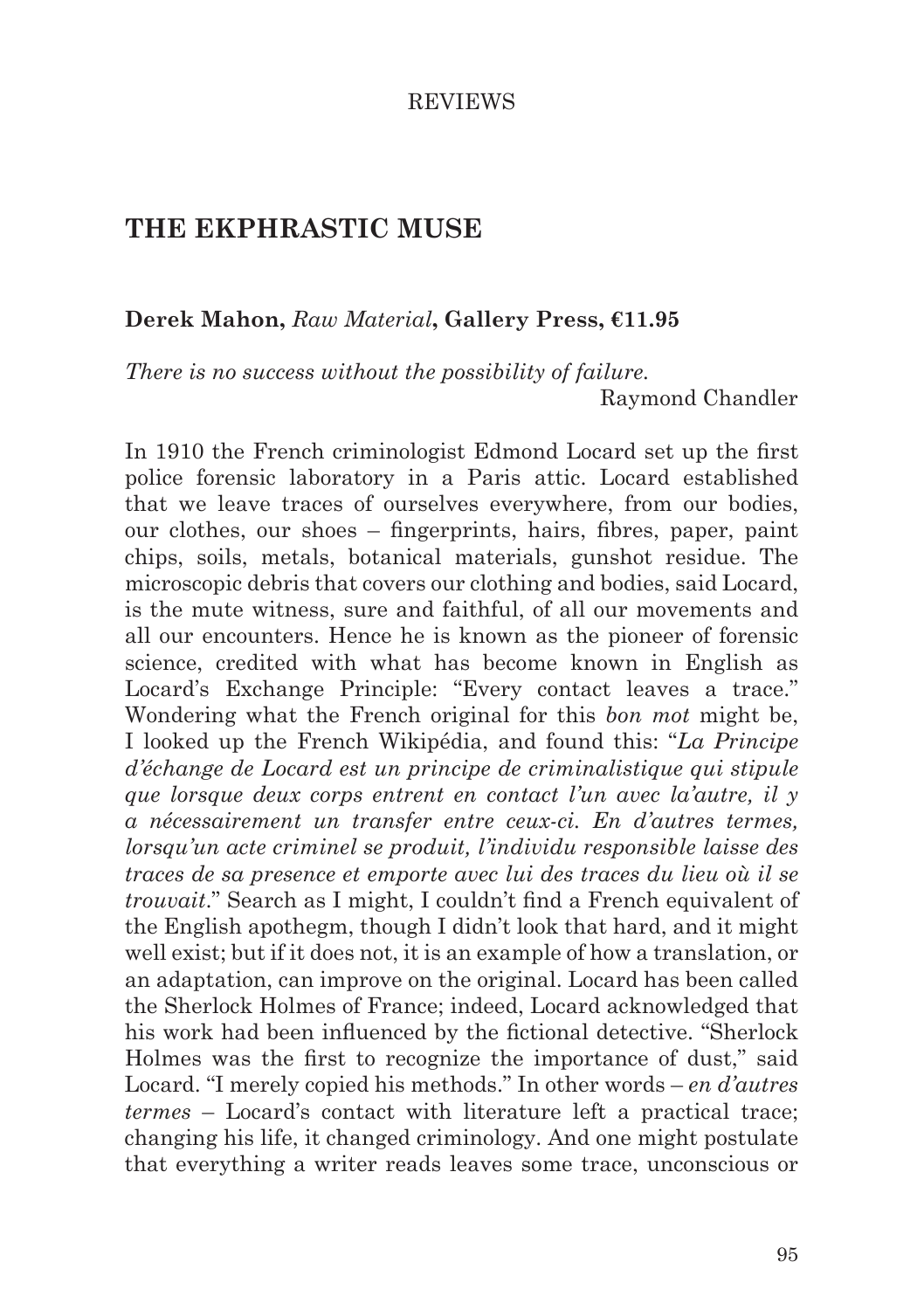not, on his or her writing. We are changed by what we read and what we write. "Every contact leaves a trace" – a phrase which rhymes coincidentally with Wittengenstein's first proposition in his *Tractatus Logico-Philosophicus*, as quoted in Derek Mahon's poem 'Tractatus', "The world is everything that is the case." But more of that anon.

When I was asked to review Derek Mahon's *Raw Material*, a book of translations or adaptations, I thought of *Lives*. In my mind's eye I saw its cover, that iconic photograph of shipyard workers leaving Harland & Wolff's in 1911 with the *Titanic* under construction in the background; and I remembered the pleasure with which I discovered the austere, elegant, ironic poems in that book. *Lives* was published in 1972, and in the intervening years I had formed an impression that it was somehow informed by the succinct exactitude of early Irish verse, or translations thereof, as epitomized by Gerard Murphy's *Early Irish Lyrics*, which I first looked into around 1970, as a student of English and Celtic Studies at Queen's University Belfast. So I went to look for my copy of *Lives* among the chaos of my library, which extends on many shelves from ground floor to attic over four levels of my terrace house; but I could not find it. I reckoned I must have given it to someone – "You haven't read *Lives*? But you must!" – in one of my sporadic fits of enthusiastic generosity; drink might have been taken. I wonder where my copy of *Lives* is now, and who lived with it all these years, and whether that person is alive or dead, and if dead, whether the book has passed on to another reader, or to a recycled afterlife, translated, as it were, to another existence. Certainly, my copy has been translated in the sense of the primary meaning of the word as defined by the OED: "Bear, convey or move from one person, place, time or condition to another".

Given that translation, I conveyed myself to the Queen's Library to look for another copy. I am writing this in the reading room of the Special Collections Consultation Only section, which has a high security feel to it: coats and bags must be left in exterior lockers, and one is issued with an electronic key by which one accesses the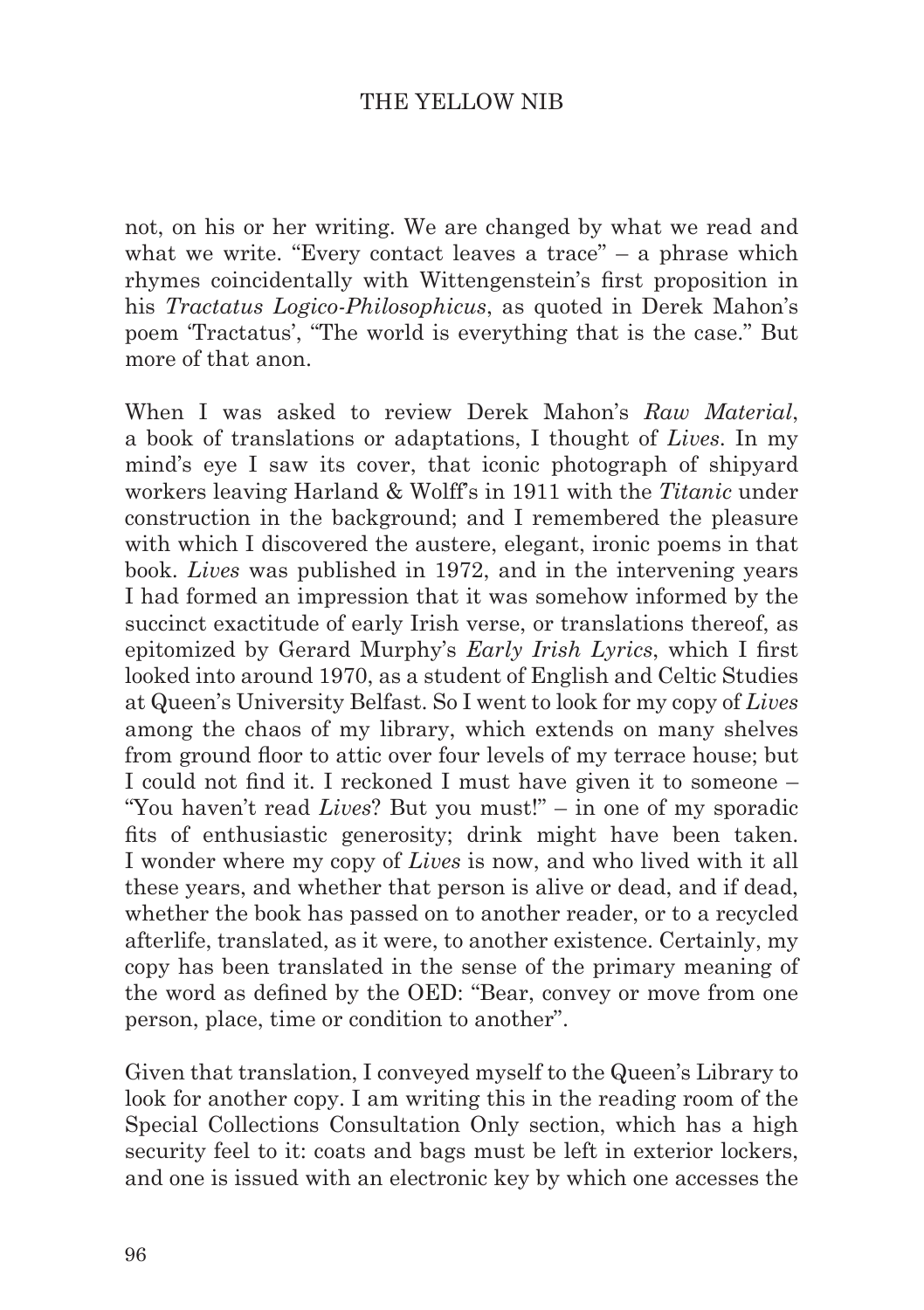reading room, where one awaits, as one might a prisoner at visiting time, the book which is conducted to one's desk by a library warder. And I am as pleased to see *Lives* as a lover might be seeing her partner inside; or I greet it as a long-lost friend. It lies before me on the desk, and I am examining it as a Locard or a Holmes might do. The cover is slightly yellowed, but not nicotined, as mine is, as I remember it, and a half-inch section of the lower spine has come adrift. It has been well handled over the years, and I wonder if any other traces of other readers might be found within – a stray hair, a flake of skin, his or her dust – but as I flick through it I can find no such evidence, from which a future scientist might clone the reader in question. What I do find are some pencilled marks – some of the titles on the Contents page ticked off; vertical lines against some passages, for instance "I know too much/ To be anything any more" (from the title poem), and one piece of illegible marginalia, no doubt meaningful to its author, but perhaps not to me, even if I could read it, since my experience of the book is necessarily different. A book, a poem is not a single entity but many; it bears as many readings or interpretations as there are readers of it. Come to that, the book or poem is many things even to one reader, since he or she will read it differently at different times: nobody, *pace* Heraclitus, steps into the same poem twice. Every reading is a kind of translation.

As I skimmed *Lives*, looking for traces of early Irish verse, I found more than I had bargained for: evidence that *Lives* had influenced my own early verse, whether consciously or unconsciously, echoes of the person I had been some forty years ago. Every contact leaves a trace, and I could see how lines, images and procedures from these poems had left their traces on my own work. It would be tedious to enumerate them here. As for the early Irish business, I didn't find as much as I thought I might: true, the title poem, for instance, and others, like 'An Image from Beckett' have something of the qualities I attributed to the Irish verse, of austerity and clarity; but whether Mahon was in any way influenced by a reading of that verse, presumably in translation, is another matter. More likely, because I myself was immersed in Gerard Murphy's *Early*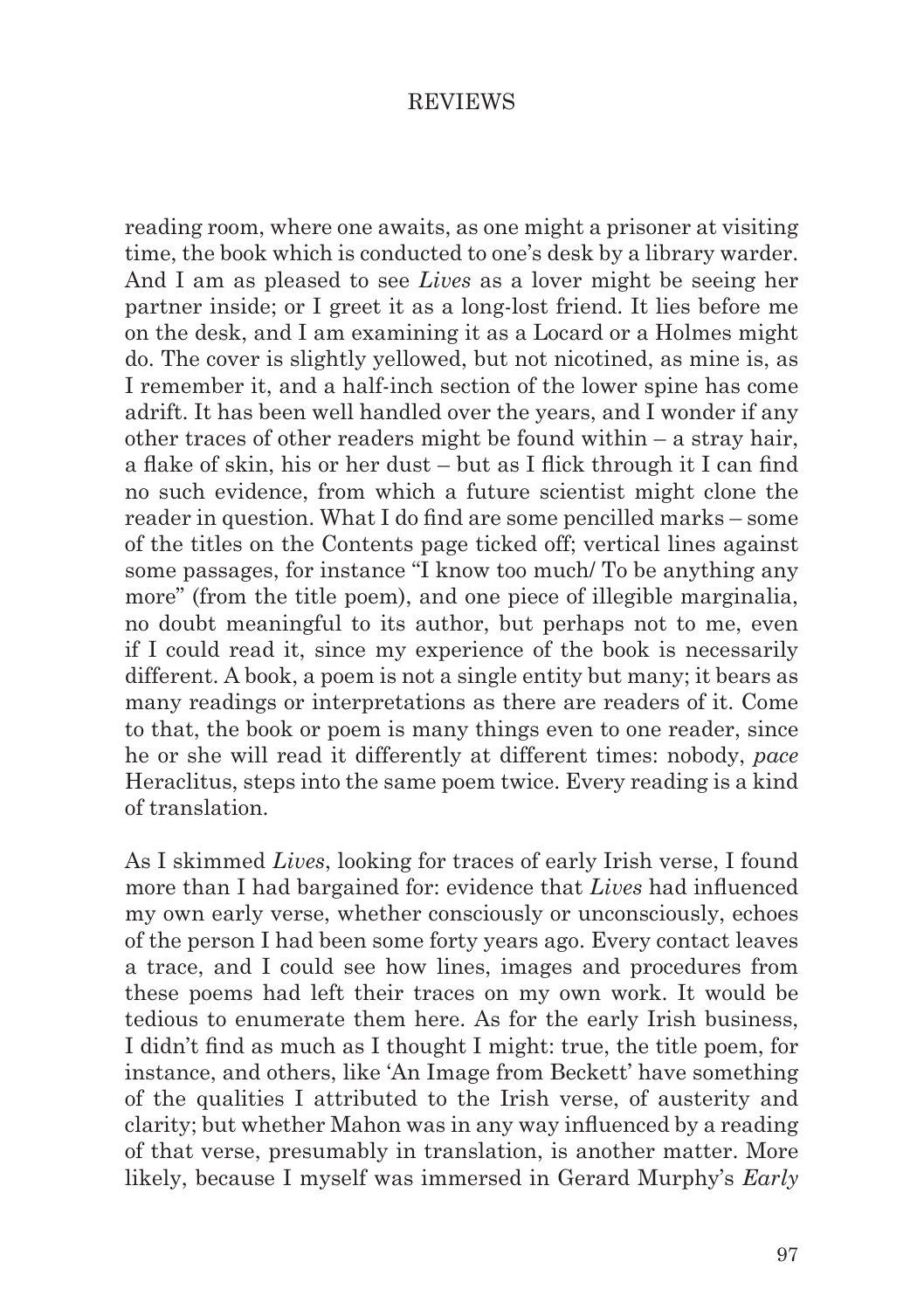*Irish Lyrics* around the same time as my encounter with *Lives*, I had through wishful thinking conflated the two. And my poems of that period seem influenced by both. However, I did come across these lines from 'Beyond Howth Head':

I, too, uncycled, might exchange (since 'we are changed by what we change') my forkful of the general mess for hazel nuts and water cress like one of those old hermits who, less virtuous than some, withdrew from the world-circles women make to a small island in a lake.

Which is a direct enough reference to the poetry of the Irish monastic tradition. I transcribed the verse into my A6 Muji notebook. Back home, writing this on the computer, I wanted to check what I wrote; unable to return to the original, immured in the Queen's Library, I consulted the Gallery Press *New Collected Poems*, and found that here the penultimate line reads, 'the world-circles *people* make' (my italics). Whether the revision is more appropriate to the world-view of an early Irish anchorite is a moot point, but I was not specially interested in pursuing the question of Mahon's revisions, until I Googled the second line, "('since we are changed by what we change')", a quotation which was unfamiliar to me. As it happens, it is from Auden's 'New Year Letter', and refers directly to Auden's own sometimes notorious revisions, as adumbrated in an article by Edward Mendelson in *The Romantic Review*, Vol. 86, 1995. So the Auden quotation takes on another, ironic resonance. The poet changes a line in a poem, and he is necessarily changed. Whether the world is changed is another matter. Does poetry matter? It is a question which haunts Mahon's oeuvre, as expressed, for example, in an early poem which references Wallace Stevens' magnificently high-sounding 'The Idea of Order at Key West', 'Rage for Order':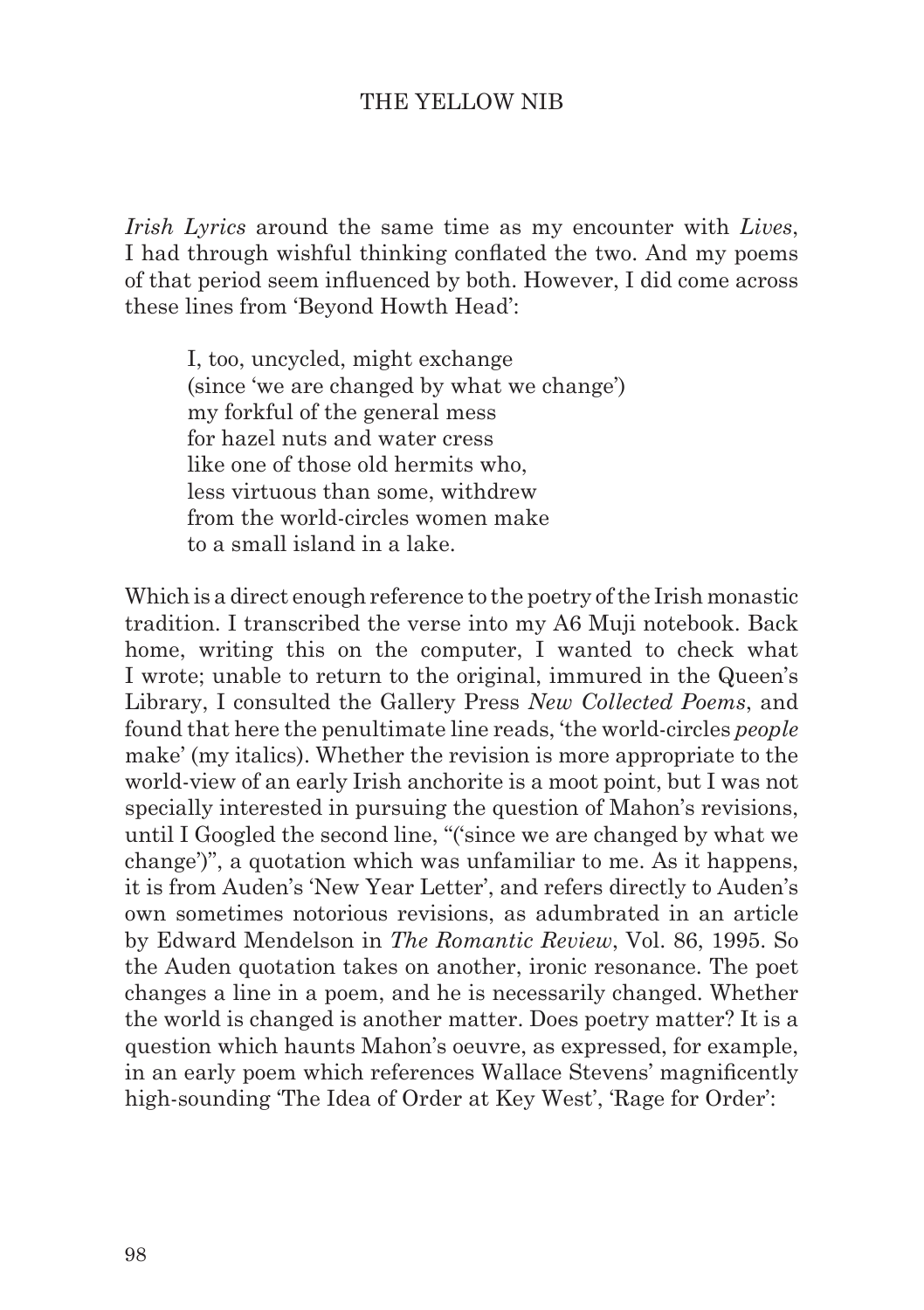Somewhere beyond The scorched gable end And the burnt-out Buses there is a poet indulging his Wretched rage for order –

Or not as the case May be, for his Is a dying art, An eddy of semantic scruple In an unstructurable sea.

Or, more bleakly in the later 'Ovid in Tomis',"Better to contemplate/ The blank page/ And leave it blank." Yet the poet keeps on writing in the spirit of Beckett's "Ever tried. Ever failed. No matter. Try again. Fail again. Fail better." Are the revisions a 'failing better', or a search for an impossible perfectibility? The ghost of Beckett is forever at Mahon's shoulder, the act of writing poised between the first and last propositions of Wittgenstein's *Tractatus*: "The world is everything that is the case"; "Whereof one cannot speak, thereof one must be silent". The later Wittgenstein retracted much of the *Tractatus*, thinking that since the world is inescapably mediated through language, our world depends on how things are said. Which brings us back to the question of translation. Wittgenstein's First Proposition reads thus in the original German: *Die Welt is alles, was der Fall ist* – a slightly different proposition, for the near-rhyme of *alles/Fall ist* gives it a proverbial, self-evidential ring, not to mention the comma after *alles*, which in German acts more as a colon than the English comma, almost as if the second half of the sentence were a translation of the first. The proposition is kind of ekphrasis as defined by the latest, online edition of the Oxford English Dictionary, though here spelled 'ecphrasis', "(in Rhet.) a plain declaration or interpretation of a thing". The contemporary usage, as defined by Webster, "a literary description of or commentary on a visual work of art", is ignored.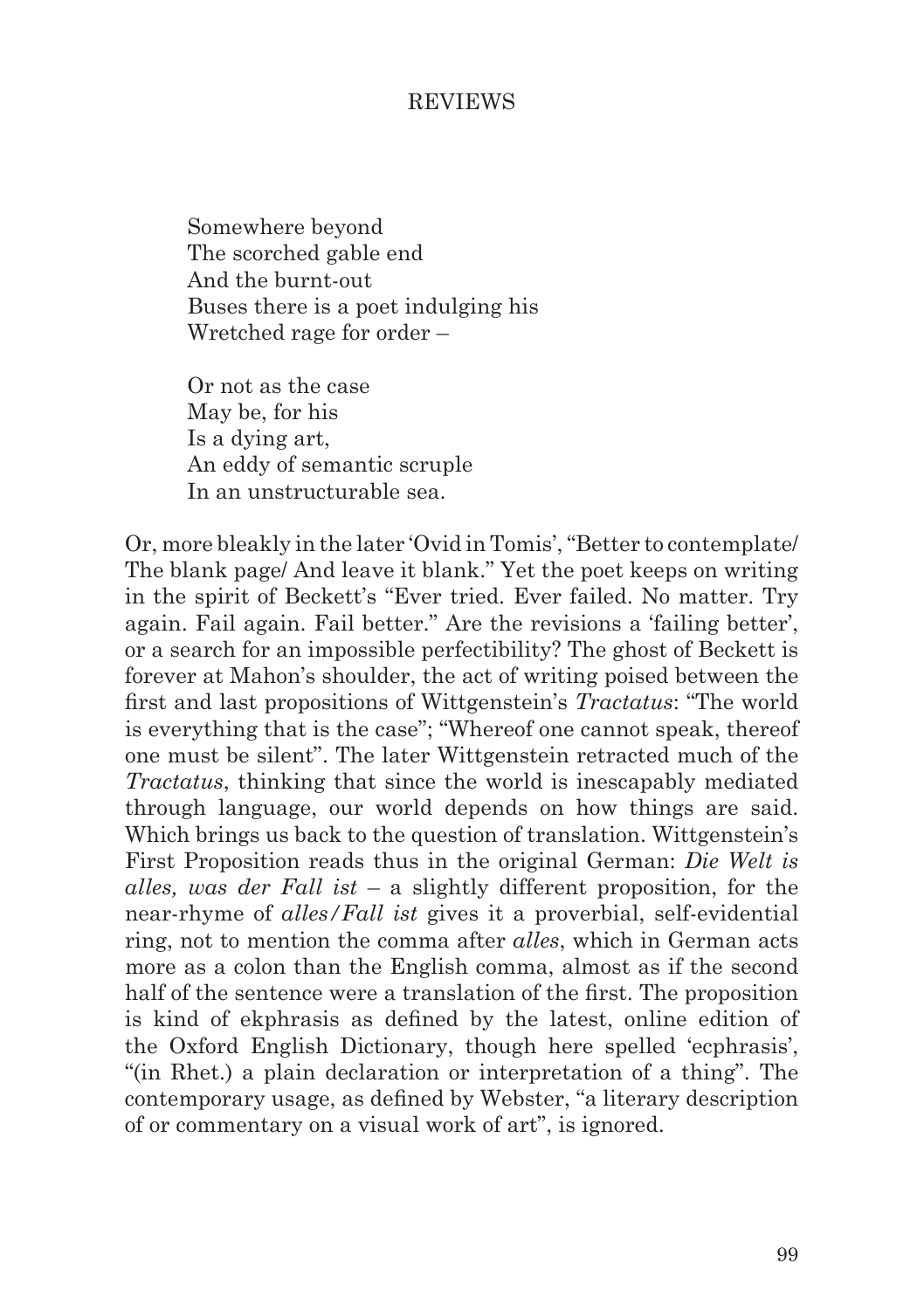There are plenty of ekphrases in the latter sense in Mahon. Among the more obvious examples are 'Portrait of the Artist' (Van Gogh), 'Courtyards in Delft' (Pieter de Hooch), 'The Hunt by Night' (Paolo Ucello), 'Girls on the Bridge' (Edvard Munch), and 'Shapes and Shadows' (William Scott). And if we extend the term to mean a literary description of or commentary on a literary work of art, or a poem which refers to other writings and other writers, we can see that Mahon's work is littered with traces of literature. *Every contact leaves a trace*. Among the many examples revealed by a skim of the *New Collected* are De Quincey, Li Po, Proust, Chekhov, Sartre, Ovid, Camus, Dylan Thomas, Hart Crane, Edgar Allan Poe, Marianne Moore, Melville, Baudelaire, Sappho, Frank O'Hara, John Cleland, Verlaine, Laforgue, Bashō, and Beckett of course. And since these include writers in languages other than English, we might as well include translation as yet another form of ekphrasis, especially when we consider its etymology, from Greek *ek*, out, and *phrazein*, speak; for what is translation but a speaking out, an expression of the original? And Mahon, more than most, spends time with translation. Apart from the numerous translations or adaptations in collections of his 'own' work, there are book-length versions of Nerval, Molière, Philippe Jacottet, Euripides, Racine, Saint-Jean Perse, Edmond Rostand and Sophocles.

So why is Mahon's Muse so ekphrastic? There are times when, as he puts it in 'Everything is Going to Be All Right' – the title echoes Bob Marley – "The lines flow from the hand unbidden"; and there are times when one is faced with the blankness of the blank page. What is there to write about? How does one write it? Even when writing we contemplate the possibility of failure. I am sure I am not alone in my sometimes thinking that doing carpentry would be preferable to doing poetry. How much more straightforward it would be to take a piece of wood and make it into a chair, or even, like Van Gogh, paint a chair, or, in the last remove, take a poem about a chair in one language and turn it into another language,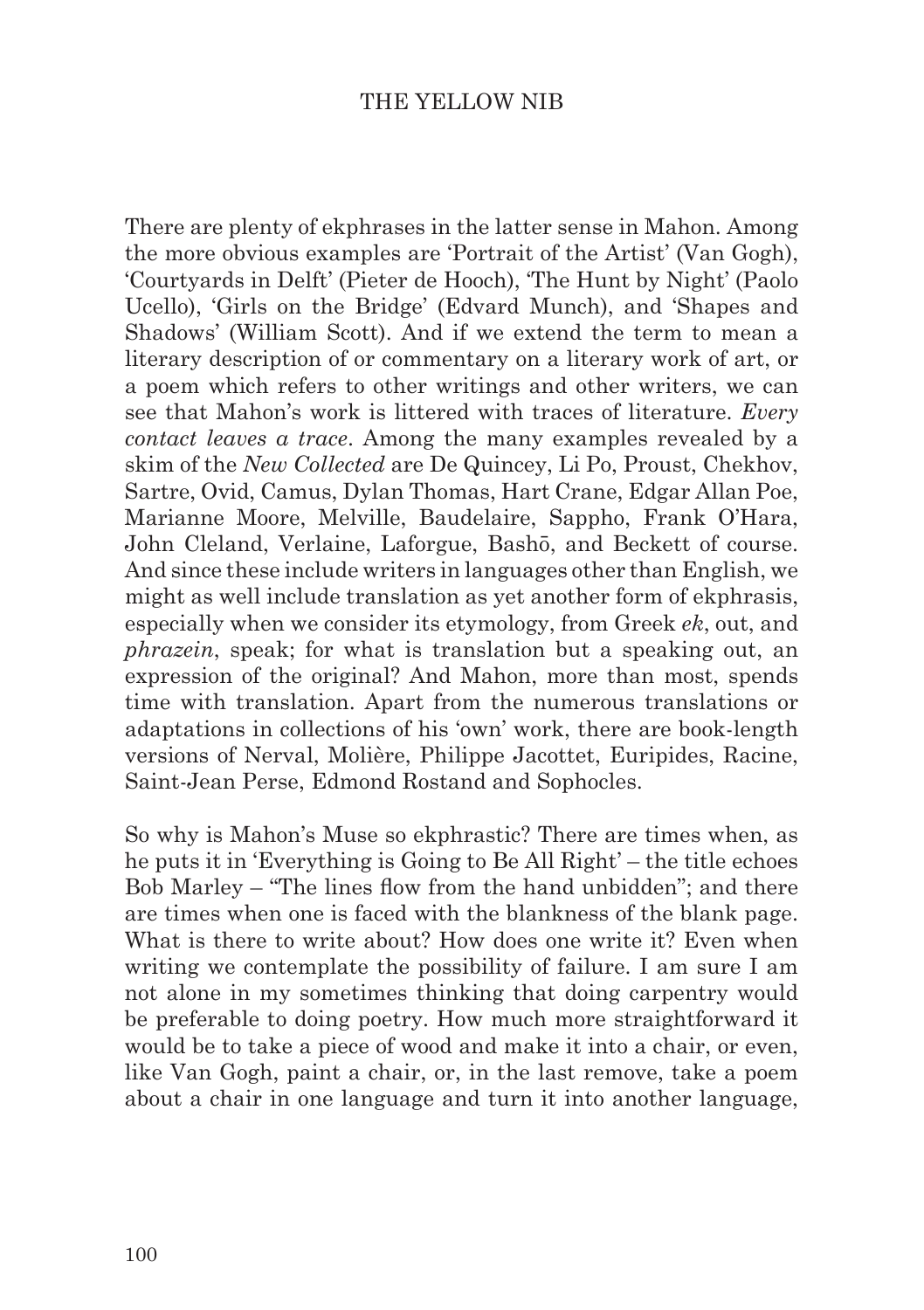as we might turn a piece of wood. There are parameters to all these activities, dictated by the material; but our 'own' poems set their own parameters, which are unknown until they are written. Mahon, in 'Resistant Days', quotes Raymond Chandler's, "No art without the resistance of the medium"; but we want our medium to be more tangible than language. We want more entanglement with things. "No ideas but in things", as Carlos Williams would have it, writing in words which are not things. How satisfactory it would be to deal with real stuff, to paint a real wheelbarrow red, or even to paint a red wheelbarrow; but we are doomed to handle the immateriality of mere words, whose resistance lies in their remaining always beyond us, yet to be discovered, not known until written; and our best poems are those that seem to come from nowhere, spoken to us by Another. We talk about the 'craft' of poetry, but the verbal operations that occur in one poem, the skills we think we have learned, can scarcely ever be applied to another poem; and if we think we can do the same thing that we did before, only with different subject matter this time, the result is often self-parody. So an honest poet is more often faced with poet's block than not, and the poet's anxiety in these blank periods might be compared to that of Sherlock Holmes when he lacks the stimulation of a case, except that instead of taking to cocaine, he takes to ekphrasis. That is not to say that great poetry cannot come from ekphrasis, Keats' 'Ode on a Grecian Urn' being a case in point; and Mahon, too, has written great ekphrastic poems (in the sense of poems inspired by other works). I thought this version or adaptation a marvellous poem when I first read it some forty years ago, and it remains so for me: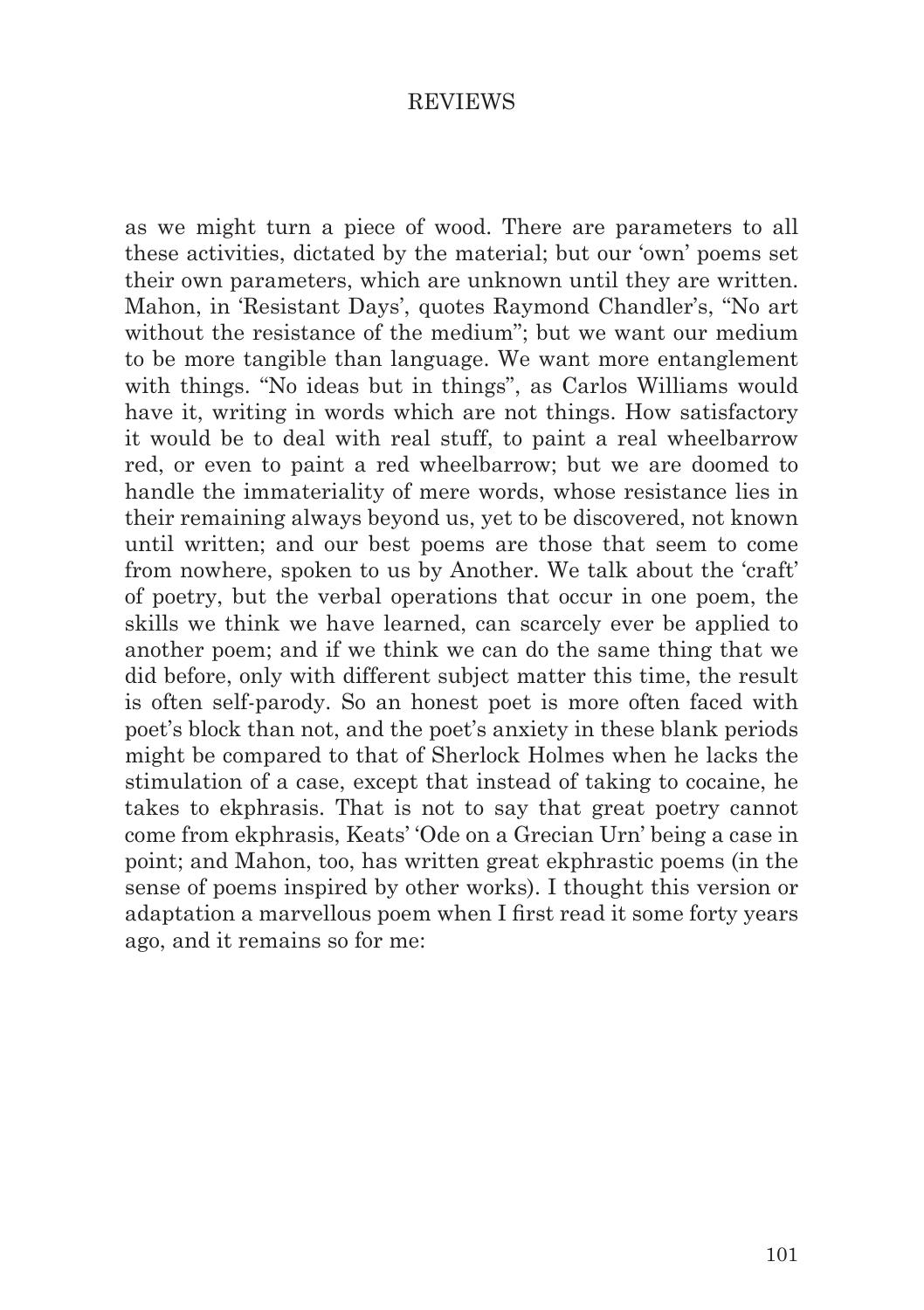## **The Mute Phenomena**

*(after Nerval)*

Your great mistake is to disregard the satire Bandied among the mute phenomena. Be strong if you must, your brisk hegemony Means fuck-all to the somnolent sunflower Or the extinct volcano. What do you know Of the revolutionary theories advanced By turnips, or the sex life of cutlery? Everything is susceptible, Pythagoras said so.

An ordinary common-or-garden brick wall, the kind For talking to or banging you head on, Resents your politics and bad draughtmanship. God is alive and lives under a stone; Already in a lost hub-cap is conceived The ideal society which will replace our own.

That 'lost hubcap' reminds us of how often Mahon's typical landscape is that of junk, of disused sheds and defunct garages, abandoned piers, a terminal moraine of Western Civilization, littered with rusting gearboxes and dumped refrigerators. The foreshore is adrift with trash and refuse barges. Recycling is breaking down. The end of the world is nigh, if not already over. In such circumstances the only true speech is mute. Stones may speak but not in so many words. Or one may enter, as Mahon does, the stone image of 'Ovid in Tomis', and speak on its behalf. He translates himself to stone. Or the opposite might be the case, for ekphrasis works both ways – take Keats' Grecian urn – and it may be the thing that translates itself and bespeaks itself to the writer, as in 'The Drawing Board':

And yet I love you, even in your ignorance, Perhaps because at last you are making sense – Talking to me, not through me, recognizing That it is I alone who make you sing Wood music; hitherto shadowy and dumb, I speak to you now as your indispensable medium.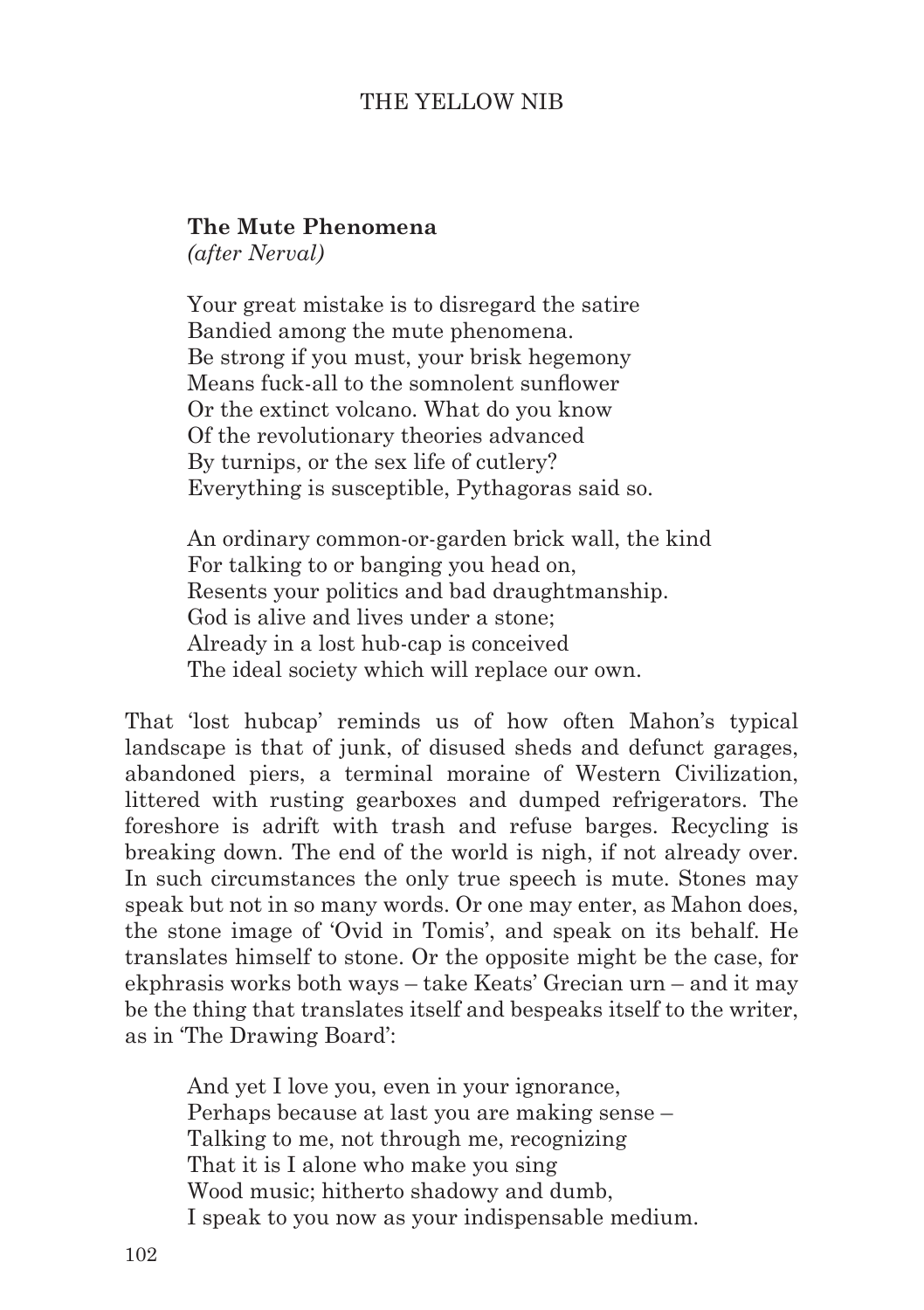Hence *Raw Material*, a collection of 'adaptations' in the spirit of *Adaptations* (2006). There are wonderful versions here of poems by Ovid, Sextus Propertius, Li Po, Rimbaud and Neruda, among others. Inevitably, they sound like Mahon. Here are the first and last verses of 'The Peace of Objects', from the French of Michel Houellebecq:

The peace of objects, strange phenomena, not even on speaking terms. Time wears us down while they remain at rest; nothing bothers them.

Defined by objects made in our own image, through them we live our lives. Meanwhile, deep down, there hides a buried memory of having once been gods.

But the most remarkable feature of *Raw Material* is Mahon's adoption of a Pessoan heteronym: according to the Author's Note, "a sequence 'translated' from the Hindi of Gopal Singh, my own invention. These owe so much to real Indian poems that they must be considered unoriginal work and so qualify for inclusion." Why step into someone else's shoes? Especially when that someone is a fiction? (Who, incidentally, has a previous existence in Mahon's *An Autumn Wind*.) And we recall Edmond Locard's saying, "Sherlock Holmes was the first to recognize the importance of dust. I merely copied his methods." The title poem by "Gopal Singh" returns us to dust, and the Mahon of *Lives*:

The recycling of old shoes as raw material makes artwork of the contingent real when sunlight, finding them among shadows, throws shadow shapes on their used souls.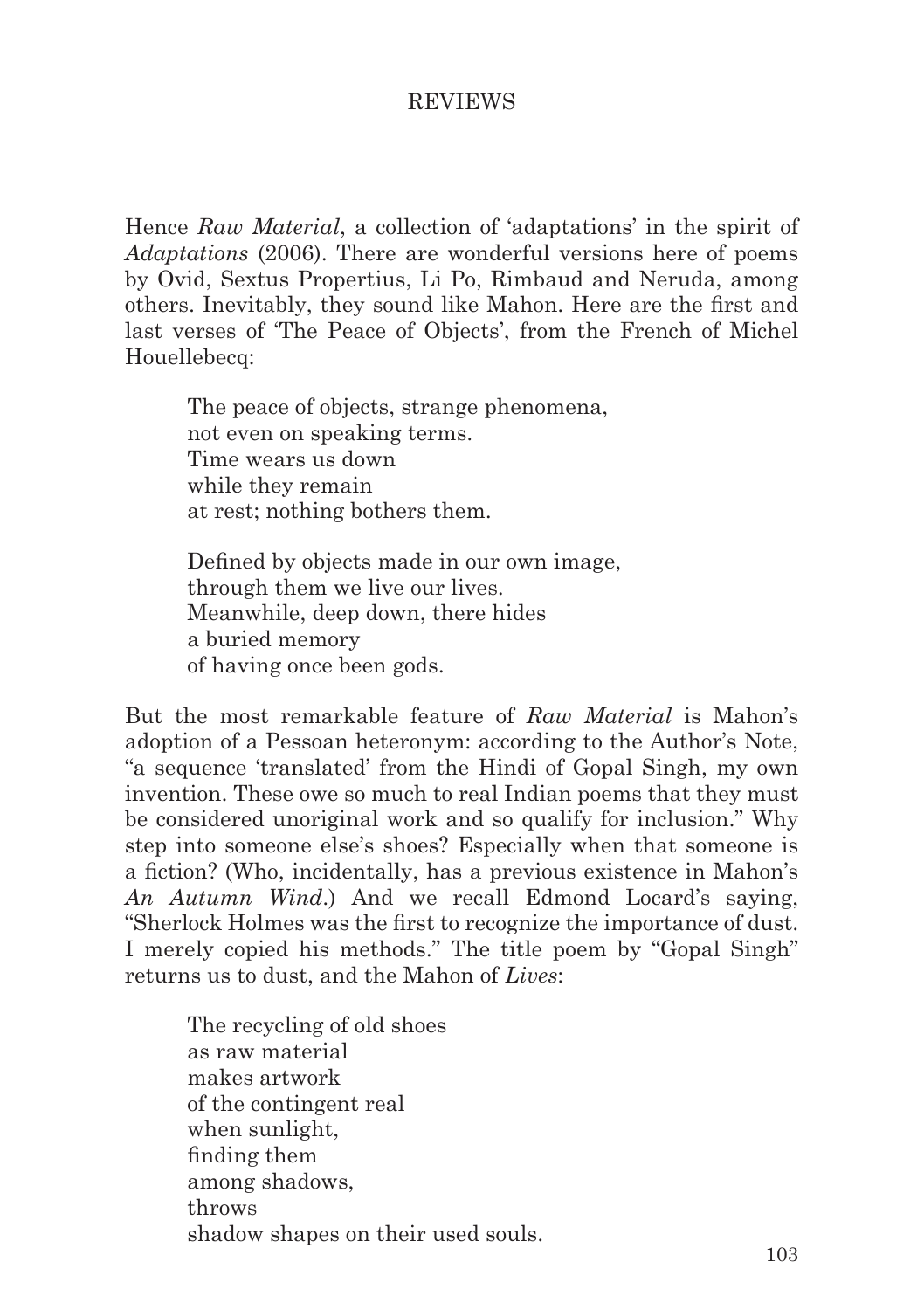Only material forms die says the *Gita*, the dusty soul within alone survives even as we discard one body for another. Avatar and aviator, I who once was a virus, once a mosquito, began to re-imagine my previous lives.

My previous lives were long ago in Chittagong and Katmandu but there is life to come when we rejoin the dust or drift downstream and sink into the sand like foam.

According to contemporary science, we are made of star-dust; everything is recycled, stuff translated into other stuff. Deep down we know that when our best poetry happens we feel the words are not are own, but given from elsewhere: it is made of stuff from elsewhere, whether from books, art, translation, junk, speaking stones or speaking trees. *Every contact leaves a trace*. Poetry comes from beyond, and we wonder where it comes from. The poet wants to be something other than himself, something other than herself. We want to become the other, to read the other as one would a book not one's own. All poetry is ekphrasis. And even our failures have their place. From 'Recycling Song' by "Gopal Singh":

Throw nothing out; recycle the vilest rubbish, even your own discarded page. Everything comes full circle; see you again in heaven some sunny evening in a future age.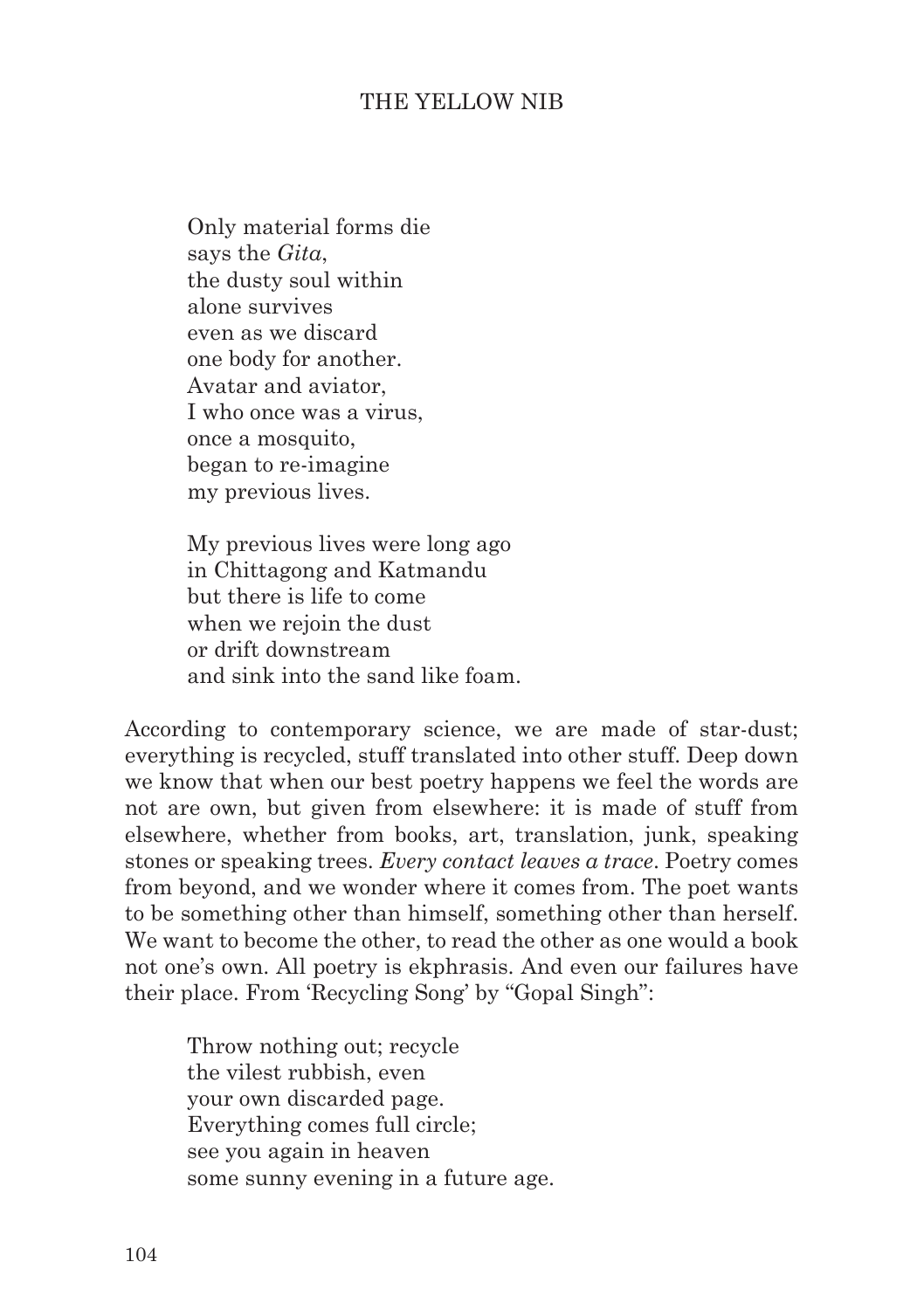It is an old dream. We all wish to be translated into something better, or at least into something else. In John Donne's words in his *Meditation XVII*: "All mankind is of one author, and is one volume; when one man dies, one chapter is not torn out of the book, but translated into a better language; and every chapter must be so translated; God employs several translators; some pieces are translated by age, some by sickness, some by war, some by justice; but God's hand is in every translation, and his hand shall bind up all our scattered leaves again for that library where every book shall lie open to one another." And yet, as Mahon has it in the early 'Heraclitus on Rivers',

Your best poem, you know the one I mean, The very language in which the poem Was written, and the idea of language, All these things will pass away in time.

#### **CIARAN CARSON**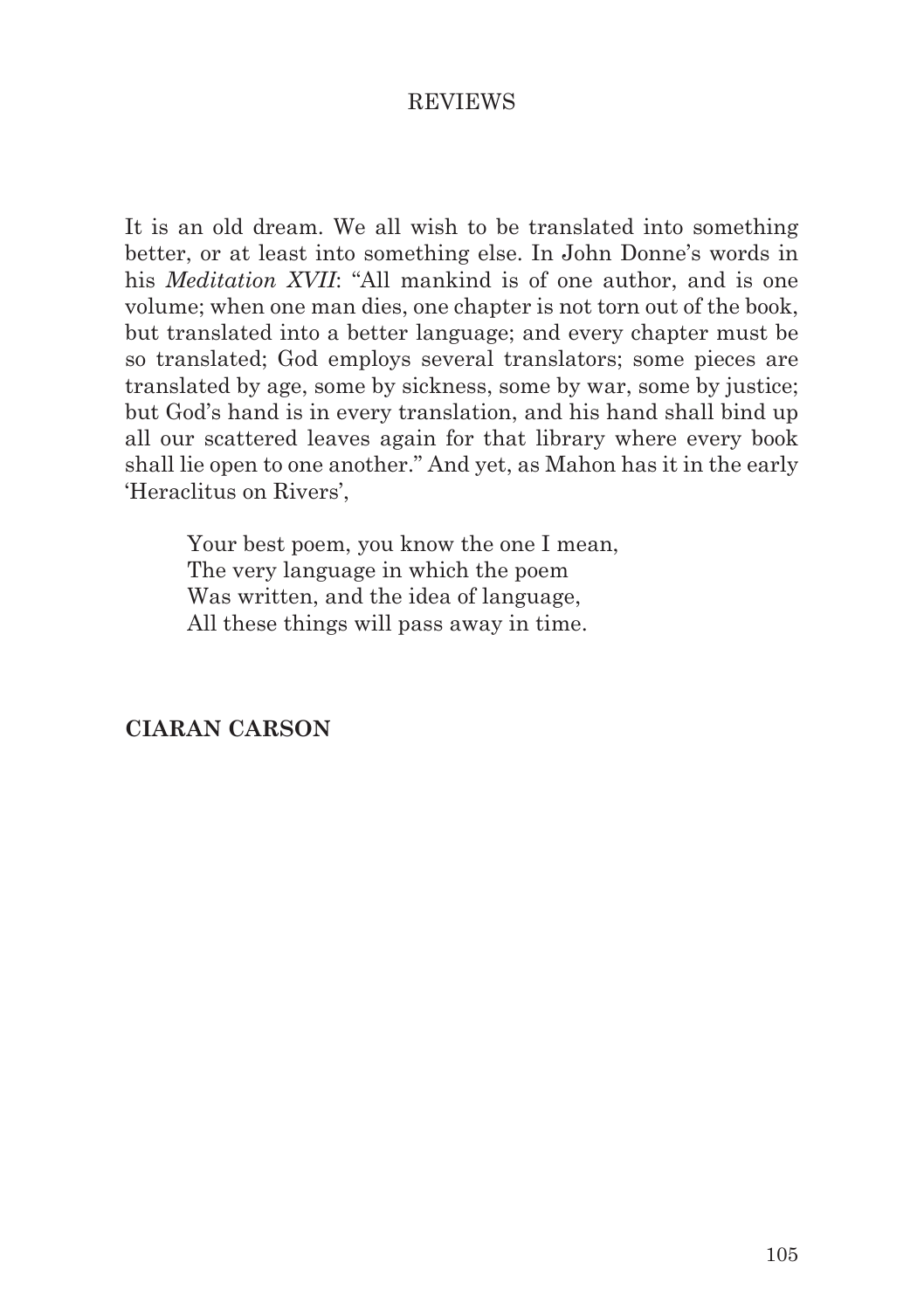# **TROUBLING THE LAIR**

#### **John Montague,** *Speech Lessons***, Gallery Press, £10. 95**

John Montague has been described as "virtually Ireland's poet laureate". The tribute is fitting, given that he has, for more than half a century, chronicled both a life, and the life of a country. Preoccupied as he is with his own story, Montague has also ghostwritten much of the story of Ireland since World War II, refracting wider political and historical concerns through poems about love, about his family, and about his childhood. The journey, and the story, is an extraordinary one, from his first collection, *Forms of Exile*, in 1958, a book expressive of his own internal and familial exile and return, as it also implicitly speaks to the condition of Ireland in the nineteenth and twentieth centuries; through the "rough field" of the Troubles, where his own patch of ground is symptomatic of a broader cultural malaise – the "boiling pot", as Yeats had it, in which a vast and troubling history is contained; to here, where the speech lessons, "lessons" which are, in the end, the poems themselves, become a matter of (self and societal) diagnosis and healing.

Separation and division are understood in Montague's work at the deepest level. "*Come back early or never come*" is MacNeice's haunting refrain from 'Autobiography', where the death of his mother, that primal hurt, changes the poet's own nature forever ("Nothing after was quite the same"). It's a refrain that seems unusually pertinent to Montague too, who, born in Brooklyn in 1929, was separated from his mother at the age of four. "Without help", he tells us in *The Figure in the Cave*, "we could not survive as a family. So my two elder brothers were sent home to the small town [Fintona] where they had been born…In Derry the children were shared out, and I went home with my aunt to become the last Montague, in the male line, to live in Garvaghey". He lost, in other words, "a family and a country in one sweep". "I have no doubt", he continues, "that the separation from my mother, whatever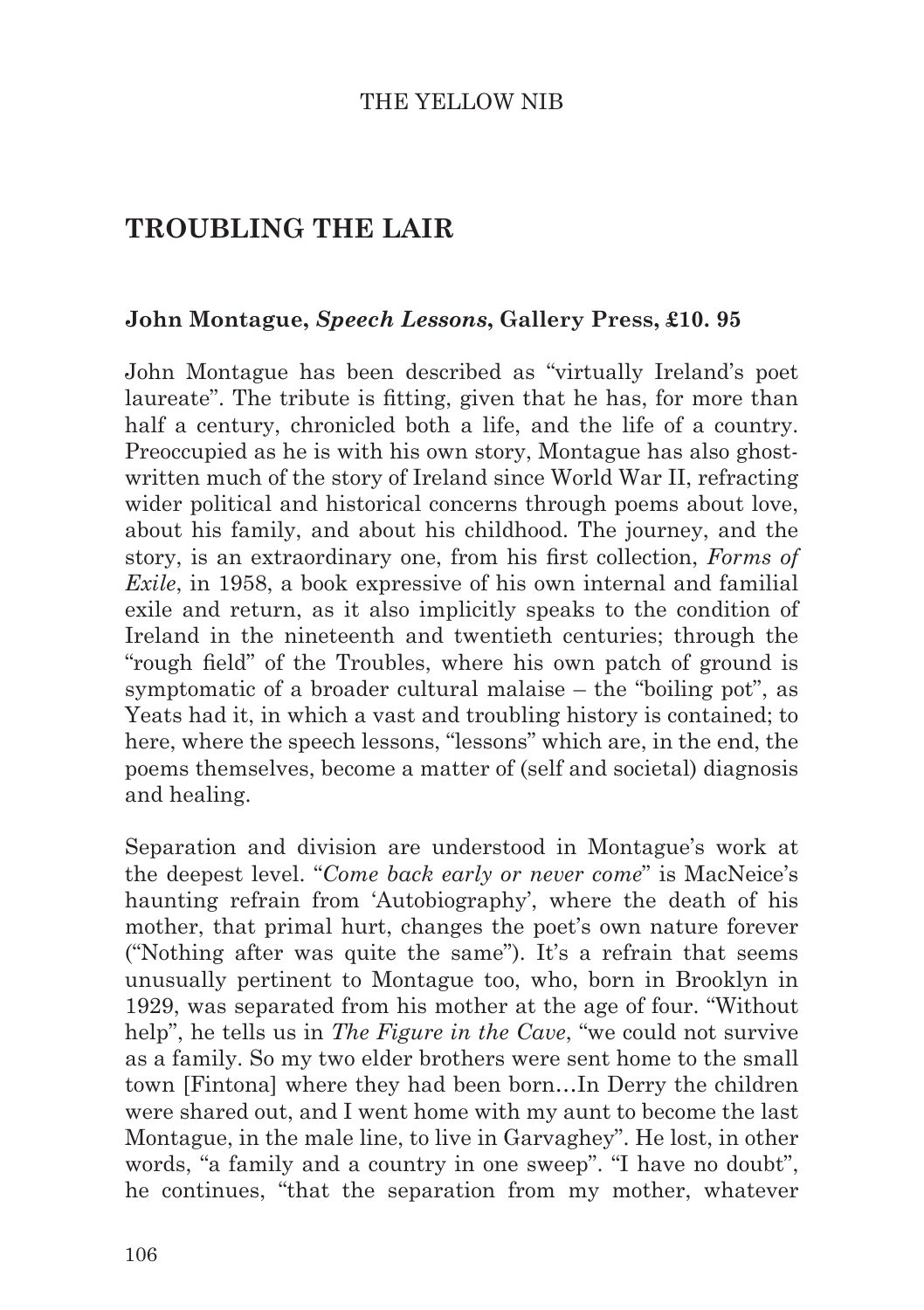the reasons for the decision, is at the centre of my emotional life, affecting my relationships with women, shadowing my speech: my stammer broke out for the first time after she returned to Ireland".

The last Garvaghey-based Montague in the male line; the difficulty with speech: these are the themes that haunt *Speech Lessons*. The lesson learned through more than five decades of a writing life is, not least, the finding of the poet's own voice – that achieved voice which carries, as Montague once described it, "all the pressure of [a] personality and province behind [it]". In the sequence 'Speech Lesson', which recalls the poet's speech therapy in Belfast in the last year of the War, the "chant of those carriage wheels/as we chug towards Belfast;/clickety-click, lickety-split', brings to the surface the anxieties about language and articulation that reverberate beyond the personal: "*When will I learn again to speak*"; "*Will I never, ever speak again?*"; "*Shall I begin to speak again?*". To "speak" is implicated in both courting and writing (Montague is one of the outstanding love-poets of his time), about the "tonguetied boy" finding words for and to the girls who "chatter-and-clatter like starlings", one of whom gives him a flower, and whose perfume he can, at the close of the poem, "still smell". But the speech lessons themselves suggest broader political and cultural complexities, largely unspoken, beneath the surface:

'Young man, learn to speak from your diaphragm: *Many merry men marched many times.* And you should read Drummond Allison. He was stationed here in Northern Ireland.' She presses down, again and again: 'Consider our King: he broadcasts, stammering. So let the wind whistle through your lungs. And read poetry aloud, it can be such fun! From how far away did you say you'd come?'

There are suggestive hints here about a relationship between poetry and war, language and violence; there are surface assumptions about allegiances and alliances that hide a wealth of wartime ambiguity in Northern Ireland. And the last question here,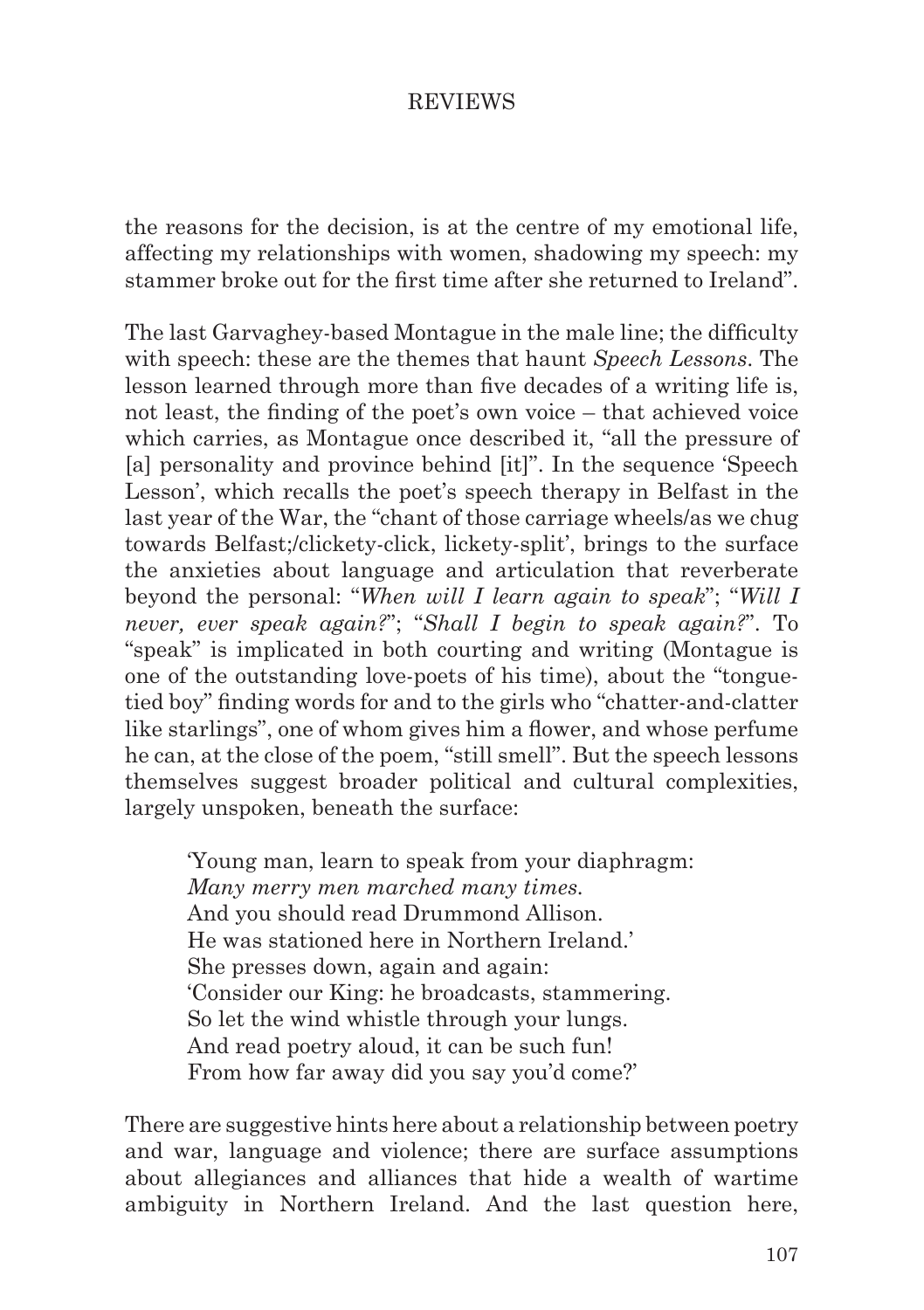for Montague, is both simple (answer: from Garvaghey), in the context of the poem, and unanswerable, in terms both of his complex sense of origins and belonging, and of the journey he makes as a poet. "[T]o speak" is also, for Montague, to speak out, and in a context where there seemed to be no precedent for a voice such as his to emerge, "no tradition", as he puts it, "for someone of my background to work in".

It is, in part, the absence of such a tradition, and, in familial terms, of a father-figure, that fuels Montague's interest in ancestry – both literally and literarily. Part Two of *Speech Lessons*, a sequence of poems entitled *In My Grandfather's Mansion* plays on the famous passage from John 14:2: "in my father's house are many mansions: if it were not so, I would have told you. I go to prepare a place for you." The last of the Garvaghey-dwelling male Montagues, the poet is haunted by those who preceded him there, notably by the grandfather he never knew, "John Montague JP (1840-1907)", by the disjunction between past and present, and by his half-known inheritance: "John begat James who begat John". His father, James, is the absent presence through the sequence, as the poet is "transplanted" into his grandfather's bed, in his grandfather's house, and into his books. In the 'Prologue' to the sequence, the poet scrambles:

…up the stairs to where a windowless room shelters the remnants of his library. The candle flame trembles as I read, rocking in his cushioned chair as if John Montague, JP, were still there, pondering his many volumes, instead of me, a Brooklyn urchin, troubling his lair.

The "mansions" are rooms, poems, and books ("In my grandfather's library/there were many volumes,//Bibles massive as flagstones…"); they are also the foundation stones (dolmens?) of an elusive and contradictory family history. As he observes in *The Figure in the Cave*, "Who were these John (Mon)tagues? Every time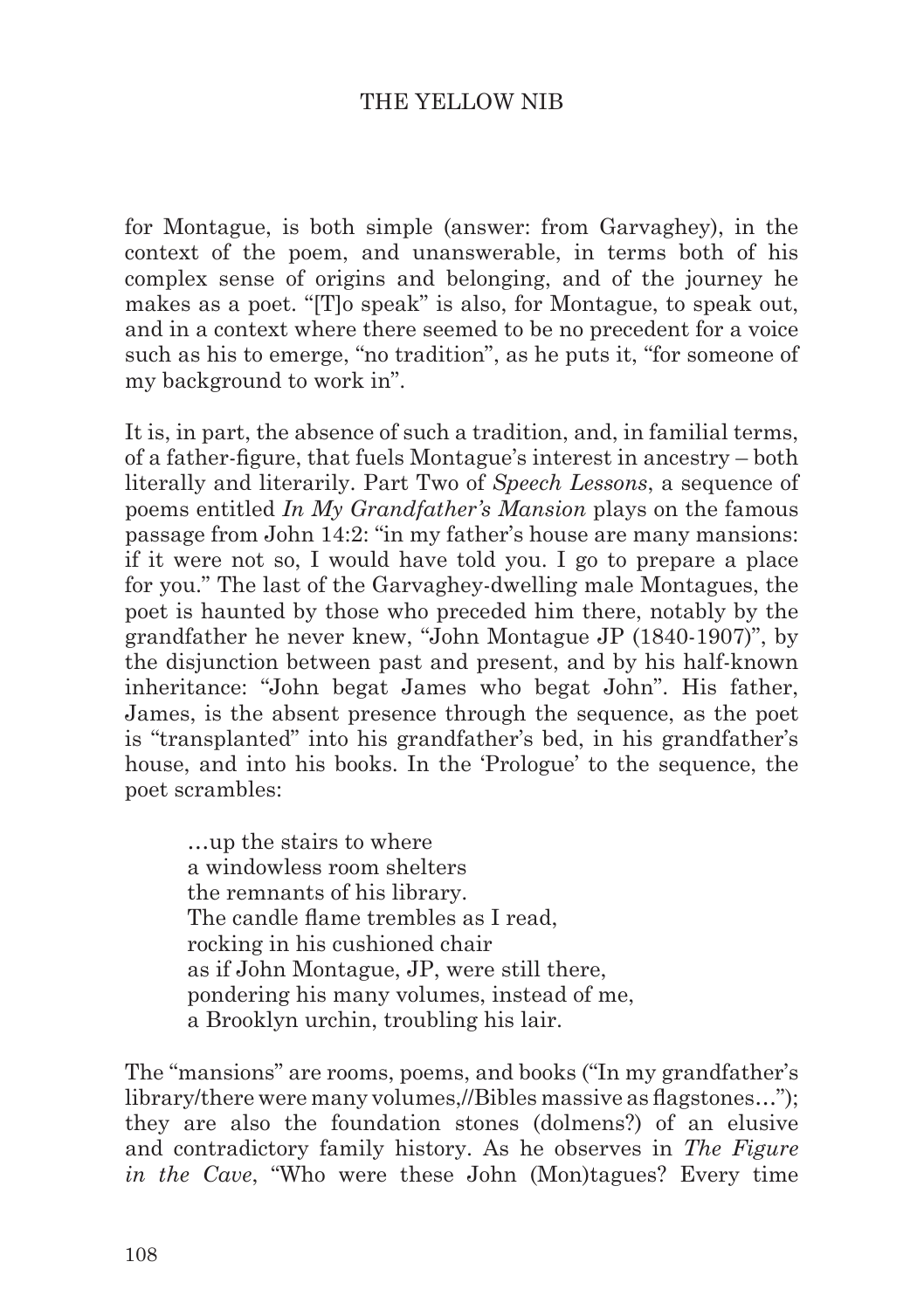#### **REVIEWS**

I stir a genealogical stone a wild ambiguity appears." There's a wry humour to the poems in this sequence; the many mansions have to accommodate the renegade poet too, who is berated by his grandfather beyond the grave ("*Who are you, anyway, you whippersnapper,/sharing our family secrets with the world…*"), but who answers back, "troubling [the] lair", with aplomb: "Listen, you auld fecker, you may be my grandfather/but the round world has rolled on since then."

Given Montague's interest in the "feminine principle", and in the tradition of "*amour courtois*" inherited in part from Robert Graves, it is unsurprising that Part Two of this collection prompts for him the question: "But who was my grandmother?" She is "Silence. Or almost", a single surviving photograph, a "solemn figure/lost in the shadows…" to whom he gives a voice in the eighth poem of the sequence: "*Out of the darkness I dare to speak…*". The play of speech and silence, the love that lies beyond language, centres, for Montague, on the female principle, as in the beautiful 'Silences: for Elizabeth' earlier in the book where "There is a music beyond all this,/beyond all forms of grievance,/where anger lays its muzzle down/into the lap of silence". And it is the women, his father's sisters, of central importance to his childhood, who dominate Part Three of *Speech Lessons*. Montague is at his best here, in poems which remember, as in 'Patience and Time' or 'Home Coming', the female presences in his childhood: "my bone-tired aunt/bends to her evening task./Soon the cattle will/bed down in their stalls./A storm lamp dangles/from the rafters as/twilight closes in." It would be hard not to take pleasure in this book, in its humour, its warmth, its insights into the poet's own past, and its elegiac grace. Montague's lyric voice, forged as it is through and by difficulty, has in this collection an openness of tone, and an engaging, because hard-won, ease and clarity of style; his willingness to render the mature poetic self as vulnerable as the "little Brooklyn boy" of the 1930s is utterly disarming. There's something, surely, for everyone to learn from that.

#### **FRAN BREARTON**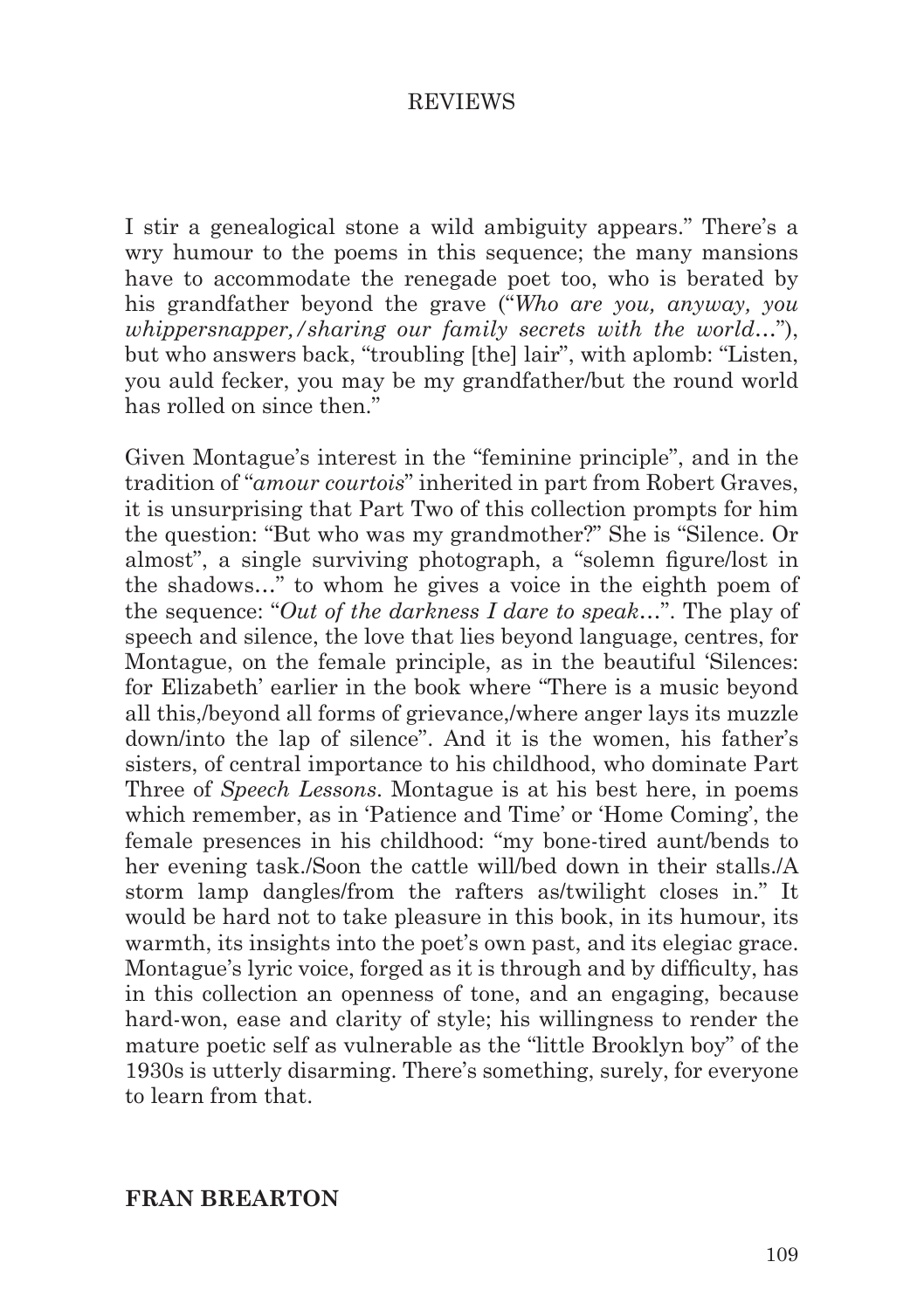#### CONTRIBUTOR NOTES

FLEUR ADCOCK's volume *Poems 1960-2000* was published by Bloodaxe Books in 2000. Her most recent collection is *Dragon Talk*, Bloodaxe, 2010.

GARY ALLEN has widely published in magazines, including *Agenda*, *Ambit*, *Antigonish Review*, *Dark Horse*, *Edinburgh Review*, *Fiddlehead*, *Irish Pages*, *London Magazine*, *Malahat Review*, *Poetry Ireland*, *Poetry Review*, *Stand* and *The Yellow Nib*. He has published eleven collections of poetry, most recently, *Ha Ha*  (Lagan Press, 2011). A selection of his poems was published in the anthology, *The New North* (Wake Forest University Press, North Carolina) and in the UK by Salt.

MAUREEN BOYLE grew up in Sion Mills, Co Tyrone and now lives in Belfast, where she lectures in Creative Writing with the Open University and teaches at St Dominic's High School. A reading of the last three sections of 'The Work of a Winter' can be heard on the American web archive From the Fishhouse (www.fishhousepoems.org).

FRAN BREARTON is Reader in English at Queen's University Belfast. She is author of *The Great War in Irish Poetry* and *Reading Michael Longley*, and recently co-edited (with Edna Longley) *Incorrigibly Plural: Louis MacNeice and his Legacy*.

COLETTE BRYCE has published three poetry collections with Picador, most recently *Self-Portrait in the Dark* (2008). Originally from Derry, she now lives in the North of England.

CIARAN CARSON is Professor of Poetry at Queen's University Belfast. Among his translations are *The Inferno of Dante Alighieri*  and *The Táin*. A novel, *Exchange Place*, will be published by Blackstaff Press in the autumn.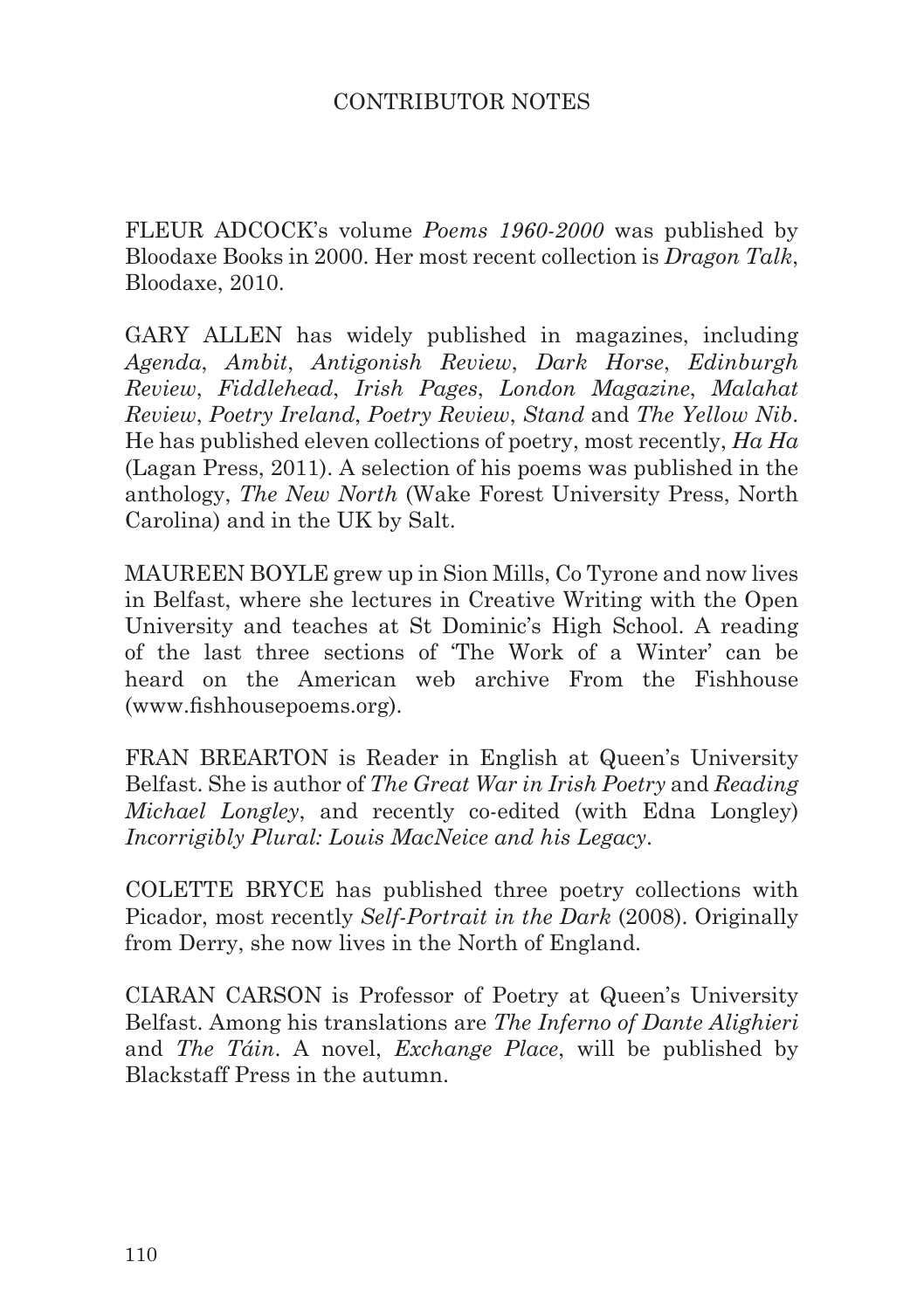# CONTRIBUTOR NOTES

AINGEAL CLARE recently completed a PhD on James Joyce at the University of York. Her reviews have appeared in *The Guardian*, the *Times Literary Supplement*, and the *London Review of Books*.

EVE COBAIN was born in Belfast where she is currently studying for an MA in Modern Poetry.

JOHN F. DEANE is the founder of Poetry Ireland, *The Poetry Ireland Review* (of which he is the current editor) and the Dedalus Press. His most recent collection of poems is *Eye of the Hare* (2011) and *Snow Falling on Chestnut Hill: New and Selected Poems* will be published by Carcanet Press in 2012.

JOHN WILSON FOSTER is an Honorary Research Fellow at the Institute of Irish Studies, Queen's University Belfast and Professor Emeritus at the University of British Columbia. His latest book is *Between Shadows: Modern Irish Writing and Culture* (2009).

KERRY HARDIE grew up in Co Down and now lives in Co Kilkenny. The Gallery Press has published five collections of her poems, including *Only This Room* (2009). Her *Selected Poems*  appeared from Gallery in 2011.

DAVID HARSENT's most recent collections are *Marriage* (2002), *Legion* (2005), *Selected Poems 1969-2005* (2007) and *Night* (2011); *Legion* and *Night* were shortlisted for the T. S. Eliot Prize.

SEAMUS HEANEY's twelfth collection, *Human Chain*, was published by Faber in 2010. *Stepping Stones*, a book of interviews conducted by Dennis O'Driscoll appeared in 2008.

ANDREW JAMISON was born in Co. Down in 1986 and educated at Down High School and the Universities of London and St Andrews. His first collection, *Happy Hour*, will be published by Gallery Press this summer.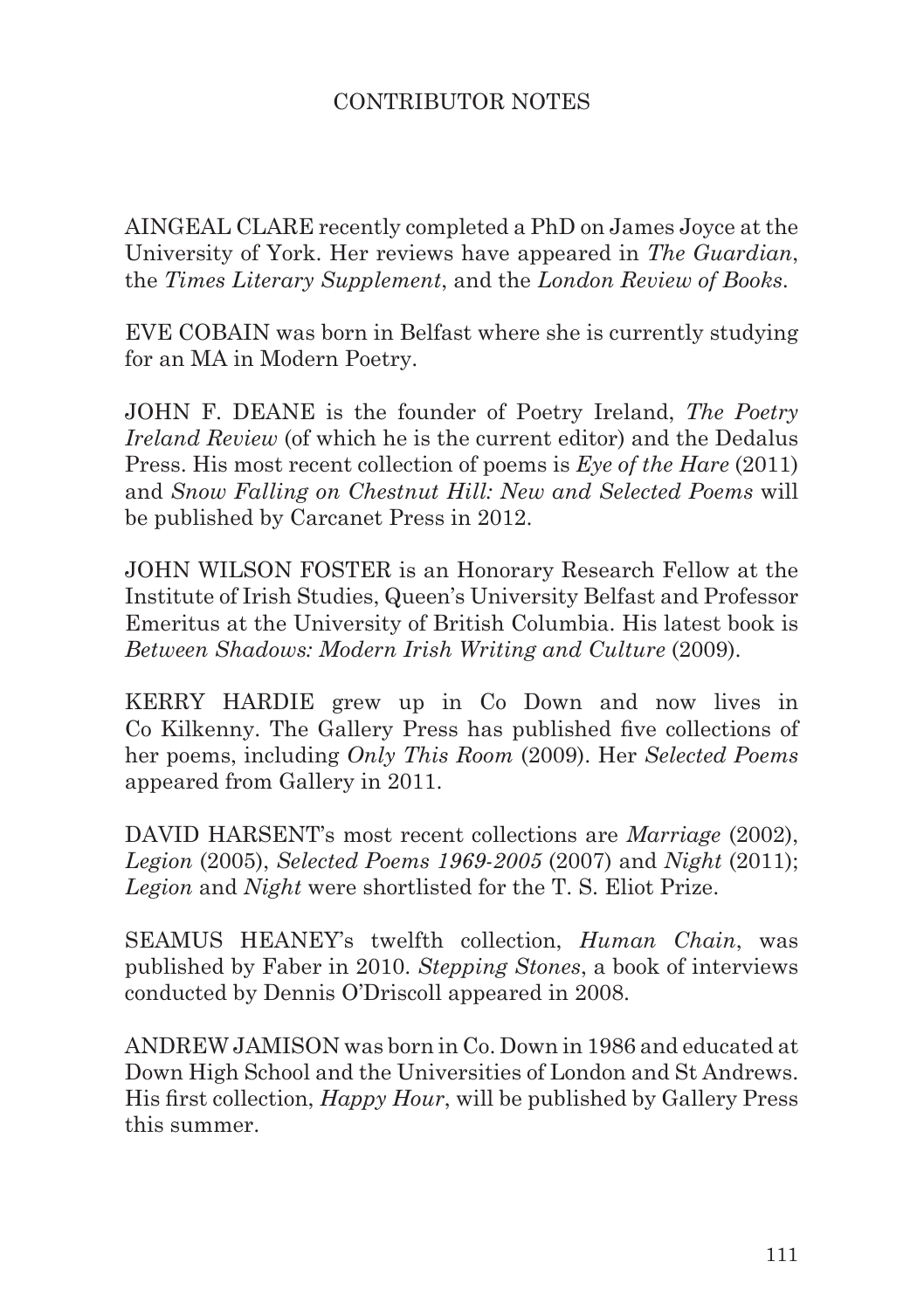# the yellow nib

MICHAEL LONGLEY's *Collected Poems* was published by Jonathan Cape in 2006. His ninth collection, *A Hundred Doors*, appeared in 2011 and was shortlisted for the Forward Prize.

PETER MACKAY is a writer, academic and broadcaster. His pamphlet of poems, *From Another Island*, was published by Clutag Press in 2010; his monograph on Sorley MacLean appeared in the same year. He has worked for Queen's University, Belfast, the University of Dublin, and the BBC, and is the current Sgrìobhadair, or Writer-in-Residence, at Sabhal Mòr Ostaig.

GAIL McCONNELL completed a doctorate at Queen's University Belfast in 2010 and currently teaches part-time in the School of English. Her research examines how theology shapes subjectivity, language and poetic form in modern British and Irish poetry. She has published in *The Irish Review* and reviewed for the *Edinburgh Review* and forthcoming in 2012 is a chapter in *The Oxford Handbook of Modern Irish Poetry*.

VIDYAN RAVINTHIRAN is the Keasbey Research Fellow at Selwyn College, Cambridge. His poems have been published in pamphlet form, anthologised several times, and have appeared in magazines including *Poetry Review* and *The Times Literary Supplement*.

MARY ROBINSON's first collection is *The Art of Gardening* (Flambard 2010). Her pamphlet *Uist Waulking Song* is due in spring 2012. She teaches literature in adult education. Her blog *Wild about Poetry* is at http://maryrobinsonpoetry.blogspot.com. Her essay 'Age and Creativity' won first prize in this year's Notting Hill Editions/Words by the Water essay competition.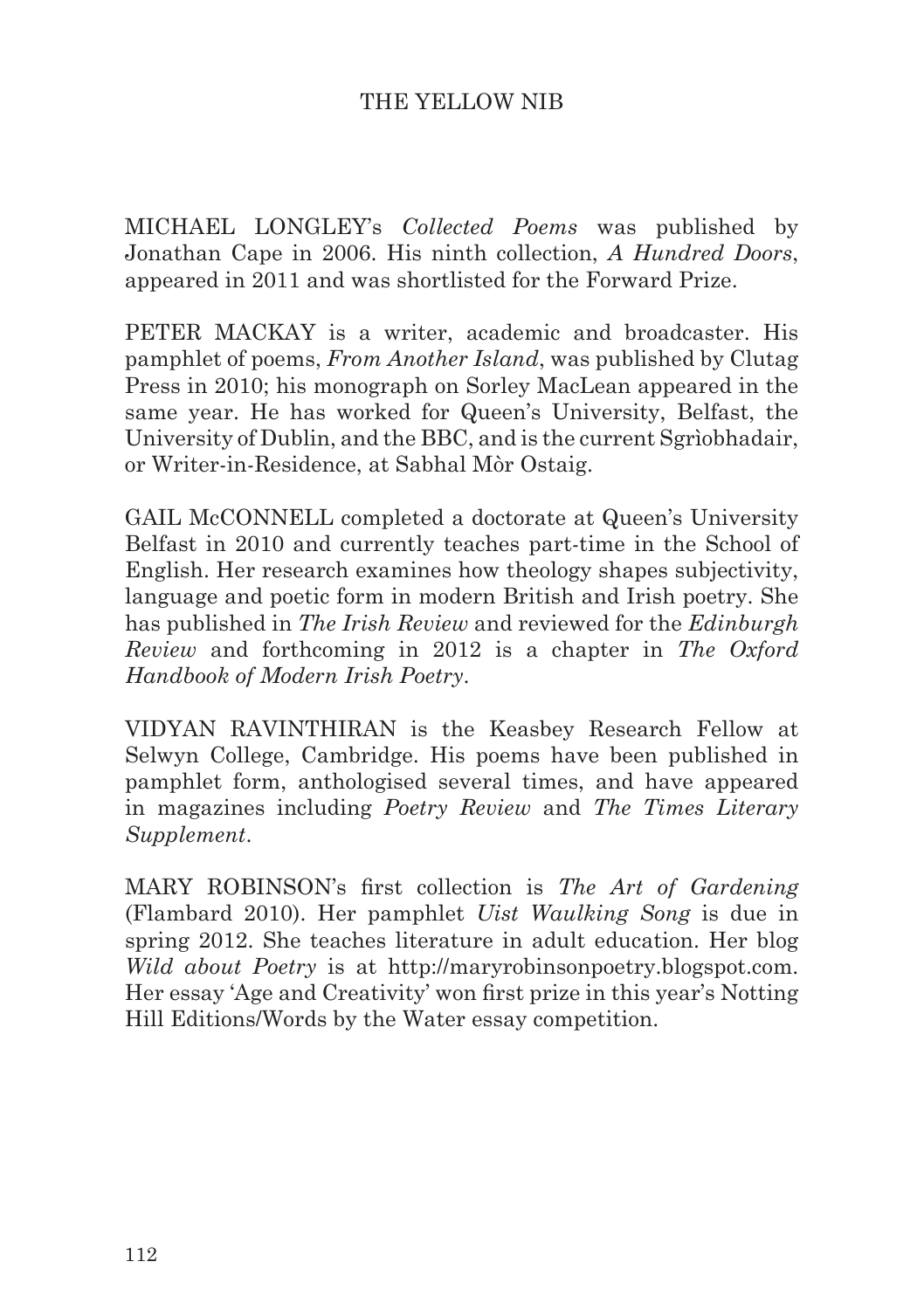# CONTRIBUTOR NOTES

CAROL RUMENS' *Poems 1968-2004* was published by Bloodaxe Books in 2004. Her most recent collection is *De Chirico's Threads*  (Seren, 2010). Formerly Writer-in-Residence at Queen's University, Belfast, she is now Lecturer in Creative Writing at the University Of Wales, Bangor. Her other publications include a trio of poetry lectures, *Self Into Song* (Bloodaxe, 2007)

PENELOPE SHUTTLE has published ten collections of poems, of which the most recent are *Redgrove's Wife* (Bloodaxe, 2006) and *Sandgrain and Hourglass* (Bloodaxe, 2010).

SARAH STUTT lives in East Yorkshire. Since completing her M.A. in Creative Writing at the University of Hull, she has been shortlisted and placed in several national poetry competitions.

DAVID WHEATLEY is the author of *A Nest on the Waves* (Gallery Press, 2010).

ALEX WYLIE was born in Blackpool and graduated from Queen's University Belfast in 2008 with a PhD in modern and contemporary poetry. A co-editor of the online poetry magazine *Poetry Proper*, he is currently finishing his first poetry collection, *Between Ourselves*. He had nine poems included in Carcanet's New Poetries V, published last October, and in November he had a poem, 'Of Scaurus, a Rich Man and Covetous', published in *The Financial Times*. A publishing critic, he recently placed an essay on Geoffrey Hill in *English* (OUP).